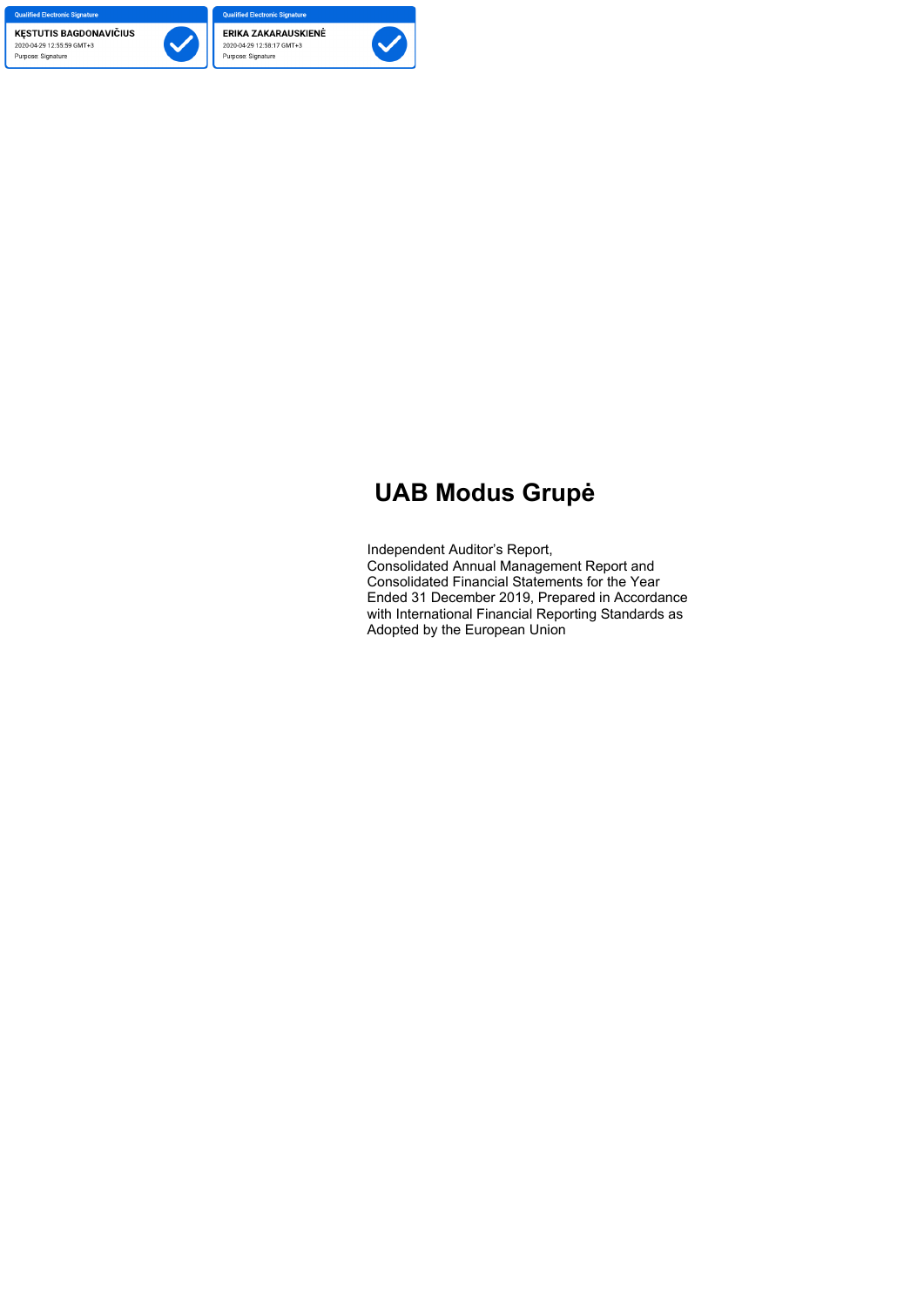# **Contents**

|                                                                         | Page      |
|-------------------------------------------------------------------------|-----------|
| <b>Independent Auditor's Report</b>                                     | $2 - 4$   |
| <b>Consolidated annual management report</b>                            | $5 - 13$  |
| <b>Consolidated financial statements:</b>                               |           |
| <b>Consolidated statement of financial position</b>                     | $14 - 15$ |
| Consolidated statement of profit or loss and other comprehensive income | 16        |
| Consolidated statement of changes in equity                             | 17        |
| <b>Consolidated statement of cash flows</b>                             | $18 - 19$ |
| <b>Explanatory notes</b>                                                | $20 - 91$ |
| Confirmation of the responsible persons                                 | 92        |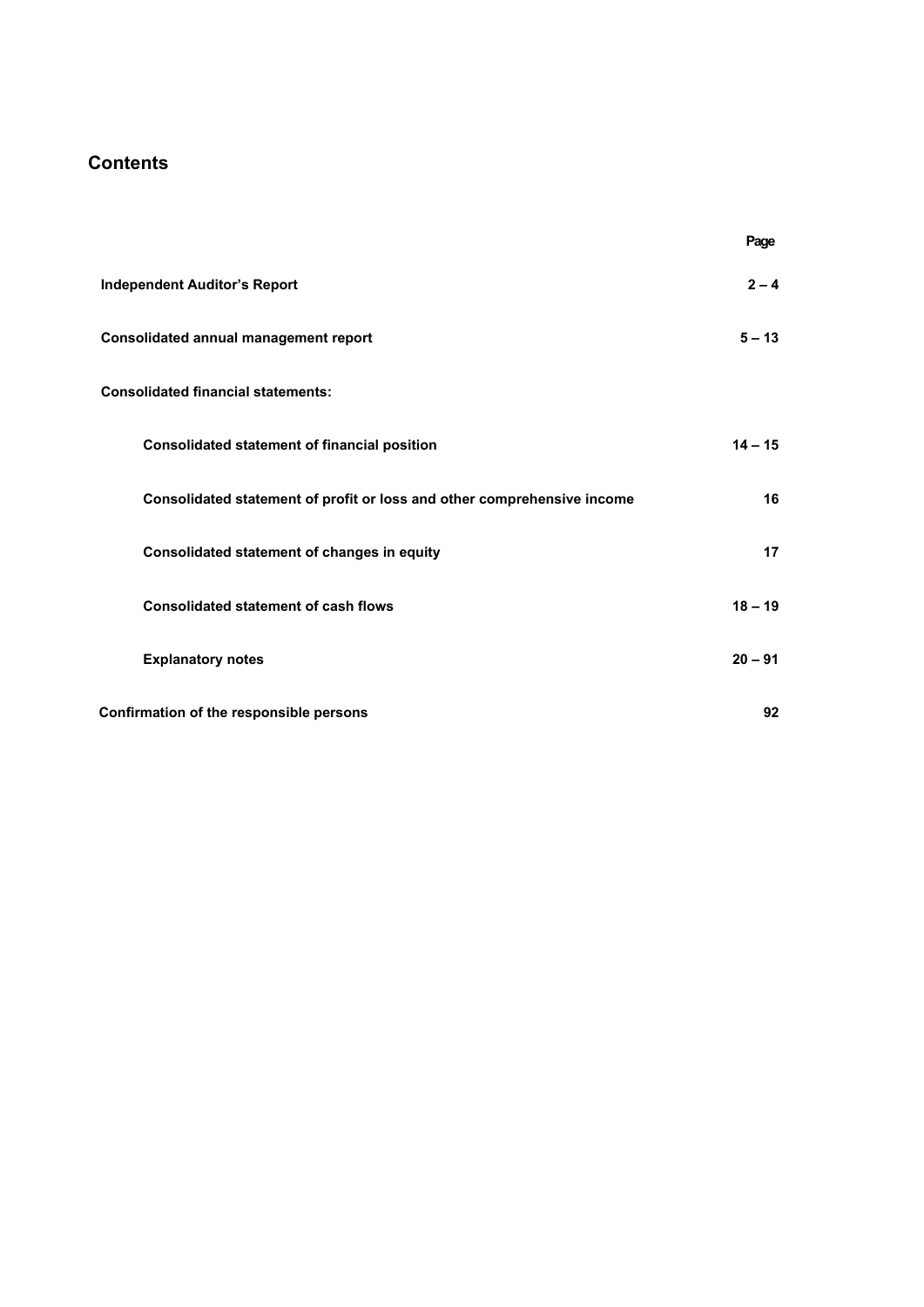

**KPMG Baltics, UAB Klaipėda branch**  Liepų st. 4 LT-92114 Klaipėda Lithuania

Phone: Fax: E-mail: Website:

+370 46 480012 +370 46 480013 klaipeda@kpmg.lt www.kpmg.lt

# Independent Auditor's Report

## To the Shareholders of UAB Modus Grupė

## **Opinion**

We have audited the consolidated financial statements of UAB Modus Grupė and its subsidiaries ("the Group"). The Group's consolidated financial statements comprise:

- the consolidated statement of financial position as at 31 December 2019,
- the consolidated statement of profit or loss and other comprehensive income for the year then ended,
- the consolidated statement of changes in equity for the year then ended,
- the consolidated statement of cash flows for the year then ended, and
- the notes to the consolidated financial statements, comprising significant accounting policies and other explanatory information.

In our opinion, the accompanying consolidated financial statements give a true and fair view of the consolidated financial position of the Group as at 31 December 2019, and of its consolidated financial performance and its consolidated cash flows for the year then ended in accordance with International Financial Reporting Standards, as adopted by the European Union.

## Basis for Opinion

We conducted our audit in accordance with International Standards on Auditing (ISAs). Our responsibilities under those standards are further described in the Auditor's Responsibilities for the Audit of the Consolidated Financial Statements section of our report. We are independent of the Group in accordance with the International Ethics Standards Board for Accountants' Code of Ethics for Professional Accountants (IESBA Code), and we have fulfilled our other ethical responsibilities in accordance with the Law on Audit of Financial Statements of the Republic of Lithuania and the IESBA Code. We believe that the audit evidence we have obtained is sufficient and appropriate to provide a basis for our opinion.

## Other Information

The other information comprises the information included in the Group's consolidated annual management report, but does not include the consolidated financial statements and our auditor's report thereon. Management is responsible for the other information.

Our opinion on the consolidated financial statements does not cover the other information and, except to the extent otherwise explicitly stated in our report, we do not express any form of assurance conclusion thereon.

In connection with our audit of the consolidated financial statements, our responsibility is to read the other information and, in doing so, consider whether the other information is materially inconsistent with the consolidated financial statements or our knowledge obtained in the audit or otherwise appears to be materially misstated. If, based on the work we have performed, we conclude that there is a material misstatement of this other information, we are required to report that fact. We have nothing to report in this regard.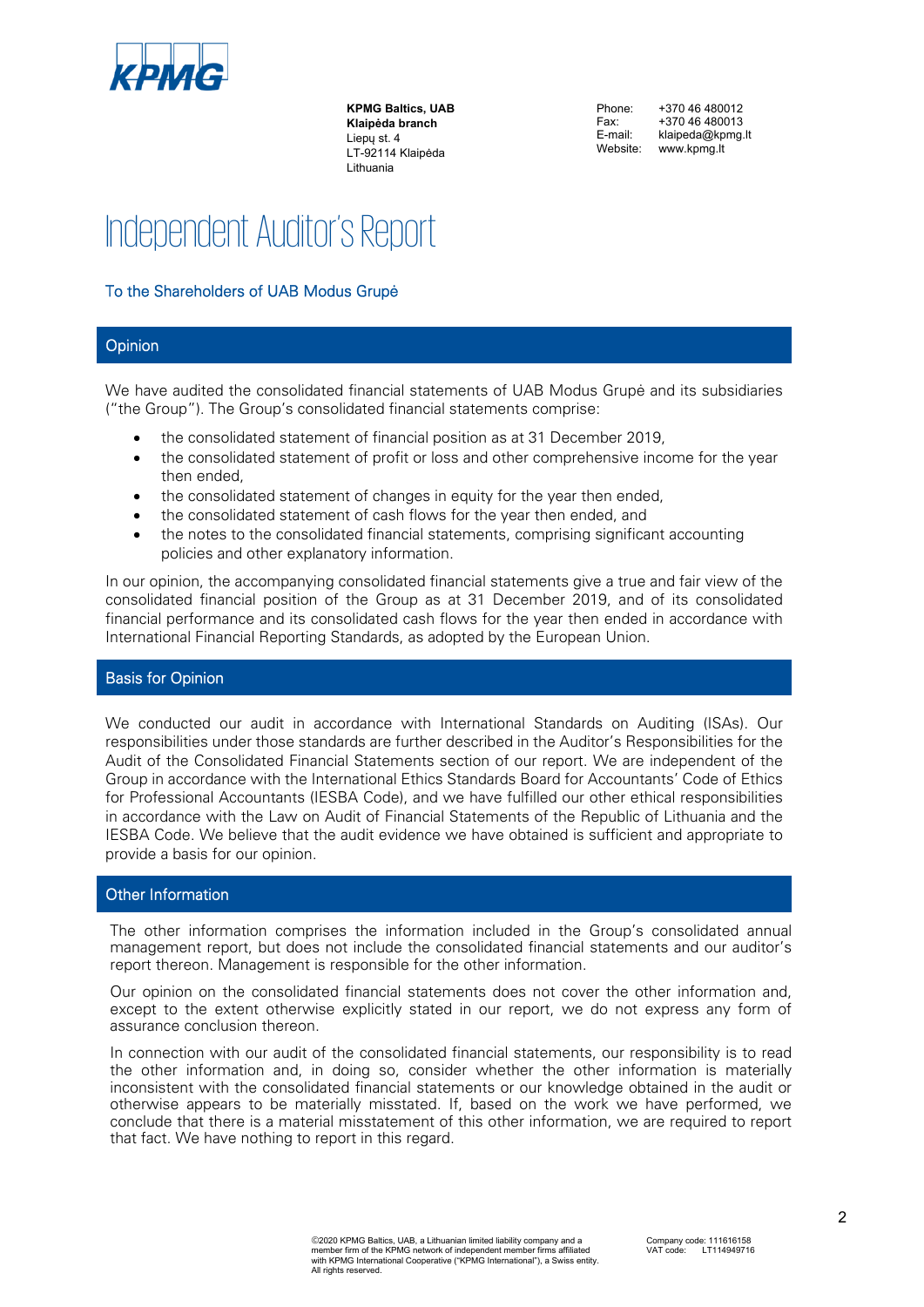

In addition, our responsibility is to consider whether information included in the Group's consolidated annual management report for the financial year for which the consolidated financial statements are prepared is consistent with the consolidated financial statements and whether consolidated annual management report has been prepared in compliance with applicable legal requirements. Based on the work carried out in the course of audit of consolidated financial statements, in our opinion, in all material respects:

- The information given in the Group's consolidated annual management report for the financial year for which the consolidated financial statements are prepared is consistent with the consolidated financial statements; and
- consolidated annual management report has been prepared in accordance with the requirements of the Law of the Republic of Lithuania on Consolidated Financial Reporting by Groups of Undertakings.

## Responsibilities of Management and Those Charged with Governance for the Consolidated Financial Statements

Management is responsible for the preparation of the consolidated financial statements that give a true and fair view in accordance with International Financial Reporting Standards, as adopted by the European Union, and for such internal control as management determines is necessary to enable the preparation of consolidated financial statements that are free from material misstatement, whether due to fraud or error.

In preparing the consolidated financial statements, management is responsible for assessing the Group's ability to continue as a going concern, disclosing, as applicable, matters related to going concern and using the going concern basis of accounting unless management either intends to liquidate the Group or to cease operations, or has no realistic alternative but to do so.

Those charged with governance are responsible for overseeing the Group's financial reporting process.

## Auditor's Responsibilities for the Audit of the Consolidated Financial Statements

Our objectives are to obtain reasonable assurance about whether the consolidated financial statements as a whole are free from material misstatement, whether due to fraud or error, and to issue an auditor's report that includes our opinion. Reasonable assurance is a high level of assurance, but is not a guarantee that an audit conducted in accordance with ISAs will always detect a material misstatement when it exists. Misstatements can arise from fraud or error and are considered material if, individually or in the aggregate, they could reasonably be expected to influence the economic decisions of users taken on the basis of these consolidated financial statements.

As part of an audit in accordance with ISAs, we exercise professional judgment and maintain professional scepticism throughout the audit. We also:

- Identify and assess the risks of material misstatement of the consolidated financial statements, whether due to fraud or error, design and perform audit procedures responsive to those risks, and obtain audit evidence that is sufficient and appropriate to provide a basis for our opinion. The risk of not detecting a material misstatement resulting from fraud is higher than for one resulting from error, as fraud may involve collusion, forgery, intentional omissions, misrepresentations, or the override of internal control.
- Obtain an understanding of internal control relevant to the audit in order to design audit procedures that are appropriate in the circumstances, but not for the purpose of expressing an opinion on the effectiveness of the Group's internal control.
- Evaluate the appropriateness of accounting policies used and the reasonableness of accounting estimates and related disclosures made by management.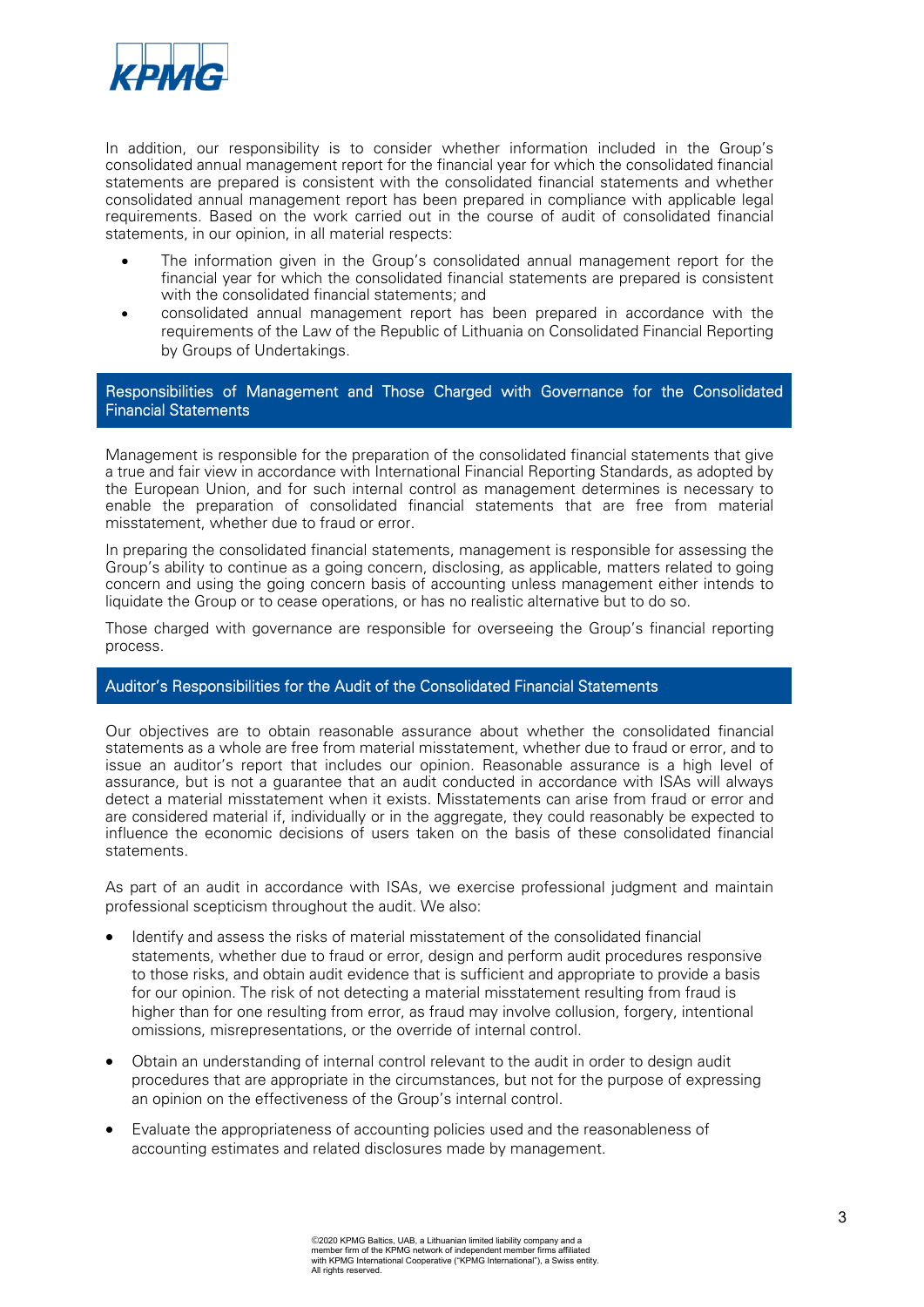

- Conclude on the appropriateness of management's use of the going concern basis of accounting and, based on the audit evidence obtained, whether a material uncertainty exists related to events or conditions that may cast significant doubt on the Group's ability to continue as a going concern. If we conclude that a material uncertainty exists, we are required to draw attention in our auditor's report to the related disclosures in the consolidated financial statements or, if such disclosures are inadequate, to modify our opinion. Our conclusions are based on the audit evidence obtained up to the date of our auditor's report. However, future events or conditions may cause the Group to cease to continue as a going concern.
- Evaluate the overall presentation, structure and content of the consolidated financial statements, including the disclosures, and whether the consolidated financial statements represent the underlying transactions and events in a manner that achieves fair presentation.
- Obtain sufficient appropriate audit evidence regarding the financial information of the entities or business activities within the Group to express an opinion on the consolidated financial statements. We are responsible for the direction, supervision and performance of the group audit. We remain solely responsible for our audit opinion.

We communicate with those charged with governance regarding, among other matters, the planned scope and timing of the audit and significant audit findings, including any significant deficiencies in internal control that we identify during our audit.

On behalf of KPMG Baltics, UAB

ROKAS KASPERAVIČIUS Date: 2020.04.29 Digitally signed by ROKAS KASPERAVIČIUS 16:35:28 +03'00'

Rokas Kasperavičius Partner Certified Auditor

Klaipėda, the Republic of Lithuania 17 April 2020

*The electronic auditor's signature applies only to the Independent Auditor's Report on pages 2 to 4 of this document.*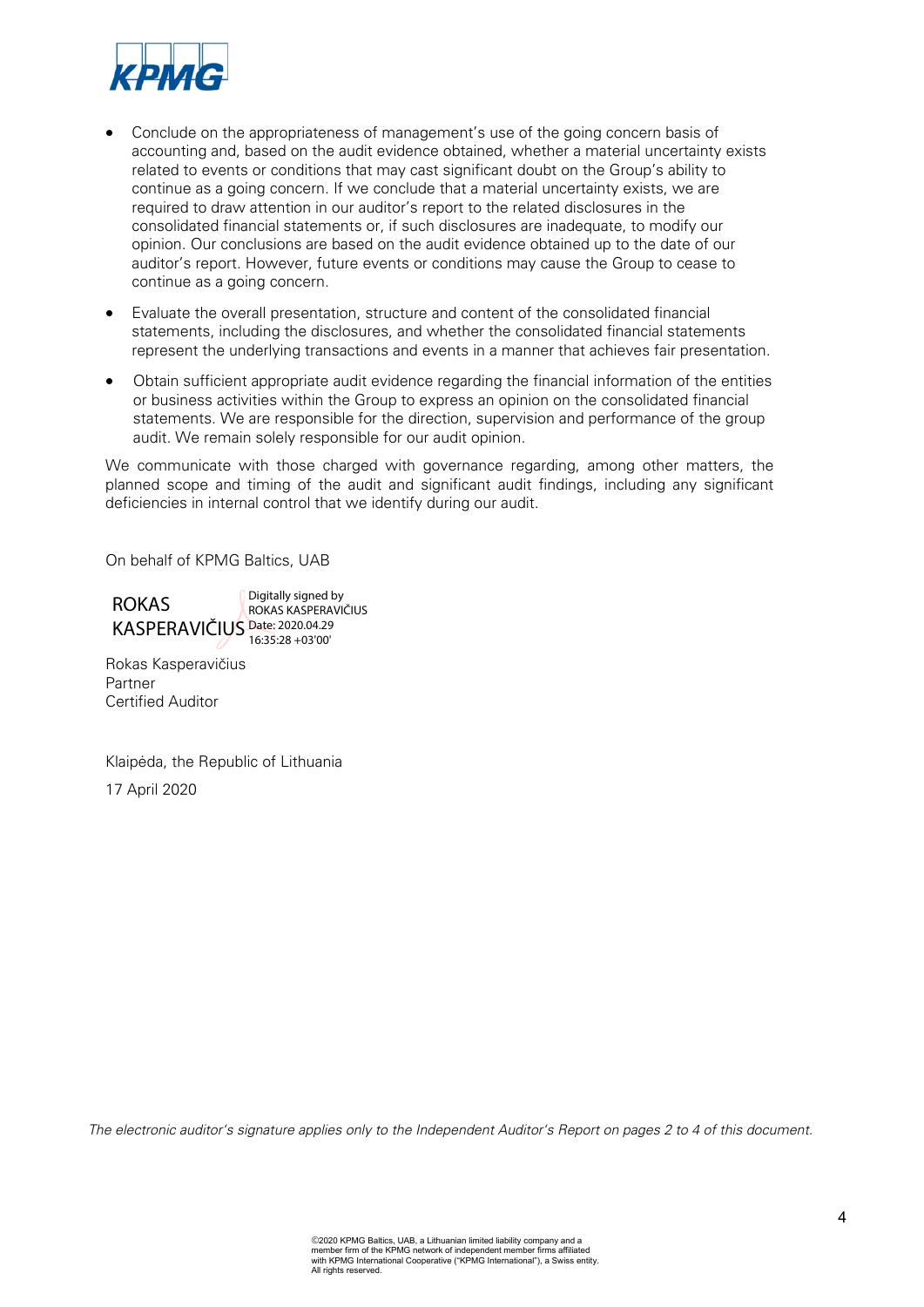# **Consolidated annual management report**

## **General information about the Group:**

| <b>Name</b>                                                      | <b>UAB Modus Grupė</b>                                                                                                             |
|------------------------------------------------------------------|------------------------------------------------------------------------------------------------------------------------------------|
| Legal form                                                       | Limited liability company                                                                                                          |
| Code                                                             | 302719143                                                                                                                          |
| VAT payer's code                                                 | LT100007287918                                                                                                                     |
| Authorised capital                                               | Authorised capital of EUR 22,939,783 is divided into 79,102,700<br>ordinary registered shares with the par value of 0.29 EUR each. |
| Shareholder (100%)                                               | MG NL holding B.V. (Company code 853264363, address: Naritaweg<br>165, Telestone 8, Teleport, 1043BW Amsterdam, Netherlands)       |
| Registered address:                                              | Ozo St. 10A, LT-08200 Vilnius                                                                                                      |
| Telephone                                                        | +370 5 235 6080                                                                                                                    |
| Fax                                                              | +370 5 235 6089                                                                                                                    |
| E-mail                                                           | info@modus.group                                                                                                                   |
| Website                                                          | www.modus.group                                                                                                                    |
| Date and place of registration                                   | 30 January 2012, Vilnius branch of the State Enterprise Centre of<br>Registers                                                     |
| Register where the data about the<br>Company is filed and stored | Register of Legal Entities                                                                                                         |
| Type of main activities                                          | Consulting management activities                                                                                                   |

#### **I. Objective overview of the position, activity and development of the group of companies, characterisation of the main types of risks and uncertainties faced by the Company**

#### Priority activity fields of the group of companies

The Group consists of the Company and its 7 subsidiaries (31 December 2018 – 7), 102 secondary subsidiaries (31 December 2018 – 108), and 8 associated companies (31 December 2018 – 8).

Modus Group is an international Group of companies operating mainly in the spheres of renewable energy, mobility services, smart parking solutions and car sales. The Group operates 18-car brand network of offices, among them - the Porsche, Bentley, BMW, Fiat, Maserati and etc.

In 2019, EBITDA of the Group amounted to 55,347 thousand EUR (2018: 19,607 thousand EUR) and has increased by 183.10%. EBITDA includes the following (thousand EUR):

| <b>Type of business</b>             | 2019   | 2018  |
|-------------------------------------|--------|-------|
| Renewable energy                    | 16.309 | 7.943 |
| Automotive business                 | 9.993  | 8.217 |
| Mobility                            | 2.344  | 2,133 |
| Real estate                         | 1.436  | 1,386 |
| Transactions and other <sup>1</sup> | 25.265 | (72)  |

1 The common practice of a holding company is sale, acquisition and merger of companies and assets. The results of these transactions are included in the group of *Transactions and other.*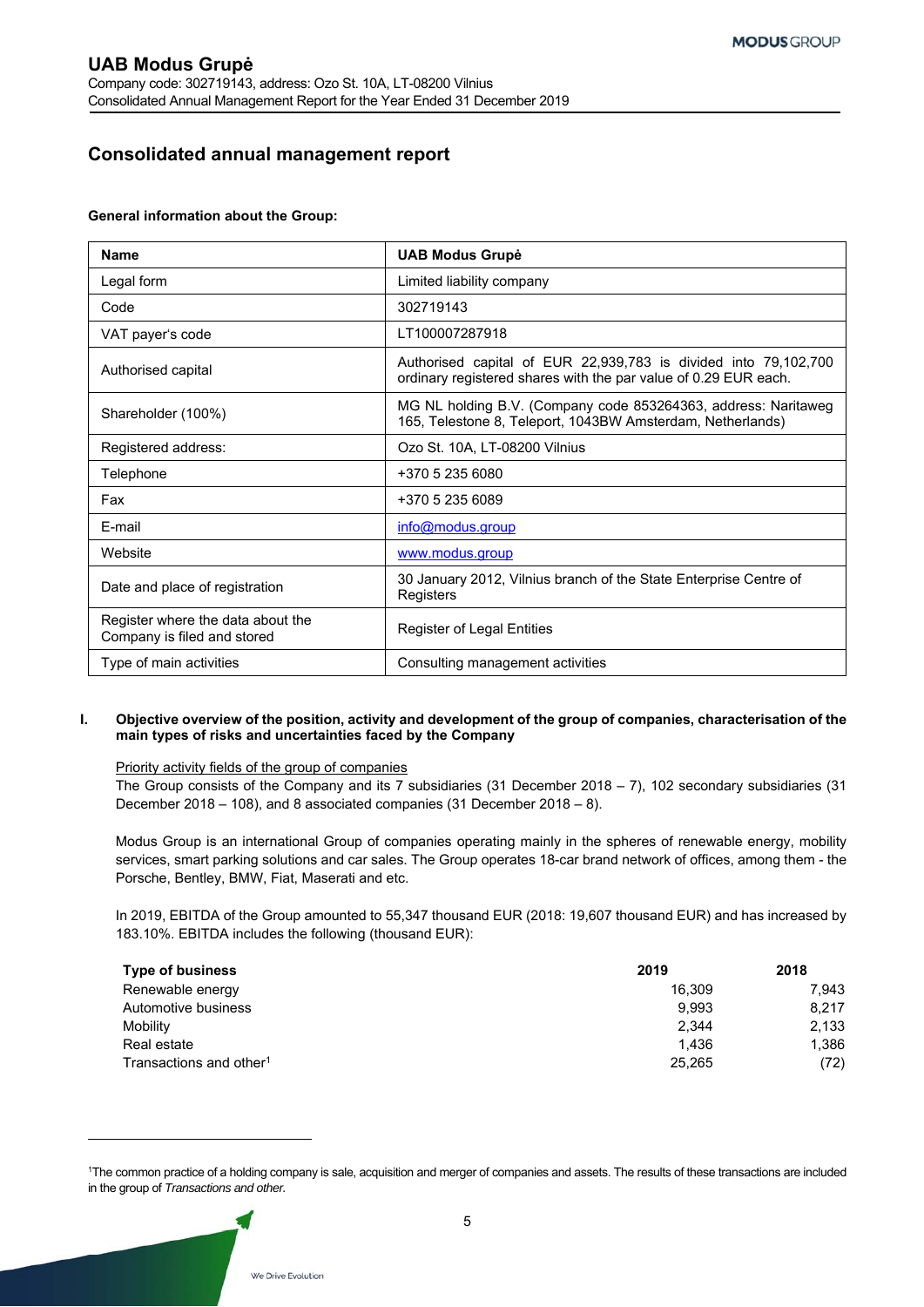Main risks faced by the Group

- Introduction of new taxes related to activities of the companies, or increase in effective tax rates.
- Lack of skilled labour force.
- Adverse changes in renewable energy regulation.
- Sudden inflation or general deterioration of the country's economic conditions, which might have an impact on the demand and price of cars.

## **II. Analysis of the financial and non-financial operating results of the Group; information on environmental and personnel issues**

During 2019, consolidated operating sales revenue amounted to 504,689 thousand EUR and was higher by 49.30% than in 2018 (2018: 338,029 thousand EUR). In 2019, cost of sales amounted to 457,762 thousand EUR (2018: 302,830 thousand EUR), and gross profit amounted to 46,927 thousand EUR (2018: 35,199 thousand EUR).

Consolidated operating profit before taxation amounted to 43,658 thousand EUR in 2019 and was significantly higher than in the previous reporting period when operating profit before taxation was 3,723 thousand EUR. In 2019, there was also a marked increase in consolidated net profit from operating activities: in 2019 – 40,074 thousand EUR., in 2018 – 3,121 thousand EUR.

The Group's consolidated assets amounted to 365,234 thousand EUR as at 31 December 2019 (31 December 2018 – 267,975 thousand EUR).

The most significant events of 2019:

- On 14 November 2018, UAB Modus Grupė subsidiary UAB Inter Krasta the sole shareholder of UAB Krasta Auto, UAB Krasta Auto Kaunas, UAB Krasta Auto Klaipėda and owning 100% of UAB Krasta auto Vilnius share through UAB Krasta Auto, concluded a sales and purchase agreement of the aforementioned companies under which it undertook the obligation to sell 100% shares of the aforementioned companies to Inchcape International Holdings Limited. The sale of the aforementioned companies was carried out on 31 January 2019.
- At the end of 2019, construction of modern biogas power plants in Belarus was completed. Their total power is 5 MW. These projects were carried out in cooperation with the European Bank for Reconstruction and Development (EBRD) and local commercial banks.

Ratios characterising the Group's activities

| Ratio                                              | 2019  | 2018      |
|----------------------------------------------------|-------|-----------|
| Gross profitability = gross profit/sales           | 9.30% | $10.41\%$ |
| Net profitability = net profit/sales               | 7.94% | 0.92%     |
| Debt ratio = liabilities/total assets              | 0.75  | 0.87      |
| Asset turnover = sales/total assets                | 1.38  | 1.26      |
| Current ratio = current assets/current liabilities | 1.09  | 0.99      |

Employees

In 2019, the average number of employees at the Group was 594 (2018 – 720 employees).

#### Information on the Head of the Company

Other managing positions held by the Director of UAB Modus Grupė Kęstutis Bagdonavičius:

| Person                    | Legal<br>form | <b>Name</b>   | Code      | <b>Address:</b>                                                        | <b>Position</b>                                                         |
|---------------------------|---------------|---------------|-----------|------------------------------------------------------------------------|-------------------------------------------------------------------------|
| Kestutis<br>Bagdonavičius | <b>UAB</b>    | Modus Grupė   | 302719143 | Vilnius city municipality<br>Vilnius, Ozo St. 10A                      | Chairman of the<br>Board and<br>Board member<br>(as of 1 April<br>2020) |
| Kestutis<br>Bagdonavičius | B.V.          | MG NL Holding | 58978976  | Kabelweg 57, kamer 6.05a,<br>1014 BA, Amsterdam,<br><b>Netherlands</b> | Member of the<br><b>Directors</b><br>Council                            |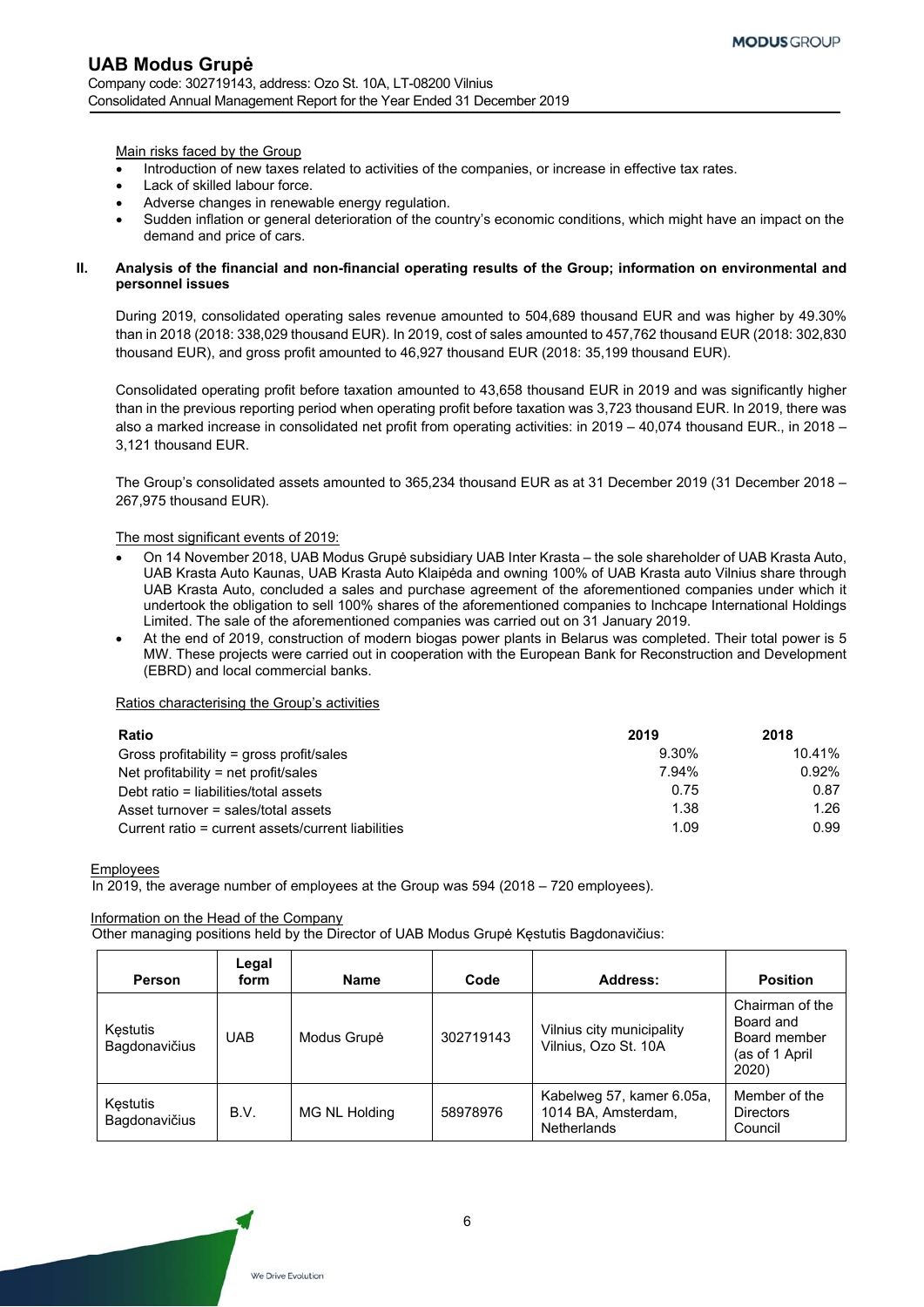Company code: 302719143, address: Ozo St. 10A, LT-08200 Vilnius Consolidated Annual Management Report for the Year Ended 31 December 2019

| <b>Person</b>                                 | Legal<br>form | <b>Name</b>                                     | Code      | Address:                                                 | <b>Position</b>                       |
|-----------------------------------------------|---------------|-------------------------------------------------|-----------|----------------------------------------------------------|---------------------------------------|
| Kestutis<br>Bagdonavičius                     | <b>UAB</b>    | Modus Grupė                                     | 302719143 | Vilnius city municipality<br>Vilnius, Ozo St. 10A        | Director (as of 1<br>April 2020)      |
| <b>Kestutis</b><br>Bagdonavičius <sup>2</sup> | <b>UAB</b>    | <b>Modus Group</b><br><b>Services</b>           | 302784365 | <b>Vilnius city municipality</b><br>Vilnius, Ozo St. 10A | <b>Director</b>                       |
| Kestutis<br><b>Bagdonavičius</b>              | <b>JSIC</b>   | <b>ERGO Joint Stock</b><br>Insurance<br>Company | 100367422 | Pionierskaya 2A, 220020,<br>Minsk, Belarus               | Chairman of<br>Supervisory<br>Council |

Board members of UAB Modus Grupė:

| Person                 | Legal form | <b>Name</b> | <b>Position</b>                             |
|------------------------|------------|-------------|---------------------------------------------|
| Kęstutis Bagdonavičius | UAB        | Modus Grupė | Chairman of the Board (as of 1 April 2020)  |
| Liudas Liutkevičius    | UAB        | Modus Grupė | Board member (Chairman until 31 March 2020) |
| Giedrius Audickas      | UAB        | Modus Grupė | Board member                                |
| Erika Zakarauskienė    | <b>UAB</b> | Modus Grupė | Board member                                |
| Ruslan Sklepovič       | UAB        | Modus Grupė | Board member                                |

Other managing positions held by the Board Members of UAB Modus Grupė (excluding K. Bagdonavičius – provided in the table above):

| Person                              | Legal form | <b>Name</b>               | Code        | Address:                                                    | <b>Position</b>                                   |
|-------------------------------------|------------|---------------------------|-------------|-------------------------------------------------------------|---------------------------------------------------|
| Liudas<br>Liutkevičius              | <b>UAB</b> | Modus Asset<br>Management | 302790959   | Vilnius city municipality<br>Vilnius, Ozo St. 10A           | Chairman of the<br>Board                          |
| Liudas<br>Liutkevičius              | <b>UAB</b> | Inter Krasta              | 302693905   | Vilnius city municipality<br>Vilnius, Ozo St. 10A           | Board member                                      |
| Liudas<br>Liutkevičius              | <b>UAB</b> | Unimodus                  | 126123769   | Vilnius city municipality<br>Vilnius, Ozo St. 10A           | Board member                                      |
| Liudas<br>Liutkevičius              | <b>SIA</b> | Unimodus                  | 50103911801 | Gertrūdes iela 14-7,<br>Riga, Latvia                        | Board member                                      |
| Liudas<br>Liutkevičius              | <b>UAB</b> | I M Auto                  | 302784123   | Vilnius city municipality<br>Vilnius, Ozo St. 10A           | Board member                                      |
| Liudas<br>Liutkevičius              | <b>UAB</b> | Parkdema                  | 304559196   | Vilnius city municipality<br>Jogailos St. 4, Vilnius        | Board member                                      |
| Liudas<br>Liutkevičius              | <b>UAB</b> | Modus Grupė               | 302719143   | Vilnius city municipality<br>Vilnius, Ozo St. 10A           | Board member<br>(Chairman until<br>31 March 2020) |
| Liudas<br>Liutkevičius <sup>2</sup> | <b>UAB</b> | <b>Inter Krasta</b>       | 302693905   | <b>Vilnius city</b><br>municipality Vilnius,<br>Ozo St. 10A | <b>Managing</b><br><b>Director</b>                |

<sup>2</sup> **Highlighted** – main workplace.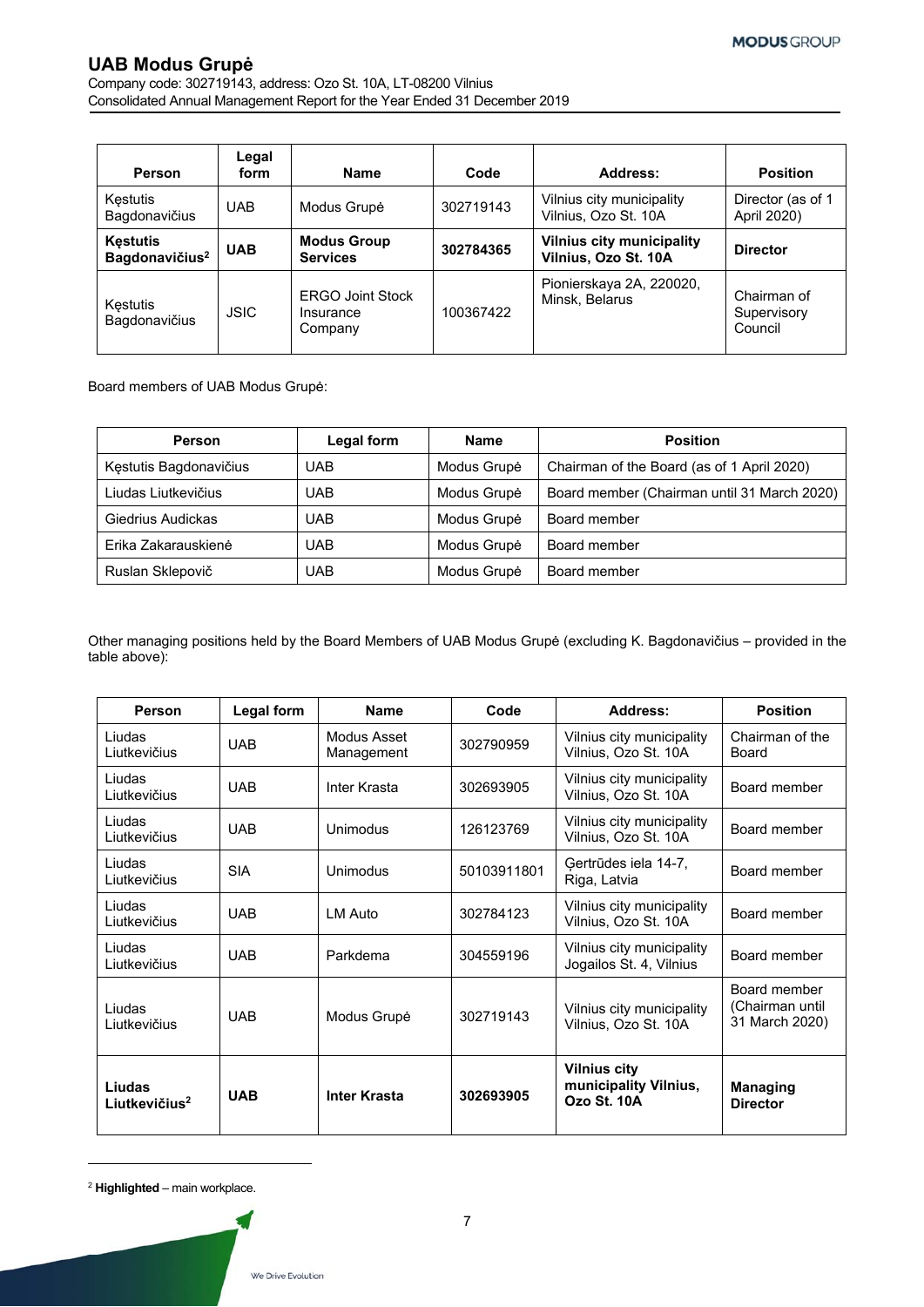Company code: 302719143, address: Ozo St. 10A, LT-08200 Vilnius Consolidated Annual Management Report for the Year Ended 31 December 2019

| Person                                   | Legal form | <b>Name</b>                                | Code      | <b>Address:</b>                                                 | <b>Position</b>                                          |
|------------------------------------------|------------|--------------------------------------------|-----------|-----------------------------------------------------------------|----------------------------------------------------------|
| Liudas<br>Liutkevičius                   | <b>UAB</b> | <b>Nuomos</b><br>sprendimai                | 304168938 | Vilnius city municipality<br>Vilnius, Ozo St. 10A               | <b>Director</b>                                          |
| Liudas<br>Liutkevičius                   | <b>UAB</b> | Plėtros sprendimai                         | 304169901 | Vilnius city municipality<br>Vilnius, Ozo St. 10A               | <b>Director</b>                                          |
| Liudas<br>Liutkevičius                   | <b>UAB</b> | <b>Modus Estate</b><br>Services            | 302790998 | Vilnius city municipality<br>Vilnius, Ozo St. 10A               | Director                                                 |
| Liudas<br>Liutkevičius                   | <b>UAB</b> | Askela                                     | 110858226 | Vilnius city municipality<br>Vilnius, A. Kojelavičiaus<br>St. 3 | <b>Director</b>                                          |
| Liudas<br>Liutkevičius                   | <b>UAB</b> | Nekilnojamojo<br>turto konsultacijos       | 304168895 | Vilnius city municipality<br>Vilnius, Ozo St. 10A               | <b>Director</b>                                          |
| Liudas<br>Liutkevičius                   | <b>UAB</b> | Nekilnojamojo<br>turto prekyba             | 304168443 | Vilnius city municipality<br>Vilnius, Ozo St. 10A               | <b>Director</b>                                          |
| Liudas<br>Liutkevičius                   | <b>UAB</b> | Autoimex                                   | 300662220 | Vilnius city municipality<br>Vilnius, Ozo St. 10A               | <b>Director</b>                                          |
| Liudas<br>Liutkevičius                   | <b>UAB</b> | Energijos Brokeris                         | 302567536 | Vilnius city municipality<br>Didžioji St. 25, Vilnius           | Director                                                 |
| Liudas<br>Liutkevičius                   | <b>UAB</b> | <b>SECURITY</b><br><b>COMPONENTS</b>       | 111759715 | Vilnius city municipality<br>Vilnius, Juozo<br>Balčikonio St. 9 | <b>Director</b>                                          |
| Liudas<br>Liutkevičius                   | <b>UAB</b> | <b>GEPAGA</b>                              | 110666382 | Marijampolė<br>municipality, Gamykly<br>St. 4, Marijampolė      | <b>Director</b>                                          |
| Giedrius<br>Audickas                     | <b>UAB</b> | Inter Krasta                               | 302693905 | Vilnius city municipality<br>Vilnius, Ozo St. 10A               | Board member                                             |
| Giedrius<br>Audickas                     | <b>UAB</b> | Unimodus                                   | 126123769 | Vilnius city municipality<br>Vilnius, Ozo St. 10A               | Board member                                             |
| Giedrius<br>Audickas                     | <b>UAB</b> | Modus Grupė                                | 302719143 | Vilnius city municipality<br>Vilnius, Ozo St. 10A               | Board member                                             |
| Giedrius<br>Audickas                     | <b>UAB</b> | <b>LM Auto</b>                             | 302784123 | Vilnius city municipality<br>Vilnius, Ozo St. 10A               | Board member                                             |
| Giedrius<br>Audickas                     | <b>UAB</b> | Axton<br>Commodities                       | 304917017 | Vilnius city municipality<br>Vilnius, Juozo<br>Balčikonio St. 9 | Board member                                             |
| Giedrius<br>Audickas                     | <b>UAB</b> | <b>Modus Mobility</b>                      | 302784358 | Vilnius city municipality<br>Vilnius, Ozo St. 10A               | Board member                                             |
| <b>Giedrius</b><br>Audickas <sup>3</sup> | <b>UAB</b> | <b>Modus Group</b><br><b>Services</b>      | 302784365 | <b>Vilnius city</b><br>municipality Vilnius,<br>Ozo St. 10A     | <b>Managing</b><br><b>Partner for</b><br><b>Mobility</b> |
| Giedrius<br>Audickas                     | <b>UAB</b> | <b>Modus Mobility</b>                      | 302784358 | Vilnius city municipality<br>Vilnius, Ozo St. 10A               | Director                                                 |
| Giedrius<br>Audickas                     | <b>UAB</b> | <b>Modus Automotive</b><br><b>Services</b> | 302784148 | Vilnius city municipality<br>Vilnius, Ozo St. 10A               | <b>Director</b>                                          |
| Giedrius<br>Audickas                     | <b>UAB</b> | Modus Unipark<br>Services                  | 302791089 | Vilnius city municipality<br>Vilnius, Ozo St. 10A               | Director                                                 |
| Erika<br>Zakarauskienė                   | <b>UAB</b> | Modus Grupė                                | 302719143 | Vilnius city municipality<br>Vilnius, Ozo St. 10A               | Board member                                             |

<sup>3</sup> **Highlighted** – main workplace.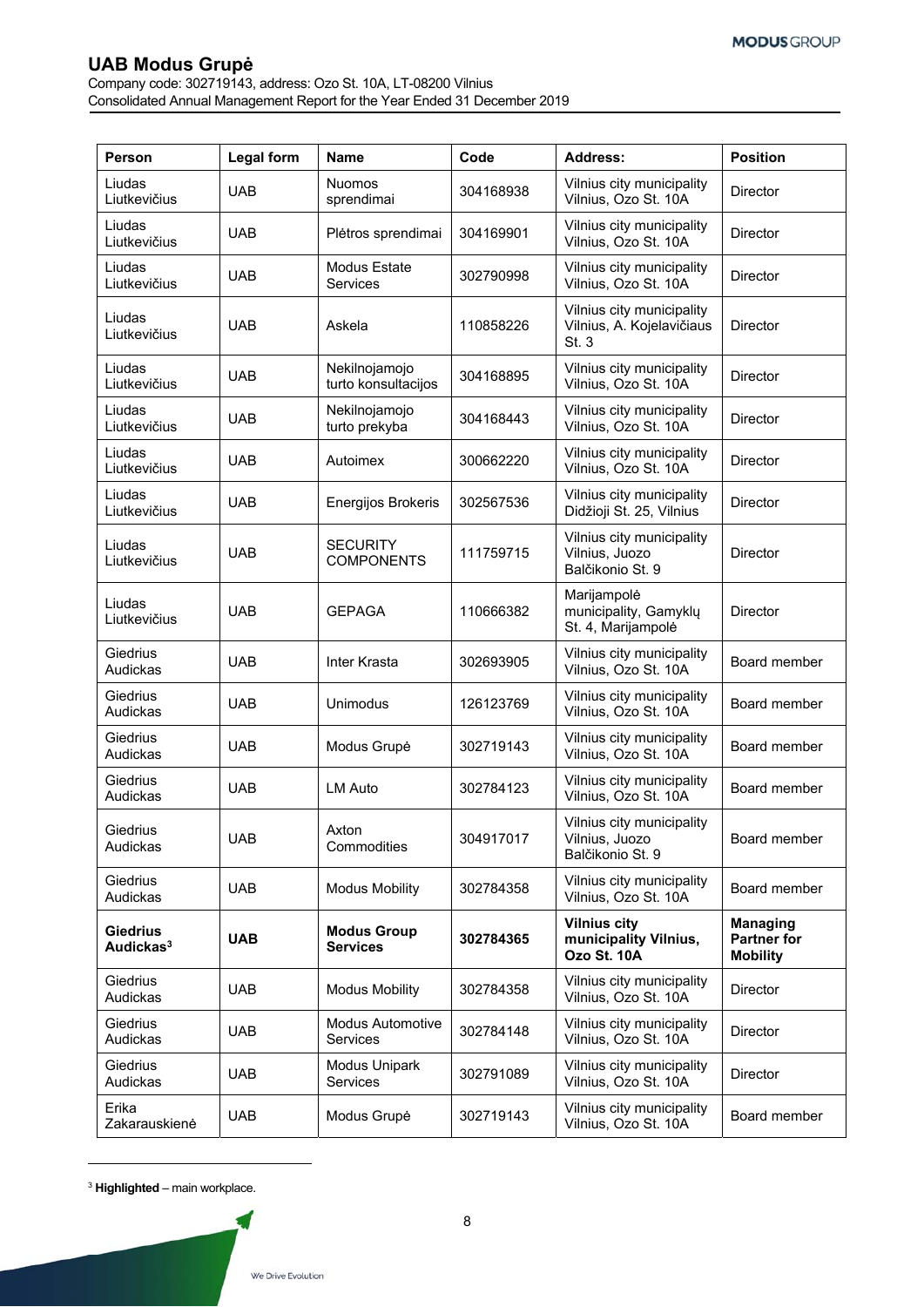Company code: 302719143, address: Ozo St. 10A, LT-08200 Vilnius Consolidated Annual Management Report for the Year Ended 31 December 2019

| Person                              | <b>Legal form</b> | <b>Name</b>                           | Code      | <b>Address:</b>                                                 | <b>Position</b>                          |
|-------------------------------------|-------------------|---------------------------------------|-----------|-----------------------------------------------------------------|------------------------------------------|
| Erika<br>Zakarauskienė <sup>4</sup> | <b>UAB</b>        | <b>Modus Group</b><br><b>Services</b> | 302784365 | <b>Vilnius city</b><br>municipality Vilnius,<br>Ozo St. 10A     | <b>Chief Financial</b><br><b>Officer</b> |
| Erika<br>Zakarauskienė              | <b>UAB</b>        | Modus Grupė                           | 302719143 | Vilnius city municipality<br>Vilnius, Ozo St. 10A               | <b>Head of Finance</b>                   |
| Ruslan<br>Sklepovič                 | AB                | Modus Energy                          | 302693613 | Vilnius city municipality<br>Vilnius, Ozo St. 10A               | Chairman of the<br><b>Board</b>          |
| Ruslan<br>Sklepovič                 | <b>UAB</b>        | Axton<br>Commodities                  | 304917017 | Vilnius city municipality<br>Vilnius, Juozo<br>Balčikonio St. 9 | Chairman of the<br>Board                 |
| Ruslan<br>Sklepovič                 | <b>UAB</b>        | <b>Baltic Sun Energy</b>              | 302444569 | Vilnius city municipality<br>Vilnius, Ozo St. 10A               | Chairman of the<br>Board                 |
| Ruslan<br>Sklepovič                 | <b>UAB</b>        | Lepita                                | 302854931 | Vilnius city municipality<br>Vilnius, Ozo St. 10A               | Chairman of the<br>Board                 |
| Ruslan<br>Sklepovič                 | <b>UAB</b>        | Sigvilta                              | 302841574 | Vilnius city municipality<br>Vilnius, Ozo St. 10A               | Chairman of the<br><b>Board</b>          |
| Ruslan<br>Sklepovič                 | <b>UAB</b>        | Psenergija                            | 302850071 | Vilnius city municipality<br>Vilnius, Ozo St. 10A               | Board member                             |
| Ruslan<br>Sklepovič                 | <b>UAB</b>        | Senergita                             | 302850317 | Vilnius city municipality<br>Vilnius, Ozo St. 10A               | Board member                             |
| Ruslan<br>Sklepovič                 | <b>UAB</b>        | Jenergija                             | 302850299 | Vilnius city municipality<br>Vilnius, Ozo St. 10A               | Board member                             |
| Ruslan<br>Sklepovič                 | <b>UAB</b>        | Menergija                             | 302850267 | Vilnius city municipality<br>Vilnius, Ozo St. 10A               | Board member                             |
| Ruslan<br>Sklepovič                 | <b>UAB</b>        | Nenergija                             | 302850064 | Vilnius city municipality<br>Vilnius, Ozo St. 10A               | Board member                             |
| Ruslan<br>Sklepovič                 | <b>UAB</b>        | Venergija                             | 302850089 | Vilnius city municipality<br>Vilnius, Ozo St. 10A               | Board member                             |
| Ruslan<br>Sklepovič                 | <b>UAB</b>        | Zenergija                             | 302850121 | Vilnius city municipality<br>Vilnius, Ozo St. 10A               | Board member                             |
| Ruslan<br>Sklepovič                 | <b>UAB</b>        | Lenergija                             | 302850203 | Vilnius city municipality<br>Vilnius, Ozo St. 10A               | Board member                             |
| Ruslan<br>Sklepovič                 | <b>UAB</b>        | Unimodus                              | 126123769 | Vilnius city municipality<br>Vilnius, Ozo St. 10A               | Board member                             |
| Ruslan<br>Sklepovič                 | <b>UAB</b>        | Modus Grupė                           | 302719143 | Vilnius city municipality<br>Vilnius, Ozo St. 10A               | Board member                             |
| Ruslan<br>Sklepovič                 | <b>UAB</b>        | Modus Asset<br>Management             | 302790959 | Vilnius city municipality<br>Vilnius, Ozo St. 10A               | Board member                             |
| Ruslan<br>Sklepovič                 | B.V.              | <b>Modus Energy</b><br>International  | 36406945  | Kabelweg 57, kamer<br>6.05a, 1Oi 4BA<br>Amsterdam               | Board member                             |
| Ruslan<br>Sklepovič                 | Sp. z o.o.        | Ecowolt                               | 553137    | UL. Ludwika<br>Waryńskiego 3A, 00-<br>645, Warsaw, Poland       | Board member                             |
| Ruslan<br>Sklepovič                 | Sp. z o.o.        | Greenprojekt                          | 564174    | UL. Ludwika<br>Waryńskiego 3A, 00-<br>645, Warsaw, Poland       | Board member                             |

 $\mathcal{L}=\mathcal{L}=\mathcal{L}=\mathcal{L}=\mathcal{L}=\mathcal{L}=\mathcal{L}=\mathcal{L}=\mathcal{L}=\mathcal{L}=\mathcal{L}=\mathcal{L}=\mathcal{L}=\mathcal{L}=\mathcal{L}=\mathcal{L}=\mathcal{L}=\mathcal{L}=\mathcal{L}=\mathcal{L}=\mathcal{L}=\mathcal{L}=\mathcal{L}=\mathcal{L}=\mathcal{L}=\mathcal{L}=\mathcal{L}=\mathcal{L}=\mathcal{L}=\mathcal{L}=\mathcal{L}=\mathcal{L}=\mathcal{L}=\mathcal{L}=\mathcal{L}=\mathcal{L}=\mathcal{$ <sup>4</sup> **Highlighted** – main workplace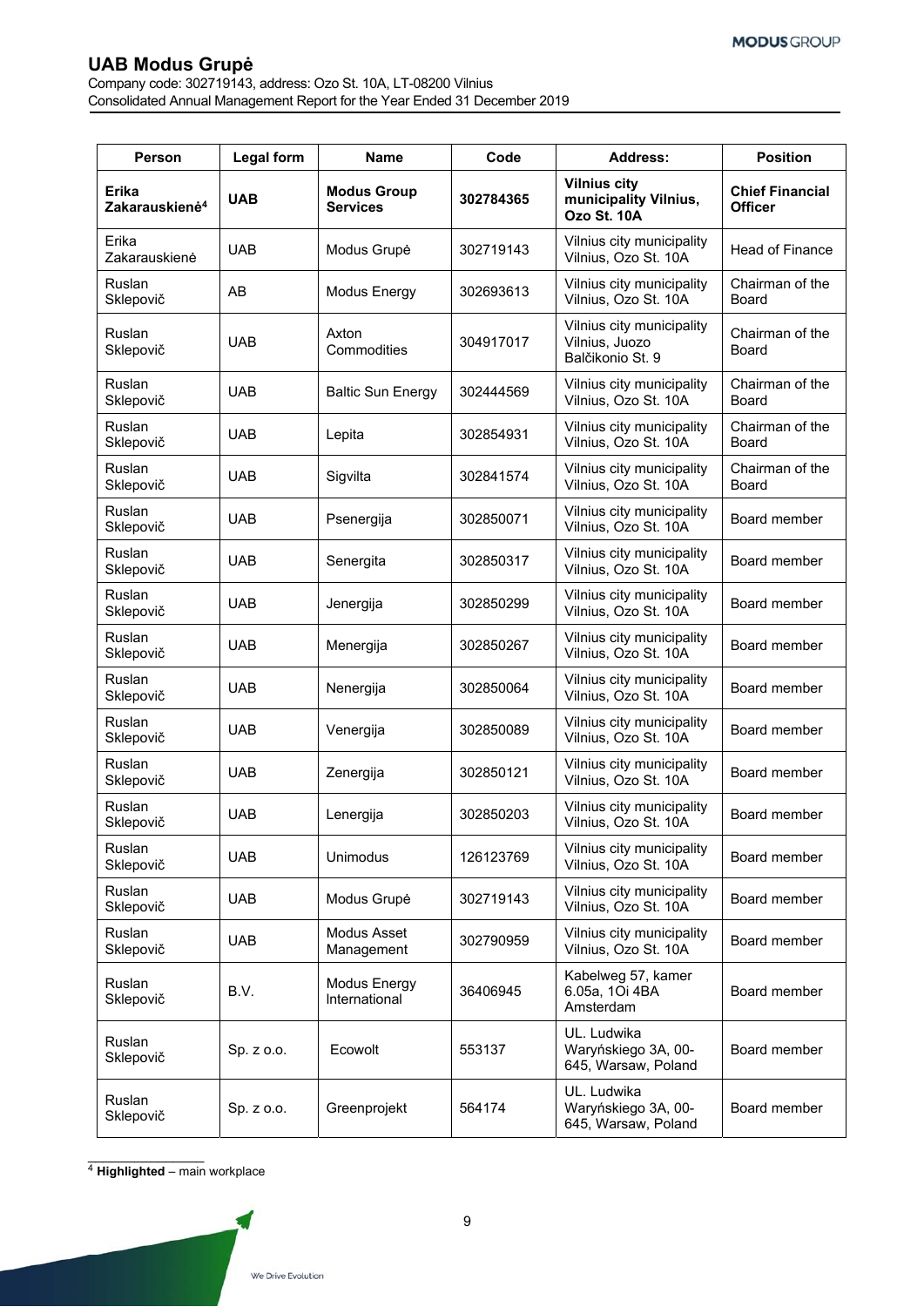Company code: 302719143, address: Ozo St. 10A, LT-08200 Vilnius Consolidated Annual Management Report for the Year Ended 31 December 2019

| <b>Person</b>                           | <b>Legal form</b> | <b>Name</b>                             | Code      | <b>Address:</b>                                                | <b>Position</b>                      |
|-----------------------------------------|-------------------|-----------------------------------------|-----------|----------------------------------------------------------------|--------------------------------------|
| Ruslan<br>Sklepovič                     | Sp. z o.o.        | <b>Modus Energy</b><br>Asset 4          | 767798    | UL. Ludwika<br>Waryńskiego 3A, 00-<br>645, Warsaw, Poland      | Board member                         |
| Ruslan<br>Sklepovič                     | Sp. z o.o.        | Modus Energy<br>Asset 5                 | 766083    | UL. Ludwika<br>Waryńskiego 3A, 00-<br>645, Warsaw, Poland      | Board member                         |
| Ruslan<br>Sklepovič                     | Sp. z o.o.        | Modus Energy<br>Asset 6                 | 766092    | UL. Ludwika<br>Waryńskiego 3A, 00-<br>645, Warsaw, Poland      | Board member                         |
| Ruslan<br>Sklepovič                     | Sp. z o.o.        | Modus Solar<br><b>Asset Poland</b>      | 727539    | UL. Ludwika<br>Waryńskiego 3A, 00-<br>645, Warsaw, Poland      | Board member                         |
| Ruslan<br>Sklepovič                     | Sp. z o.o.        | <b>Modus Energy</b><br>Asset 7          | 785445    | UL. Ludwika<br>Waryńskiego 3A, 00-<br>645, Warsaw, Poland      | Board member                         |
| Ruslan<br>Sklepovič                     | Sp. z o.o.        | <b>Modus Energy</b><br>Asset 8          | 786187    | UL. Ludwika<br>Waryńskiego 3A, 00-<br>645, Warsaw, Poland      | Board member                         |
| Ruslan<br>Sklepovič                     | Sp. z o.o.        | Modus Energy<br>Asset 9                 | 787372    | UL. Ludwika<br>Waryńskiego 3A, 00-<br>645, Warsaw, Poland      | Board member                         |
| Ruslan<br>Sklepovič                     | Sp. z o.o.        | <b>Modus Energy</b><br>Asset 10         | 806694    | UL. Ludwika<br>Waryńskiego 3A, 00-<br>645, Warsaw, Poland      | Board member                         |
| Ruslan<br>Sklepovič                     | Sp. z o.o.        | <b>Modus Energy</b><br>Asset 11         | 813994    | Aleje Ujazdowskie 41,<br>00-540, Warsaw,<br>Poland             | Board member                         |
| <b>Ruslan</b><br>Sklepovič <sup>5</sup> | <b>UAB</b>        | <b>Modus Energy</b><br><b>Solutions</b> | 301557546 | <b>Vilnius city</b><br>municipality Vilnius,<br>Ozo St. 10A    | <b>Head of</b><br><b>Development</b> |
| Ruslan<br>Sklepovič                     | AB                | <b>Modus Energy</b>                     | 302693613 | Vilnius city municipality<br>Vilnius, Ozo St. 10A              | <b>Director</b>                      |
| Ruslan<br>Sklepovič                     | <b>UAB</b>        | Modus solar turtas                      | 304824538 | Vilnius city municipality<br>Vilnius, Ozo St. 10A              | <b>Director</b>                      |
| Ruslan<br>Sklepovič                     | <b>UAB</b>        | Turovita                                | 302894840 | Vilnius city municipality<br>Vilnius, Ozo St. 10A              | Director                             |
| Ruslan<br>Sklepovič                     | <b>UAB</b>        | Fariavita                               | 302854664 | Vilnius city municipality<br>Vilnius, A. Kojelavičiaus<br>St.3 | Director                             |
| Ruslan<br>Sklepovič                     | <b>UAB</b>        | Lepita                                  | 302854931 | Vilnius city municipality<br>Vilnius, Ozo St. 10A              | <b>Director</b>                      |
| Ruslan<br>Sklepovič                     | <b>UAB</b>        | Sigvilta                                | 302841574 | Vilnius city municipality<br>Vilnius, Ozo St. 10A              | <b>Director</b>                      |
| Ruslan<br>Sklepovič                     | <b>UAB</b>        | Green Genius                            | 302841738 | Vilnius city municipality<br>Vilnius, Ozo St. 10A              | Director                             |
| Ruslan<br>Sklepovič                     | <b>UAB</b>        | Denergija                               | 302791071 | Vilnius city municipality<br>Vilnius, Ozo St. 10A              | <b>Director</b>                      |
| Ruslan<br>Sklepovič                     | <b>UAB</b>        | ViaModus                                | 302751041 | Vilnius city municipality<br>Vilnius, Ozo St. 10A              | <b>Director</b>                      |

 $\mathcal{L}_\text{max}$  , where  $\mathcal{L}_\text{max}$  and  $\mathcal{L}_\text{max}$ <sup>5</sup> **Highlighted** – main workplace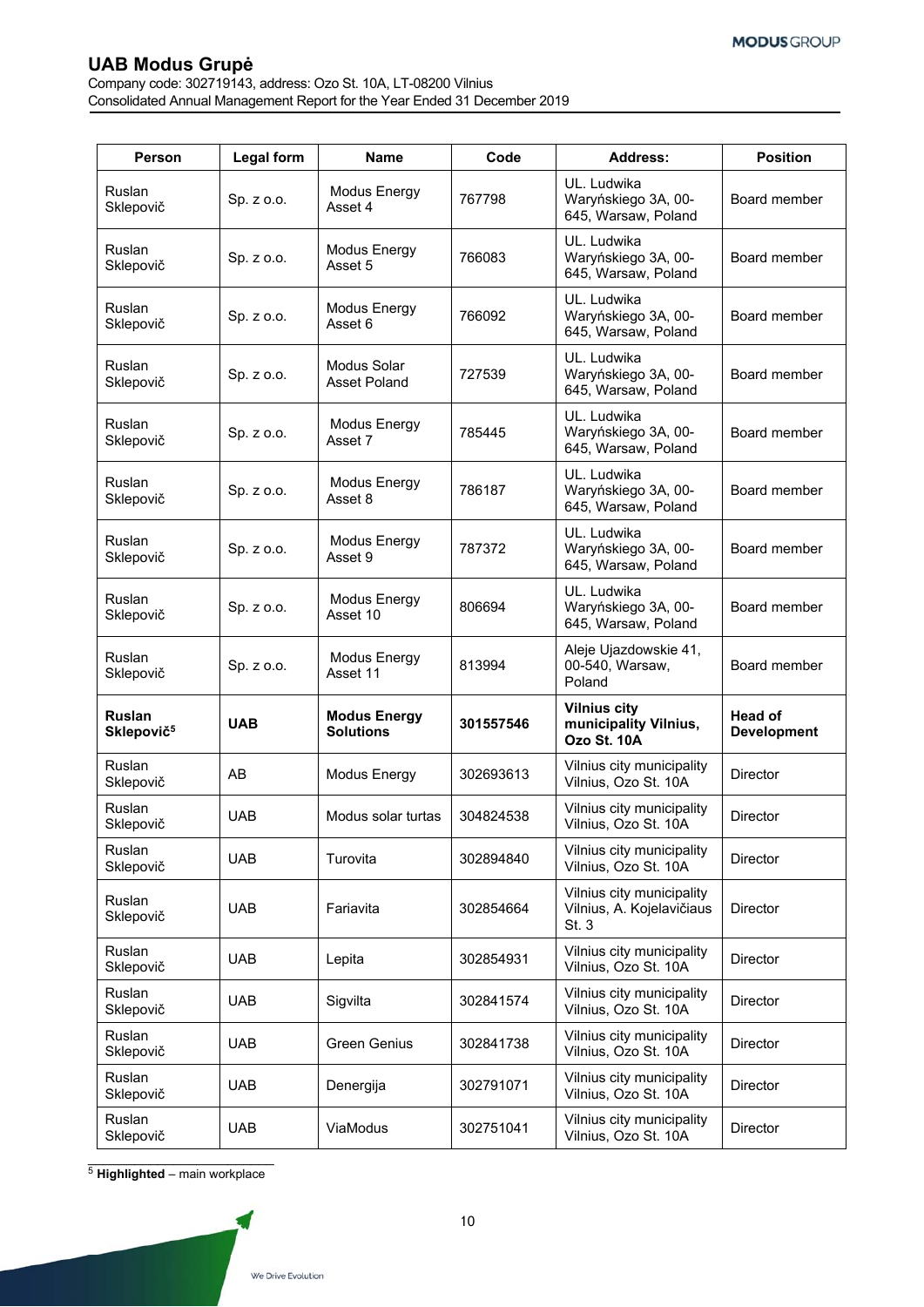Company code: 302719143, address: Ozo St. 10A, LT-08200 Vilnius Consolidated Annual Management Report for the Year Ended 31 December 2019

| Person              | Legal form | <b>Name</b>                    | Code      | Address:                                                        | <b>Position</b>                                  |
|---------------------|------------|--------------------------------|-----------|-----------------------------------------------------------------|--------------------------------------------------|
| Ruslan<br>Sklepovič | <b>UAB</b> | Fotona                         | 302841720 | Vilnius city municipality<br>Vilnius, Ozo St. 10A               | <b>Director</b>                                  |
| Ruslan<br>Sklepovič | <b>UAB</b> | Green Genius<br>Global         | 304994394 | Vilnius city municipality<br>Vilnius, Juozo<br>Balčikonio St. 9 | Director                                         |
| Ruslan<br>Sklepovič | <b>UAB</b> | Pavilnių saulės<br>slėnis 19   | 302791025 | Vilnius city municipality<br>Vilnius, Ozo St. 10A               | Director                                         |
| Ruslan<br>Sklepovič | <b>UAB</b> | Modus Group<br><b>Services</b> | 302784365 | Vilnius city municipality<br>Vilnius, Ozo St. 10A               | Managing<br>Partner of<br><b>Energy Business</b> |

Members of the Supervisory Board of UAB Modus Grupė:

| <b>Person</b>         | Legal form |             | <b>Position</b>                                      |  |  |  |
|-----------------------|------------|-------------|------------------------------------------------------|--|--|--|
| Simon Rozas           | UAB        | Modus Grupė | Chairman (as of 6 March 2020),<br>independent member |  |  |  |
| Kestutis Martinkėnas  | UAB        | Modus Grupė | Member                                               |  |  |  |
| Jolanta Martinkėnienė | UAB        | Modus Grupė | Member                                               |  |  |  |
| Saul Umbrasas         | UAB        | Modus Grupė | Independent member                                   |  |  |  |
| Vytautas Paukštys     | UAB        | Modus Grupė | Independent member                                   |  |  |  |

Other managing positions held by the members of the Supervisory Board of UAB Modus Grupė:

| <b>Person</b>                               | <b>Legal form</b> | <b>Name</b>                                   | Code       | Address:                                                        | <b>Position</b>                                                  |
|---------------------------------------------|-------------------|-----------------------------------------------|------------|-----------------------------------------------------------------|------------------------------------------------------------------|
| Simon Rozas <sup>6</sup>                    | <b>SA</b>         | <b>Cube Infrastructure</b><br><b>Managers</b> | B 124.233  | 41 Avenue de la<br>Liberté,<br>Luxembourg                       | <b>Director for</b><br><b>Investments</b>                        |
| Simon Rozas                                 | $d.$ $o.$ $o.$    | <b>Rune Crow</b>                              | 6535522670 | Tumpići 16,<br>Veprinac, Croatia                                | Deputy Chairman<br>of the Supervisory<br><b>Board</b>            |
| Simon Rozas                                 | <b>UAB</b>        | Modus Grupė                                   | 302719143  | Vilnius city<br>municipality Vilnius,<br>Ozo St. 10A            | Deputy Chairman<br>and member of the<br><b>Supervisory Board</b> |
| <b>Kestutis</b><br>Martinkėnas <sup>6</sup> | <b>UAB</b>        | <b>Modus Group</b><br><b>Services</b>         | 302784365  | <b>Vilnius city</b><br>municipality<br>Vilnius, Ozo St. 10A     | Director for<br><b>Strategic</b><br><b>Planning</b>              |
| Kestutis<br>Martinkėnas                     | UAB               | Modus Grupė                                   | 302719143  | Vilnius city<br>municipality Vilnius,<br>Ozo St. 10A            | Member of the<br><b>Supervisory Board</b>                        |
| Jolanta<br>Martinkėnienė <sup>6</sup>       | <b>UAB</b>        | <b>Modus Group</b><br><b>Services</b>         | 302784365  | <b>Vilnius city</b><br>municipality<br>Vilnius, Ozo St. 10A     | <b>Consultant on</b><br>design issues                            |
| Jolanta<br>Martinkėnienė                    | <b>UAB</b>        | Modus Grupė                                   | 302719143  | Vilnius city<br>municipality Vilnius,<br>Ozo St. 10A            | Member of the<br><b>Supervisory Board</b>                        |
| Saul<br>Umbrasas <sup>6</sup>               | <b>LLC</b>        | E-Band<br><b>Communications</b>               | 95-2140062 | 17034 Camino San<br>Bernardo, San Diego<br><b>CA 92127, USA</b> | <b>Senior Vice-</b><br>president for<br>sales and<br>marketing   |

\_\_\_\_\_\_\_\_\_\_\_\_\_\_\_\_\_\_\_\_\_\_\_\_\_\_\_\_\_\_\_ **6 Highlighted** – main workplace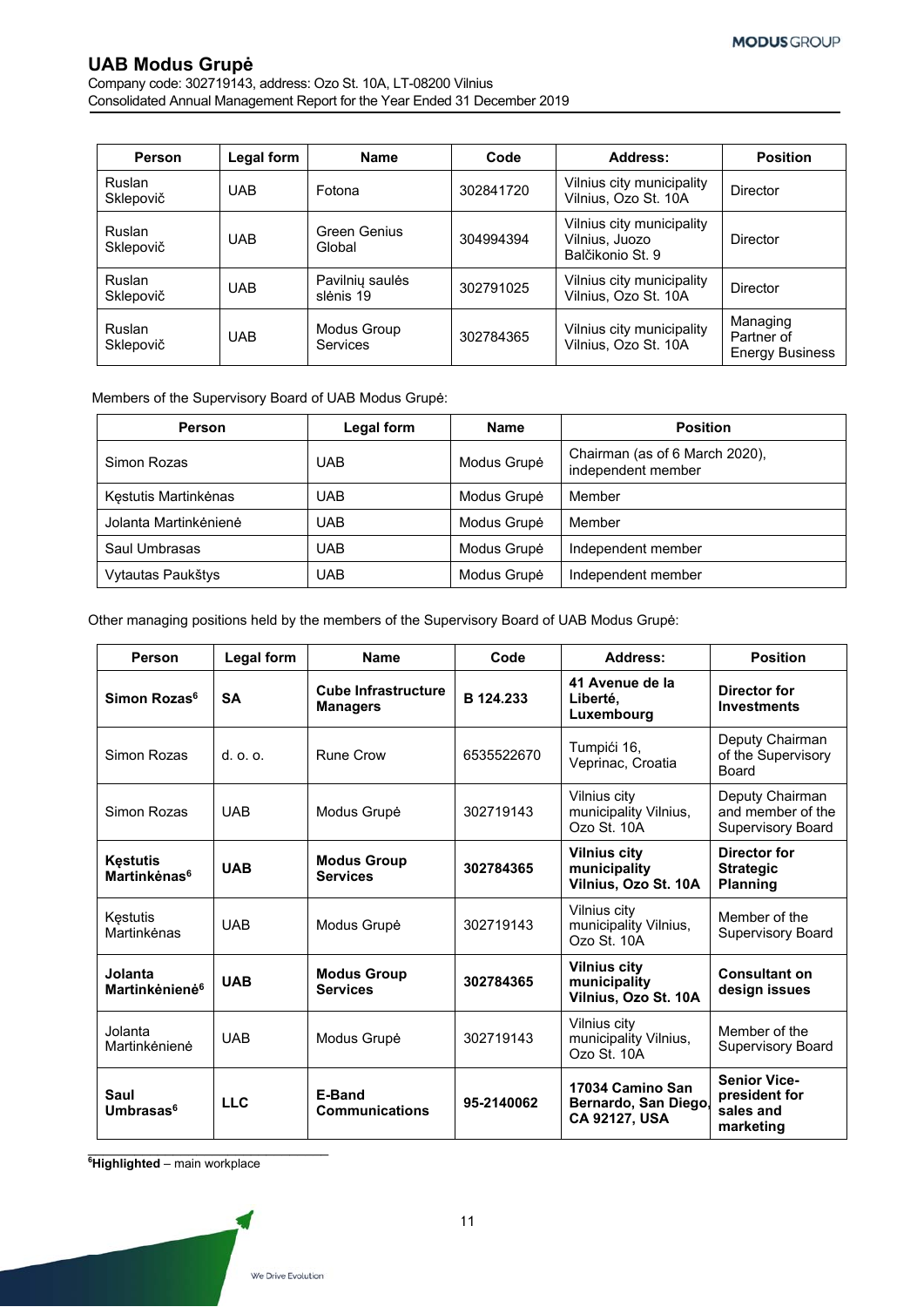Company code: 302719143, address: Ozo St. 10A, LT-08200 Vilnius Consolidated Annual Management Report for the Year Ended 31 December 2019

| <b>Person</b>                            | <b>Legal form</b> | <b>Name</b>                                                     | Code                          | <b>Address:</b>                                                                                                       | <b>Position</b>                    |  |
|------------------------------------------|-------------------|-----------------------------------------------------------------|-------------------------------|-----------------------------------------------------------------------------------------------------------------------|------------------------------------|--|
| Saul Umbrasas                            | <b>UAB</b>        | Modus Grupė                                                     | 302719143                     | Vilnius city<br>municipality Vilnius,<br>Ozo St. 10A                                                                  | Member of the<br>Supervisory Board |  |
| <b>Vytautas</b><br>Paukštys <sup>7</sup> | <b>UAB</b>        | <b>Aktyvus sektorius</b>                                        | 300619315                     | Saulėtekio al. 15,<br><b>Vilnius</b>                                                                                  | <b>Director</b>                    |  |
| Vytautas<br>Paukštys                     | <b>UAB</b>        | <b>REDMOB</b>                                                   | 301238790                     | Vytauto<br>Žalakevičiaus St. 4D-<br>34, Vilnius                                                                       | <b>Director</b>                    |  |
| Vytautas<br>Paukštys                     | LLC               | Redmob Media<br><b>Private Limited</b>                          | 36AAICR708<br>0A1ZG           | #301, 10-93/5, SN,<br>Colony, Nagaram,<br>Hyderabad 500083,<br>India                                                  | <b>Director</b>                    |  |
| Vytautas<br>Paukštys                     | LLC               | Eskimi Limited<br>Nigeria                                       | RC1141149                     | No 27 (Old 29),<br>Ogunlowo Street,<br>Off, Obafemi<br>Awolowo Way,<br>Behind Airport Hotel,<br>Ikeja, Lagos, Nigeria | <b>Director</b>                    |  |
| Vytautas<br>Paukštys                     | <b>LLC</b>        | Eskimi Pte Limited<br>Singapore                                 | 201911011N                    | 20A Tanjong Pagar,<br>Road, Singapore,<br>88443                                                                       | <b>Director</b>                    |  |
| Vytautas<br>Paukštys                     | <b>LLC</b>        | <b>ESKIMI MOBILE</b><br><b>MEDIA LIMITED</b><br><b>CAMEROON</b> | <b>RC/LBE/2015</b><br>/B/0853 | Half Mile-Limbe,<br>Opposite PMUC<br>Office, P.O. Box 634,<br>Limbe, Cameroon                                         | <b>Director</b>                    |  |
| Vytautas<br>Paukštys                     | LLC               | <b>Eskimi Limited</b><br>Bangladesh                             | 16892548435<br>3              | KA-32/12, Nadda,<br>Nasrim Mintu Road,<br>Gulshan, Dhaka-<br>1212, Bangladesh                                         | <b>Director</b>                    |  |
| Vytautas<br>Paukštys                     | <b>UAB</b>        | Modus Grupė                                                     | 302719143                     | Vilnius city<br>municipality Vilnius,<br>Ozo St. 10A                                                                  | Member of the<br>Supervisory Board |  |

## Environmental protection

Certain Group companies are subject to the following standards of environmental protection:

- Order No 493 of 8 October 2003 of the Minister of the Environment of the Republic of Lithuania "Information of Fuel Efficiency and Procedure for Informing Users of CO2 Gas Emissions upon Sales of New Passenger Cars".
- Order No 710 of 24 December 2003 of the Minister of the Environment of the Republic of Lithuania on Approval of Rules for Handling of Vehicles not Suitable for Exploitation.
- Management of waste (including hazardous waste) from car servicing and maintenance following the requirements of the Law on Waste Management and Rules of Waste Management.

The activities of the Group companies fully comply with the legislative requirements.

## **III. Information on significant events after the end of the financial year**

After the end of the reporting period until the date of these financial statements there were no subsequent events, which would have a significant impact on these financial statements or would require additional disclosure, except the ones described in Note 36 provided in the explanatory notes to the consolidated financial statements.

 $\overline{\phantom{a}}$  , and the set of the set of the set of the set of the set of the set of the set of the set of the set of the set of the set of the set of the set of the set of the set of the set of the set of the set of the s **7 Highlighted** – main workplace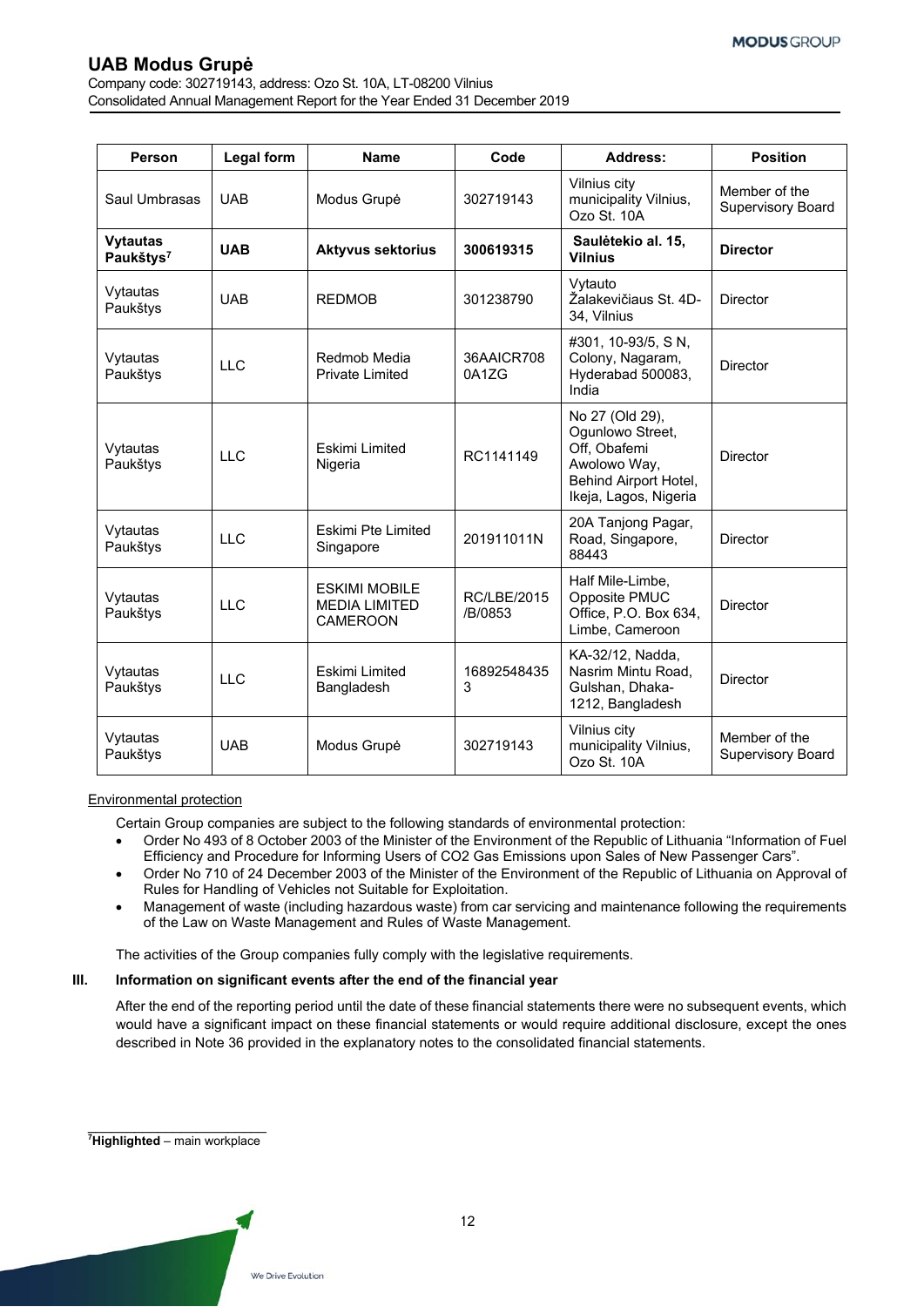#### **IV. Operating plans and forecasts of the Group of companies' activities**

The fundamental principle for business development is to invest in what will be relevant tomorrow thereby promoting progress of the four business sectors of the Modus Group. The main investments are planned to be directed to the development of renewable energy and mobility services throughout Europe. These investments reflect long-term strategic priorities of the Group. In addition, the Group will continue to operate in the automotive and real estate sectors on a consistent basis.

#### **V. Information about the research and development activity of the Group of companies**

To justify the projects carried out by the Group of companies, market researches are performed. Annual budget of research is not established, researches are carried out when necessary.

**VI. The number and nominal value of the shares of the parent company controlled by the company itself, its subsidiaries or other persons authorised but acting on their own behalf** 

The Company has no own shares.

**VII. Information on the objectives of the financial risk management, its policy for hedging major types of foretasted transactions for which hedge accounting is used, and the Group of companies employs financial instruments and when it is important for the valuation of the Group of companies' assets, equity, liabilities, income and costs** 

The Group did not use any financial instruments, which are important to the evaluation of the Group's assets, liabilities, financial position and performance results, except for currency exchange rates: the Group carries out payments mainly in two currencies - EUR and USD. In order to hedge against fluctuations of USD exchange rate, the Group forms derivative financial instruments (forward swaps).

Dr. Kęstutis Bagdonavičius **Director** UAB Modus Grupė

Vilnius, the Republic of Lithuania 17 April 2020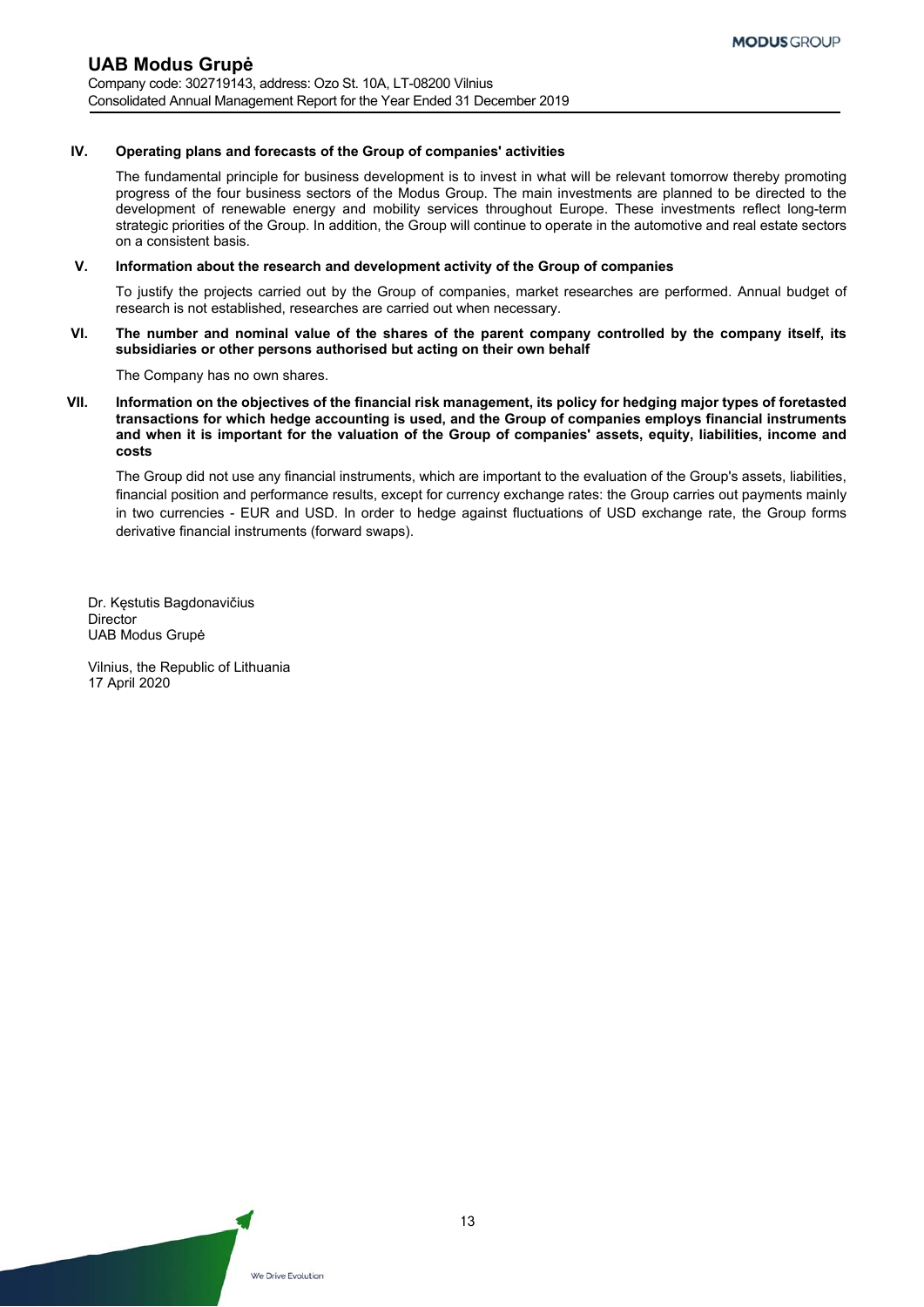## **UAB Modus Grupė** Company code 302719143, Ozo St. 10A, LT-08200 Vilnius Consolidated statement of financial position as at 31 December 2019

(In EUR thousand, unless otherwise stated)

# **Consolidated statement of financial position**

|                                                   |                | As at 31<br><b>December</b> | As at 31<br>December 2018 | As at<br>1 January 2018 |  |
|---------------------------------------------------|----------------|-----------------------------|---------------------------|-------------------------|--|
| <b>ASSETS</b>                                     | <b>Notes</b>   | 2019                        | (adjusted)                | (adjusted)              |  |
| Non-current assets                                |                |                             |                           |                         |  |
| Property, plant and equipment                     | 5              | 129,183                     | 87,691                    | 60,354                  |  |
| Investment property                               | 5              | 4,866                       | 249                       | 249                     |  |
| Goodwill                                          | 6              | 125                         | 125                       | 1,626                   |  |
| Intangible assets                                 | 6              | 2,314                       | 1,591                     | 1,001                   |  |
| Granted long-term loans and long-term deposits    | 7              | 3,571                       | 1,009                     | 877                     |  |
| Other investments                                 | 10             | 23,056                      | 16,175                    | 2,164                   |  |
| Trade and other receivables                       | 8              | 2,591                       | 3,076                     | 2,554                   |  |
| Deferred income tax asset                         | 31             | 2,910                       | 3,370                     | 1,609                   |  |
| <b>Total non-current assets</b>                   |                | 168,616                     | 113,286                   | 70,434                  |  |
| <b>Current assets</b>                             |                |                             |                           |                         |  |
| Loans granted and term deposits                   | $\overline{7}$ | 46,934                      | 19,490                    | 9,963                   |  |
| Other investments                                 | 10             |                             |                           | 2,460                   |  |
| Inventories                                       | 9              | 103,842                     | 73,175                    | 30,899                  |  |
| Trade and other receivables                       | 8              | 20,860                      | 44,682                    | 15,439                  |  |
| Contract assets                                   | 23             | 922                         | 1,583                     | 1,532                   |  |
| Prepayments, deferred costs and accrued<br>income | 11             | 11,761                      | 4,960                     | 4,027                   |  |
| Advance corporate income tax                      |                | 756                         | 181                       | 531                     |  |
| Cash and cash equivalents                         | 12             | 11,543                      | 9,971                     | 6,700                   |  |
| Assets held for sale                              | 13             |                             | 647                       | 1,258                   |  |
| <b>Total current assets</b>                       |                | 196,618                     | 154,689                   | 72,809                  |  |
| <b>TOTAL ASSETS</b>                               |                | 365,234                     | 267,975                   | 143,243                 |  |

*(continued on the next page)*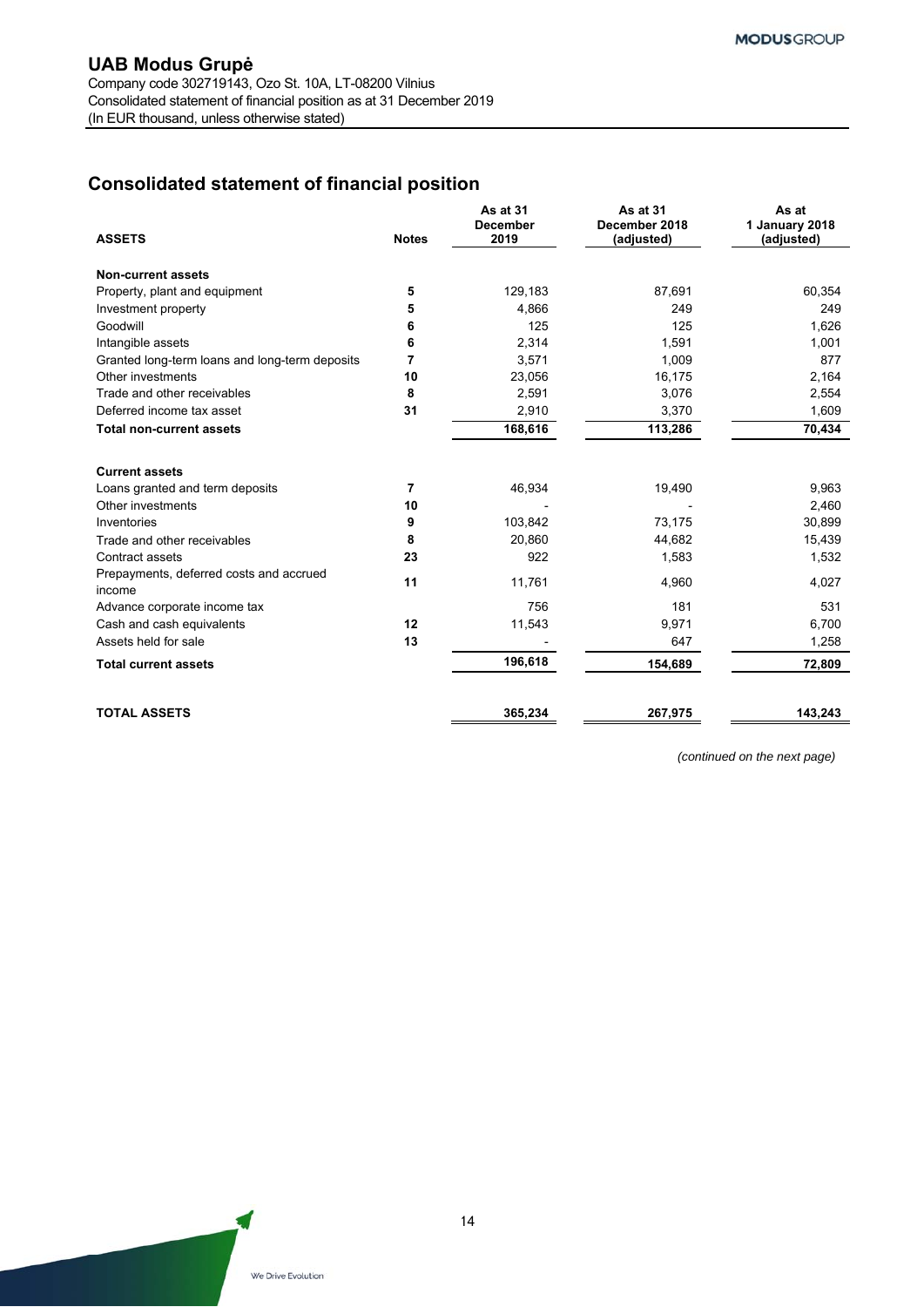## **UAB Modus Grupė** Company code 302719143, Ozo St. 10A, LT-08200 Vilnius Consolidated statement of financial position as at 31 December 2019 (In EUR thousand, unless otherwise stated)

# **Consolidated statement of financial position (cont'd)**

| <b>EQUITY AND LIABILITIES</b>                                    | <b>Notes</b> | As at 31<br>December 2019 | As at 31<br>December 2018<br>(adjusted) | As at 1 January<br>2018<br>(adjusted) |
|------------------------------------------------------------------|--------------|---------------------------|-----------------------------------------|---------------------------------------|
| Authorised capital                                               | 14           | 22,940                    | 22,940                                  | 22,940                                |
| Share premium                                                    | 14           | 7,879                     | 7,879                                   | 7,879                                 |
| Legal reserve                                                    | 14           | 421                       |                                         |                                       |
| <b>Revaluation reserve</b>                                       | 14           | 14,811                    |                                         |                                       |
| Currency exchange translation reserve                            |              | (285)                     | (466)                                   | (201)                                 |
| Retained earnings (loss)                                         | 14           | 44,969                    | 5,174                                   | (7, 101)                              |
| Equity attributable to shareholders of the<br>parent company     |              | 90,735                    | 35,527                                  | 23,517                                |
| Non-controlling interest                                         |              | 963                       | 399                                     | 591                                   |
| <b>Total equity</b>                                              |              | 91,698                    | 35,926                                  | 24,108                                |
| <b>Non-current liabilities</b>                                   |              |                           |                                         |                                       |
| Bank loans and lease liabilities                                 | 15           | 76,930                    | 55,398                                  | 36,565                                |
| Other borrowings                                                 | 16           | 12,848                    | 18,893                                  | 9,295                                 |
| Deferred tax liabilities                                         | 31           | 1,785                     |                                         |                                       |
| Advances received                                                |              | 5                         | 3                                       |                                       |
| Employee benefits                                                | 17           | 49                        | 47                                      | 39                                    |
| Grants and subsidies                                             | 18           | 1,245                     | 1,264                                   | 990                                   |
| Provisions                                                       | 19           | 100                       | 43                                      | 33                                    |
| Trade and other payables                                         |              |                           |                                         | 150                                   |
| <b>Total non-current liabilities</b>                             |              | 92,962                    | 75,648                                  | 47,072                                |
| <b>Current liabilities</b>                                       |              |                           |                                         |                                       |
| Bank loans and lease liabilities                                 | 15           | 33,209                    | 40,309                                  | 25,035                                |
| Other borrowings                                                 | 16           | 18,778                    | 15,393                                  | 10,428                                |
| Corporate income tax liabilities                                 |              | 3,107                     | 1,691                                   | 1,054                                 |
| Prepayments received, accrued liabilities and<br>deferred income | 20           | 8,805                     | 11,094                                  | 6,896                                 |
| <b>Contract liabilities</b>                                      | 23           | 21                        | 1,293                                   |                                       |
| <b>Employment related liabilities</b>                            | 21           | 3,749                     | 2,950                                   | 2,608                                 |
| Trade and other payables                                         | 22           | 112,905                   | 83,671                                  | 26,042                                |
| <b>Total current liabilities</b>                                 |              | 180,574                   | 156,401                                 | 72,063                                |
| <b>Total liabilities</b>                                         |              | 273,536                   | 232,049                                 | 119,135                               |
| <b>TOTAL EQUITY AND LIABILITIES</b>                              |              | 365,234                   | 267,975                                 | 143,243                               |

The accompanying explanatory notes are an integral part of these consolidated financial statements.

The consolidated financial statements were prepared and signed on 17 April 2020:

 Kęstutis Bagdonavičius Erika Zakarauskienė Director Chief Financial Officer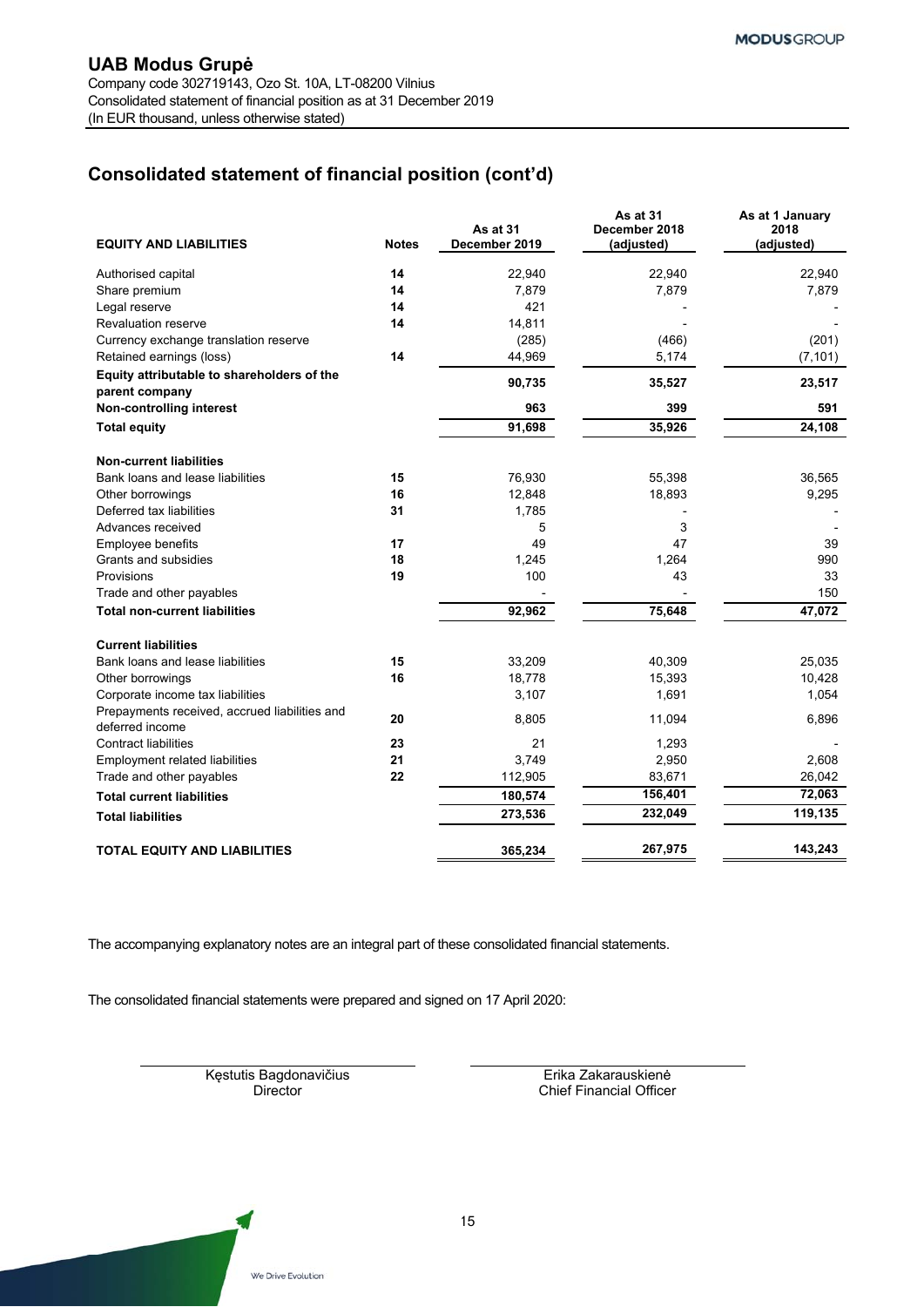Company code 302719143, Ozo St. 10A, LT-08200 Vilnius Consolidated statement of profit or loss and other comprehensive income for the year ended 31 December 2019 (In EUR thousand, unless otherwise stated)

# **Consolidated statement of profit or loss and other comprehensive income**

|                                                                                                    | <b>Notes</b> | 2019       | 2018<br>(adjusted) |
|----------------------------------------------------------------------------------------------------|--------------|------------|--------------------|
| <b>Continued operations</b>                                                                        |              |            |                    |
| Revenue                                                                                            | 23           | 504,689    | 338.029            |
| Cost of sales                                                                                      | 24           | (457, 762) | (302, 830)         |
| <b>Gross profit</b>                                                                                |              | 46,927     | 35,199             |
| Other activity income                                                                              | 25           | 288        | 190                |
| Other activity expenses                                                                            | 25           | (1, 478)   | (209)              |
| Selling expenses                                                                                   | 26           | (12, 503)  | (12, 733)          |
| Administrative expenses                                                                            | 27           | (13, 712)  | (12,708)           |
| Impairment loss on trade receivables and contract assets                                           | 8            | (370)      | 398                |
| <b>Operating profit (loss)</b>                                                                     |              | 19,152     | 10,137             |
| Profit on disposal of investments into subsidiaries                                                | 28           | 25,914     | 1,523              |
| Finance income                                                                                     | 30           | 5,626      | 1,264              |
| Finance costs                                                                                      | 30           | (7,033)    | (9,202)            |
| <b>Result from financing activities</b>                                                            |              | (1, 407)   | (7,938)            |
| Share of profit of associated or jointly controlled entities                                       |              | (1)        | 1                  |
| Operating profit (loss) before tax                                                                 |              | 43,658     | 3,723              |
| Corporate income tax                                                                               | 31           | (3,584)    | (602)              |
| Net profit (loss) from continued operations                                                        |              | 40,074     | 3,121              |
| <b>Discontinued operations</b>                                                                     |              |            |                    |
| Net profit (loss) from discontinued operations                                                     | 29           |            | 9,316              |
| Net profit (loss)                                                                                  |              | 40,074     | 12,437             |
| Other comprehensive income                                                                         |              |            |                    |
| Items that will be reclassified subsequently to profit or loss:                                    |              |            |                    |
| Effect of currency rate changes                                                                    |              | 181        | (265)              |
| Items that will be reclassified subsequently to profit or                                          |              |            |                    |
| loss:                                                                                              |              | 181        | (265)              |
| Items that will not be reclassified subsequently to profit or loss:<br>Employee benefits (accrual) | 17           | (27)       |                    |
|                                                                                                    |              |            | (8)                |
| Revaluation of property, plant and equipment, net of tax                                           | 14           | 15,199     |                    |
| Items that will not be reclassified subsequently to profit or<br>loss:                             |              | 15,172     | (8)                |
| <b>Total comprehensive income</b>                                                                  |              | 55,427     | 12,164             |
| Net profit (loss) attributable to:                                                                 |              |            |                    |
| Shareholders of the parent company                                                                 |              | 40,031     | 3,145              |
| Non-controlling interests                                                                          |              | 43         | (24)               |
| Total comprehensive income attributable to:                                                        |              |            |                    |
| Shareholders of the parent company                                                                 |              | 55,028     | 12.188             |
| Non-controlling interests                                                                          |              | 399        | (24)               |

The accompanying explanatory notes are an integral part of these consolidated financial statements.

The consolidated financial statements were prepared and signed on 17 April 2020:

Kęstutis Bagdonavičius **Erika Zakarauskienė**<br>Director Erika Zakarauskienė<br>Chief Financial Officer

**Chief Financial Officer**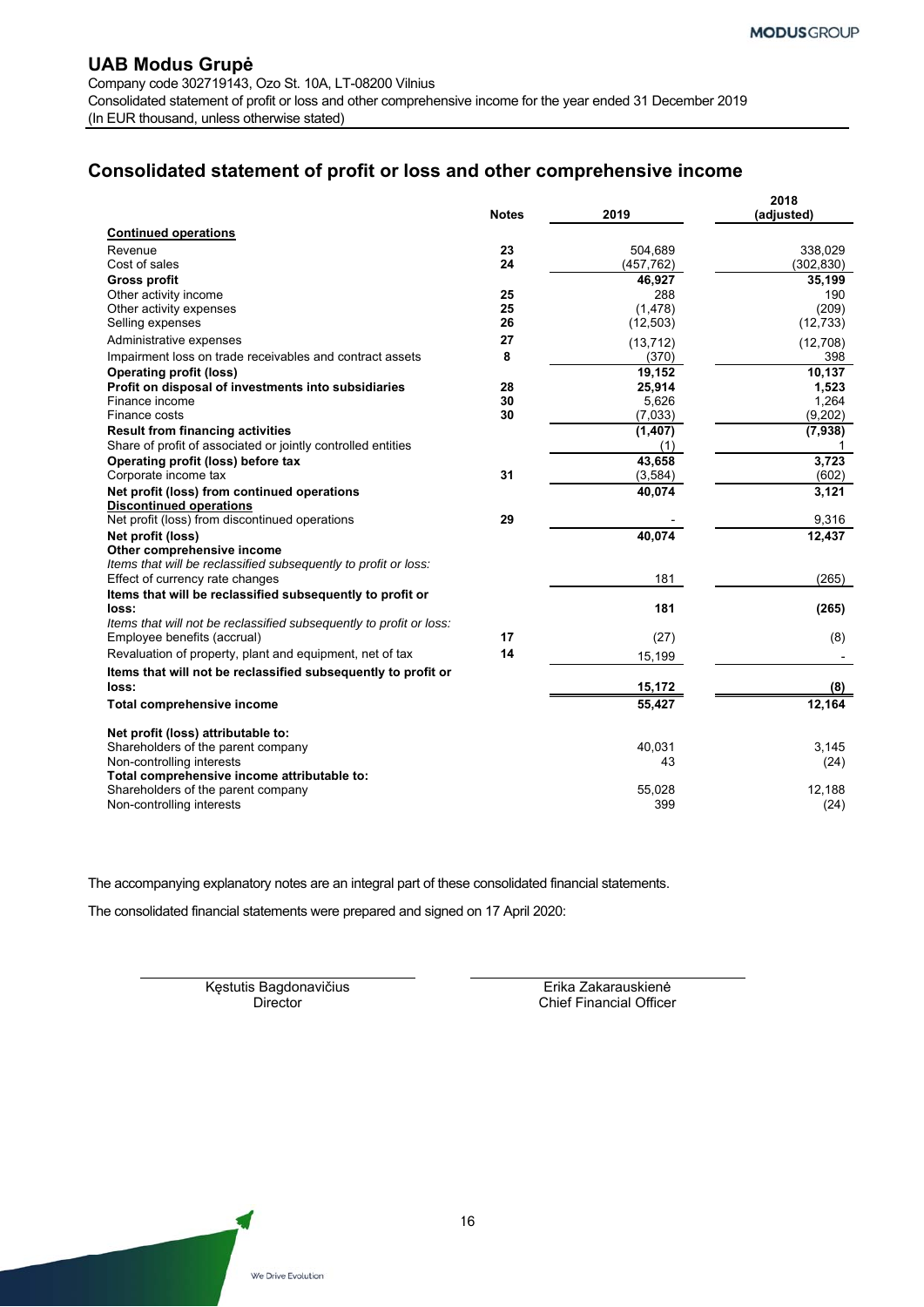Company code 302719143, Ozo St. 10A, LT-08200 Vilnius Consolidated statement of changes in equity for the year ended 31 December 2019 (In EUR thousand, unless otherwise stated)

# **Consolidated statement of changes in equity**

|                                                                                                            |                       |                  |                  |                               | Currency                           |                                  | <b>Attributable</b><br>to                |                                  |        |
|------------------------------------------------------------------------------------------------------------|-----------------------|------------------|------------------|-------------------------------|------------------------------------|----------------------------------|------------------------------------------|----------------------------------|--------|
|                                                                                                            | Authorised<br>capital | Share<br>premium | Legal<br>reserve | <b>Revaluation</b><br>reserve | exchange<br>translation<br>reserve | Retained<br>earnings<br>(losses) | shareholders<br>of the parent<br>company | Non-<br>controlling<br>interests | Total  |
| 1 January 2018                                                                                             | 22,940                | 7,879            |                  |                               | (201)                              | (6, 510)                         | (7, 101)                                 | 591                              | 24,108 |
| Net profit (loss) for the reporting period (adjusted, Note 35)                                             |                       |                  |                  |                               |                                    | 3,121                            | 3,145                                    | (24)                             | 3,121  |
| Other comprehensive income for the reporting period                                                        |                       |                  |                  |                               | (265)                              | 9,308                            | 9,308                                    |                                  | 9,043  |
| Total comprehensive income for the reporting period                                                        |                       |                  |                  |                               | (265)                              | 12,429                           | 12,453                                   | (24)                             | 12,164 |
| Increase (decrease) in non-controlling interests                                                           |                       |                  |                  |                               |                                    | (168)                            |                                          | (168)                            | (168)  |
| Initial application of IFRS 16 (Note 4.1)                                                                  |                       |                  |                  |                               |                                    | (178)                            | (178)                                    |                                  | (178)  |
| 31 December 2018                                                                                           | 22,940                | 7,879            |                  |                               | (466)                              | 5,573                            | 5,174                                    | 399                              | 35,926 |
| Net profit (loss) for the reporting period                                                                 |                       |                  |                  |                               |                                    | 40,074                           | 40,031                                   | 43                               | 40,074 |
| Other comprehensive income for the reporting period                                                        |                       |                  |                  | 14,843                        | 181                                | 329                              | (27)                                     | 356                              | 15,353 |
| Total comprehensive income for the reporting period                                                        |                       |                  |                  | 14,843                        | 181                                | 40,403                           | 40,004                                   | 399                              | 55,427 |
| Increase (decrease) in non-controlling interests                                                           |                       |                  |                  |                               |                                    | 165                              |                                          | 165                              | 165    |
| Transfers to legal reserve                                                                                 |                       |                  | 421              |                               |                                    | (421)                            | (421)                                    |                                  |        |
| Revaluation reserve used (Note 14)                                                                         |                       |                  |                  | (32)                          |                                    | 38                               | 38                                       |                                  | 6      |
| Profit (loss) not recognised in the statement of profit or loss<br>and other comprehensive income (Note 5) |                       |                  |                  |                               |                                    | 174                              | 174                                      |                                  | 174    |
| 31 December 2019                                                                                           | 22,940                | 7,879            | 421              | 14,811                        | (285)                              | 45,932                           | 44,969                                   | 963                              | 91,698 |

The accompanying explanatory notes are an integral part of these consolidated financial statements.

The consolidated financial statements were prepared and signed on 17 April 2020:

Kęstutis Bagdonavičius Erika Zakarauskienė

Chief Financial Officer

17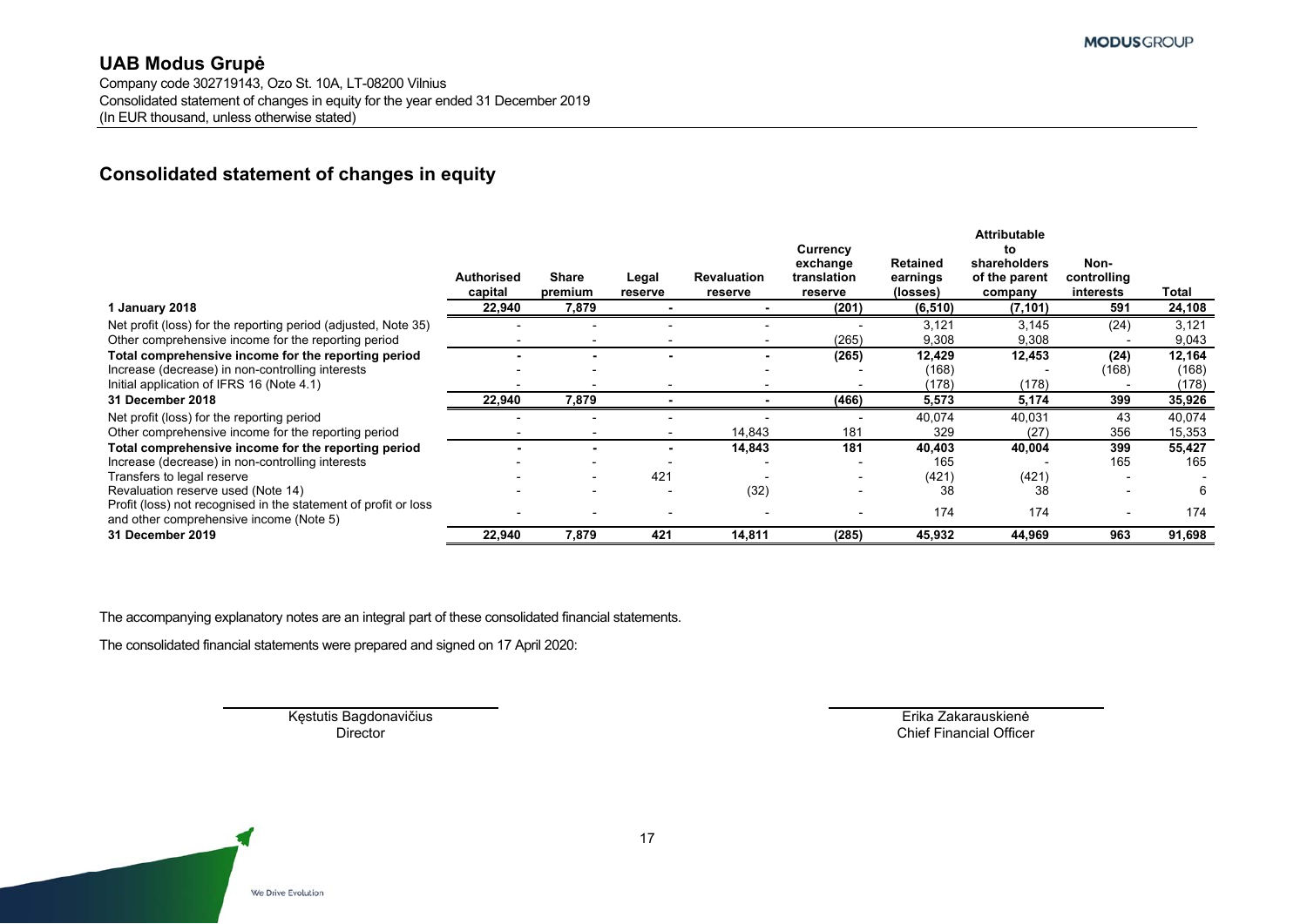# **Consolidated statement of cash flows**

|                                                                                      | <b>Notes</b> | 2019      | 2018<br>(adjusted) |
|--------------------------------------------------------------------------------------|--------------|-----------|--------------------|
| Cash flows from operating activities                                                 |              |           |                    |
| Net profit (loss)                                                                    |              | 40,074    | 3,121              |
| Elimination of non-monetary transactions:                                            |              |           |                    |
| Depreciation expenses                                                                | 5            | 9,791     | 7,605              |
| Amortisation expenses                                                                | 6            | 490       | 342                |
| Share of profit of associated and jointly controlled entities                        | 10           |           | (1)                |
| Impairment (reversal) of trade and other receivables                                 | 8            | 370       | (398)              |
| Write down (reversal of write down) of inventories to net realisable<br>value        | 9            | 585       | (110)              |
| Impairment (reversal) of loans granted                                               | 7            | 542       | 462                |
| Impairment of financial assets at fair value (gain on increase)                      | 30           | (1, 410)  | 1,322              |
| Change in fair value of derivative financial instruments                             | 15           | (27)      | (17)               |
| Change in provisions                                                                 | 19           | 57        | 10                 |
| Finance (income) costs                                                               |              | 1,632     | 3,279              |
| Effect of currency exchange                                                          |              | (1,079)   | 967                |
| Loss (profit) on disposal of property, plant and equipment, and<br>intangible assets | 25           | 541       | 209                |
| Loss (profit) on disposal of investments into subsidiaries                           | 28           | (25, 914) | (1,523)            |
| Income tax expenses (income)                                                         | 31           | 3,584     | 602                |
| Amortisation of grants                                                               | 18           | (79)      | (32)               |
| Effect of changes in working capital:                                                |              |           |                    |
| (Increase) decrease in inventories                                                   |              | (40, 852) | (41, 401)          |
| (Increase) decrease in trade and other receivables                                   |              | 13,927    | (31, 427)          |
| Decrease (increase) in contract assets                                               |              | 661       | (51)               |
| Decrease (increase) in prepayments, deferred costs and accrued                       |              | (8, 302)  | (1, 147)           |
| income                                                                               |              |           |                    |
| Increase (decrease) of property, plant and equipment held for sale                   |              |           | 611                |
| Increase (decrease) in trade, other payables and current liabilities                 |              | 37,198    | 59,502             |
| Increase (decrease) in prepayments received, accrued liabilities and                 |              | (379)     | 4,201              |
| deferred income                                                                      |              |           |                    |
| Increase (decrease) in contract liabilities                                          |              | (1,272)   | 1.293              |
| Increase (decrease) in employment related liabilities                                |              | 1,766     | 575                |
| Paid income tax                                                                      |              | (3,219)   | (1,491)            |
| Net cash from operating activities                                                   |              | 28,686    | 6,503              |

*(continued on the next page)*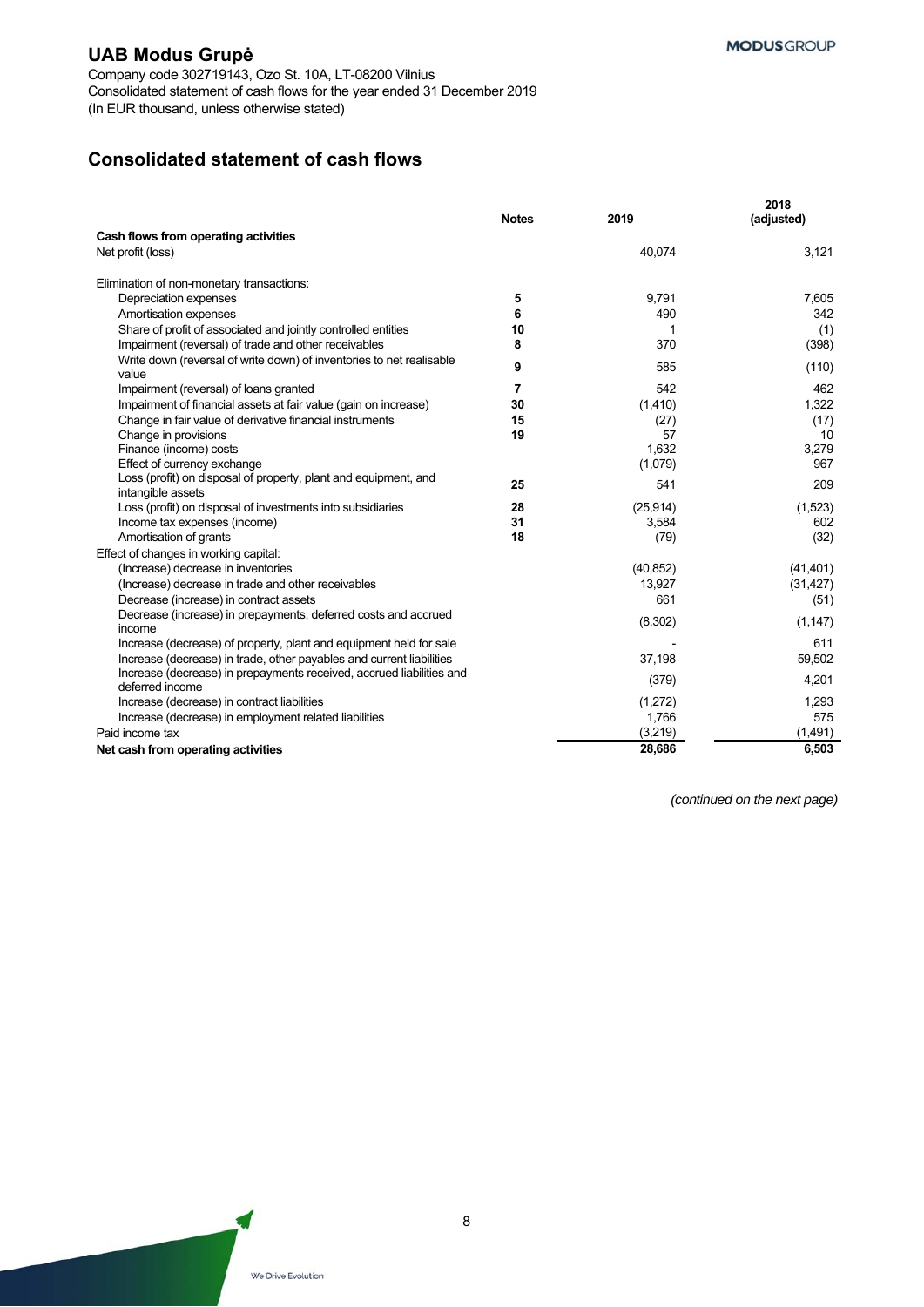# **Consolidated statement of cash flows (cont'd)**

|                                                                    | <b>Notes</b> | 2019      | 2018      |
|--------------------------------------------------------------------|--------------|-----------|-----------|
| Cash flows from investing activities                               |              |           |           |
| Acquisition of property, plant and equipment and intangible assets |              | (16, 588) | (12,926)  |
| Disposal of property, plant and equipment and intangible assets    |              | 11,987    | 7,000     |
| Receipt of government grants                                       | 18           | 60        | 306       |
| Disposal of discontinued operations                                | 29           |           | (294)     |
| Acquisition of bonds                                               |              | (4,818)   | (1,960)   |
| Redemption of bonds                                                |              | 427       |           |
| Acquisition of other long-term investments                         |              | (1, 518)  | (534)     |
| Acquisition of associated entities                                 |              | (3)       | (356)     |
| Acquisition of subsidiaries                                        |              |           | (527)     |
| Disposal of subsidiaries                                           |              | 20,890    | 3,440     |
| Term deposit payments                                              |              | (3,010)   | (1, 515)  |
| Redemption of term deposits                                        |              |           | 83        |
| Loans granted                                                      |              | (95,650)  | (19, 370) |
| Loans recovered                                                    |              | 71,915    | 11,153    |
| Interest received                                                  |              | 1,991     | 287       |
| Other increase in cash flows from (to) investing activities        |              |           | 1,070     |
| Net cash used in investing activities                              |              | (14, 317) | (14, 143) |
| Cash flows from financing activities                               |              |           |           |
| Loans received                                                     |              | 46.724    | 54,801    |
| Loans repayment                                                    |              | (28, 917) | (23, 418) |
| <b>Emission of bonds</b>                                           |              |           | 5,000     |
| Repurchase of bonds                                                |              | (937)     |           |
| Interest paid and transaction costs                                |              | (5,301)   | (3,430)   |
| Lease payments                                                     |              | (24, 531) | (20, 708) |
| Dividend paid to non-controlling interests                         |              | (37)      | (28)      |
| Change in non-controlling interests                                |              | 202       | (140)     |
| Other decrease in cash flows from (to) financing activities        |              |           | (1, 166)  |
| Net cash generated from/(used in) financing activities             |              | (12, 797) | 10,911    |
| Effect of exchange rate changes on cash and cash equivalents       |              |           |           |
| Increase (decrease) in net cash flows                              |              | 1,572     | 3,271     |
| Cash and cash equivalents at the beginning of the period           |              | 9,971     | 6,700     |
| Cash and cash equivalents at the end of the period                 |              | 11,543    | 9,971     |

The accompanying explanatory notes are an integral part of these consolidated financial statements.

The consolidated financial statements were prepared and signed on 17 April 2020:

 Kęstutis Bagdonavičius Erika Zakarauskienė Director Chief Financial Officer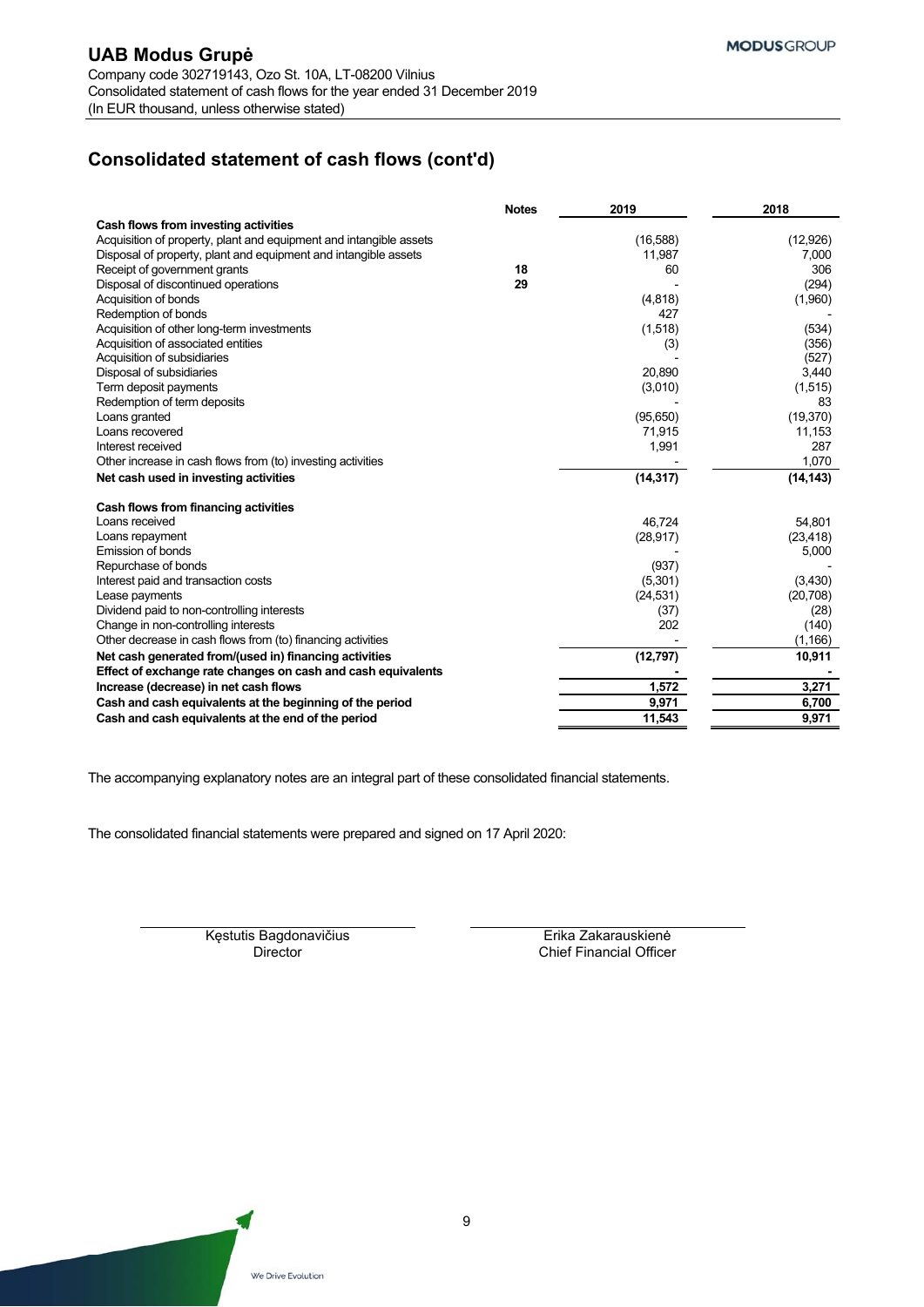## **Explanatory notes**

#### **1. Background information**

UAB Modus Grupė (hereinafter "the Company") is a joint stock company registered with the Register of Legal Entities on 30 January 2012 under the Law on Register of Companies of the Republic of Lithuania, company code 302719143, legal address: Ozo g. 10A, LT-08200 Vilnius. Activities of the company – consulting management activities.

The ultimate parent company is MG NL Holding B.V., legal address Naritaweg 165, Telestone 8, Teleport, 1043BW Amsterdam, the Netherlands, company code: 853264363. Activities of the company – consulting on business management and other issues.

The Group consists of the Company and its 7 subsidiaries (31 December 2018 – 7), 102 secondary subsidiaries (31 December 2018 – 108), and 8 associated companies (31 December 2018 – 8).

Subsidiaries directly controlled by the Company, controlled share 100% (equity and net profit (loss) from consolidated financial statements, except for UAB Modus Group Services and UAB Modus Asset Management):

|                                      |                                                   |                 |           | As at 31 December 2018               |               |                      | As at 31 December 2019               |               |                      |                                                       |
|--------------------------------------|---------------------------------------------------|-----------------|-----------|--------------------------------------|---------------|----------------------|--------------------------------------|---------------|----------------------|-------------------------------------------------------|
| Subsidiary<br>company                | Address:                                          | Company<br>code | Country   | Carrying<br>amount of<br>investments | <b>Equity</b> | Net profit<br>(loss) | Carrying<br>amount of<br>investments | <b>Equity</b> | Net profit<br>(loss) | Short description of activity                         |
| <b>UAB Inter Krasta</b>              | Vilnius city municipality<br>Vilnius, Ozo St. 10A | 302693613       | Lithuania | 15,205                               | 16,142        | 4,797                | 15,205                               | 46,827        | 30,546               | Consulting on business<br>management and other issues |
| AB Modus Energy                      | Vilnius city municipality<br>Vilnius, Ozo St. 10A | 302693613       | Lithuania | 10,757                               | 18,019        | (27)                 | 10,757                               | 37,776        | 11,003               | Consulting on business<br>management and other issues |
| <b>UAB Unimodus</b>                  | Vilnius city municipality<br>Vilnius, Ozo St. 10A | 126123769       | Lithuania | 11,602                               | 6,326         | (381)                | 11,400                               | 11,936        | 200                  | Lase of premises, administration of<br>real estate    |
| <b>UAB Modus Mobility</b>            | Vilnius city municipality<br>Vilnius, Ozo St. 10A | 302784358       | Lithuania | $\overline{2}$                       | (3,386)       | (954)                | 2                                    | (6,627)       | (3, 170)             | Civil engineering construction                        |
| <b>UAB Modus Group</b><br>Services   | Vilnius city municipality<br>Vilnius, Ozo St. 10A | 302784365       | Lithuania | 1,252                                | 50            | (799)                | 1,252                                | 89            | 39                   | Consulting on business<br>management and other issues |
| <b>UAB Modus Asset</b><br>Management | Vilnius city municipality<br>Vilnius, Ozo St. 10A | 302790959       | Lithuania | 400                                  | 172           | (207)                | 409                                  | 433           | (276)                | Management of investment funds,<br>consulting         |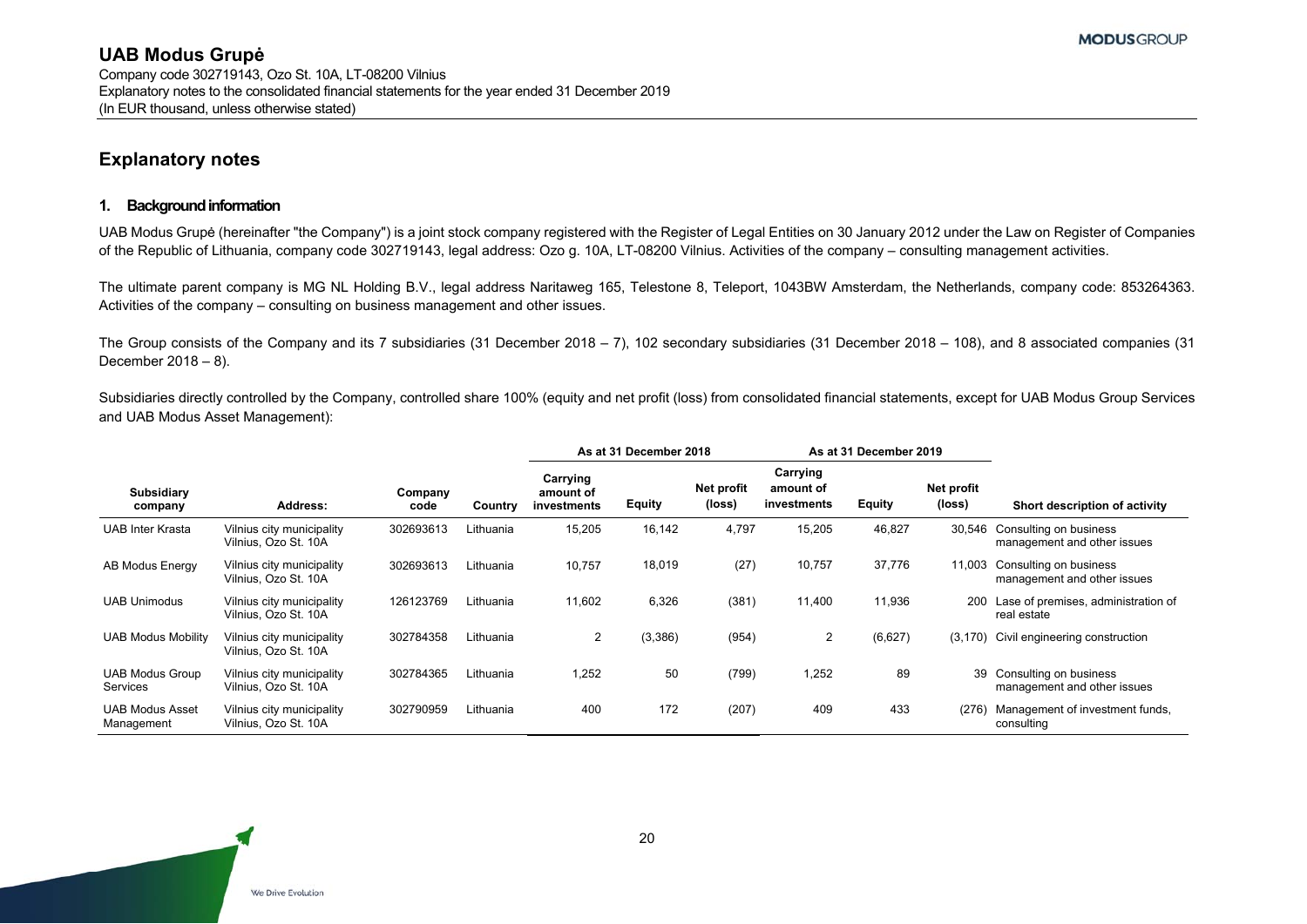Explanatory notes to the consolidated financial statements for the year ended 31 December 2019 (In EUR thousand, unless otherwise stated)

## **1. General information (cont'd)**

Subsidiaries directly controlled by the Company, controlled share 50% and more:

|                                      |                                                              |                 |           | As at 31 December 2018               |               | As at 31 December 2019 |                                      |        |                      |                                                                                                                                                             |
|--------------------------------------|--------------------------------------------------------------|-----------------|-----------|--------------------------------------|---------------|------------------------|--------------------------------------|--------|----------------------|-------------------------------------------------------------------------------------------------------------------------------------------------------------|
| Subsidiary,<br>controlled share%     | Address:                                                     | Company<br>code | Country   | Carrying<br>amount of<br>investments | <b>Equity</b> | Net profit<br>(loss)   | Carrying<br>amount of<br>investments | Equity | Net profit<br>(loss) | Short description of activity                                                                                                                               |
| <b>UAB Axton</b><br>Commodities, 60% | Vilnius city municipality<br>Vilnius, Juozo Balčikonio St. 9 | 304917017       | Lithuania | 150                                  | 205           | (45)                   | 150                                  | (245)  | (450)                | Trading, buying, selling, brokering,<br>import, export of electricity, natural<br>gas, coal, oil, emission allowances<br>and related financial derivatives. |

|                                                   |                                                              |                 | as at 31 December 2018 |                                      |        | As at 31 December 2019 |                                      |               |                      |                                                                        |
|---------------------------------------------------|--------------------------------------------------------------|-----------------|------------------------|--------------------------------------|--------|------------------------|--------------------------------------|---------------|----------------------|------------------------------------------------------------------------|
| Subsidiary company                                | Address:                                                     | Company<br>code | Country                | Carrying<br>amount of<br>investments | Equity | Net profit<br>(loss)   | Carrying<br>amount of<br>investments | <b>Equity</b> | Net profit<br>(loss) | Short description of activity                                          |
| Energy                                            |                                                              |                 |                        |                                      |        |                        |                                      |               |                      |                                                                        |
| <b>UAB Fariavita</b>                              | Vilnius city municipality<br>Vilnius, A. Kojelavičiaus St. 3 | 302854664       | Lithuania              | 1,003                                | 914    |                        | 1,003                                | 1,031         | 117                  | Civil engineering construction                                         |
| <b>UAB Tiekesta</b>                               | Vilnius city municipality<br>Vilnius, Ozo St. 10A            | 302791018       | Lithuania              | 3                                    | 808    | 411                    | 3                                    | 644           | (164)                | Civil engineering construction                                         |
| <b>UAB ViaModus</b>                               | Vilnius city municipality<br>Vilnius, Ozo St. 10A            | 302751041       | Lithuania              | 3                                    | (5)    | (2)                    | 3                                    | (8)           | (3)                  | Consulting on business<br>management and other issues                  |
| <b>UAB</b> Investiciniai<br>energetikos projektai | Vilnius city municipality<br>Vilnius, Ozo St. 10A            | 302470304       | Lithuania              | 369                                  | 1,445  | 269                    | $\blacksquare$                       |               |                      | - Production, sale and distribution of<br>electricity (sold in 2019)   |
| <b>UAB Modus Energy</b><br>Solutions              | Vilnius city municipality<br>Vilnius, Ozo St. 10A            | 301557546       | Lithuania              | $\blacksquare$                       | 10,906 | 7,003                  | $\blacksquare$                       | 24,226        | 13,320               | Construction organisation of solar<br>power plants and biopower plants |
| UAB Autoidėja                                     | Vilnius city municipality<br>Vilnius, Ozo St. 10A            | 125028784       | Lithuania              | 1,053                                | 900    | 548                    | 1,053                                | 2,957         | 454                  | Electricity generation, transmission<br>and distribution               |
| UAB Tvari energija                                | Vilnius city municipality<br>Vilnius, Ozo St. 10A            | 302508769       | Lithuania              | 1,400                                | 974    | (148)                  | 1,400                                | 1,343         | (276)                | Electricity generation, transmission<br>and distribution               |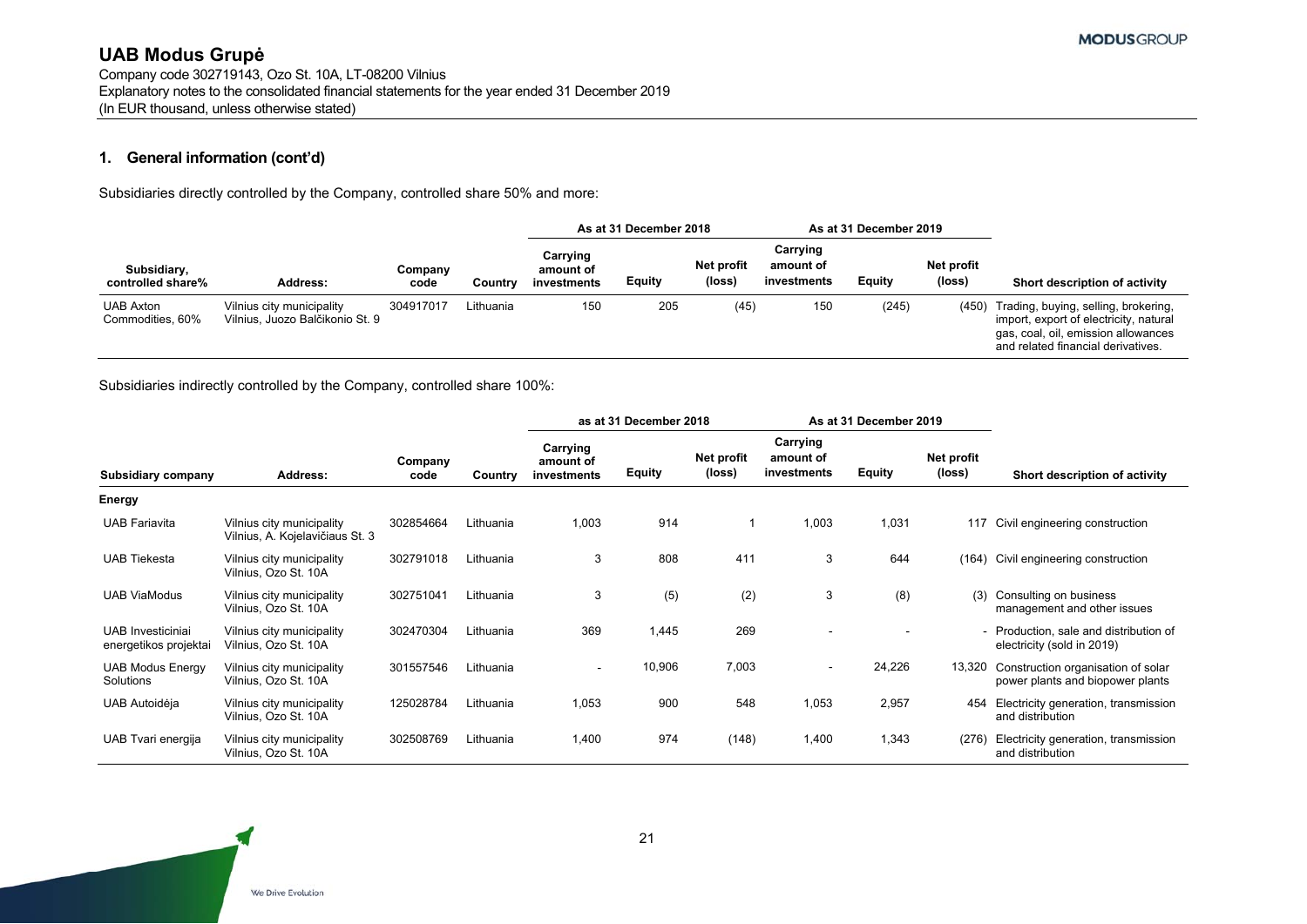Company code 302719143, Ozo St. 10A, LT-08200 Vilnius Explanatory notes to the consolidated financial statements for the year ended 31 December 2019 (In EUR thousand, unless otherwise stated)

## **1. General information (cont'd)**

|                                          |                                                                                           |                 |                | As at 31 December 2018               |                |                      |                                      | As at 31 December 2019 |                      |                                                                                  |
|------------------------------------------|-------------------------------------------------------------------------------------------|-----------------|----------------|--------------------------------------|----------------|----------------------|--------------------------------------|------------------------|----------------------|----------------------------------------------------------------------------------|
| <b>Subsidiary company</b>                | Address:                                                                                  | Company<br>code | Country        | Carrying<br>amount of<br>investments | <b>Equity</b>  | Net profit<br>(loss) | Carrying<br>amount of<br>investments | Equity                 | Net profit<br>(loss) | Short description of activity                                                    |
| <b>UAB Erengie Group</b>                 | Vilnius city municipality<br>Vilnius, Ozo St. 10A                                         | 302491056       | Lithuania      |                                      | 95             | 26                   |                                      |                        |                      | - Production, sale and distribution of<br>electricity (sold in 2019)             |
| <b>UAB</b> Intergates                    | Vilnius city municipality<br>Vilnius, Ozo St. 10A                                         | 302481546       | Lithuania      | 3                                    | 1,907          | 338                  | 3                                    | 4,220                  |                      | 1,000 Electricity generation, transmission<br>and distribution                   |
| <b>UAB Fotona</b>                        | Vilnius city municipality<br>Vilnius, Ozo St. 10A                                         | 302841720       | Lithuania      | 403                                  | 126            | (39)                 | 403                                  | 92                     | (34)                 | Civil engineering construction                                                   |
| <b>UAB Modus</b><br>Energijos Inovacijos | Vilnius city municipality<br>Vilnius, Ozo St. 10A                                         | 304141357       | Lithuania      | 3                                    | $\overline{2}$ |                      | 3                                    | $\mathbf 1$            | (1)                  | Electricity generation, transmission<br>and distribution                         |
| Green Genius Sp.<br>Z 0.0.               | Al. Aleje Jerozolimskie 56C,<br>00-803, Warsaw                                            | 5223030650      | Poland         | 1                                    | (381)          | (244)                |                                      |                        |                      | - Production, sale and distribution of<br>electricity (sold in 2019)             |
| <b>UAB Green Genius</b>                  | Vilnius city municipality<br>Vilnius, Ozo St. 10A                                         | 302841738       | Lithuania      | 3                                    | (526)          | (539)                |                                      |                        |                      | - Lease of solar power plant and<br>electricity distribution (sold in 2019)      |
| <b>UAB Modus biodujos</b>                | Vilnius city municipality<br>Vilnius, Ozo St. 10A                                         | 302791057       | Lithuania      | 3                                    | 130            | 128                  | 3                                    | 184                    |                      | 54 Consulting on business<br>management and other issues                         |
| <b>UAB Baltic Sun</b><br>Energy          | Vilnius city municipality<br>Vilnius, Ozo St. 10A                                         | 302444569       | Lithuania      | 459                                  | 1,613          | 274                  |                                      |                        |                      | - Production, sale and distribution of<br>electricity (sold in 2019)             |
| <b>ZAO Renvia Servis</b>                 | 223043, Minsk district,<br>Papernyansky v/s, v. Tsna, 4<br>Yubileynaya St., Room 2-15     | 690663648       | <b>Belarus</b> | -1                                   | (26)           | (43)                 | 1                                    | (522)                  | (408)                | Civil engineering construction n.e.c.<br>(merged to OOO Modus Uslugi in<br>2019) |
| ZAO Belovezha<br>Biogas                  | 225088. Kamenets district.<br>Ryasnyansky s/s, ag. Ryasna,<br>Anniversary St. 1, Room. 32 | 690664710       | <b>Belarus</b> | 18                                   | $\overline{4}$ | (7)                  | 18                                   | (305)                  | (311)                | Electricity generation, transmission<br>and distribution                         |
| ZAO Green Biogas,                        | 223043, Minsk district,<br>Papernyansky v/s, v. Tsna, 4<br>Yubileynaya St., Room 2-15     | 690664802       | <b>Belarus</b> | 18                                   | (10)           | (22)                 | 18                                   | (173)                  | (191)                | Electricity generation, transmission<br>and distribution                         |
| ZAO Modus<br>Engineering                 | 223043, Minsk district,<br>Papernyansky v/s, v. Tsna, 4<br>Yubileynaya St., Room 2-15     | 690664708       | <b>Belarus</b> | 90                                   | 34             | (10)                 | 90                                   | 15                     | (22)                 | Electricity generation, transmission<br>and distribution                         |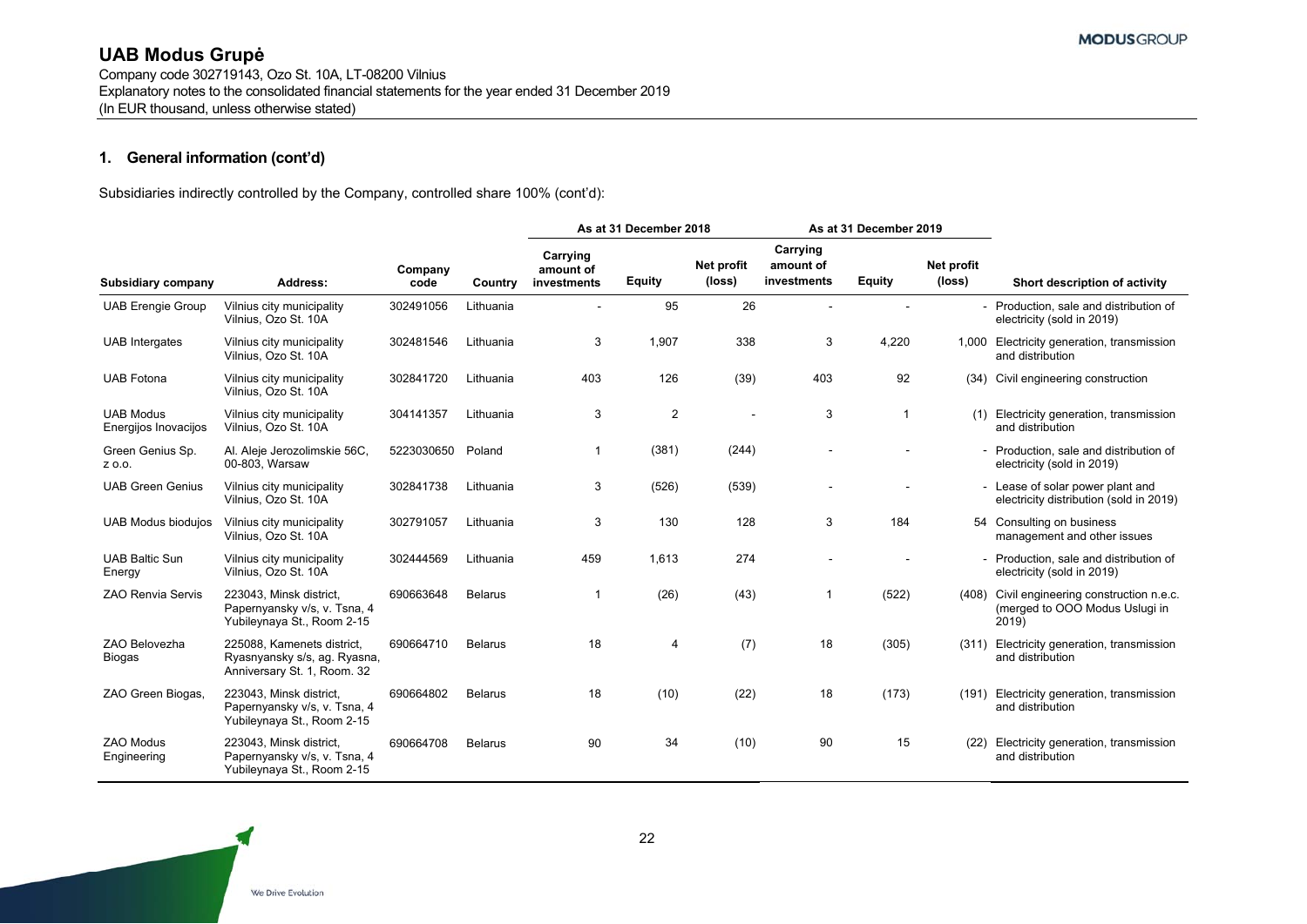Company code 302719143, Ozo St. 10A, LT-08200 Vilnius Explanatory notes to the consolidated financial statements for the year ended 31 December 2019 (In EUR thousand, unless otherwise stated)

## **1. General information (cont'd)**

|                                          |                                                                                                        |                 |                | as at 31 December 2018               |                |                      |                                      | As at 31 December 2019 |                      |                                                              |
|------------------------------------------|--------------------------------------------------------------------------------------------------------|-----------------|----------------|--------------------------------------|----------------|----------------------|--------------------------------------|------------------------|----------------------|--------------------------------------------------------------|
| <b>Subsidiary company</b>                | Address:                                                                                               | Company<br>code | Country        | Carrying<br>amount of<br>investments | Equity         | Net profit<br>(loss) | Carrying<br>amount of<br>investments | Equity                 | Net profit<br>(loss) | Short description of activity                                |
| ZAO Mir Biogas                           | 223043. Minsk district.<br>Papernyansky v/s, v. Tsna, 4<br>Yubileynaya St., Room 2-15                  | 690664723       | <b>Belarus</b> | 18                                   | (7)            | (15)                 | 1,875                                | 1,558                  | (256)                | Electricity generation, transmission<br>and distribution     |
| ZAO Zadneprovskyi<br><b>Biogas</b>       | 231522, Grodno region,<br>Shchuchin district. v/s<br>Vasilishkovsky, Vasilishki, 26<br>Sovietskaya St. | 812003710       | <b>Belarus</b> | 1.472                                | 956            | (503)                | 1,534                                | 1,127                  |                      | 114 Electricity generation, transmission<br>and distribution |
| <b>ZAO Parochonskoe</b><br><b>Biogas</b> | 225750, Brest region, Pinsk<br>district, Osnezhitsky v/s,<br>Zapolye, 7 Pinskaya St.                   | 690658211       | <b>Belarus</b> | 14                                   | (963)          | (968)                | 28                                   | (1, 122)               | (110)                | Electricity generation, transmission<br>and distribution     |
| ZAO Kabylovka<br>Biogas,                 | 223043, Minsk district,<br>Papernyansky v/s, v. Tsna, 4<br>Yubileynaya St., Room 2-14                  | 690662468       | <b>Belarus</b> | 15                                   | (502)          | (493)                | 18                                   | (693)                  | (166)                | Electricity generation, transmission<br>and distribution     |
| ZAO Severnyj Biogas                      | 231522, Grodno region,<br>Shchuchin district, v/s<br>Vasilishkovsky, Vasilishki, 26<br>Sovietskaya St. | 391003017       | <b>Belarus</b> | 14                                   | (341)          | (346)                | 31                                   | (435)                  | (45)                 | Electricity generation, transmission<br>and distribution     |
| ZAO Modus Biogas                         | 223043, Minsk district,<br>Papernyansky v/s, v. Tsna, 4<br>Yubileynaya St., Room 2-14                  | 690664777       | <b>Belarus</b> | 16                                   | (129)          | (144)                | 16                                   | (178)                  | (61)                 | Consulting on business<br>management and other issues        |
| ZAO Ostromech<br><b>Biogas</b>           | 223043, Minsk district,<br>Papernyansky v/s, v. Tsna, 4<br>Yubileynaya St., Room 2-15                  | 690664657       | <b>Belarus</b> | 18                                   | $\overline{7}$ | (4)                  | 18                                   | 3                      | (4)                  | Electricity generation, transmission<br>and distribution     |
| OOO OZ Energy                            | 223043. Minsk district.<br>Papernyansky v/s, v. Tsna, 4<br>Yubileynaya St., Room 2-15                  | 691817683       | <b>Belarus</b> |                                      | (3)            | (1)                  | 15                                   | (8)                    |                      | (5) No activities                                            |
| OOO Sofi Energy                          | 223043, Minsk district,<br>Papernyansky v/s, v. Tsna, 4<br>Yubileynaya St., Room 2-15                  | 691817719       | <b>Belarus</b> |                                      | (2)            | (1)                  | 17                                   | (7)                    | (5)                  | No activities                                                |
| OOO Olekshicy-<br>Energy                 | 231784 Grodno region,<br>Berestovitsky district agr. city<br>Olekshitsy, St. Mira, 6                   | 591472684       | <b>Belarus</b> |                                      | (2)            | (1)                  | 17                                   | (19)                   |                      | (17) No activities                                           |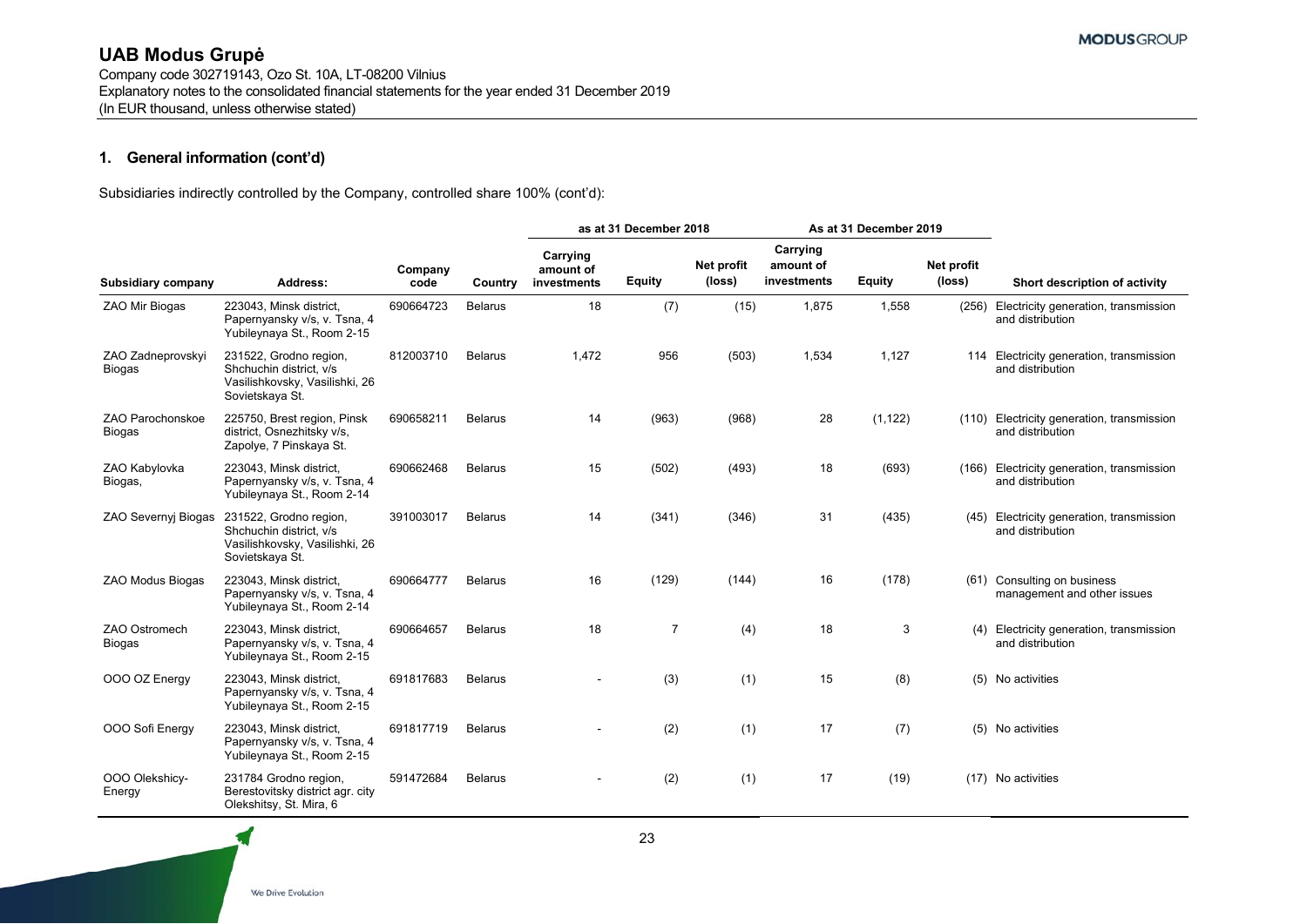Company code 302719143, Ozo St. 10A, LT-08200 Vilnius Explanatory notes to the consolidated financial statements for the year ended 31 December 2019 (In EUR thousand, unless otherwise stated)

## **1. General information (continued)**

|                           |                                                                                       |                 |                | As at 31 December 2018               |               |                      |                                      | As at 31 December 2019 |                      |                                                    |
|---------------------------|---------------------------------------------------------------------------------------|-----------------|----------------|--------------------------------------|---------------|----------------------|--------------------------------------|------------------------|----------------------|----------------------------------------------------|
| Subsidiary company        | Address:                                                                              | Company<br>code | Country        | Carrying<br>amount of<br>investments | <b>Equity</b> | Net profit<br>(loss) | Carrying<br>amount of<br>investments | Equity                 | Net profit<br>(loss) | Short description of activity                      |
| OOO Gorod-Energy          | 223043. Minsk district.<br>Papernyansky v/s, v. Tsna, 4<br>Yubileynaya St., Room 2-15 | 691817706       | <b>Belarus</b> |                                      | (2)           | (1)                  | 16                                   | (8)                    |                      | (5) No activities                                  |
| OOO Noe - Energy          | 223043, Minsk district,<br>Papernyansky v/s, v. Tsna, 4<br>Yubileynaya St., Room 2-15 | 691817670       | <b>Belarus</b> |                                      | (4)           | (2)                  | 16                                   | (21)                   |                      | (18) No activities                                 |
| <b>OOO BG 17</b>          | 223043. Minsk district.<br>Papernyansky v/s, v. Tsna, 4<br>Yubileynaya St., Room 2-15 | 691817696       | <b>Belarus</b> |                                      | (3)           | (2)                  | 16                                   | (415)                  |                      | (416) Civil engineering (no activities in<br>2018) |
| OOO Elit Agro             | 223043, Minsk district,<br>Papernyansky v/s, v. Tsna, 4<br>Yubileynaya St., Room 2-14 | 692144622       | <b>Belarus</b> |                                      |               |                      |                                      | (1)                    | (1)                  | No activities (acquired in 2019)                   |
| OOO Gerki Biogas          | 223043, Minsk district,<br>Papernyansky v/s, v. Tsna, 4<br>Yubileynaya St., Room 2-14 | 692144607       | <b>Belarus</b> |                                      |               |                      | $\blacksquare$                       | (1)                    | (1)                  | No activities (acquired in 2019)                   |
| <b>UAB AUTOIDĖJA City</b> | Vilnius city municipality<br>Vilnius, Ozo St. 10A                                     | 302791000       | Lithuania      | 3                                    |               | (1)                  | 3                                    | (1)                    |                      | (2) No activities                                  |
| <b>UAB Balteina</b>       | Vilnius city municipality<br>Vilnius, Ozo St. 10A                                     | 302736598       | Lithuania      | 3                                    | (4)           | (1)                  | 3                                    | (6)                    |                      | (2) No activities                                  |
| <b>UAB Cenergija</b>      | Vilnius city municipality<br>Vilnius, Ozo St. 10A                                     | 302850107       | Lithuania      | 3                                    | (2)           | (1)                  | 3                                    | (3)                    |                      | (1) No activities                                  |
| <b>UAB Denergija</b>      | Vilnius city municipality<br>Vilnius, Ozo St. 10A                                     | 302791071       | Lithuania      | 3                                    | (1)           | (1)                  | 3                                    | (3)                    |                      | (2) No activities                                  |
| <b>UAB Hanitaksa</b>      | Vilnius city municipality<br>Vilnius, A. Kojelavičiaus St. 3                          | 302854721       | Lithuania      | 3                                    |               | (1)                  | 3                                    | (1)                    | (1)                  | No activities                                      |
| <b>UAB Hipso</b>          | Vilnius city municipality<br>Veiveriu St. 9B-41, Vilnius                              | 302848490       | Lithuania      | 3                                    |               | (1)                  | 3                                    | (2)                    |                      | (2) No activities                                  |
| <b>UAB Kalintava</b>      | Vilnius city municipality<br>Vilnius, A. Kojelavičiaus St. 3                          | 302860350       | Lithuania      | 3                                    |               | (1)                  | 3                                    | (1)                    | (1)                  | No activities                                      |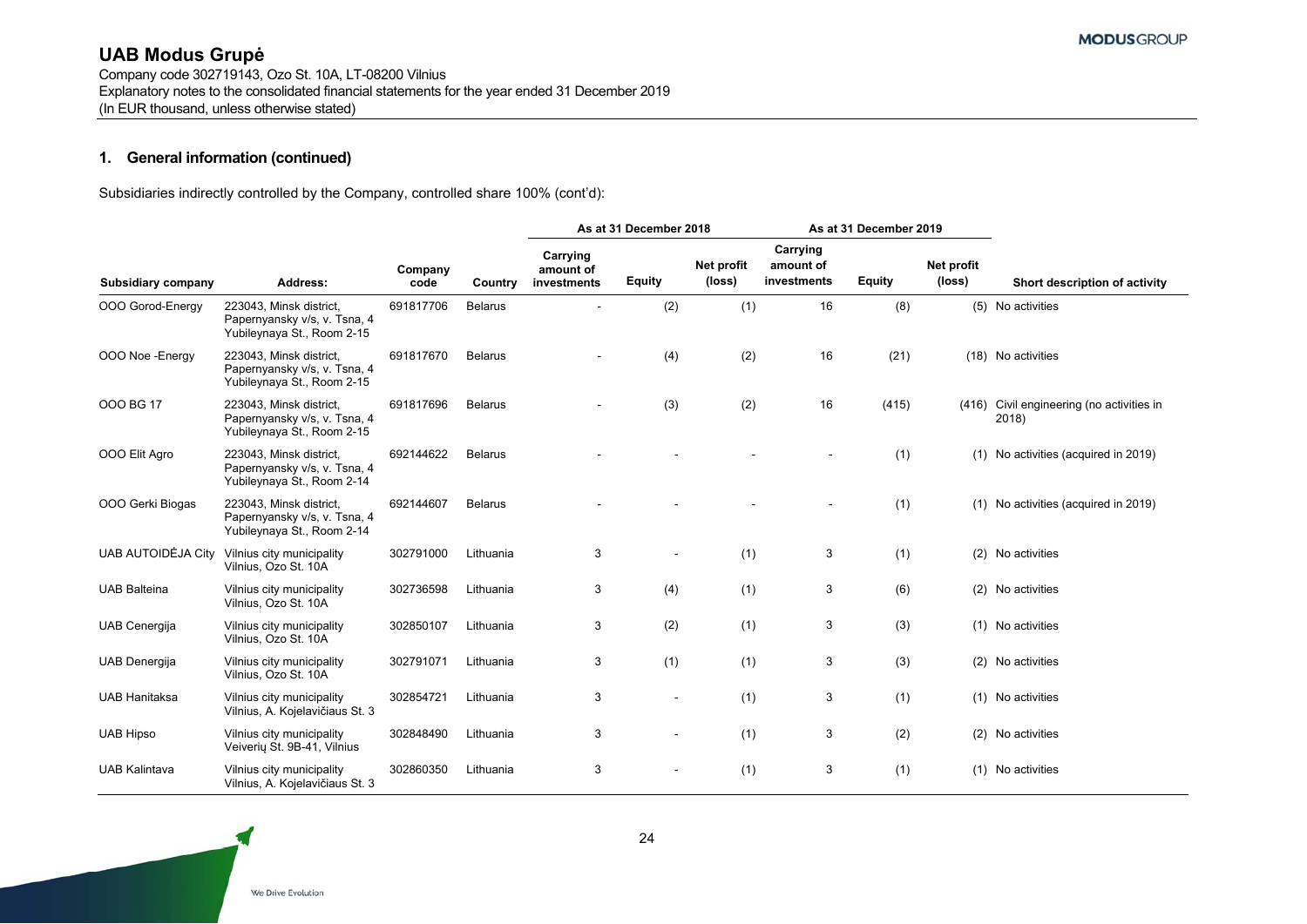Company code 302719143, Ozo St. 10A, LT-08200 Vilnius Explanatory notes to the consolidated financial statements for the year ended 31 December 2019 (In EUR thousand, unless otherwise stated)

## **1. General information (cont'd)**

|                                         |                                                                           |                 |           | As at 31 December 2018               |                |                      |                                      | As at 31 December 2019  |                      |                               |
|-----------------------------------------|---------------------------------------------------------------------------|-----------------|-----------|--------------------------------------|----------------|----------------------|--------------------------------------|-------------------------|----------------------|-------------------------------|
| Subsidiary company                      | Address:                                                                  | Company<br>code | Country   | Carrying<br>amount of<br>investments | <b>Equity</b>  | Net profit<br>(loss) | Carrying<br>amount of<br>investments | Equity                  | Net profit<br>(loss) | Short description of activity |
| <b>UAB Kenergija</b>                    | Vilnius city municipality<br>Vilnius, Ozo St. 10A                         | 302850274       | Lithuania | 3                                    | (2)            | (1)                  | 3                                    | (4)                     |                      | (1) No activities             |
| <b>UAB Pavilniu saulės</b><br>slėnis 19 | Vilnius city municipality<br>Vilnius, Ozo St. 10A                         | 302791025       | Lithuania | 3                                    | 1              | (1)                  | 3                                    | (1)                     |                      | (1) No activities             |
| <b>UAB Pavilnių saulės</b><br>slėnis 25 | Vilnius city municipality<br>Vilnius, Ozo St. 10A                         | 302794021       | Lithuania | 3                                    | (2)            | (1)                  | 3                                    | (18)                    |                      | (16) No activities            |
| UAB Pavilnių saulės<br>slėnis 26        | Vilnius city municipality<br>Vilnius, Ozo St. 10A                         | 302793994       | Lithuania | 3                                    | 1              | (1)                  | 3                                    |                         |                      | (1) No activities             |
| <b>UAB Pavilniu saulės</b><br>slėnis 27 | Vilnius city municipality<br>Vilnius, Ozo St. 10A                         | 302791107       | Lithuania | 3                                    | 1              | (1)                  | 3                                    |                         |                      | (1) No activities             |
| <b>UAB Modus Energy</b><br>Systems      | Vilnius city municipality<br>Vilnius, A. Kojelavičiaus St. 3              | 302859394       | Lithuania | 3                                    | (13)           | (6)                  | 3                                    | (22)                    |                      | (9) No activities             |
| <b>UAB Sekovita</b>                     | Vilnius city municipality<br>Vilnius, A. Kojelavičiaus St. 3              | 302860368       | Lithuania | 3                                    |                | (1)                  | 3                                    | (1)                     |                      | (1) No activities             |
| <b>UAB</b> Ipedita                      | Vilnius city municipality<br>Vilnius, A. Kojelavičiaus St. 3              | 302854714       | Lithuania | 3                                    | $\blacksquare$ | (1)                  | 3                                    | (1)                     |                      | (1) No activities             |
| <b>UAB Tekilta</b>                      | Vilnius city municipality<br>Vilnius, A. Kojelavičiaus St. 3              | 302859729       | Lithuania | 3                                    |                | (1)                  | 3                                    | (1)                     |                      | (1) No activities             |
| UAB Želsvelė<br>biodujos                | Želsvelės St. 1, Želsva,<br>Marijampolė municipality,<br>Lithuania        | 304095721       | Lithuania | 3                                    | 2              | (1)                  | 3                                    | $\overline{\mathbf{1}}$ |                      | (1) No activities             |
| UAB Kairėnai biodujos                   | Grinkiškio St. 24, Kairėnai,<br>Radviliškis r. numicipality,<br>Lithuania | 304097544       | Lithuania | 3                                    | $\overline{2}$ | (1)                  | 3                                    | $\overline{\mathbf{1}}$ |                      | (1) No activities             |
| <b>UAB Vėriškės</b><br>biodujos         | Žilioniai village 12, Radviliškis<br>r., Lithuania                        | 304095696       | Lithuania | 3                                    | $\overline{2}$ | (1)                  | 3                                    | -1                      |                      | (1) No activities             |
| <b>UAB Grūduva</b><br>biodujos          | Šakiai city municipality,<br>Gotlybiškiai village Mokyklos<br>St. 2       | 304097537       | Lithuania | 3                                    | $\overline{2}$ | (1)                  | 3                                    | $\overline{\mathbf{1}}$ |                      | (1) No activities             |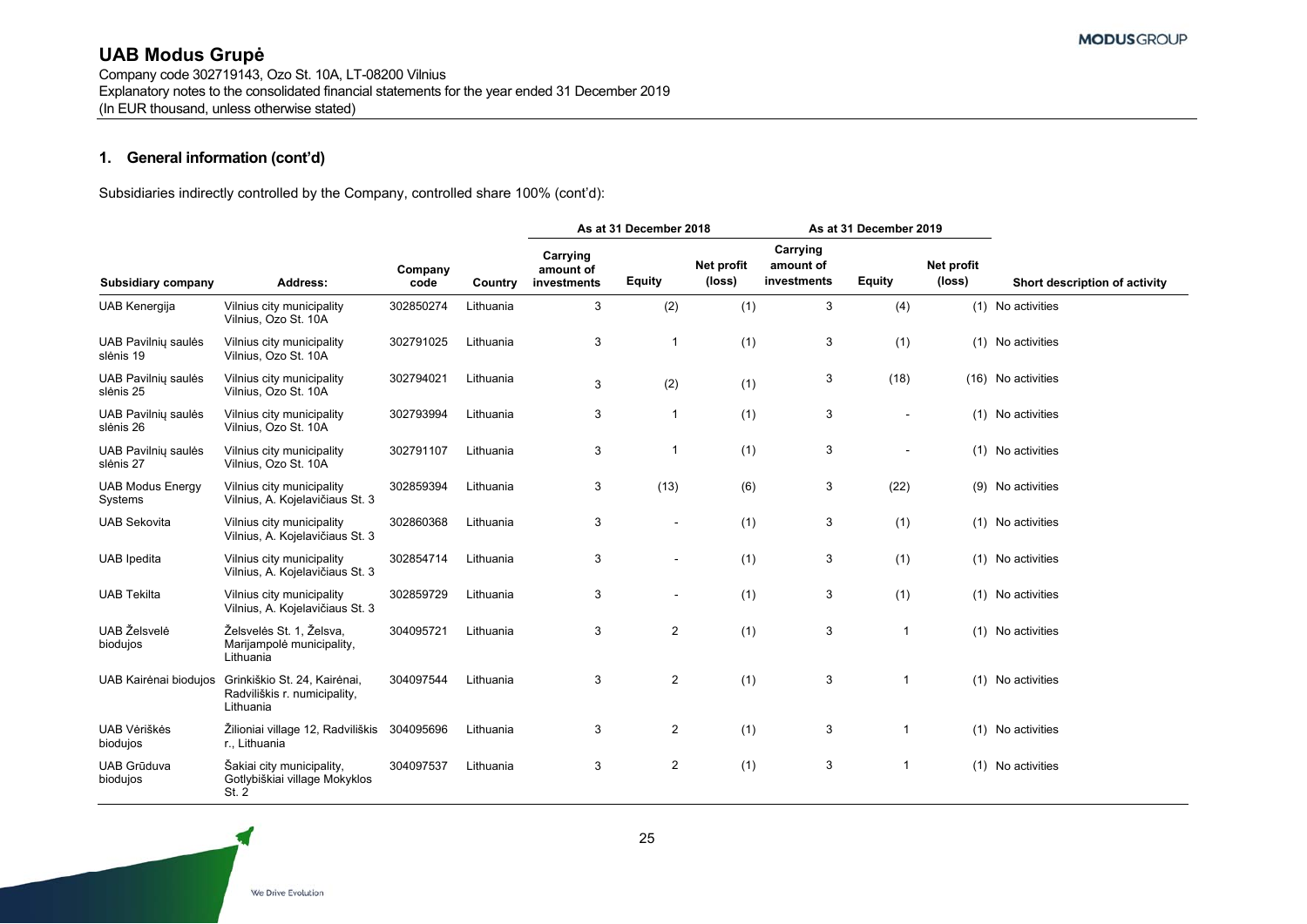Company code 302719143, Ozo St. 10A, LT-08200 Vilnius Explanatory notes to the consolidated financial statements for the year ended 31 December 2019 (In EUR thousand, unless otherwise stated)

## **1. General information (cont'd)**

Subsidiaries indirectly controlled by the Company, controlled share 100% (cont'd):

|                                      |                                                       |                               |           | As at 31 December 2018               |               |                      |                                      | As at 31 December 2019 |                      |                                                                                                                                    |
|--------------------------------------|-------------------------------------------------------|-------------------------------|-----------|--------------------------------------|---------------|----------------------|--------------------------------------|------------------------|----------------------|------------------------------------------------------------------------------------------------------------------------------------|
| Subsidiary company                   | Address:                                              | Corporate<br>entities<br>Code | Country   | Carrying<br>amount of<br>investments | <b>Equity</b> | Net profit<br>(loss) | Carrying<br>amount of<br>investments | <b>Equity</b>          | Net profit<br>(loss) | Short description of activity                                                                                                      |
| Green Genius Italy<br>S.r.I.         | Via Orvinio 15, Rome                                  | RM-1481989                    | Italy     | 6                                    | (25)          | (34)                 |                                      |                        |                      | Electricity production, transmission<br>and distribution (no activities in<br>2018, sold in 2019)                                  |
| LLC Axton Energija                   | вул.Богдана Хмельницького,<br>буд. 52, м. Кіеу, 01030 | 43277358                      | Ukraine   |                                      |               |                      |                                      | (1)                    | (1)                  | No activity (established in 2019)                                                                                                  |
| <b>Mobility</b>                      |                                                       |                               |           |                                      |               |                      |                                      |                        |                      |                                                                                                                                    |
| <b>UAB Prime Leasing</b>             | Vilnius city municipality<br>Vilnius, Ozo St. 10A     | 302565318                     | Lithuania | 1,950                                | 154           | 223                  | 1,950                                | 479                    | 325                  | Wholesale of new and used cars;<br>rental of new and used cars; sale of<br>new cars by instalments; car<br>sharing service CityBee |
| <b>UAB Miesto Bité</b>               | G. D. Kuverto St. 15E-35,<br>Neringa                  | 302793236                     | Lithuania | $\overline{2}$                       |               | (1)                  | $\overline{2}$                       | (2)                    | (1)                  | Rental of new and used cars, car<br>sharing service CityBee                                                                        |
| UAB Pavilnių saulės<br>slėnis 14     | Vilnius city municipality<br>Vilnius, Ozo St. 10A     | 302791139                     | Lithuania | $\overline{2}$                       | -1            | (1)                  | $\overline{2}$                       | (1)                    | (1)                  | Civil engineering constructions                                                                                                    |
| UAB Pavilnių saulės<br>slėnis 15     | Vilnius city municipality<br>Vilnius, Ozo St. 10A     | 302791114                     | Lithuania | $\overline{2}$                       | -1            | (1)                  | 2                                    | (1)                    | (1)                  | Civil engineering constructions                                                                                                    |
| <b>UAB CityBee</b><br>Soliutions     | Vilnius city municipality<br>Vilnius, Ozo St. 10A     | 302833691                     | Lithuania | 2.400                                | 2.131         | 54                   | 2,400                                | 2,411                  |                      | 280 Car sharing service CityBee                                                                                                    |
| <b>UAB Modus Unipark</b><br>Services | Vilnius city municipality<br>Vilnius, Ozo St. 10A     | 302791089                     | Lithuania | 3                                    | (41)          | (5)                  | 3                                    | (46)                   | (5)                  | Management consultancy activity<br>for parking services companies                                                                  |
| <b>UAB Valunta</b>                   | Vilnius city municipality<br>Vilnius, Ozo St. 10A     | 302854778                     | Lithuania | 1,362                                | 1,286         | 204                  | 1,362                                | 954                    |                      | (332) Rent of cars                                                                                                                 |
| SIA CityBee Latvija                  | Rīga, Biķernieku St. 145                              | 50203191721                   | Latvia    |                                      |               | $\blacksquare$       | 3                                    | (547)                  | (550)                | Car sharing service CityBee<br>(established in 2019)                                                                               |
| CityBee Eesti OU                     | Kaluri St. 2, 51004, Tartu                            | 14646800                      | Estonia   |                                      |               |                      | 3                                    | (488)                  | (490)                | Car sharing service CityBee<br>(established in 2019)                                                                               |

We Drive Evolution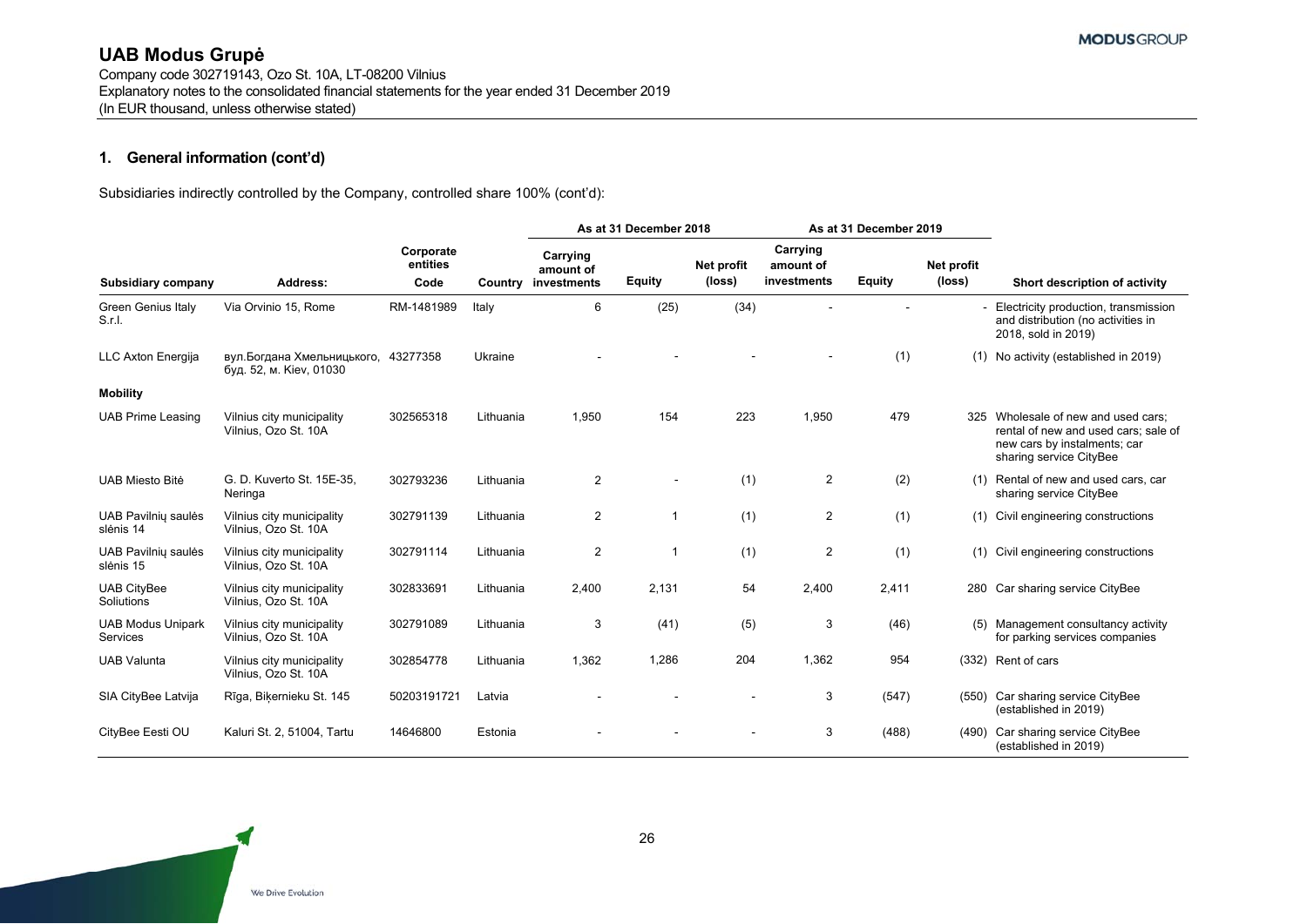Company code 302719143, Ozo St. 10A, LT-08200 Vilnius Explanatory notes to the consolidated financial statements for the year ended 31 December 2019 (In EUR thousand, unless otherwise stated)

## **1. General information (continued)**

Subsidiaries indirectly controlled by the Company, controlled share 100% (cont'd):

|                                   |                                                                     |                               |                | As at 31 December 2018               |               |                      |                                      | As at 31 December 2019 |                      |                                                                                                                                                                                  |
|-----------------------------------|---------------------------------------------------------------------|-------------------------------|----------------|--------------------------------------|---------------|----------------------|--------------------------------------|------------------------|----------------------|----------------------------------------------------------------------------------------------------------------------------------------------------------------------------------|
| Subsidiary company                | Address:                                                            | Corporate<br>entities<br>Code | Country        | Carrying<br>amount of<br>investments | <b>Equity</b> | Net profit<br>(loss) | Carrying<br>amount of<br>investments | <b>Equity</b>          | Net profit<br>(loss) | Short description of activity                                                                                                                                                    |
| CityBee Spain, S.L.U.             | C/ Velázquez nº 94, 4º Dcha.<br>28006 Madrid                        | B88357678                     | Spain          |                                      |               |                      | 3                                    | 8                      | (46)                 | Car sharing service CityBee<br>(established in 2019)                                                                                                                             |
| Numy Investments<br>Sp. z o.o.    | UI. Wielicka 43 /10, 02-657,<br>Warsaw, Masovian<br>Voivodeship     | 5223047053                    | Poland         | 1                                    | (499)         | (230)                | -1                                   | (527)                  |                      | 4 Car parking services                                                                                                                                                           |
| CityBee Polska Sp. z<br>O. O.     | 28 Czerwca 1856 R., nr 406,<br>Poznan 61-441                        | 739033                        | Poland         | 1                                    | (408)         | (401)                | -1                                   | (1,926)                |                      | (1,512) Rental of new and used cars, car<br>sharing service CityBee                                                                                                              |
| OOO Modus Park                    | 223043, Minsk district, v.<br>Tsna, 4 Yubileynaya St.,<br>Room 2-15 | 191681764                     | <b>Belarus</b> | 88                                   | (111)         | (81)                 | 88                                   | (164)                  | (28)                 | Car parking services                                                                                                                                                             |
| Cars                              |                                                                     |                               |                |                                      |               |                      |                                      |                        |                      |                                                                                                                                                                                  |
| UAB Krasta auto                   | Vilnius city municipality<br>Vilnius, Ozo St. 10A                   | 121981098                     | Lithuania      | 16,502                               | 442           | 3,697                |                                      |                        |                      | - Trade of new and used cars and<br>spare parts (sold in 2019)                                                                                                                   |
| UAB Krasta auto<br><b>Vilnius</b> | Vilnius city municipality<br>Vilnius, Ozo St. 10A                   | 302693894                     | Lithuania      | 3                                    | 576           | 573                  |                                      |                        |                      | - Trade of new and used cars.<br>motorcycles and other vehicles,<br>their spare parts; car service;<br>activities related to rent of vehicles<br>and other assets (sold in 2019) |
| UAB Krasta auto<br>Kaunas         | Kaunas city municipality<br>Veiveriu Sr. 150, Kaunas                | 135188342                     | Lithuania      | 1.092                                | 1,244         | 446                  |                                      |                        |                      | - Trade of new and used cars, their<br>spare parts, repair of cars (sold in<br>2019)                                                                                             |
| UAB Krasta auto<br>Klaipėda       | Klaipėda city municipality<br>Svajonės St. 40, Klaipėda             | 302697056                     | Lithuania      | 3                                    | 348           | 95                   |                                      |                        |                      | - Trade of new and used cars, their<br>spare parts, repair of cars (sold in<br>2019)                                                                                             |

We Drive Evolution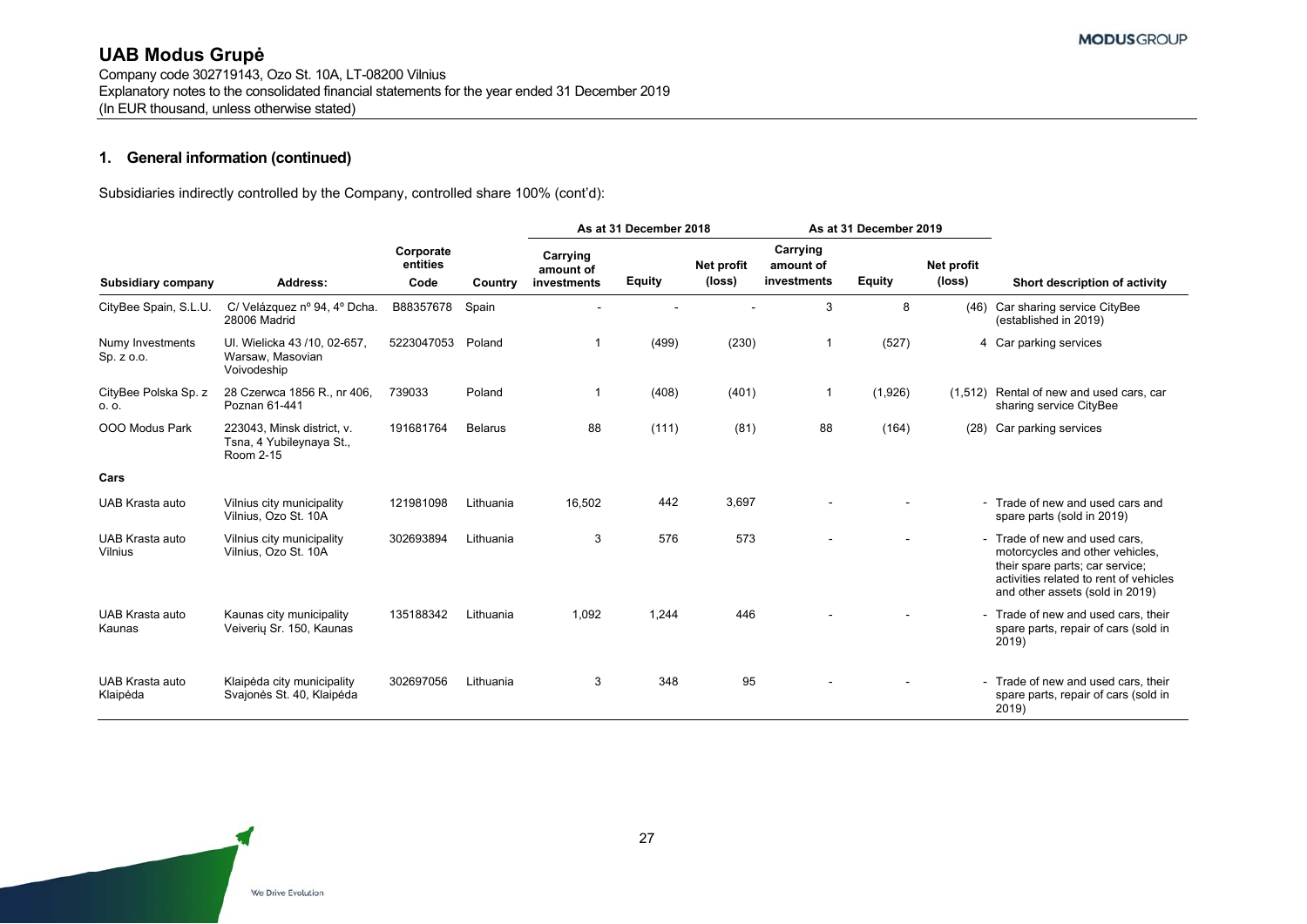Company code 302719143, Ozo St. 10A, LT-08200 Vilnius Explanatory notes to the consolidated financial statements for the year ended 31 December 2019 (In EUR thousand, unless otherwise stated)

## **1. General information (cont'd)**

|                             |                                                                            |                               |                |                                           | As at 31 December 2018   |                      |                                      | As at 31 December 2019 |                      |                                                                                      |
|-----------------------------|----------------------------------------------------------------------------|-------------------------------|----------------|-------------------------------------------|--------------------------|----------------------|--------------------------------------|------------------------|----------------------|--------------------------------------------------------------------------------------|
| Subsidiary company          | Address:                                                                   | Corporate<br>entities<br>Code | Country        | Carrying<br>amount of<br>invest-<br>ments | <b>Equity</b>            | Net profit<br>(loss) | Carrying<br>amount of<br>investments | Equity                 | Net profit<br>(loss) | Short description of activity                                                        |
| <b>UAB Autoforumas</b>      | Marijampolė municipality<br>Gamyklu St. 4, Marijampolė                     | 151390037                     | Lithuania      |                                           | (369)                    | (255)                |                                      |                        |                      | - Trade of new and used cars, their<br>spare parts, repair of cars (sold in<br>2019) |
| <b>UAB Fiada</b>            | Marijampolė municipality<br>Gamyklų St. 4, Marijampolė                     | 151447118                     | Lithuania      | 9                                         | $\overline{\phantom{a}}$ | (3)                  |                                      |                        |                      | - Trade of new and used cars, their<br>spare parts, repair of cars (sold in<br>2019) |
| <b>UAB Autobrava</b>        | Vilnius city municipality<br>Vilnius, Ozo St. 10A                          | 125481247                     | Lithuania      | 2,818                                     | 7,215                    | 1,810                | 2,818                                | 12,063                 |                      | 4,848 Trade of new and used cars, their<br>spare parts                               |
| <b>UAB Autoimex</b>         | Vilnius city municipality<br>Vilnius, Ozo St. 10A                          | 300662220                     | Lithuania      | 4,382                                     | 1,428                    | 1,425                | 4,382                                | 3,034                  |                      | 1,740 Trade of new and used cars, their<br>spare parts                               |
| <b>UAB</b> Interviga        | Vilnius city municipality<br>Vilnius, Ozo St. 10A                          | 302651678                     | Lithuania      | 227                                       | (51)                     | (58)                 | 227                                  | (124)                  | (73)                 | Trade of auto lubricants                                                             |
| SIA Autobrava               | Rīga, Bikernieku St. 145                                                   | 40103325594                   | Latvia         | $\overline{\phantom{a}}$                  | (2,695)                  | (421)                | $\overline{\phantom{a}}$             | (2,984)                | (289)                | Trade of new and used cars, their<br>spare parts, car repair services                |
| SIA Baltijas Sporta<br>Auto | Rīga, Krasta St. 54                                                        | 40103655093                   | Latvia         | 3                                         | 1,617                    | 621                  | 3                                    | 1,994                  | 376                  | Trade of new and used cars, their<br>spare parts, car repair services                |
| <b>UAB Prime Auto</b>       | Vilnius city municipality<br>Vilnius, Ozo St. 10A                          | 302841713                     | Lithuania      | 3                                         | 4,669                    | 1,860                | 3                                    | 5,947                  |                      | 1,278 Trade of new and used cars, their<br>spare parts, car repair services          |
| OOO Avtoidea                | 223043, Minsk district,<br>Papernyansky v/s, v. Tsna, 4<br>Yubileynaya St. | 190829939                     | <b>Belarus</b> | 3                                         | (6,400)                  | (461)                | 7,003                                | 2,464                  | 1,867                | Trade of new cars, their spare parts,<br>car repair services                         |
| <b>UAB Neoparta</b>         | Vilnius city municipality<br>Vilnius, Ozo St. 10A                          | 302784493                     | Lithuania      | 3                                         | 1,383                    | 70                   | 3                                    | 1,384                  |                      | Electronic trade of spare parts                                                      |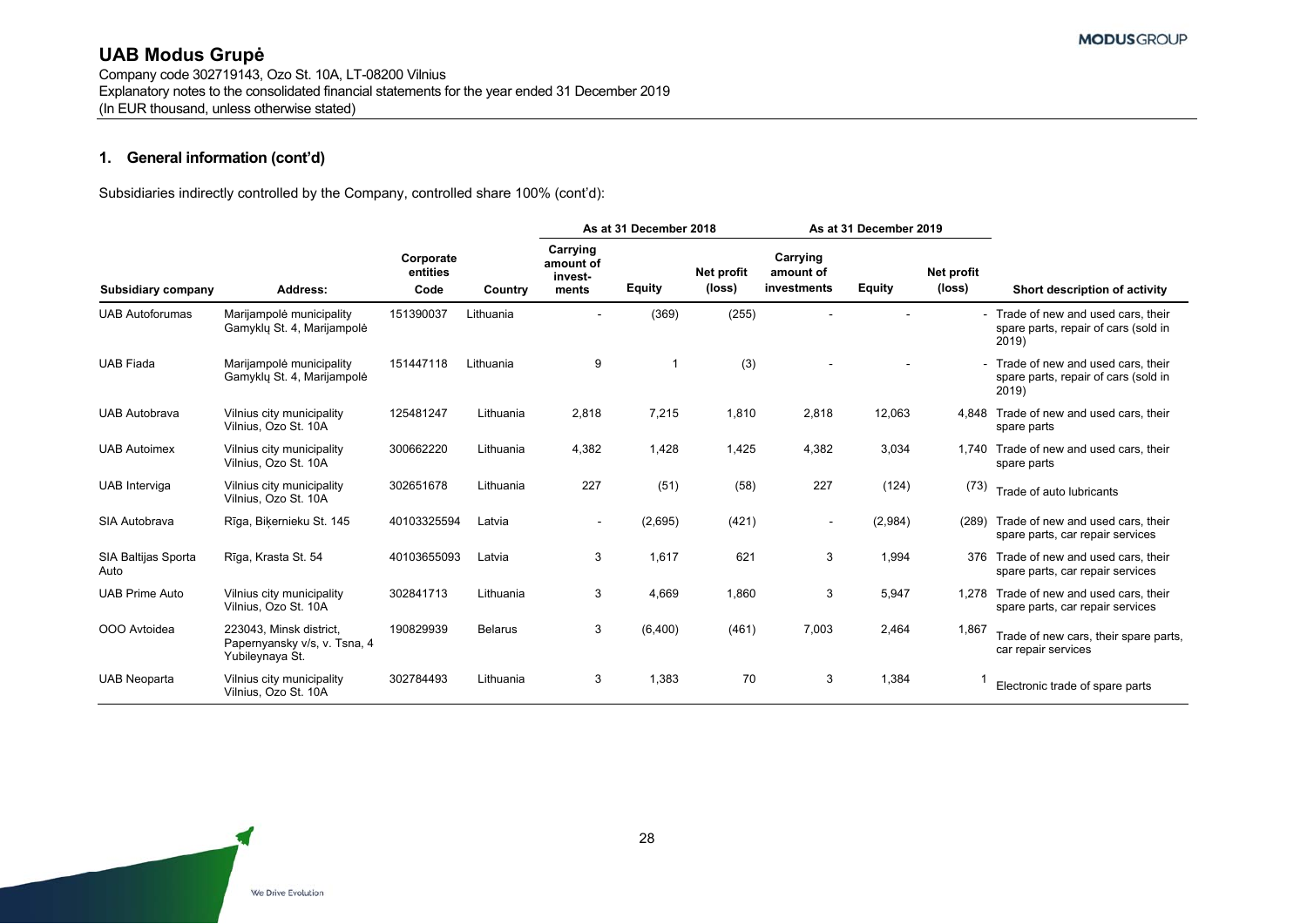Company code 302719143, Ozo St. 10A, LT-08200 Vilnius Explanatory notes to the consolidated financial statements for the year ended 31 December 2019 (In EUR thousand, unless otherwise stated)

## **1. General information (cont'd)**

|                                                                | Address:                                          |                               |                |                                      | As at 31 December 2018 |                      |                                      | As at 31 December 2019 |                      |                                                                                                                                                                                                     |
|----------------------------------------------------------------|---------------------------------------------------|-------------------------------|----------------|--------------------------------------|------------------------|----------------------|--------------------------------------|------------------------|----------------------|-----------------------------------------------------------------------------------------------------------------------------------------------------------------------------------------------------|
| <b>Subsidiary company</b>                                      |                                                   | Corporate<br>entities<br>Code | Country        | Carrying<br>amount of<br>investments | <b>Equity</b>          | Net profit<br>(loss) | Carrying<br>amount of<br>investments | <b>Equity</b>          | Net profit<br>(loss) | Short description of activity                                                                                                                                                                       |
| <b>UAB Autobrava</b><br>Motors                                 | Vilnius city municipality<br>Vilnius, Ozo St. 10A | 302792561                     | Lithuania      | 2                                    | (181)                  | (183)                | 1,002                                | 132                    |                      | (687) Civil engineering constructions,<br>installation of electrical and other<br>equipment, installation of electrical<br>systems, wholesale and retail trade<br>of electric apparatus and devices |
| <b>UAB Luxury Motors</b>                                       | Vilnius city municipality<br>Vilnius, Ozo St. 10A | 302793243                     | Lithuania      | $\overline{2}$                       | -1                     | (1)                  | $\overline{2}$                       | (65)                   | (66)                 | Civil engineering constructions,<br>installation of electrical and other<br>equipment, installation of electrical<br>systems, wholesale and retail trade<br>of electric apparatus and devices       |
| <b>UAB Mobility Fleet</b><br>Solutions (former<br>UAB Adorada) | Vilnius city municipality<br>Vilnius, Ozo St. 10A | 302735731                     | Lithuania      | 3                                    | 2,304                  | 338                  | 30                                   | 22                     |                      | 55 Trade of cars (2018: consulting on<br>business management and other<br>issues)                                                                                                                   |
| <b>UAB Modus</b><br><b>Automotive Services</b>                 | Vilnius city municipality<br>Vilnius, Ozo St. 10A | 302784148                     | Lithuania      | 2                                    |                        | (2)                  | $\overline{2}$                       | (4)                    | (4)                  | No activity                                                                                                                                                                                         |
| OOO Autoimax                                                   | Kulman St. 9-604, Minsk                           | 193292793                     | <b>Belarus</b> |                                      |                        |                      | 5                                    | (20)                   |                      | (25) No activities (established in 2019)                                                                                                                                                            |
| <b>Real estate</b>                                             |                                                   |                               |                |                                      |                        |                      |                                      |                        |                      |                                                                                                                                                                                                     |
| <b>UAB Askela</b>                                              | Vilnius, A. Kojelavičiaus St. 3                   | 110858226                     | Lithuania      | 1,057                                | 143                    | (33)                 | 1,057                                | 197                    |                      | (32) Lease, maintenance and<br>development of real estate;<br>production and sale of electricity                                                                                                    |
| <b>UAB Kreta</b>                                               | Vilnius city municipality<br>Vilnius, Ozo St. 10A | 120895543                     | Lithuania      | 3,517                                | 870                    | 45                   | 3,517                                | 2,817                  |                      | 92 Hotels and similar accommodation,<br>real estate management and lease,<br>construction, electricity generation.                                                                                  |
| <b>SIA Unimodus</b>                                            | Rīga, Krasta St. 54                               | 50103911801                   | Latvia         | 3                                    | (222)                  | (77)                 | 3                                    | 3                      | (79)                 | Established for development of real<br>estate projects in Latvia; currently<br>no commercial activity                                                                                               |
| UAB Nekilnojamojo<br>turto prekyba                             | Vilnius city municipality<br>Vilnius, Ozo St. 10A | 304168443                     | Lithuania      | 3                                    | 2                      | (1)                  | 3                                    | 3                      |                      | (1) Construction, management and<br>lease of real estate                                                                                                                                            |
| <b>UAB Nuomos</b><br>sprendimai                                | Vilnius city municipality<br>Vilnius, Ozo St. 10A | 304168938                     | Lithuania      | 3                                    | $\overline{2}$         | (1)                  | $\mathbf{3}$                         | 3                      |                      | Construction, management and<br>lease of real estate                                                                                                                                                |

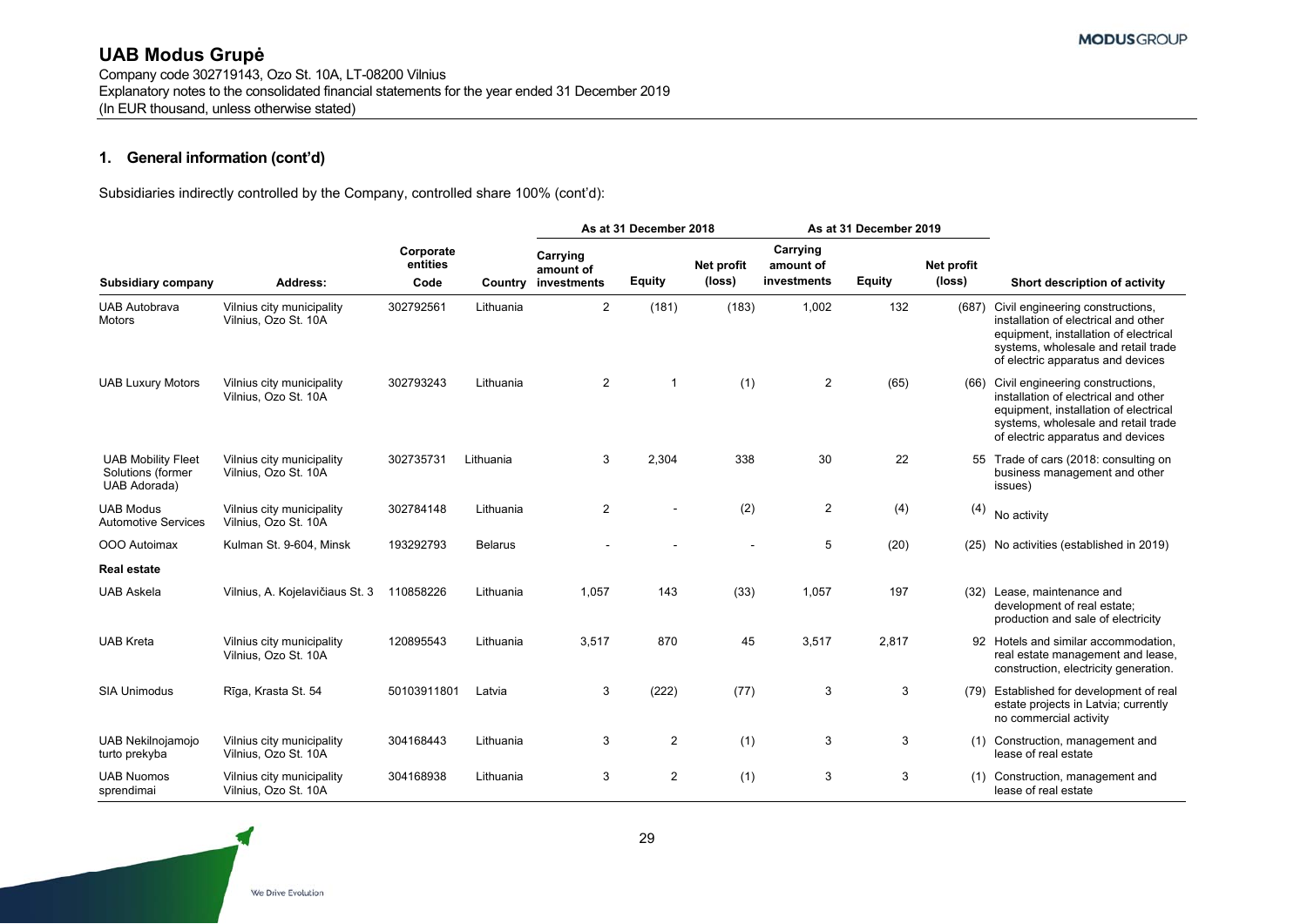Company code 302719143, Ozo St. 10A, LT-08200 Vilnius Explanatory notes to the consolidated financial statements for the year ended 31 December 2019 (In EUR thousand, unless otherwise stated)

## **1. General information (cont'd)**

|                                          |                                                                                       |                               |                |                                      | As at 31 December 2018   |                      |                                      | As at 31 December 2019 |                      |                                                                                                                   |
|------------------------------------------|---------------------------------------------------------------------------------------|-------------------------------|----------------|--------------------------------------|--------------------------|----------------------|--------------------------------------|------------------------|----------------------|-------------------------------------------------------------------------------------------------------------------|
| Subsidiary company                       | Address:                                                                              | Corporate<br>entities<br>Code | Country        | Carrying<br>amount of<br>investments | <b>Equity</b>            | Net profit<br>(loss) | Carrying<br>amount of<br>investments | Equity                 | Net profit<br>(loss) | Short description of activity                                                                                     |
| <b>UAB Plėtros</b><br>sprendimai         | Vilnius city municipality<br>Vilnius, Ozo St. 10A                                     | 304169901                     | Lithuania      | 3                                    | $\overline{2}$           | 1)                   | 3                                    | 3                      |                      | 1) Construction, management and<br>lease of real estate                                                           |
| UAB Nekilnojamojo<br>turto nuoma         | Vilnius city municipality<br>Vilnius, Ozo St. 10A                                     | 304167170                     | Lithuania      | 1,503                                | 598                      | (188)                | 1,503                                | 1,503                  | (121)                | Construction, management and<br>lease of real estate                                                              |
| UAB Nekilnojamojo<br>turto konsultacijos | Vilnius city municipality<br>Vilnius, Ozo St. 10A                                     | 304168895                     | Lithuania      | 3                                    | 2                        | 1)                   | 3                                    | 3                      |                      | Construction, management and<br>lease of real estate                                                              |
| <b>UAB Modus Estate</b><br>Services      | Vilnius city municipality<br>Vilnius, Ozo St. 10A                                     | 302790998                     | Lithuania      | $\overline{2}$                       | 1)                       | (2)                  | 2                                    | 3                      | (2)                  | Leases of real estate                                                                                             |
| UAB Pavilnių saulės<br>slėnis 22         | Vilnius city municipality<br>Vilnius, Ozo St. 10A                                     | 302790973                     | Lithuania      | $\overline{2}$                       | $\overline{\phantom{a}}$ | 1)                   | $\overline{2}$                       | 3                      |                      | 1) Leases of real estate                                                                                          |
| <b>UAB Pavilnių saulės</b><br>slėnis 17  | Vilnius city municipality<br>Vilnius, Ozo St. 10A                                     | 302791096                     | Lithuania      | 3                                    | $\overline{1}$           | 1)                   | 3                                    | 3                      | (2)                  | Leases of real estate                                                                                             |
| OOO Unimodus                             | 223043, Minsk district,<br>Papernyansky v/s, v. Tsna, 4<br>Yubileynaya St., Room 2-13 | 690655332                     | <b>Belarus</b> | 2,341                                | 60                       | 130                  | 2,359                                | 2,310                  | (40)                 | Construction, management and<br>development of real estate.                                                       |
| OOO Unimodus<br>Grodno                   | 223043, Minsk district,<br>Papernyansky v/s, v. Tsna, 4<br>Yubileynaya St., Room 2-14 | 590700887                     | <b>Belarus</b> | 17                                   | (218)                    | (23)                 | 18                                   | 8                      |                      | 2 Established for development of real<br>estate projects in Belarus; currently<br>performs no commercial activity |
| OOO Unimodus<br>Gomel                    | 223043, Minsk district,<br>Papernyansky v/s, v. Tsna, 4<br>Yubileynaya St., Room 2-14 | 490986205                     | <b>Belarus</b> | 17                                   | (38)                     | (6)                  | 17                                   | 8                      |                      | 2 Established for development of real<br>estate projects in Belarus; currently<br>performs no commercial activity |
| OOO Modus Uslugi                         | 223043, Minsk district,<br>Papernyansky v/s, v. Tsna, 4<br>Yubileynaya St., Room 2-15 | 690663862                     | <b>Belarus</b> | 6                                    | (110)                    | 14                   |                                      |                        |                      | - Accounting services (merged to<br>ZAO Renvia Servis in 2019)                                                    |
| <b>ZAO Modus Projekts</b>                | 222397, Minsk district, Miadel<br>city, 2-3 1 Maya St.                                | 690657363                     | <b>Belarus</b> | 5,289                                | 4,776                    | (223)                | 5,289                                | 5,265                  | 659                  | Electricity generation, transmission<br>and distribution                                                          |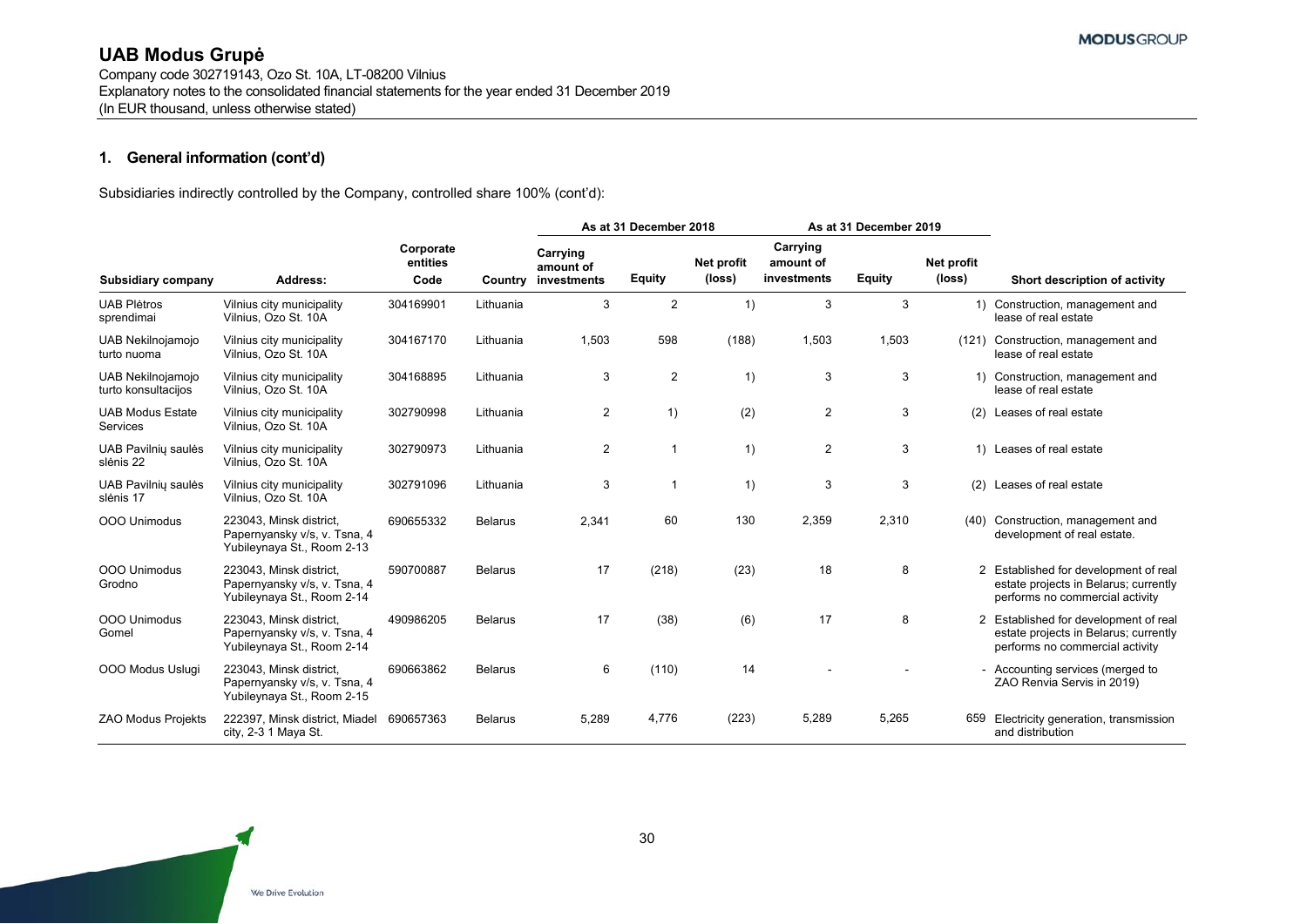Company code 302719143, Ozo St. 10A, LT-08200 Vilnius Explanatory notes to the consolidated financial statements for the year ended 31 December 2019 (In EUR thousand, unless otherwise stated)

## **1. General information (continued)**

Subsidiaries indirectly controlled by the Company, controlled share – 50% or more:

|                                  |                                                   |                               |           | As at 31 December 2018               |        |                      |                                      | As at 31 December 2019 |                      |                                                                                                                                                                    |
|----------------------------------|---------------------------------------------------|-------------------------------|-----------|--------------------------------------|--------|----------------------|--------------------------------------|------------------------|----------------------|--------------------------------------------------------------------------------------------------------------------------------------------------------------------|
| Subsidiary,<br>controlled share% | Address:                                          | Corporate<br>entities<br>Code | Country   | Carrying<br>amount of<br>investments | Equity | Net profit<br>(loss) | Carrying<br>amount of<br>investments | Equity                 | Net profit<br>(loss) | Short description of activity                                                                                                                                      |
| UAB Menergija,<br>82.5%          | Vilnius city municipality<br>Vilnius, Ozo St. 10A | 302850267                     | Lithuania | $\overline{2}$                       | (295)  | (64)                 | 2                                    | 42                     | (108)                | Civil engineering construction n.e.c.                                                                                                                              |
| UAB Nenergija,<br>82.5%          | Vilnius city municipality<br>Vilnius, Ozo St. 10A | 302850064                     | Lithuania | $\overline{2}$                       | 6      | 3                    | $\overline{2}$                       | 278                    |                      | 210 Civil engineering construction n.e.c.                                                                                                                          |
| UAB Venergija,<br>82.5%          | Vilnius city municipality<br>Vilnius, Ozo St. 10A | 302850089                     | Lithuania | $\overline{2}$                       | (121)  | (20)                 | $\overline{c}$                       | (129)                  | (23)                 | Civil engineering construction n.e.c.                                                                                                                              |
| UAB Zenergija,<br>82.5%          | Vilnius city municipality<br>Vilnius, Ozo St. 10A | 302850121                     | Lithuania | $\overline{2}$                       | (33)   | (33)                 | 2                                    | 38                     | 67                   | Civil engineering construction n.e.c.                                                                                                                              |
| UAB Jenergija,<br>82.5%          | Vilnius city municipality<br>Vilnius, Ozo St. 10A | 302850299                     | Lithuania | $\overline{2}$                       | (315)  | (102)                | 2                                    | (92)                   |                      | 119 Civil engineering construction n.e.c.                                                                                                                          |
| UAB Psenergija,<br>66.78%        | Vilnius city municipality<br>Vilnius, Ozo St. 10A | 302850071                     | Lithuania | $\overline{2}$                       | 175    | 172                  | $\overline{c}$                       | 742                    | 257                  | Electricity generation, transmission<br>and distribution                                                                                                           |
| UAB Senergita,<br>55.26%         | Vilnius city municipality<br>Vilnius, Ozo St. 10A | 302850317                     | Lithuania | $\overline{2}$                       | (93)   | 66                   | 2                                    | 282                    | 220                  | Electricity generation, transmission<br>and distribution                                                                                                           |
| UAB Lenergija,<br>82.5%          | Vilnius city municipality<br>Vilnius, Ozo St. 10A | 302850203                     | Lithuania | $\overline{2}$                       | 98     | 66                   | 2                                    | 324                    |                      | 159 Civil engineering construction n.e.c.                                                                                                                          |
| UAB Sigvilta, 80.95%             | Vilnius city municipality<br>Vilnius, Ozo St. 10A | 302841574                     | Lithuania | 446                                  | 510    | 74                   | 446                                  | 670                    | 160                  | Civil engineering construction                                                                                                                                     |
| UAB Lepita,<br>66.98%            | Vilnius city municipality<br>Vilnius, Ozo St. 10A | 302854931                     | Lithuania | 196                                  | 125    | (34)                 | 196                                  | 117                    | (8)                  | Electricity generation, transmission<br>and distribution                                                                                                           |
| <b>UAB LM Auto,</b><br>50%       | Vilnius city municipality<br>Vilnius, Ozo St. 10A | 302784123                     | Lithuania | 201                                  | 219    | (138)                | 401                                  | 498                    | (121)                | Sale of new and used cars.<br>motorcycles, other vehicles, their<br>spare parts; car service; activities<br>related to the lease of vehicles and<br>other property |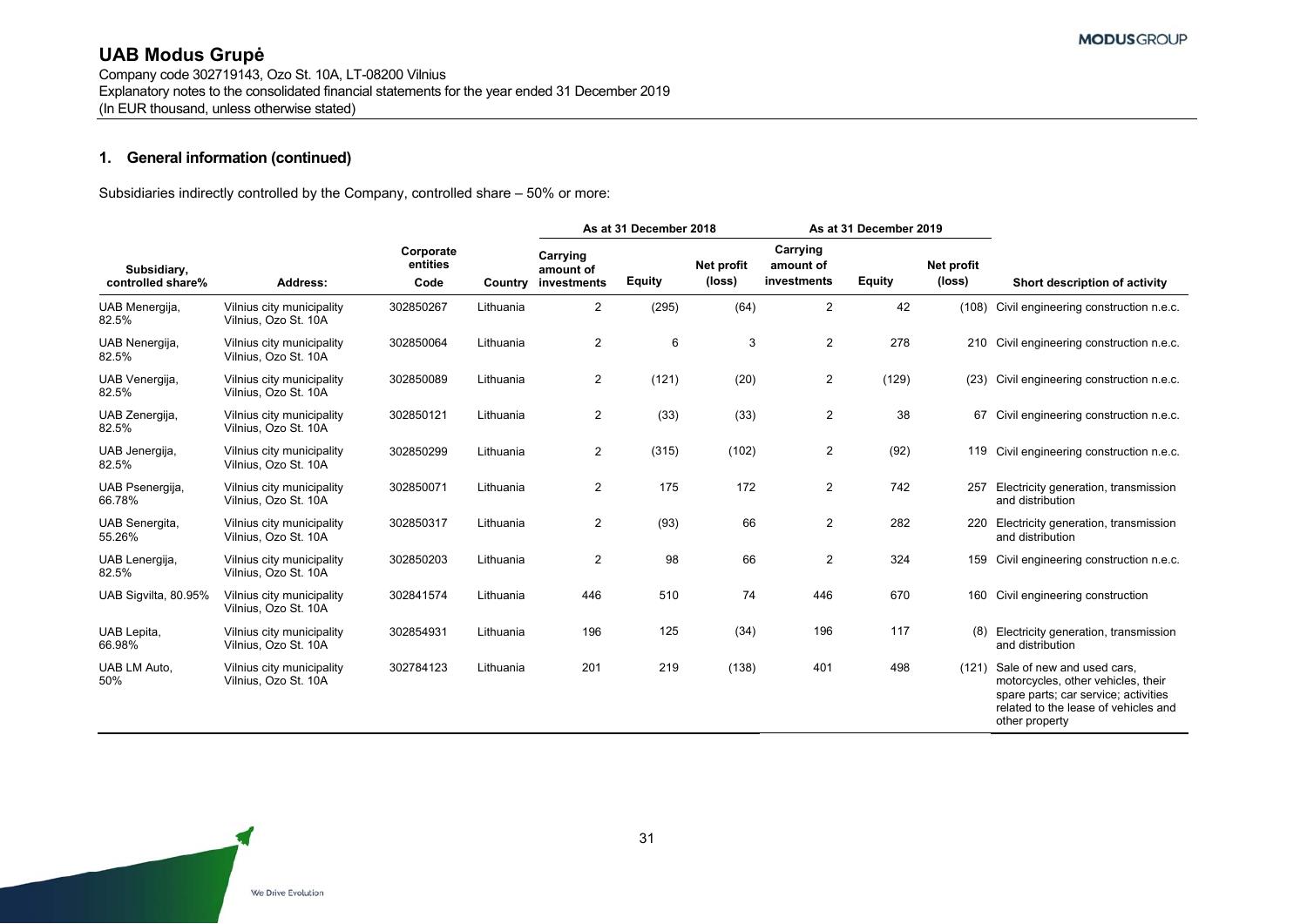## **1. General information (cont'd)**

Associated entities directly controlled by the Company, controlled share – 50% or less (not less than 21%):

|                                                    |                                                                           |                 |           | As at 31 December 2018               |               |                      | As at 31 December 2019               |               |                      |                                                      |
|----------------------------------------------------|---------------------------------------------------------------------------|-----------------|-----------|--------------------------------------|---------------|----------------------|--------------------------------------|---------------|----------------------|------------------------------------------------------|
| <b>Associated</b><br>company, controlled<br>share% | Address:                                                                  | Company<br>code | Country   | Carrying<br>amount of<br>investments | <b>Equity</b> | Net profit<br>(loss) | Carrying<br>amount of<br>investments | <b>Equity</b> | Net profit<br>(loss) | Short description of activity                        |
| Ausieniškių ŽŪB,<br>50.00%                         | Vilnius city municipality<br>Vilnius, Ozo St. 10A                         | 302751326       | Lithuania | $\sim$                               | (138)         | (8)                  | $\overline{\phantom{a}}$             | (142)         | (3)                  | Agriculture, alternative energy                      |
| Mockėnų ŽŪB,<br>50.00%                             | Vilnius city municipality<br>Vilnius, Ozo St. 10A                         | 302794217       | Lithuania | 13                                   | 27            | 8                    | 13                                   | 26            |                      | (1) Agriculture, production of silage                |
| UAB Ginana,<br>24.86%                              | Panevėžiys city municipality,<br>Smilgiai village Panevėžio St.<br>$23-1$ | 302872801       | Lithuania | 68                                   | 226           | (3)                  | 68                                   | 226           |                      | (1) No activity                                      |
| UAB Bonalėja,<br>24,90%                            | Marijampolė municipality,<br>Želsva village, Želsvelės St. 1              | 303556891       | Lithuania | 74                                   | 258           | (2)                  | 75                                   | 258           |                      | - No activity                                        |
| UAB Investiciniai turto<br>projektai, 24.86%       | Radviliškis city municipality,<br>Kairėnai village, Grinkiškio St.<br>24  | 303502954       | Lithuania | 68                                   | 234           | (2)                  | 68                                   | 233           |                      | - No activity                                        |
| UAB Lifila,<br>24.88%                              | Radviliškis r. municipality,<br>Žilioniai village 12                      | 304137558       | Lithuania | 69                                   | 245           | (2)                  | 70                                   | 245           |                      | - No activity                                        |
| UAB Agapas,<br>24.89%                              | Šakiai city municipality,<br>Gotlybiškiai village Mokyklos<br>St. 2       | 304097697       | Lithuania | 74                                   | 256           | (3)                  | 74                                   | 255           |                      | (1) No activity                                      |
| UAB Gepaga,<br>50%                                 | Marijampolė municipality<br>Gamykly St. 4, Marijampolė                    | 110666382       | Lithuania | $\overline{\phantom{a}}$             | (3, 484)      | (511)                | $\sim$                               | (3,539)       | (55)                 | Lease, maintenance and<br>development of real estate |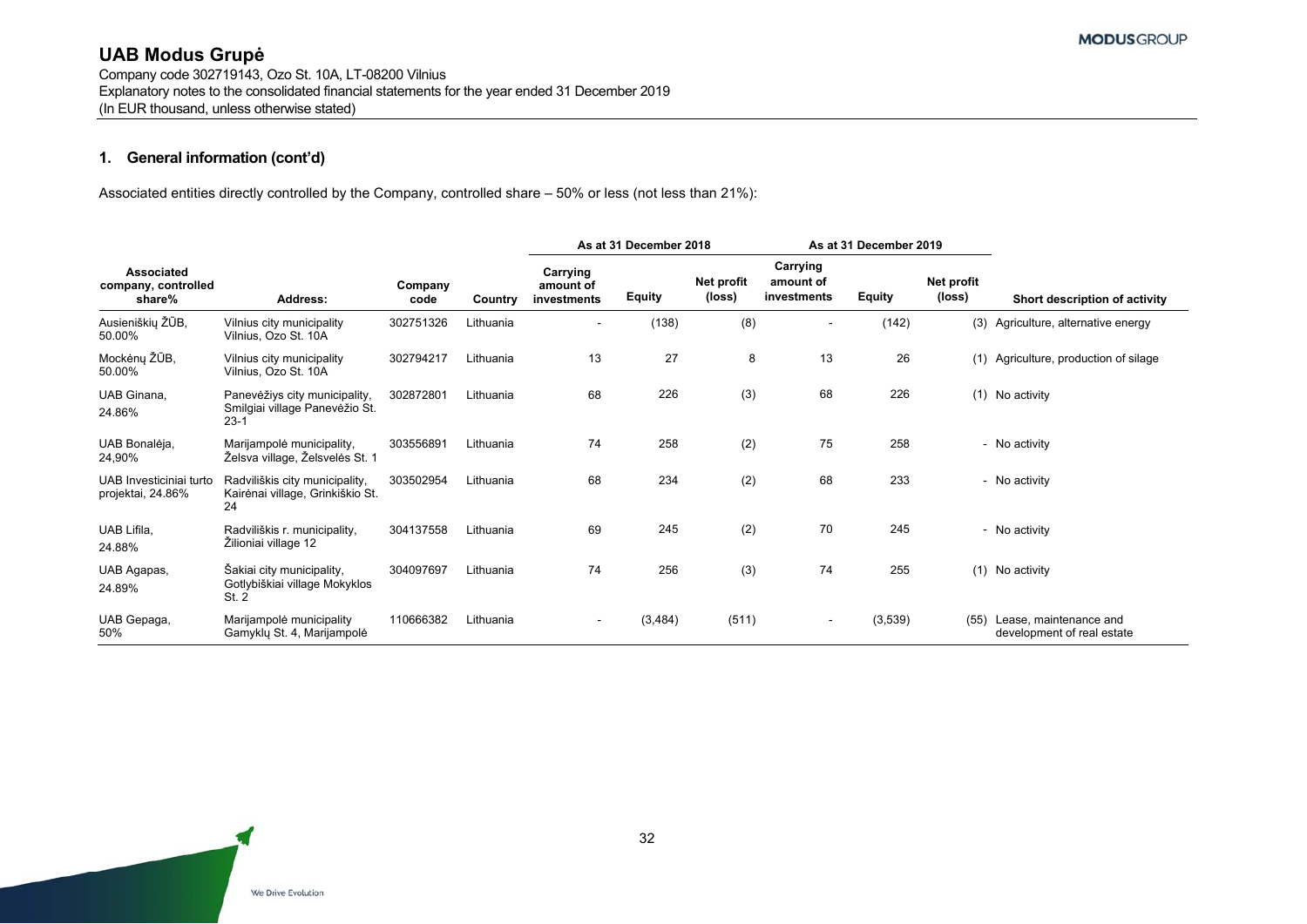## **1. General information (cont'd)**

#### Sales of the Group companies

Based on the decision of the Board of 17 January 2019, minutes No. 19/01/17, on 18 January 2019, 100% shares of UAB Green Genius were sold to MG NL Holding B.V. Group entity Green Genius Global B.V. The right of ownership was transferred to the new shareholder on 18 January 2019.

Pursuant to the agreement on the sale-purchase of entities, dated 14 November 2018, 100% shares of UAB Krasta Auto, UAB Krasta Auto Kaunas and UAB Krasta Auto Klaipėda as well as of UAB Krasta Auto Vilnius through UAB Krasta Auto were sold to Inchcape International Holdings Limited on 31 January 2019. The right of ownership was transferred to the new shareholder on 31 January 2019.

On 16 April 2019, 100% shares of Green Genius Sp. z o.o. were sold to a MG NL Holding B.V. Group entity Modus Energy International B.V. The sale transaction was performed based on the decision of the Board of 29 March 2019, minutes No. 190329. The right of ownership was transferred to the new shareholder on 16 April 2019.

On 29 April 2019, 100% shares of UAB Autoforumas and of UAB Fiada through UAB Autoforumas were sold to customers based on the decision of the Board of 29 April 2019, minutes No. 190429. The right of ownership was transferred to new shareholders on 17 May 2019.

On 31 October 2019, 100% shares of UAB Baltic Sun Energy, UAB Investiciniai energetikos projektai and UAB Erengie Group were sold to customers. The right of ownership was transferred to new shareholders on 14 November 2019.

On 13 December 2019, 100% shares of Green Genius Italy S.r.l. were sold to a MG NL Holding B.V. Group entity Modus Energy International B.V. The sale was performed based on the decision of the Board of 26 February 2019, minutes No. 190226. The right of ownership was transferred to the new shareholder on 13 December 2019.

#### Acquisition/establishment of Group companies

CityBee Eesti Ou was established on 22 January 2019, SIA CityBee Latvija – on 24 January 2019, and CityBee Spain S.L.U. – on 14 June 2019. 100% shares of these entities are owned by the Group company UAB CityBee Solutions.

OOO Elit Agro and OOO Gerki Biogas were established on 16 August 2019. 100% shares of these entities are owned by the Group company OOO Ostromech Biogas.

OOO Autoimax was established on 10 September 2019. 100% shares of the entity are owned by the Group companies – UAB Autoimex (99%) and UAB Inter Krasta (1%).

LLC Axton energija was established on 8 October 2019. 100% shares of the entity are owned by the Group company UAB Axton Commodities.

#### Other general information

As at 31 December 2019 and 2018, the Group had branches in Poland and Latvia.

In 2019, the average number of employees at the Group was 594 (2018 – 720 employees).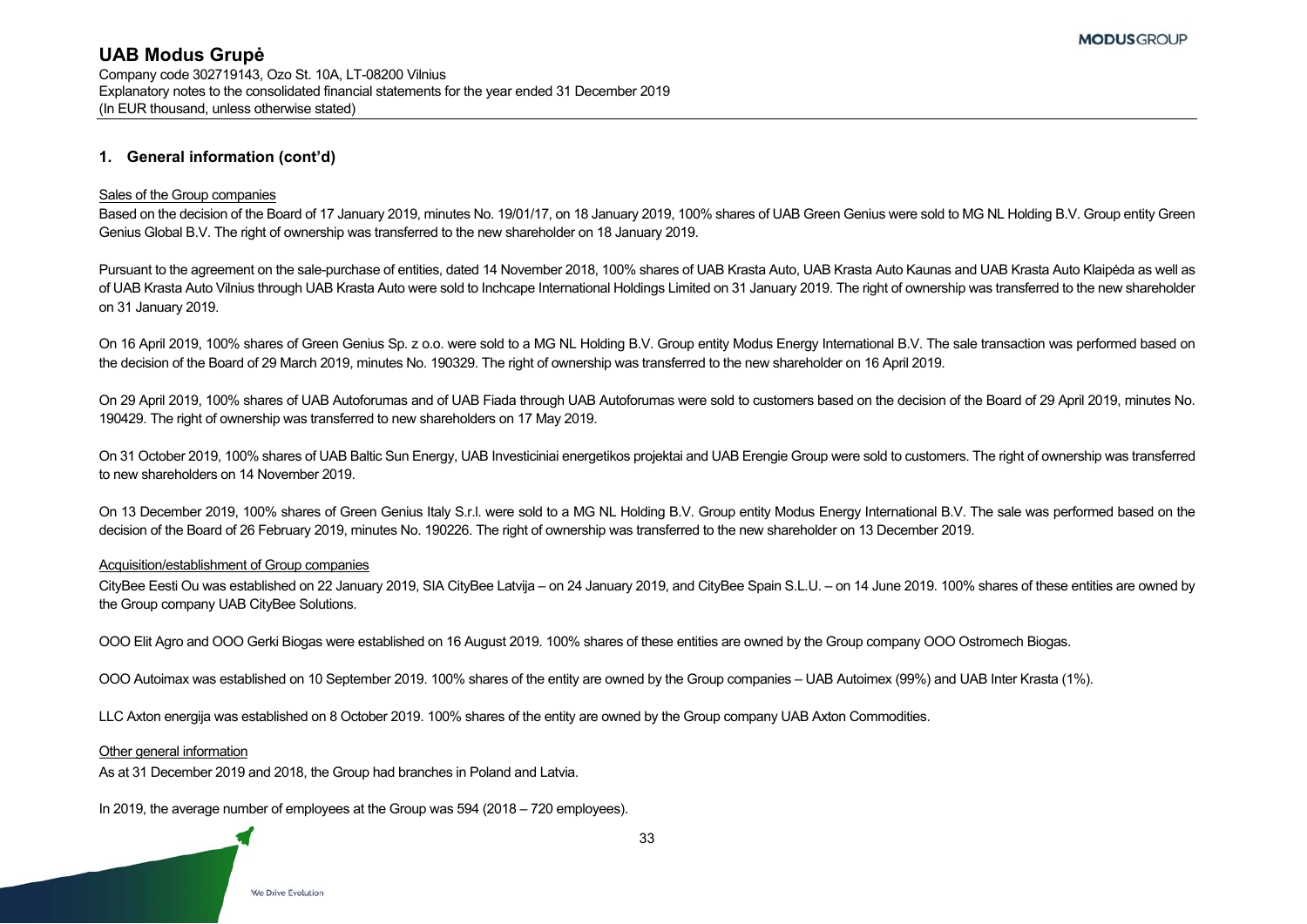#### **2. New standards, amendments and interpretations**

a) Adoption of new and/or changed IFRS and International Financial Reporting Interpretations Committee (IFRIC) interpretations

In 2019, the Group applied all new and revised standards, amendments and interpretations announced by the International Accounting Standards Board (IASB) and International Financial Reporting Interpretations Committee (IFRIC), that are relevant for its operations and are effective for the reporting period beginning on 1 January 2019.

The following standards and amendments were initially applied by the Group to the annual reporting periods beginning on 1 January 2019:

#### **IFRS 16 - Leases**

IFRS 16 introduces a single on-balance sheet lease accounting model for lessees. A lessee recognises the leased asset that reflects his right to use the underlying asset, and the lease liability that reflects his obligation to pay the lease payments. Exceptions to the recognition apply to short-term lease and lease of low-value positions. Lessor accounting is substantially unchanged, i. e. the lessors will continue to allocate the lease to finance and operating leases.

IFRS 16 replaces the existing lease guidelines, including IAS 17 *Leases*, IFRIC 4 *Determining whether an Arrangement Contains a Lease*, SIC-15. Incentives and SIC-27 Evaluating the Substance of Transactions Involving the Legal Form of a Lease.

#### *Leases in which the Group is a lessee*

The Group initially applied IFRS 16 initially on 1 January 2019, using the modified retrospective approach. Therefore, the cumulative effect of adopting IFRS 16 was recognised as an adjustment to the opening balance of retained earnings at 1 January 2019, with no restatement of comparative information.

After implementation of IFRS 16, the Group recognised lease liabilities that were previously classified as "operating leases" according to the principles of IAS 17 Leases. These liabilities were measured at the present value of the remaining lease payments, discounted using the Group's current borrowing discount rate, which for the respective contracts was 2.10% – 7.68%.

The Group recognised new assets and liabilities for its operating leases of its equipment, premises, land and automotive activities. The nature of expenses related to those leases has changed because the Group recognised a depreciation charge for right-of-use assets and interest expense on lease liabilities.

Impact on the consolidated financial statements of the Group is disclosed in Note 4.1 in the explanatory notes.

#### *Leases in which the Group is a lessor*

The Group does not have material leases in which it is a lessor; therefore, no significant impact of IFRS 16 has been determined.

#### b) Standards adopted by the EU that are not yet effective

Several new standards are effective for annual periods beginning on 1 January 2020 with early application permitted. While preparing these consolidated financial statements, the Group decided not to adopt early the new or amended standards.

The following amended standards are not expected to have a significant impact on the Group's consolidated financial statements:

- Amendments to References to Conceptual Framework in IFRS Standards;
- Interest Rate Benchmark Reform (Amendments to IFRS 9, IAS 39 and IFRS 7);
- Definition of Material (Amendments to IAS 1 and IAS 8).

#### c) Standards not yet endorsed by the EU

The following amendments to effective or new standards, not yet endorsed by the EU, are not relevant for the Group:

- Definition of a Business (Amendments to IFRS 3);
- IFRS 17 Insurance Contracts;
- Sale or Contribution of Assets between an Investor and its Associate or Joint Venture (Amendments to IFRS 10 and IAS 28);
- IFRS 14 Regulatory Deferral Accounts.

We Drive Evolution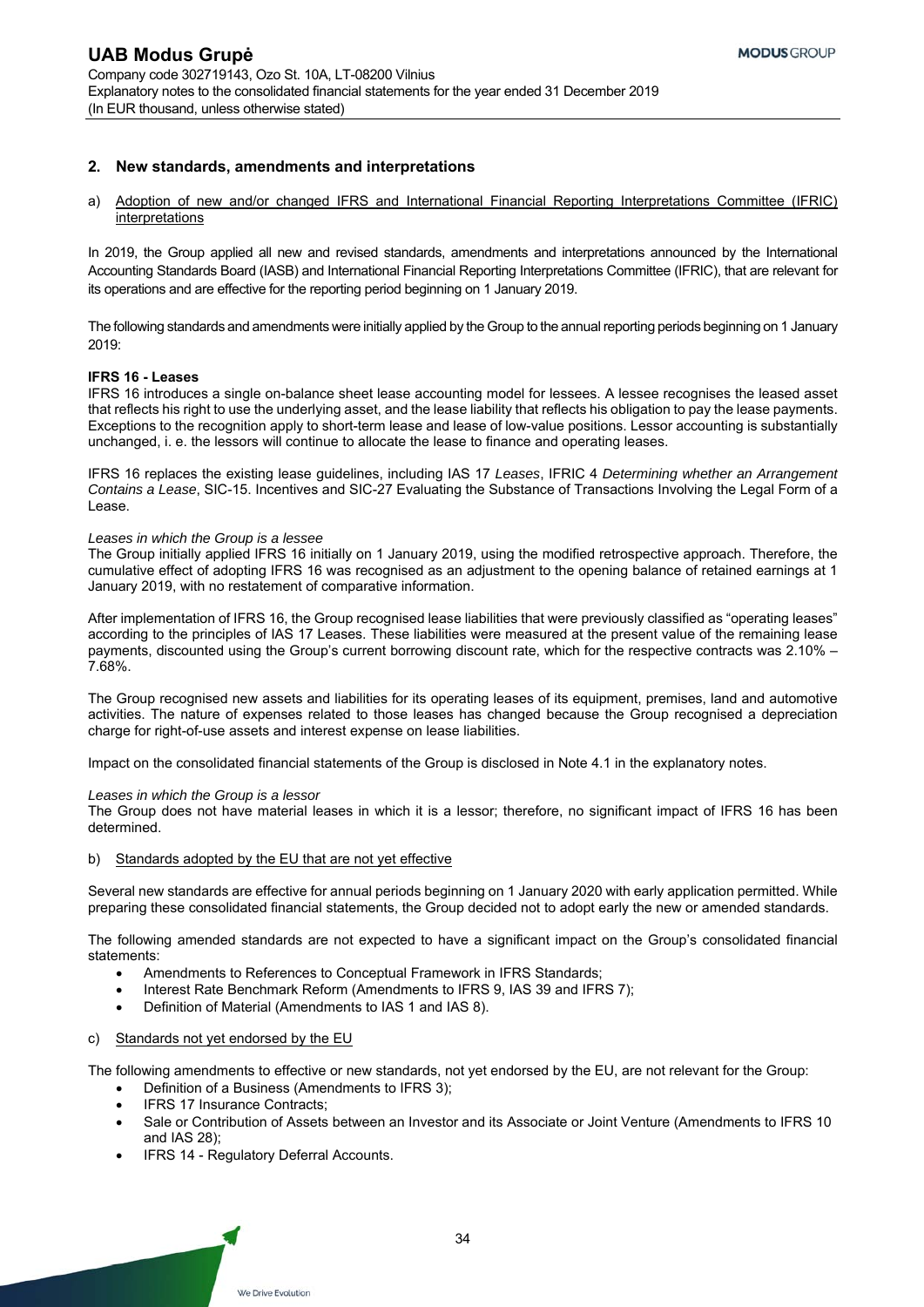#### **3. Accounting policies**

#### **3.1. Compliance with standards**

These consolidated financial statements (hereinafter – financial statements) have been prepared in accordance with International Financial Reporting Standards as adopted by the European Union (IFRS), as set by the Law on Financial Reporting by Undertakings of the Republic of Lithuania.

The Group's management prepared and signed these financial statements on 17 April 2020. The shareholders of the Group have a statutory right to either approve these financial statements or not approve them and require the management to prepare a new set of financial statements.

The financial statements are prepared under the assumption that in the near future the Group will continue as a going concern.

#### **3.2. Basis of preparation of the financial statements**

#### Statement of compliance

These financial statements have been prepared in accordance with International Financial Reporting Standards (hereinafter – IFRS) as adopted by the European Union (hereinafter – EU). These financial statements are the first financial statements of the Group prepared in accordance with IFRS, as adopted by the EU. In preparation of these financial statements the Group applied IFRS 1 First-time Adoption of International Financial Reporting Standards.

Explanation of the effect of the transition to IFRS on the Group's financial position, financial performance and cash flows is presented in Note 35.

#### Basis of measurement

The financial statements have been prepared on the acquisition cost basis, except for property, plant and equipment – the asset groups of buildings and pipes as well as machinery and equipment of the solar and biogas power plants at a revalued value, the investment property – the group of buildings at fair value, and the investments at fair value.

All amounts in these financial statements are presented in the legal currency of Lithuania – the euro (EUR).

Significant accounting policies applied are presented below.

#### **3.3. Currency**

All amounts in these financial statements are presented in the common currency of the European Union adopted for payments in Lithuanian – the euro (EUR) which is the functional currency of Group companies operating in Lithuania and other European Union countries. The functional currencies of the entities operating in the European Union countries which have not adopted the euro, are their local currencies.

#### **3.4. Basis of consolidation and investments in subsidiaries and associates**

The Group's consolidated financial statements include the Company, its subsidiaries and associates. The financial statements of subsidiaries are prepared for the same reporting year, using consistent accounting policies.

Subsidiaries are consolidated from the date on which control is transferred to the Group and cease to be consolidated from the date on which control is transferred out of the Group. All intercompany transactions, balances and unrealised gains or losses on transactions between Group companies are eliminated. Equity and net income attributable to non-controlling shareholders are treated separately in the statements of financial position and profit or loss.

Investments in associates, i.e. those which are significantly affected by the Group, are accounted for using equity method in the Group's consolidated financial statements. Investments in associates are tested for impairment when there is an indication that the asset may be impaired or the impairment recognised in prior years no longer exists.

Goodwill acquired in a business combination is recognised at acquisition cost being the excess of the aggregate of the consideration transferred and the amount recognised for non-controlling interest over the net identifiable assets acquired, liabilities and contingent liabilities assumed. After initial recognition, goodwill is measured at cost less any accumulated impairment losses. Goodwill value is reviewed annually or more frequently in case of any events or circumstances indicating that the carrying amount is impaired.

The amount at which the fair value of the recognised assets acquired, liabilities and contingent liabilities assumed is still in excess of the acquisition cost of investment after a second measurement of the assets acquired, liabilities and contingent liabilities assumed and assessment of the acquisition cost, is immediately recognised in profit or loss.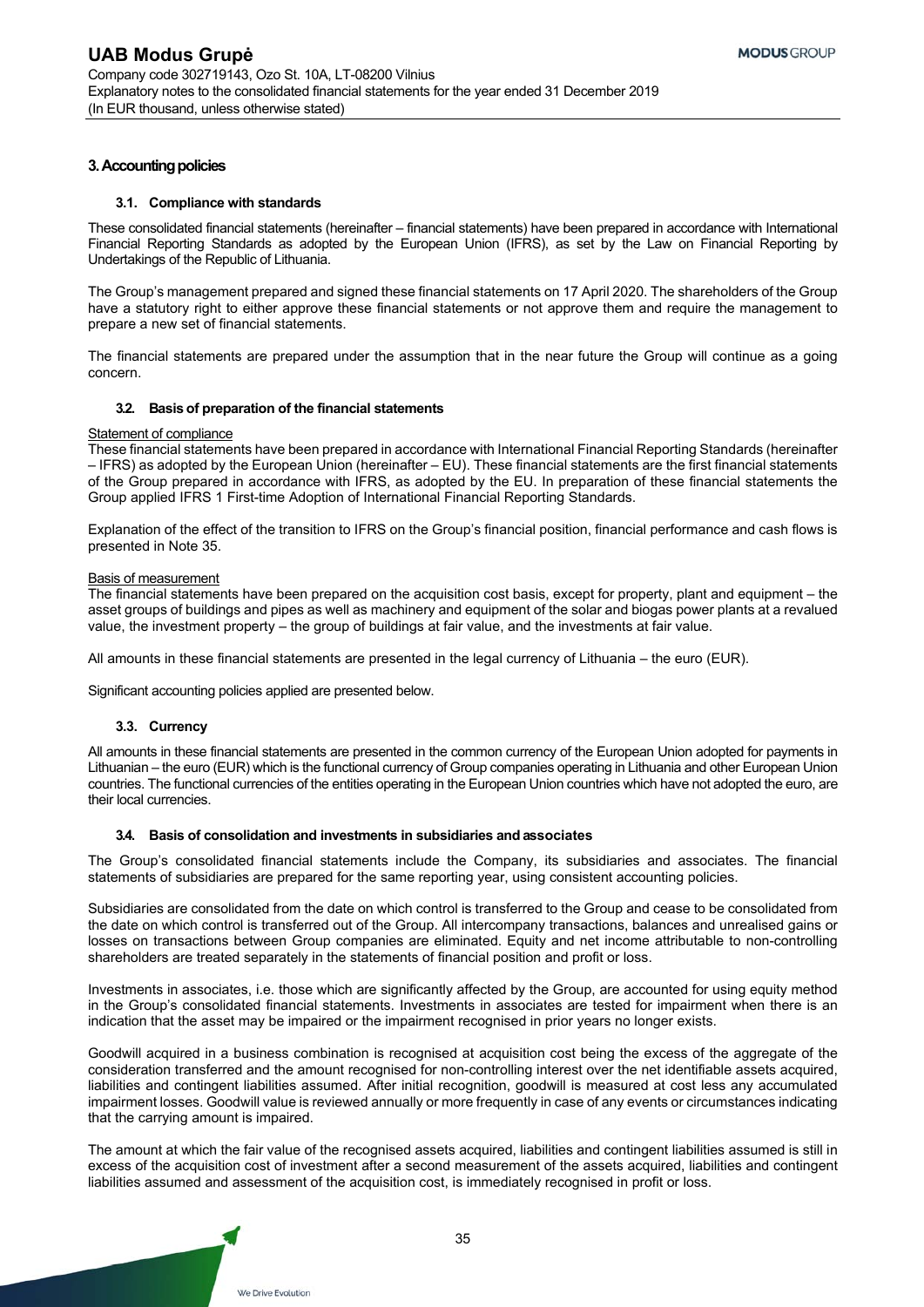Goodwill acquired in a business combination for the purpose of measuring impairment is, from the acquisition date, allocated to each of the acquirer's cash-generating units, that is expected to benefit from the synergies of the combination, irrespective of whether other assets or liabilities of the Group are assigned to those units or groups of units.

Impairment is measured through assessment of the recoverable amount of the cash-generating unit to which the goodwill is related. Where the recoverable amount of a cash-generating unit is lower than the balance value, impairment loss is recognised. Where goodwill forms part of a cash-generating unit and part of the operation within that unit is disposed of, the goodwill associated with the operation disposed of is included in the carrying amount of the operation when determining the gain or loss on disposal of the operation. Goodwill disposed of in this circumstance is measured based on the relative values of the operation disposed of and the portion of the cash-generating unit retained.

Losses of subsidiaries are attributed to non-controlling interest even if that results in a deficit balance of the non-controlling interest. A change in the ownership interest of a subsidiary, without a loss of control, is accounted for as an equity transaction. If the Group loses control over a subsidiary, it:

- Derecognises the assets (including goodwill) and liabilities of the subsidiary;
- Derecognises the carrying amount of non-controlling interests, if any;
- Derecognises the cumulative translation differences, recorded in equity;
- Recognises the fair value of the consideration received;
- Recognises the fair value of any investment retained;
- Recognises any surplus or deficit in profit or loss;
- Reclassifies the parent's share of components previously recognised in other comprehensive income to profit or loss or retained earnings, as appropriate.

Investments in subsidiaries and associates in the separate financial statements of Group entities are carried at acquisitions cost, less impairment. Expenses directly related to the acquisition of subsidiaries and associates are recognised in profit or loss when incurred. Impairment testing is performed when there is an indication that the asset may be impaired or the impairment recognised in prior years no longer exists.

### **3.5. Business combinations and goodwill**

Business combinations are accounted for using the acquisition method. The cost of an acquisition is measured as the aggregate of the consideration transferred, measured at acquisition date fair value and the amount of any non-controlling interest in the acquiree. For each business combination, the acquirer measures the non-controlling interest in the acquiree either at fair value or at the proportionate share of the acquiree's identifiable net assets. Acquisition costs incurred are expensed and included in administrative expenses.

If the business combination is achieved in stages, the acquisition date fair value of the acquirer's previously held equity interest in the acquiree is remeasured to fair value at the acquisition date through profit or loss. Any contingent consideration to be transferred by the acquirer will be recognised at fair value at the acquisition date. Subsequent changes to the fair value of the contingent consideration which is deemed to be an asset or liability, will be recognised in accordance with IAS 9 either in profit or loss or as a change to other comprehensive income. If the contingent consideration is classified as equity, it should not be remeasured until it is finally settled within equity.

Goodwill is initially measured at cost being the excess of the aggregate of the consideration transferred and the amount recognised for non-controlling interest over the net identifiable assets acquired and liabilities assumed.

If this consideration is lower than the fair value of the net assets of the subsidiary acquired, the difference is recognised in profit or loss.

After initial recognition, goodwill is measured at cost less any accumulated impairment losses. For the purpose of impairment testing, goodwill acquired in a business combination is, from the acquisition date, allocated to each of the Group's cash-generating units that are expected to benefit from the combination, irrespective of whether other assets or liabilities of the acquiree are assigned to those units.

Where goodwill forms part of a cash-generating unit and part of the operation within that unit is disposed of, the goodwill associated with the operation disposed of is included in the carrying amount of the operation when determining the gain or loss on disposal of the operation. Goodwill disposed of in this circumstance is measured based on the relative values of the operation disposed of and the portion of the cash-generating unit retained.

## **3.6. Statement of Cash Flows**

The statement of cash flows presents the Group's cash inflows and outflows during the year, and its financial position at the end of the year. Following requirements of the standards, cash flows are attributed to three groups: cash flows from (to) operating activities, cash flows from (to) investing activities, and cash flows from (to) financing activities.



We Drive Evolution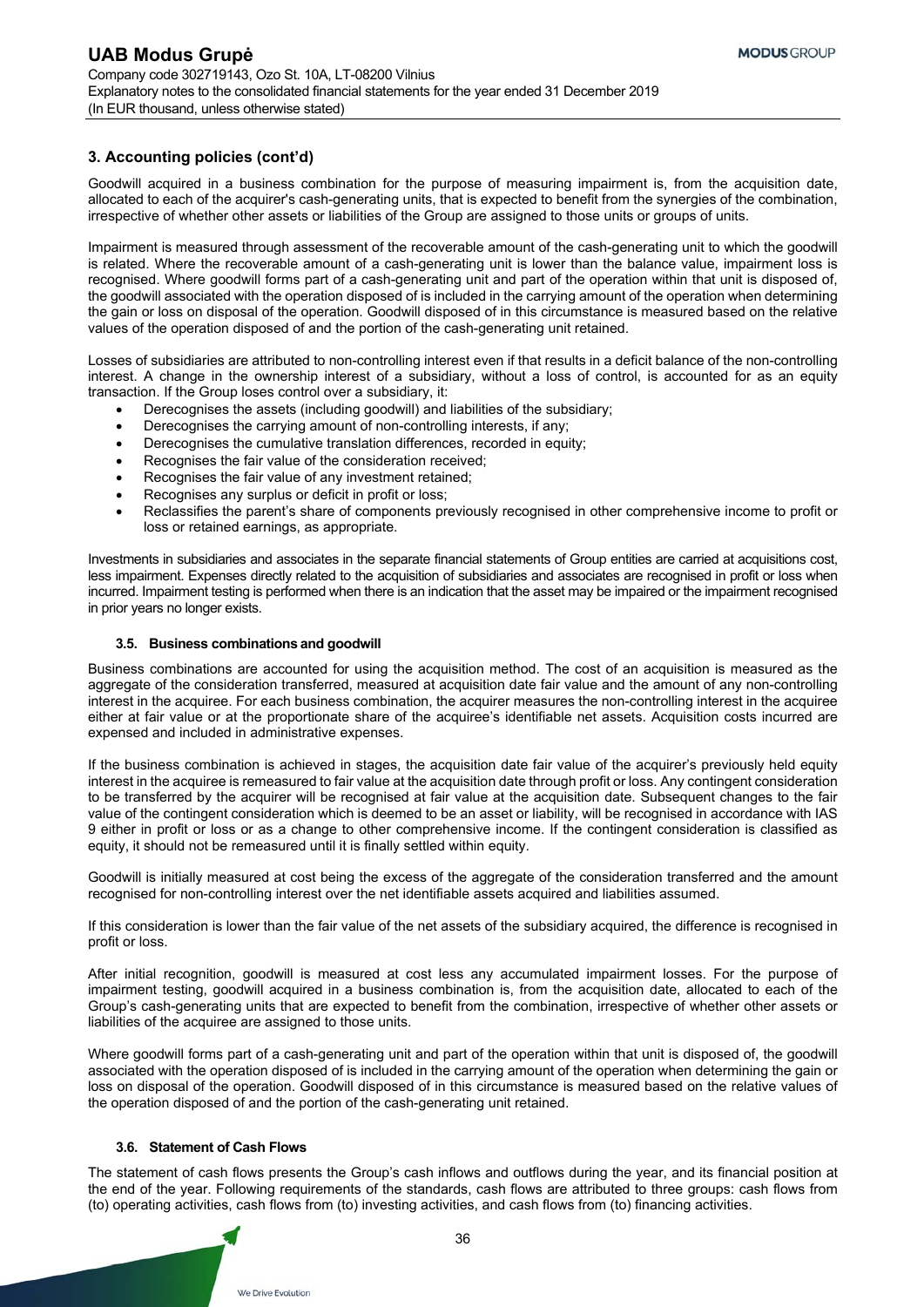Cash flows from (to) operating activities are presented indirectly, i.e. as net profit adjusted to the non-cash amounts from activities, changes in working capital, changes in the fair value of derivative financial instruments, interest paid from the Group's loans allocated to finance activities, non-characteristic operational amounts and corporate income tax paid.

Cash flows from investing activities comprise payments related to acquisition/sale of non-current assets and investments, receipt of dividends and interest.

Cash flows from financing activities comprise amounts received and paid related to shareholders, proceeds from borrowings and repayment of borrowings, interest payments not related to Group loans allocated to finance working capital, long-term and short-term borrowings not related to primary activities.

## **3.7. Fair value measurement**

The fair value is the price that would be received to sell an asset or paid to transfer a liability in an orderly transaction between market participants at the measurement date. The fair value measurement is based on the presumption that the transaction to sell the asset or transfer the liability takes place either:

- In the principal market for the asset or liability, or
- In the absence of a principal market, in the most advantageous market for the asset or liability.

Primary or the most favourable market must be made available for the Group.

The fair value of an asset or a liability is measured using the assumptions that market participants would use when pricing the asset or liability, assuming that market participants act in their best economic interest.

The fair value of a non-financial asset is measured by taking into account the ability of a market participant to generate the economic benefit by using an asset in the most efficient and optimal way or by selling the same to another market participant, who would use such asset in the most efficient and optimal way.

The Group uses valuation techniques that are appropriate in the circumstances and for which sufficient data are available to measure fair value, maximising the use of relevant observable inputs and minimising the use of unobservable inputs.

All assets and liabilities for which fair value is measured or disclosed in the financial statements are categorised within the fair value hierarchy, described as follows, based on the lowest level input that is significant to the fair value measurement as a whole:

- Level 1 Quoted (unadjusted) market prices in active markets for identical assets or liabilities;
- Level 2 Valuation techniques for which the lowest level input that is significant to the fair value measurement is directly or indirectly observable;
- Level 3 inputs are unobservable inputs for the asset or liability that are significant in measuring the fair value.

For assets and liabilities that are recognised in the financial statements on a recurring basis, the Group determines whether transfers have occurred between Levels in the hierarchy by re-assessing categorisation (based on the lowest level input that is significant to the fair value measurement as a whole) at the end of each reporting period.

Valuations are performed by the Group's management at each reporting date. For the purpose of fair value disclosures, the Group has determined classes of assets and liabilities on the basis of the nature, characteristics and risks of asset or liability and the level of the fair value hierarchy as explained above (Note 33).

## **3.8. Property, plant and equipment**

Property, plant and equipment are assets that are controlled by the Group and from which it expects to receive future economic benefits, and the useful life of which is longer than one year. Property, plant and equipment, except for buildings, pipelines and machinery and equipment of solar and biogas power plants, are accounted for at acquisition cost reduced by subsequently accumulated depreciation and subsequently impairment losses. Buildings, pipelines and machinery and equipment of solar and biogas power plants are carried at a revalued value, reduced by subsequently accumulated depreciation and subsequently impairment losses, based on periodically performed evaluations by independent appraisers (until 31 December 2019, these groups were carried at acquisition cost and depreciation was calculated for 2019).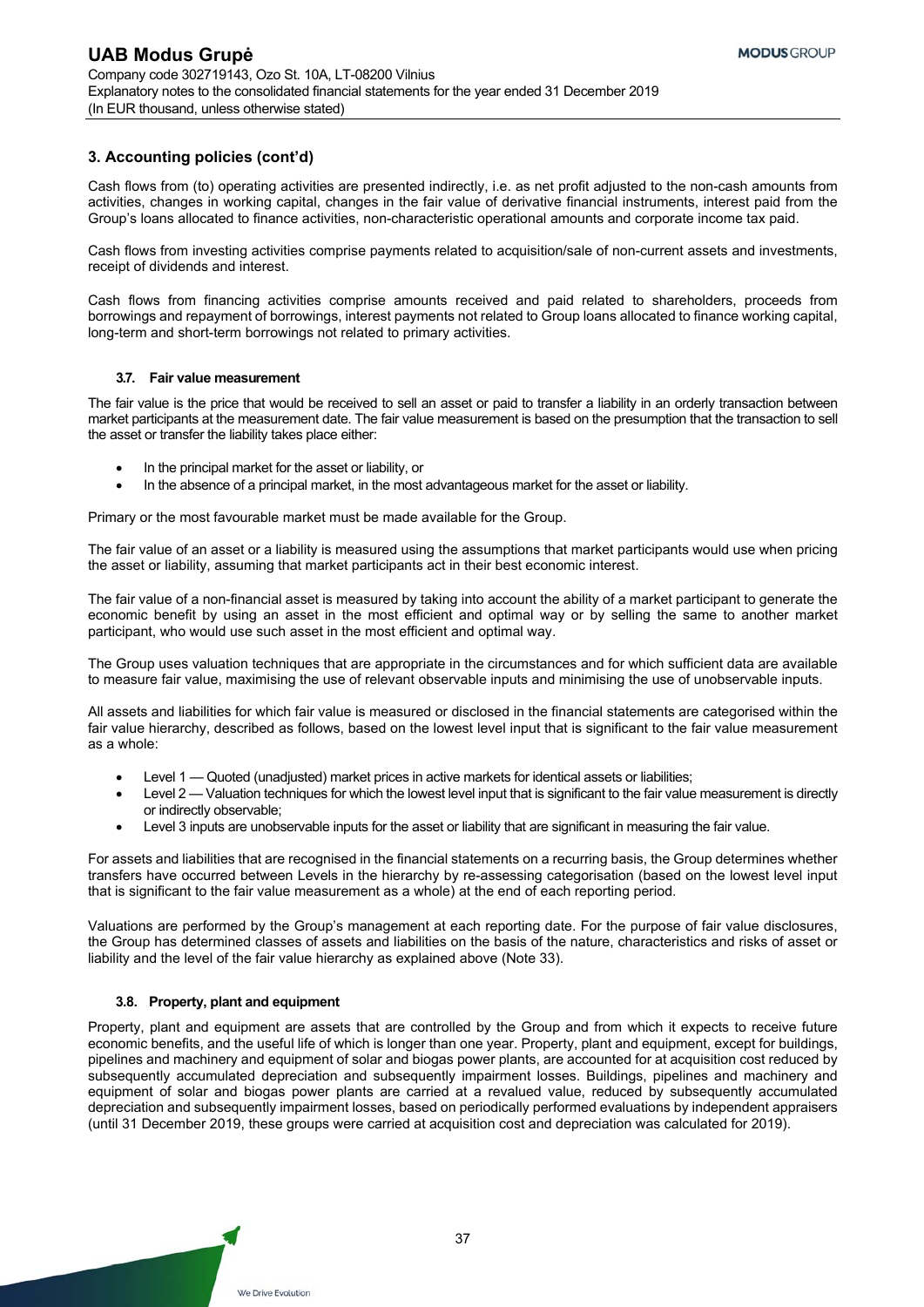**Minimum** 

## **3. Accounting policies (cont'd)**

The effect of the revaluation on the consolidated financial statements of the Group is disclosed in the explanatory Note 4.2.

The initial cost of property, plant and equipment comprises its purchase price, including non-refundable purchase taxes and any directly attributable costs of bringing the asset to its working condition and location for its intended use. Expenditures incurred after the property, plant and equipment are ready for their intended use, such as repair and maintenance costs, are normally charged to the statement of profit or loss in the period the costs are incurred.

Subsequent expenditure is included in the carrying amount of the property, plant and equipment or is recognised as a separate item only if it is probable that the Group will receive future economic benefits and the cost of the item can be reliably estimated. The carrying amount of the replaced part is written off. All other repair and maintenance expenditure is recognised in the statement of profit or loss and other comprehensive income in the period in which it was incurred.

An increase in the carrying amount of buildings, pipelines and machinery and equipment of solar and biogas power plants after the revaluation is credited to the revaluation reserve under equity and to deferred tax liabilities. Impairment losses that cover the previous increase in the value of the same asset, are recognised directly in equity by reducing the revaluation reserve, any other decrease in the value is recognised in profit or loss.

Gain or loss on disposal of the property is calculated by deducting the carrying amount of the disposed asset from the proceeds received and is recognised in the statement of profit or loss. Subsequent to the sale of the revalued asset, a respective share of the revaluation reserve is transferred to the retained earnings.

Depreciation is provided on a straight-line basis over the following estimated useful lives:

|                                        | Useful life time (in | ,,,,,,,,,,,,,,<br>capitalisation value, |
|----------------------------------------|----------------------|-----------------------------------------|
| Group of property, plant and equipment | years)               | <b>EUR</b>                              |
| Buildings and pipelines                | $15 - 35$            | 300                                     |
| <b>Structures</b>                      | 8                    | 300                                     |
| Machinery and equipment of solar and   | $10 - 25$            | 300                                     |
| biogas power plants                    |                      |                                         |
| Other machinery and equipment          | 5                    | 300                                     |
| Vehicles                               | $5 - 6$              | 300                                     |
| Other fixtures, fittings and tools     | $3 - 6$              | 300                                     |

The useful lives, depreciation method and residual values are reviewed annually to ensure that they are consistent with the expected pattern of economic benefits from items of property, plant and equipment.

Construction in progress is stated at acquisition cost less accumulated impairment. This includes the cost of construction, plant and equipment and other directly attributable costs. Construction in progress is not depreciated until the construction is not finished and the relevant assets are not started to be used.

Borrowing costs which are directly attributable to acquisition of assets that require time to prepare for an intended use or sale, construction or production, are capitalised in the cost of a respective asset. All other borrowing costs are expensed in the period they occur.

#### **3.9. Investment property**

Investment property is initially measured at acquisition cost, including the transaction-related costs. After initial recognition, buildings are stated at fair value and depreciation is not calculated. The fair value of investment property - buildings - is adjusted on an annual basis during the preparation of the financial statements, recording the change in the value in the statement of profit or loss and other comprehensive income (until 31 December 2019, buildings were stated at cost method and depreciation was calculated for 2019; therefore, the change in fair value was accounted for as profit (loss) not recognised in the statement of profit or loss and other comprehensive income). Land is stated at acquisition cost less impairment losses, if any.

The effect of changes in the accounting policy is disclosed in the explanatory Note 4.3.

Investment property is derecognised when either it has been disposed of or when the investment property is permanently withdrawn from use and no future economic benefit is expected from its disposal. Any gain or losses on the disposal or sale of investment property are recognised in the statement of profit or loss in the year of the disposal or sale for the period in which it was sold.

Transfers are made to investment property when, and only when, there is a change in use, evidenced by the end of owner occupation or commencement of an operating lease to another party. Transfers are made from investment property when, and only when, there is a change in use, evidenced by commencement of owner occupation or commencement of development with a view to sell.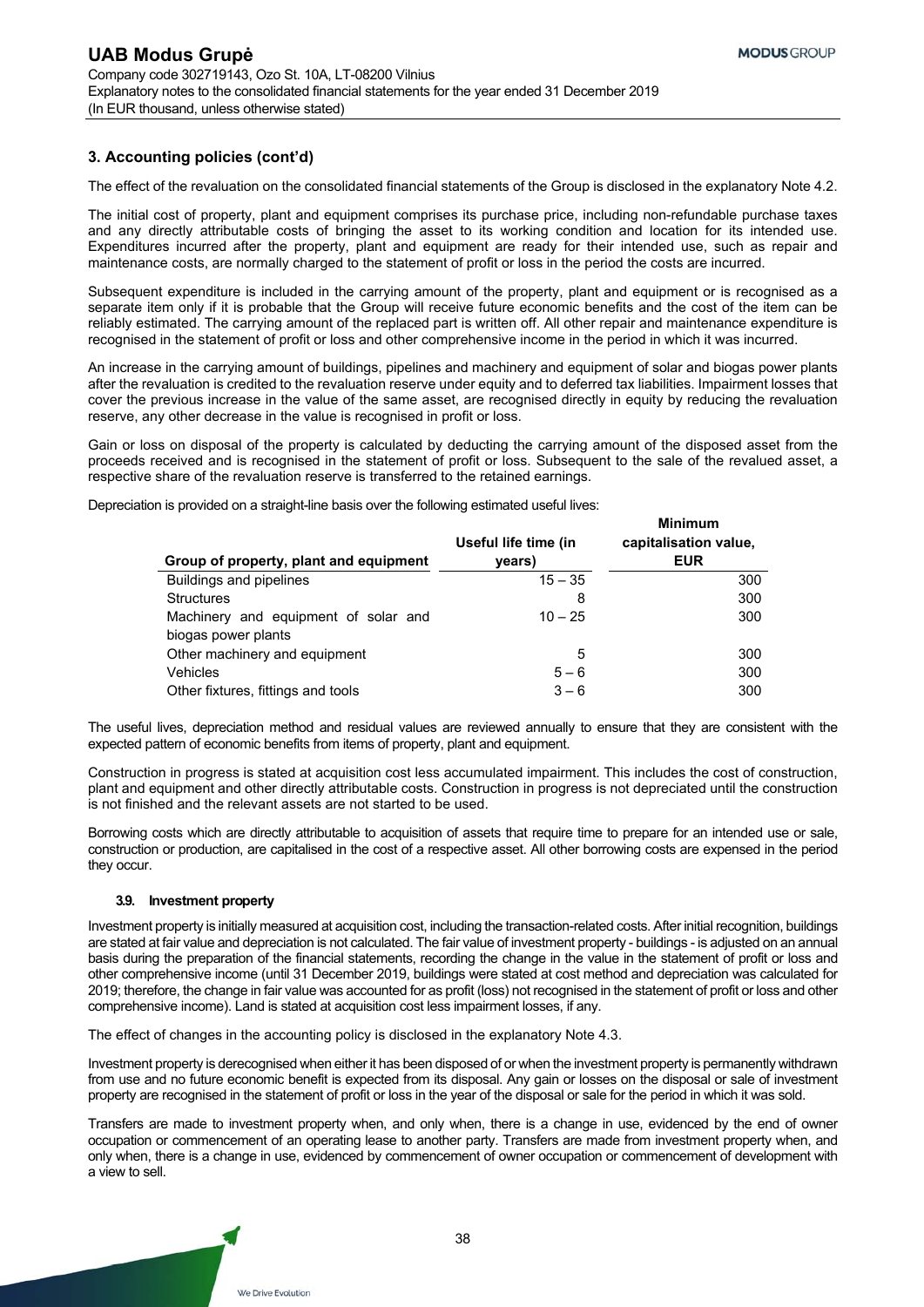## **3.10. Intangible assets other than goodwill**

Intangible assets are initially measured at acquisition cost. Acquisition cost of intangible assets acquired on business combination is equal to their fair value at the day of business combination. Intangible assets are recognised if it is probable that future economic benefits that are attributable to the asset will flow to the Group and the cost of asset can be measured reliably. After initial recognition, intangible assets are measured at cost less accumulated amortisation and accumulated impairment losses, if any.

Intangible assets with finite lives are amortised over the useful lives and assessed for impairment whenever there is an indication that the intangible asset may be impaired. Amortisation periods and methods for intangible assets with finite useful lives are reviewed at least at each financial year-end.

The estimated useful lives of intangible assets with finite useful lives are set out below:

| Group of intangible non-current assets                           | Useful life time<br>(in years) | <b>Minimum</b><br>capitalisation value,<br><b>EUR</b> |
|------------------------------------------------------------------|--------------------------------|-------------------------------------------------------|
| Software                                                         |                                | 300                                                   |
| Concessions, patents, licenses, trademarks<br>and similar rights | 3                              | 300                                                   |
| Other intangible assets                                          |                                | 300                                                   |

Intangible assets with indefinite lives are not amortised but assessed for impairment at the end of each reporting period.

The useful lives, residual values and amortisation method are reviewed annually to ensure that they are consistent with the expected pattern of economic benefits from items in intangible assets other than goodwill.

#### **3.11. Financial instruments**

#### **3.11.1. Recognition and the initial measurement**

Trade receivables are initially recognised when they are originated. All other financial assets and financial liabilities are initially recognised when the Group becomes a party to the contractual provisions of the instrument.

A financial asset (unless it is a trade receivable without a significant financing component) or financial liability is initially measured at fair value plus, for an item not at FVTPL, transaction costs that are directly attributable to its acquisition or issue. A trade receivable without a significant financing component is initially measured at the transaction price.

### **3.11.2. Classification and subsequent measurement**

Financial assets. Accounting policies.

On initial recognition, a financial asset is classified as measured at: amortised cost; at fair value through other comprehensive income (FVOCI) – debt investment; as fair value through other comprehensive income (FVOCI) – equity investment; or at fair value through profit or loss (FVTPL).

Financial assets are not reclassified subsequent to their initial recognition unless the Group changes its business model for managing financial assets, in which case all affected financial assets are reclassified on the first day of the reporting period following the change in the business model.

A financial asset is measured at amortised cost if it meets both of the following conditions and is not designated as at FVTPL:

- it is held within a business model whose objective is to hold assets to collect contractual cash flows; and
- its contractual terms give rise on specified dates to cash flows that are solely payments of principal and interest on the principal amount outstanding.

On initial recognition of an equity investment that is not held for trading, the Group may irrevocably elect to present subsequent changes in the investment's fair value in OCI. This election is made on an investment-by-investment basis.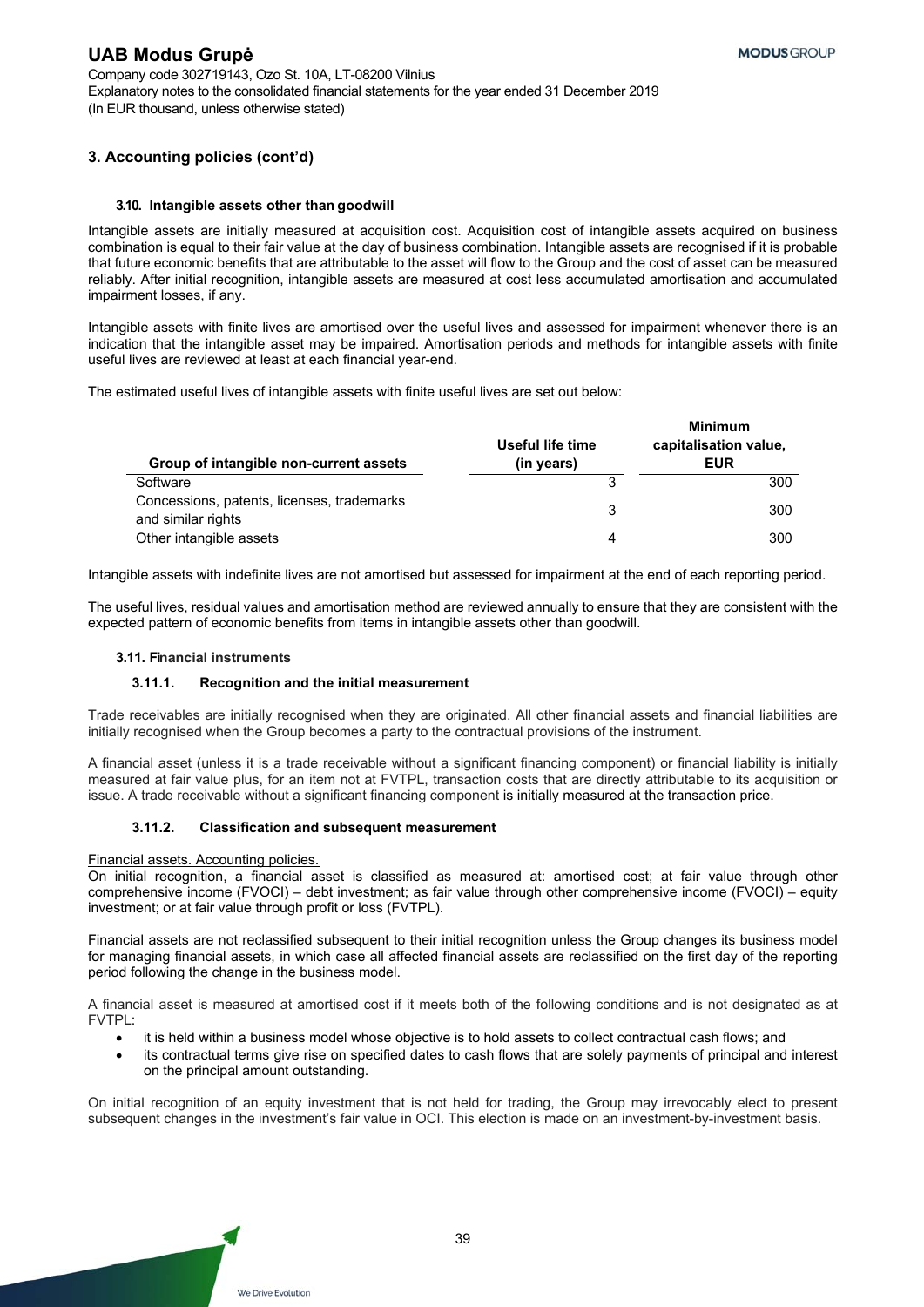All financial assets not classified as measured at amortised cost or FVOCI as described above are measured at FVTPL. On initial recognition, the Group may irrevocably designate a financial asset that otherwise meets the requirements to be measured at amortised cost or at FVOCI as at FVTPL if doing so eliminates or significantly reduces an accounting mismatch that would otherwise arise.

## Financial assets. Business model assessment.

The Group makes an assessment of the objective of the business model in which a financial asset is held at portfolio level because this best reflects the way the business is managed and information is provided to management. The information considered includes:

- the stated policies and objectives for the portfolio and the operation of those policies in practice. These include whether management's strategy focuses on earning contractual interest income, maintaining a particular interest rate profile, matching the duration of the financial assets to the duration of any related liabilities or expected cash outflows or realising cash flows through the sale of the assets;
- how the performance of the portfolio is evaluated and reported to the Group's management;
- the risks that affect the performance of the business model (and the financial assets held within that business model) and how those risks are managed;
- how managers of the company are compensated e.g. whether the compensation is based on the fair value of the assets managed or the contractual cash flows collected; and
- the frequency, volume and timing of the sale of financial assets in prior periods, the reasons for such sales and expectations about future sales activity.

Transfers of financial assets to third parties in transactions that do not qualify for derecognition are not considered sales for this purpose, consistent with the Group's continuing recognition of the assets.

Financial assets that are held for trading or are managed and whose performance is evaluated on a fair value basis are measured at FVTPL.

### Financial assets. Assessment whether contractual cash flows are solely payments of principal and interest.

For the purposes of this assessment, 'principal' is defined as the fair value of the financial asset on initial recognition. 'Interest' is defined as consideration for the time value of money and for the credit risk associated with the principal amount outstanding during a particular period of time and for other basic lending risks and costs (e.g. liquidity risk and administrative expenses) as well as a profit margin.

In assessing whether the contractual cash flows are solely payments of principal and interest, the Group considers the contractual terms. This includes assessing whether the financial asset contains a contractual term that could change the timing or amount of contractual cash flows such that it would not meet this condition. In making this assessment, the Group considers the following factors:

- contingent events that would change the amount or timing of cash flows;
- terms that may adjust the contractual coupon rate, including variable-rate features;
- prepayment and extension features; and
- terms that limit the group's claim to cash flows from specified assets (e.g. irrevocable features).

A prepayment feature is consistent with the solely payments of principal and interest on the principal amount outstanding, which may include reasonable additional compensation for early termination of the contract. Additionally, for a financial asset acquired at a discount or premium to its contractual par amount, a feature that permits or requires prepayment at an amount that substantially represents the contractual par amount plus accrued (but unpaid) contractual interest (which may also include reasonable additional compensation for early termination) is treated as consistent with this criterion if the fair value of the prepayment feature is insignificant at initial recognition.

#### Financial assets. Subsequent measurement and gains and losses.

Financial assets at FVTPL are subsequently measured at fair value. Net gains and losses, including any interest or dividend income, are recognised in profit or loss.

Financial assets at amortised cost are subsequently measured at amortised cost using the effective interest rate method. The amortised cost is reduced due by impairment losses. Interest income, foreign exchange gains and losses and impairment are recognised in the profit or loss. Any gain or loss on derecognition is recognised in profit or loss.

Equity investments at FVOCI are subsequently measured at fair value. Dividends are recognised as income in the statement of profit or loss, unless the dividends clearly reflect the portion of the investment cost recovered. The remaining net profit and loss are recognised in other comprehensive income and are never reclassified to profit or loss.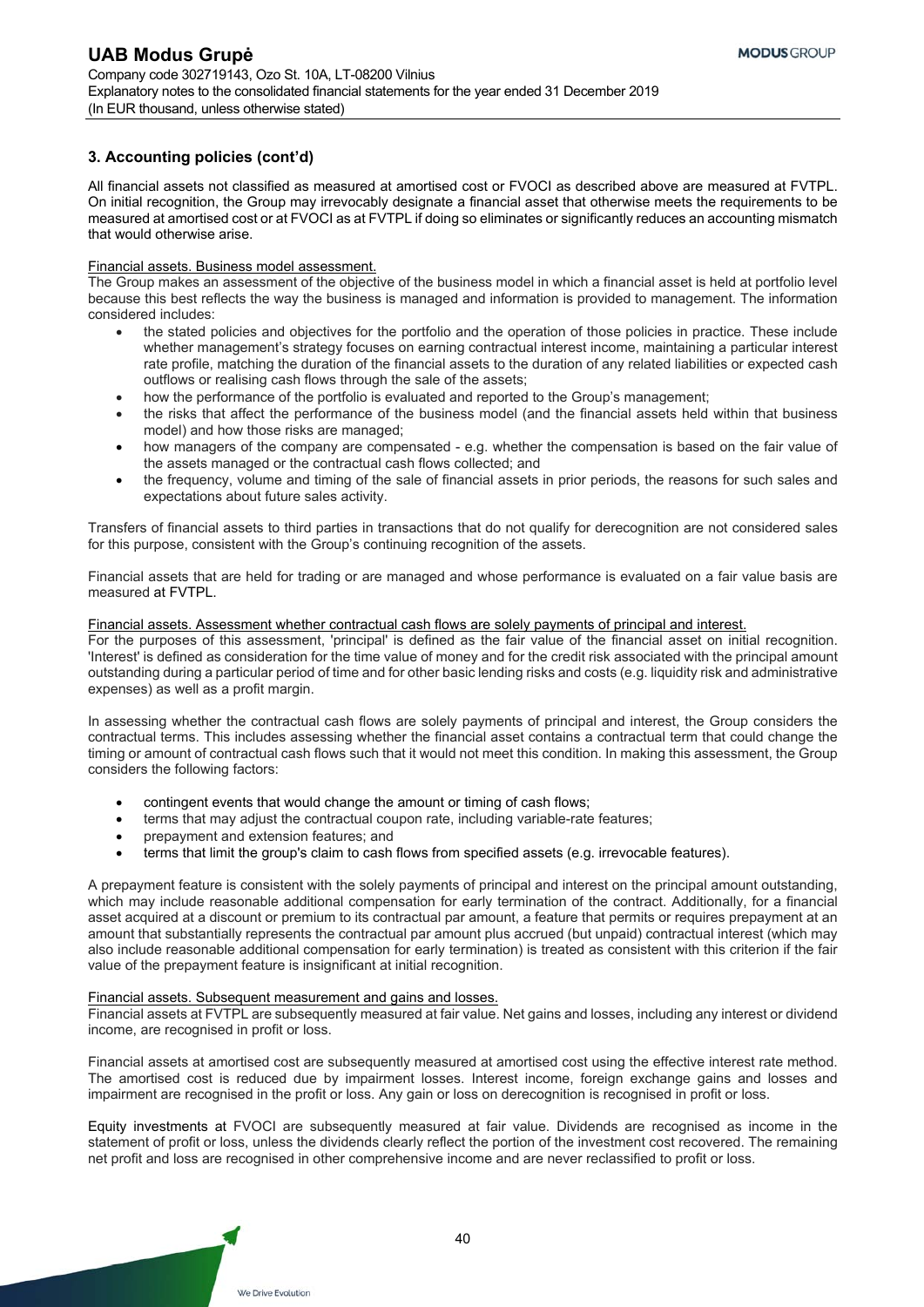## Financial assets. Subsequent measurement and gains and losses.

Financial assets at FVTPL. Measured at fair value and changes therein, including any interest or dividend income, were recognised in profit or loss.

Held-to-maturity financial assets are measured at amortised cost using the effective interest method.

Loans and other receivables are measured at amortised cost using the effective interest method.

Available-for-sale financial assets are measured at fair value and changes therein, other than impairment losses, interest income and foreign currency differences on debt instruments, were recognised in OCI and accumulated in the fair value reserve. When these assets were derecognised, the gain or loss accumulated in equity was reclassified to profit or loss.

## Financial liabilities. Classification, subsequent measurement and gains and losses.

Financial liabilities are classified as measured at amortised cost or FVTPL. A financial liability is classified as at FVTPL if it is classified as held-for-trading, it is a derivative or it is designated as such on initial recognition. Financial liabilities at FVTPL are measured at fair value and net gains and losses, including any interest expense, are recognised in profit or loss. Other financial liabilities are subsequently measured at amortised cost using the effective interest method. Interest expense and foreign exchange gains and losses are recognised in profit or loss. Any gain or loss on derecognition is also recognised in profit or loss.

## **3.11.3. Derecognition**

### Financial assets

The Group derecognises a financial asset when the contractual rights to the cash flows from the financial asset expire, or it transfers the rights to receive the contractual cash flows in a transaction in which substantially all of the risks and rewards of ownership of the financial asset are transferred or which the Group neither transfers nor retains substantially all of the risks and rewards of ownership and does not retain control of the financial asset.

The Group enters into transactions whereby it transfers assets recognised in the statement of financial position, but retains all or substantially all of the risks and rewards of the transferred assets. In these cases, the transferred assets are not derecognised. In these cases, the transferred assets are not derecognised.

## Financial liabilities

The Group derecognises a financial liability when its contractual obligations are discharged or cancelled, or expire. The Group also derecognises a financial liability when its terms are modified and the cash flows of the modified liability are substantially different. In this case, a new financial liability based on the modified terms is recognised at fair value.

On derecognition of a financial liability, the difference between the carrying amount extinguished and the consideration paid (including any non-cash assets transferred or liabilities assumed) is recognised in profit or loss.

## **3.11.4. Offsetting**

Financial assets and financial liabilities are offset and the net amount presented in the statement of financial position when, and only when, the Group currently has a legally enforceable right to set off the amounts and it intends to either settle them or to realise the asset and the liability simultaneously.

## **3.11.5. Derivative financial instruments and hedge accounting**

#### Derivative financial instruments and hedge accounting

The Group uses derivative financial instruments to hedge against foreign currency and interest rate risks. Embedded derivatives are separated from the host contract and accounted for separately when the host contract is not a financial asset and when certain criteria are met.

Derivatives are initially measured at fair value. Subsequently, derivative financial instruments are carried at fair value and its changes are usually recognised in profit or loss.

The Group defines certain derivative financial instruments as hedging instruments for hedging against volatility in cash flows associated with highly probable forecasted transactions arising from changes in foreign currency and interest rates and certain derivative financial instruments and non-derivative financial liabilities as hedges of foreign exchange risk arising from net investment in a foreign operation.

At the beginning of a defined hedging relationship, the Group documents the entity's risk management objective and hedging strategy. The Group also records economic relationships between the hedged item and the hedging instrument, including whether the changes in the hedged item and the cash flows of the hedging instrument are expected to be offset against each other.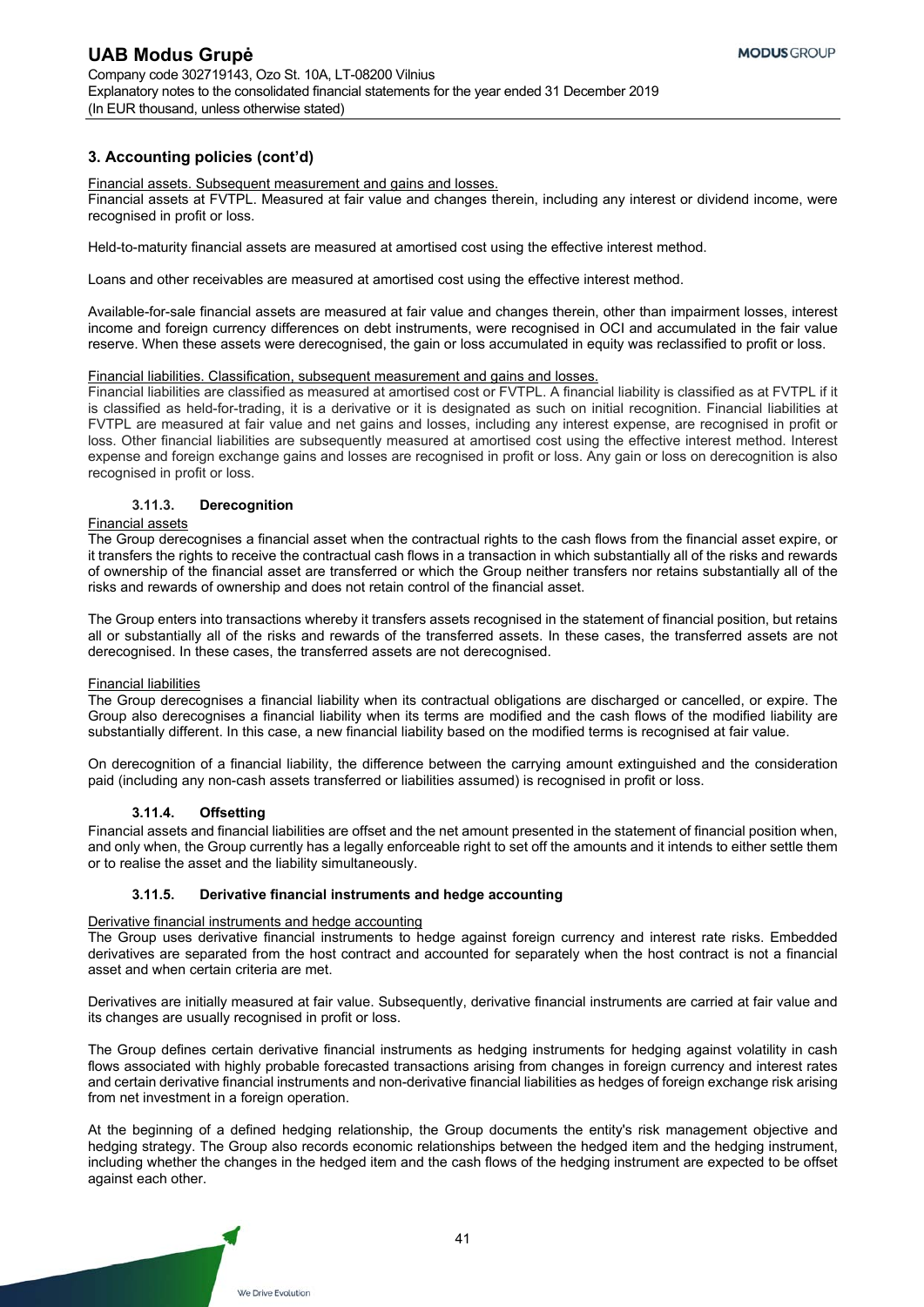#### Cash flow hedges

When a derivative is designated as a cash flow hedging instrument, the effective portion of changes in the fair value of the derivative is recognised in OCI and accumulated in the hedging reserve.

The effective portion of changes in the fair value of a derivative financial instrument recognised in other comprehensive income has been restricted from the inception of the hedge to the cumulative change in the fair value of the hedged item calculated on the basis of the present value. An ineffective portion of the fair value change of a derivative is recognised immediately in profit or loss.

The Group defines a hedging instrument in a cash flow hedge relationship only as an instant currency swap element. The change in the fair value of the forward element of the forward transaction ("forward points") is accounted for separately as a hedging cost and is recognised in the cost of the hedging reserve in equity.

Where, in the case of a forecasted hedge transaction, a non-financial item, such as inventory, is subsequently recognised, the amount accumulated in the hedging reserve and the cost of the hedging reserve are included directly in the cost of the non-financial item when it is recognised.

For all other hedged hedges, the amount accrued in the hedging reserve and the cost of the hedging reserve is reclassified to profit or loss for the same period or periods in which the estimated future cash flows of the hedge affect profit or loss.

If the hedge does not meet the hedge accounting criteria or the hedge is sold, it expires, is cancelled or used, hedge accounting is discontinued prospectively. When hedge accounting for cash flow hedges is discontinued, the amount accrued in the hedging reserve remains in equity until it is included in the cost of acquisition of non-financial transactions in the event of a hedge of a non-financial transaction or, in the case of other cash flow hedges, is reclassified to profit or loss for the same period or periods during which the estimated cash flows of the hedge affect profit or loss.

If the expected cash flow hedges are no longer probable, the accumulated amounts and the cost of the hedge reserve are reclassified immediately to profit or loss**.** 

#### **3.12. Inventories**

Inventories are stated at the lower of cost and net realisable value. Net realisable value is the selling price in the ordinary course of business, less the costs of completion, marketing and distribution. Cost is calculated under the FIFO method. The cost of finished goods and work in progress includes the applicable allocation of fixed (raw materials, packaging, direct remuneration, etc.) and variable overhead (depreciation, indirect remuneration, utilities, etc.) costs based on a normal operating capacity. The inventories that may not be realised are fully written off.

#### **3.13. Cash and cash equivalents**

Cash comprises cash in hand and cash at bank. Cash equivalents are short-term, highly liquid investments that are readily convertible to known amounts of cash with original maturities of three months or less and that are subject to an insignificant risk of change in value.

For the purposes of the cash flow statement, cash and cash equivalents comprise cash on hand, deposits in bank and other short-term highly liquid investments and surpluses of bank accounts.

#### **3.14. Assets held for potential sale**

Non-current assets or disposal groups including assets and liabilities are accounted for as assets held for sale when and only when benefit is more likely to be gained from disposal rather than their continued use in the Group.

Such assets or disposal groups are measured at the lower of their carrying amount or fair value, less selling expenses. Impairment loss of disposal groups are initially attributed to goodwill and subsequently attributed proportionally to the remaining assets and liabilities, except that loss is not recognised for inventories, financial assets, deferred tax assets, employee benefit assets, investment property or other assets which continue to be measured in accordance with other accounting policies of the Group. Impairment loss is initially accounted for in the statement of profit or loss.

When intangible assets and property plant and equipment are accounted for as held for potential sale, their depreciation is no longer calculated.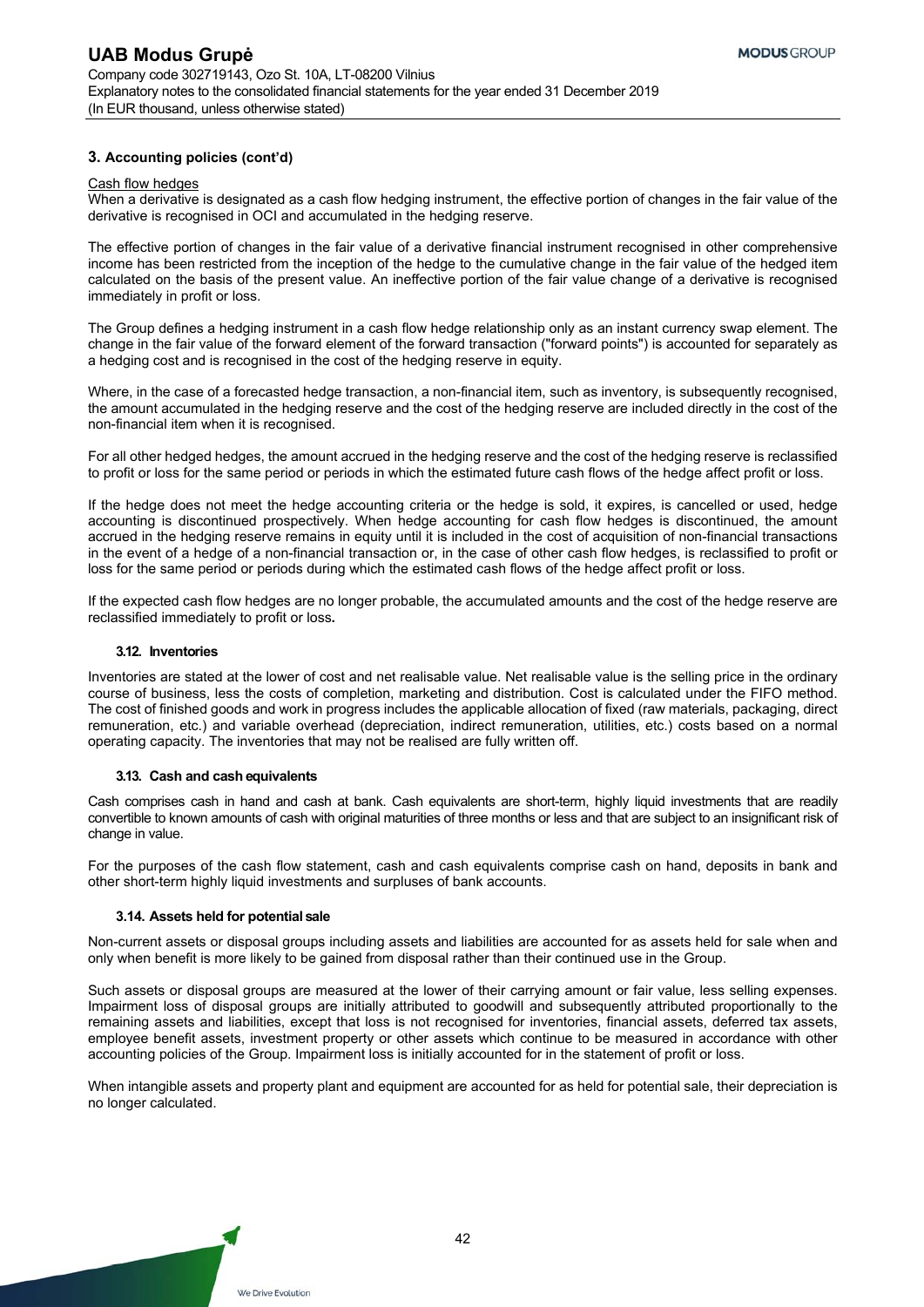## **3.15. Lease**

Accounting policy applied until 31 December 2018

#### Lease

Lease is a right to control the usage of certain determined assets over the useful life. Determined assets are physically separated assets which are directly or indirectly determined by a contract without significant rights to change them. The right of replacement of determined assets is assessed based on facts and circumstances at the time of contract conclusion. The right to control the usage of assets over the useful life is a right to receive substantially all economic benefits from the use of assets and a right to decide on how to use the asset over its useful life. The lessee shall reassess the agreements only in the event of changes to contractual conditions and the change right is significant.

In 2018, the Group recognised leases under the provisions of IAS 17, i.e. finance leases are recognised if substantially all the risks and rewards of ownership are transferred. Leases were recognised as operating leases if substantially all the risks and rewards of ownership of the asset are retained.

At inception or upon reassessment of the arrangement, the Group separates payments and other consideration required by such an arrangement into those for the lease and those for other elements on the basis of their relative fair values. If the Group concludes for a finance lease that it is impracticable to separate the payments reliably, an asset and a liability are recognised at an amount equal to the fair value of the underlying asset. Subsequently, the amount of liabilities is decreased by payments made, and finance costs incurred are accounted for respectively, applying the Group's incremental borrowing rate.

### Operating lease

Where the Group is a lessee in a lease which does not transfer substantially all the risks and rewards incidental to ownership from the lessor to the Group, the total lease payments are charged to profit or loss in statements of profit or loss and other comprehensive income on a straight-line basis over the lease term. The lease term is the non-cancellable period for which the lessee has contracted to lease the asset together with any further terms for which the lessee has the option to continue to lease the asset, with or without further payment, when at the inception of the lease it is reasonably certain that the lessee will exercise the option.

Leases embedded in other agreements are separated if:

- Fulfilment of the arrangement is dependent on the use of a specific asset or assets;
- The arrangement conveys a right to use the asset.

When assets are leased out under an operating lease, the lease payments receivable are recognised as rental income on a straight-line basis over the lease term. IFRIC 4 explicitly interprets the criteria based on which it is determined whether the contract is attributable to a lease contract.

#### Finance lease

Where the Group is a lessor in a lease which has not transferred substantially all the risks and rewards incidental to ownership to the Group, the assets leased are capitalised in property, plant and equipment at the commencement of the lease at the lower of the fair value of the leased asset and the present value of the minimum lease payments. Each lease payment is allocated between the liability and finance charges so as to achieve a constant rate on the finance balance outstanding. The corresponding lease liabilities, net of future finance charges, are included in borrowings. The interest cost is charged to profit or loss over the lease period using the effective interest method. The assets acquired under finance leases are depreciated over the shorter of their useful life or lease term, if the Group is reasonably certain that they will obtain ownership by the end of the lease term.

# Accounting policy applied as of 1 January 2019

# Lease

IFRS 16 was initially applied as of 1 January 2019 and replaced the existing lease guidelines of IAS 17 Leases, IFRIC 4 Determining whether an Arrangement Contains a Lease, SIC-15 Operating Lease. Incentives and SIC-27 Evaluating the Substance of Transactions Involving the Legal Form of a Lease. The Group applies IFRS 16 as of 1 January 2019 applying the modified retrospective approach without adjusting the comparative information. The effect of adopting IFRS 16 is recognised as an adjustment to the opening balance of retained earnings at 1 January 2018. According to the retrospective approach, where the comparative information is not adjusted, the data for 2018 is prepared under the requirements of IAS 17. The disclosure requirements under IFRS 16 are not applicable to comparative information. The interpretations and amendments to IFRS 16 Leases that are relevant to the Group are set out below.

During the transition period, the Group applied IFRS 16 to contracts previously identified as leases under IAS 17 Leases and IFRIC 4 Determining whether an Arrangement contains a Lease.

For contracts that IAS 17 and IFCIC 4 were not applied during the reporting period IFRS 16 was not applied. IFRS 16 was applied only to the contracts that were valid or changed during or after 1 January 2019.

43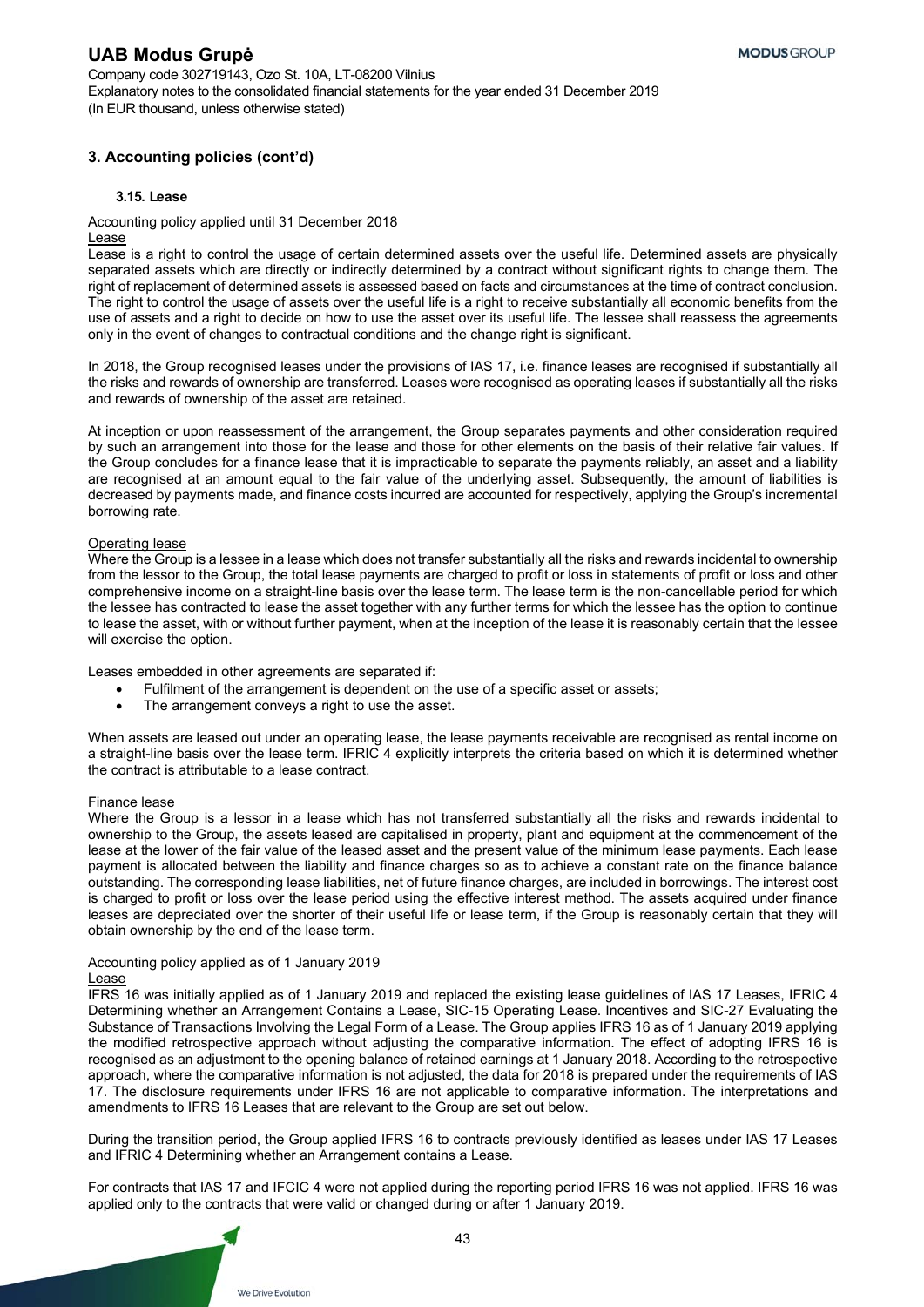#### Leases in which the Group is a lessee

The Group evaluates each lease for possible lease items. If the contract is a lease or includes a lease, the Group accounts for each lease component of the lease separately from the non-lease (service) components of the lease.

The Group does not apply lease recognition provisions to short-term leases (of up to one year) and leases with low value of leased assets (computers, telephones, printers, furniture, etc.). In deciding whether an asset is of low value, the Group assesses each asset individually. In determining whether an asset is of low value, rents are not assessed over the lease term. Low value assets are assets with a value of up to EUR 5 thousand. Payments related to short-term leases and leases of low-value assets are recognised directly as costs in the statement of profit or loss and other comprehensive income. The Group does not apply the lease recognition provisions to all intangible assets. To such assets, the Group applies the provisions of IAS 38 *Intangible Assets.*

The Group recognises the right-of-use assets and the lease liability in the statement of financial position at the inception of the lease.

At the commencement date, the Group measures the right-of-use assets at cost. After the commencement date the rightof-use assets are measured at cost less any accumulated depreciation and any accumulated impairment losses, and any adjustment due to reassessment of any liability.

At the inception date the Group measures a lease liability at the present value of the lease payments outstanding at that date. Lease payments should be discounted using the interest rate specified in the lease contract, if that rate can be readily determined. If that rate cannot be readily determined, the Group uses the borrowing rate charged by the lessee. The Group fixes the lessee's borrowing interest rate at the beginning of each year and uses it for all newly signed contracts and contracts the conditions of which (not all, but only for which the lease obligation needs to be reassessed) have changed during that year. A reassessment of a lease liability occurs when the cash flows change from the original terms of the lease, for example, when changes in the lease term or lease payments change based on an index or interest rate. Changes that were not a term of the original lease contract are changes to the lease.

# Leases in which the Group is a lessor

#### Finance lease

At the inception date, the Group recognises assets held under finance leases in the statement of financial position and presents them as a receivable equal to the amount of the net investment in the lease. The Group uses the interest rate set out in the lease contract to estimate the net investment in the lease. In the case of a sublease, if the interest rate specified in the sublease contract cannot be readily determined, the Group, as an intermediate lessor, uses the discount rate used for the host contract (adjusted for any initial direct costs associated with the sublease) to measure the net investment in the sublease. Primary direct costs are included in the initial measurement of net investment in the lease and reduce the amount of revenue recognised over the lease term. The interest rate stipulated in the lease contract is determined in such a way that the initial direct costs are automatically included in the amount of the net investment in the lease; they are not added separately. The Group recognises finance income over the lease term on the basis of a method that reflects a constant periodic rate of return on the Group's net investment in the finance lease. The Group deducts period-related lease fees from gross investment in the lease to gradually reduce both principal and unearned finance income.

#### Operating lease

The Group recognises lease fees related to operating leases as income on a straight-line basis. Expenses (including depreciation) incurred in earning the lease income are recognised as costs by the Group. Initial direct costs incurred in obtaining an operating lease are included in the carrying amount of the leased asset and recognised as an expense over the lease term on the same basis as the lease income. The Group accounts for a change in an operating lease as a new lease from the date the change takes effect, and the lease payments prepaid or accrued in connection with the initial lease.

#### **3.16. Grants and subsidies**

Grants received in the form of non-current assets or intended for the purchase, construction or other acquisition of noncurrent assets. Assets received free of charge are also allocated to this group of grants. The amount of the asset related grants is recognised in the financial statements gradually according to the depreciation rate of the assets associated with this grant. In profit or loss, a relevant expense account is reduced by the amount of grant amortisation.

Subsidies received as a compensation for the expenses or unearned income of the current or previous reporting period, also, all the subsidies, which are not subsidies related to assets, are considered as subsidies related to income. The income related subsidies are recognised by amounts used to the extent of the costs incurred or the calculated income not received during the period, for compensation of which the subsidy is received.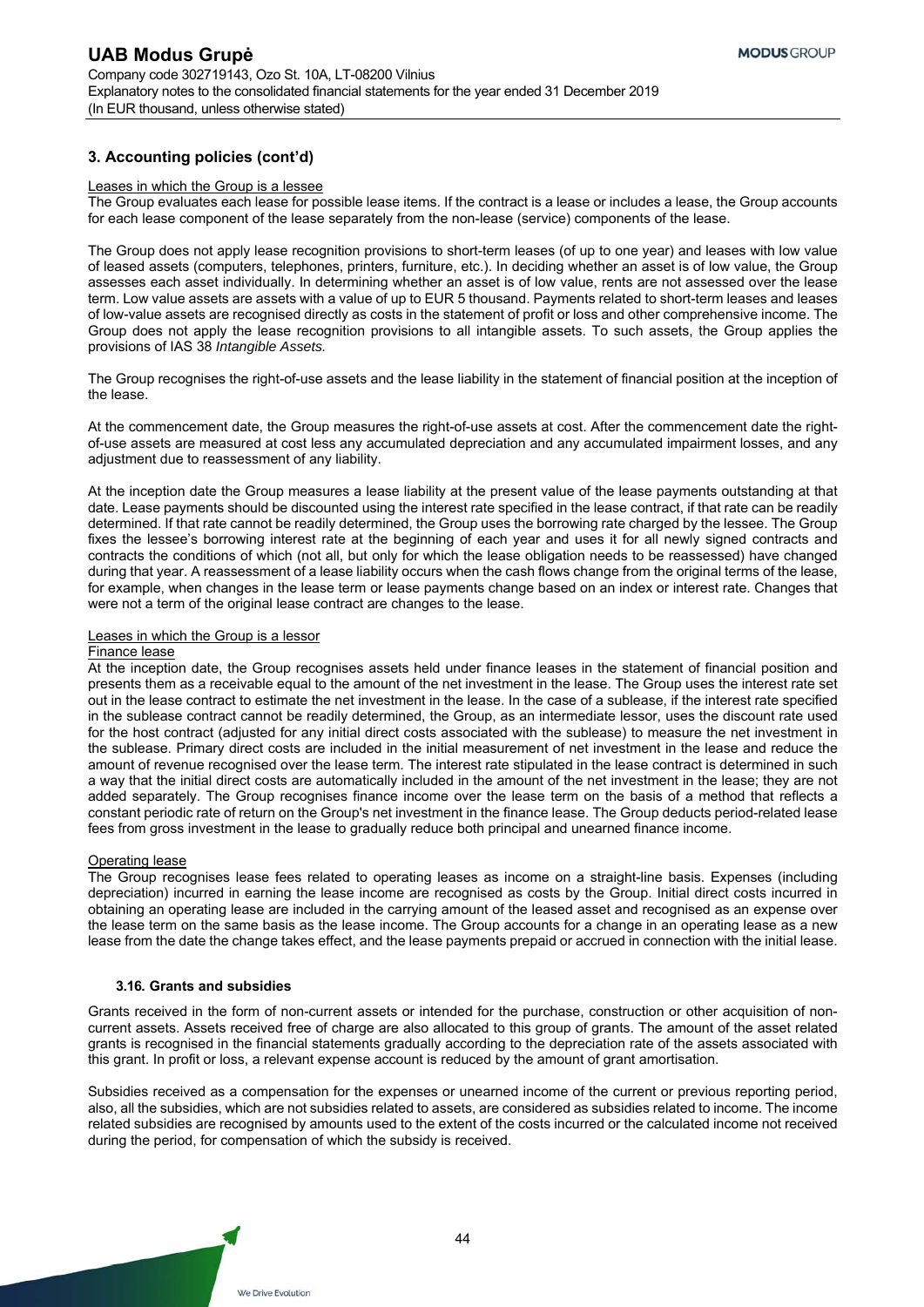#### **3.17. Provisions**

Provisions are recognised when and only when the Group has a present obligation (legal or constructive) as a result of past event, and it is probable that an outflow of resources embodying economic benefits will be required to settle the obligation and a reliable estimate can be made of the amount of the obligation. The Group re-evaluates provisions at each date of the statement of financial position and adjust them in order to present the most reasonable current estimate. If the effect of the time value of money is material, the amount of provision is equal to the present value of the expenses which are expected to be incurred to settle the liability. Where discounting is used, the increase in the provision due to the passage of time is recognised as an interest.

#### **3.18. Corporate income tax**

Income tax assets and liabilities of the reporting and previous periods are stated at the amount which is expected to be recovered from or paid to a tax administration authority. Income tax is calculated applying tax rates effective as at the last day of the reporting period. Income tax charge is based on profit for the year and considers deferred taxation. The Group's income tax is calculated based on the Lithuanian tax legislation.

In 2019 and 2018, the corporate income tax rate in the Republic of Lithuania was 15%.

Tax losses in the Republic of Lithuania can be carried forward for indefinite period, except for the losses incurred as a result of disposal of securities and/or derivative financial instruments. Operating losses carry forward is disrupted if the Group changes its activities that resulted in the losses, unless the Group changes its activities due to reasons beyond the entity. Losses from a transfer of securities and/or derivatives can be deferred for 5 years and covered only from the profit of the same type of transactions. With effect from 1 January 2014, tax losses available for carry forward can be used to reduce taxable income of the current tax year by maximum 70%.

Income tax for the subsidiaries operating in foreign countries is calculated in line with the requirements of local tax legislation. Standard income tax rates in foreign countries where the Group entities operate in 2019 and 2018 are as follows:

| Rate,%<br>Country |    |
|-------------------|----|
| Poland            | 19 |
| Latvia*           | 20 |
| Estonia*          | 20 |
| Spain             | 25 |
| Hungary           | 9  |
| <b>Belarus</b>    | 18 |

*\*As of 1 January 2018, taxation of the income of the subsidiaries operating in Estonia and Latvia has been postponed until the moment of profit appropriation, i.e. until the payment of dividends.* 

Deferred taxes are calculated using the balance sheet liability method. Deferred taxes reflect the net tax effect of temporary differences between the carrying amounts of assets and liabilities for financial reporting purposes and the amounts used for income tax purposes. Deferred tax assets and liabilities are measured at the tax rate that is expected to be applied to the period in which the asset will be disposed of or the liability settled, subject to the tax rates that were adopted or substantially adopted at the date of the statement of financial position.

Deferred tax assets are recognised in the statement of financial position to the extent the Group's management believes they will be realised in the foreseeable future, based on taxable profit forecasts. When it is probable that a portion of deferred tax will not be utilised, this portion of deferred tax is not recognised in the financial statements.

Tax profit or loss in Lithuania may be transferred between Group companies. Based on the Law on Corporate Income Tax, losses may be transferred both for or without consideration. Group entities willing to transfer tax profit or loss must meet certain conditions:

- on the day of transfer of the tax losses, the parent entity in the Group of entities holds, directly or indirectly, at least 2/3 of shares of each of the subsidiaries taking part in the transfer of the tax losses;
- tax losses are transferred between the entities within a Group of entities which have been part of that Group for an uninterrupted period of at least two years calculating until the day of transfer of the tax losses;
- tax losses are transferred or taken over by the entity (entities) of the Group of entities which have been part of the Group since the date of the entity's / entities' registration and will be part of the Group of entities for an uninterrupted period of at least two years calculating from the date of the entity's/entities' registration.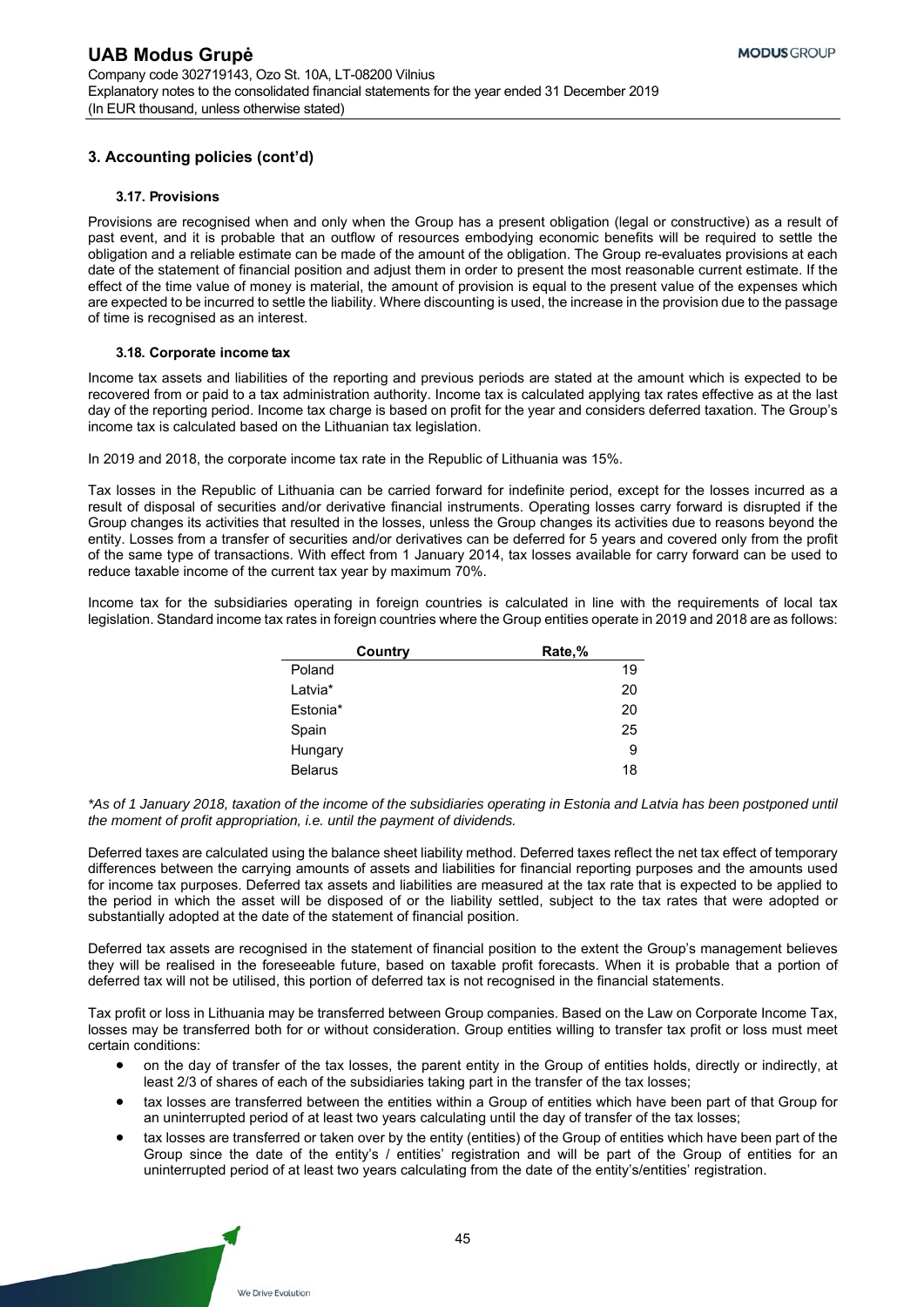#### **3.19. Revenue recognition**

As of 1 January 2018, revenue of the Group is recognised in accordance with IFRS 15, i. e. the Group recognises income at the time and to such an extent that the transfer of committed goods or services to customers would represent an amount that corresponds to the consideration that the Group expects to obtain in exchange for those goods or services. In applying this Standard, the Group takes into account the terms of the contract and all relevant facts and circumstances. Revenue is recognised in the Group using the five-step model. Information regarding the Group's accounting policies related to the contracts with clients is provided under Note 23.

### Step 1 - Identify Customer Agreements.

Agreement between two and/or more parties (depending on the conditions of purchase or sale), which creates implemented rights and liabilities, is recognised as contract. A contract subject to IFRS 15 is recognised only if the following criteria are met:

- the parties have approved the contract (in writing, orally or in accordance with other usual business practices) and are bound by the obligations under the contract;
- there is a possibility to identify the rights of each party regarding the transferable goods and/or services;
- there is a possibility to identify the payment terms provided for the transferable goods and/or services;
- the contract is of a commercial nature:

 there is a chance of getting a reward in return for the goods and / or services that will be passed on to the customer. Contracts with the customer may be aggregated or disaggregated into several contracts, while retaining the criteria of the former contracts. Such aggregation or disaggregation is considered a change of contract.

# Step 2 - Identify performance obligations in the contract.

The contract establishes a commitment to deliver goods and/or services to the customer. When goods and/or services can be distinguished, the commitments are recognised separately. Each commitment is identified in one of two ways:

- the product and/or service is separate; or
- a set of individual goods and/or services that are essentially the same and passed on to the customer in a uniform model.

## Step 3 - Determining the transaction price.

#### Under the new IFRS 15, the transaction price may be fixed, variable or both.

Transactions concluded by the Group are subject to fixed prices for both ongoing services and services performed at a given moment. The Company applies the following sales price calculation methods: adjusted market valuation method, expected cost and profit margin method and residual value method. Similar transactions are measured equally.

#### Step 4 - Allocate the transaction price to each performance obligation.

Normally, the Group attributes the transaction price to each operating liability, based on relative separate sales prices of each contractually committed to transfer good or service. If data on separate sales prices is not observed in the market, an entity performs its assessment.

Step 5 - Recognition of revenue when performance obligations are fulfilled by the Group.

The Group recognises revenue when it implements operational commitment by transferring committed goods or services to the customer (i.e. when the customer obtains control of the mentioned goods or services). The recognised amount of revenue is equal to the amount of implemented performance obligation. Operational commitment may be implemented at the point of time or over a certain period of time.

Revenue on subcontracting services of power plants is recognised over a period of time based on stage of completion method. The related costs are recognised in profit or loss and other comprehensive income when incurred. Advances received are included into contractual liabilities. Revenue after sale of goods are recognised based on INCOTERMS.

Revenue is recognised when the amount of revenue can be measured reliably and when it is probable that the economic benefits associated with the transaction will flow to the Group, and when specific criteria have been met for each type of income, as described below. The Company relies on historical results, taking into account the customer type, the transaction type and the terms of each agreement.

Revenue is measured at the fair value of the consideration received or receivable. Revenue is reduced for estimated customer returns, rebates and other similar allowances. Revenue is recognised when it is probable that the economic benefits associated with the transaction will flow to the enterprise and the amount of the revenue can be measured reliably. Revenue from sales is recognised net of VAT and discounts, including accrued expected discounts for the year.

## **3.20. Recognition of expenses**

Expenses are recognised on the basis of accrual and matching principles in the reporting period when the income related to these expenses was earned, irrespective of the time the money was spent. In those cases when the costs incurred cannot be directly attributed to the specific income and they will not bring income during the future periods, they are expensed as incurred.

We Drive Evolution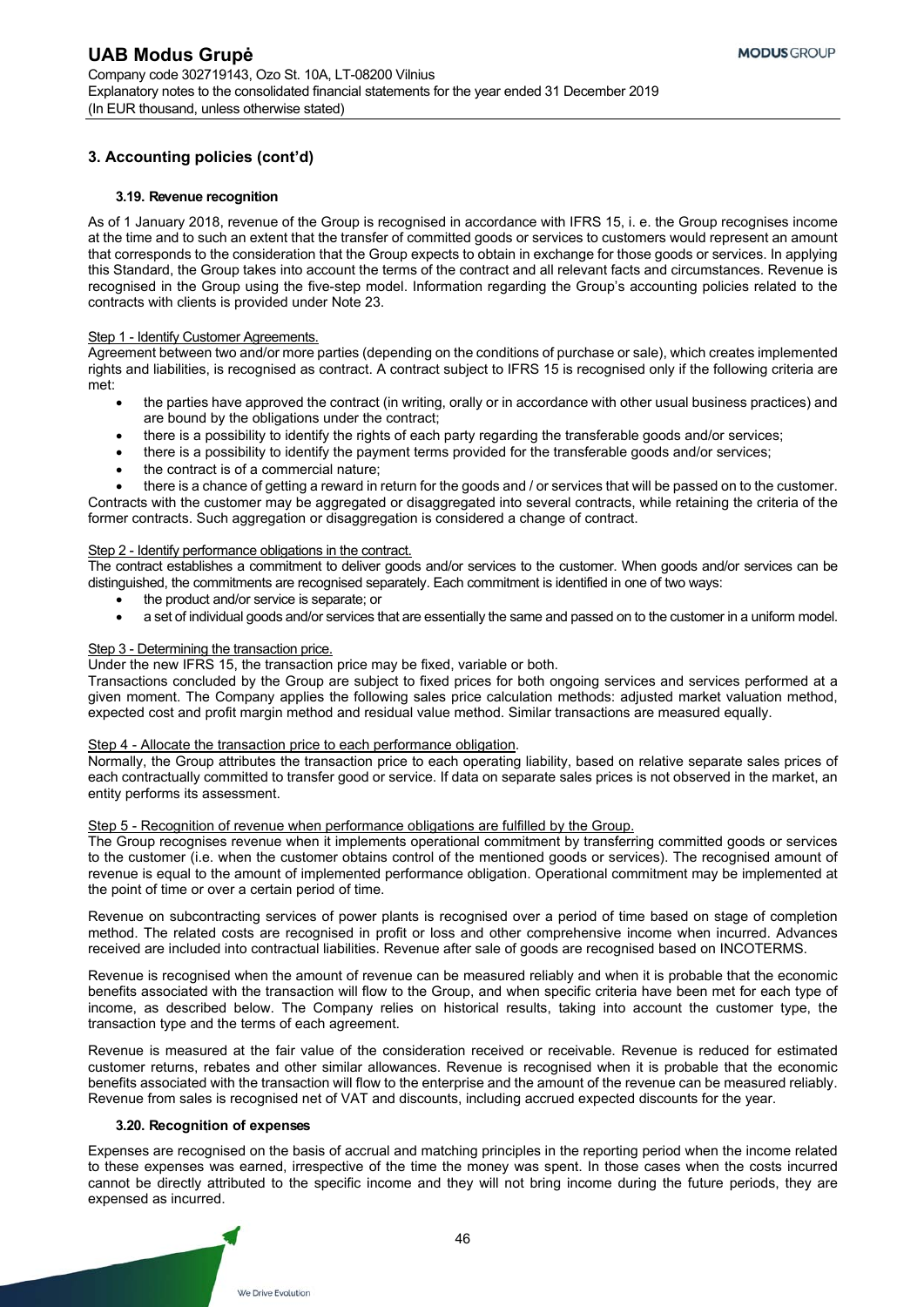The amount of expenses is usually accounted for as the amount paid or payable, excluding VAT. When settlement term is long and interest not specified, the amount of costs is valued at the amount of settlement discounted by the market interest rate.

## **3.21. Foreign currency**

Transactions in foreign currency are accounted for at the exchange rates prevailing at the date of the transactions. Gains and losses from such transactions and from revaluation of assets and liabilities denominated in foreign currencies as at the reporting date are stated in profit or loss. Such balances are translated at period-end exchange rates.

The accounting of subsidiaries is kept in a corresponding local currency, which is their functional currency. Balance items in the consolidated financial statements of consolidated foreign subsidiaries are translated into euro at year-end exchange rates, and their items of the statements of profit or loss are translated at the average exchange rates for the period. Currency exchange gains or loses occurring on translation are directly included in the statement of other comprehensive income. Upon disposal of the corresponding investment, the accumulated translation reserve is transferred to profit or loss in the same period when the gain or loss on disposal is recognised.

Goodwill and fair value adjustments arising on acquisition of a foreign subsidiary are recognised at net assets of the acquired entity and accounted for using the exchange rate as at the last day of the reporting period.

For the preparation of the statement of financial position as at 31 December, the following main exchange rates were applied:

| 2019                  | 2018                  |
|-----------------------|-----------------------|
| 1 EUR = $4.25670$ PLN | 1 EUR = $4.30280$ PLN |
| $1$ EUR = 1.11890 USD | 1 EUR = $1.14540$ USD |
| 1 EUR = 2.35464 BYN   | 1 EUR = $2.47660$ BYN |
|                       |                       |

## **3.22. Impairment of assets**

#### **3.22.1. Non-derivative financial assets**

Financial instruments and contract assets

The Group recognises loss allowances for ECLs (expected credit losses) on:

- financial assets measured at amortised cost;
- contract assets.

The Group measures loss allowances at an amount equal to lifetime ECLs, except for the following, which are measured at 12-month ECLs:

- debt securities that are determined to have low credit risk at the reporting date; and
- other debt securities and bank balances for which credit risk (i.e. the risk of default occurring over the expected life of the financial instrument) has not increased significantly since initial recognition.

Loss allowance for trade receivables and contract assets are always measured at an amount equal to lifetime ECLs.

When determining whether the credit risk of financial asset has increased significantly since initial recognition and when estimating ECLs, the Group considers reasonable and supportable information that is relevant and available without undue cost or effort. This includes both quantitative and qualitative information and analysis, based on the Group's historical experience and informed assessment and including forward-looking information.

The Group assumes that the credit risk on a financial asset has increased significantly if it is more than 90 days past due.

The Group holds that a financial asset is a default event when financial asset is past due for over 180 days.

Lifetime ECLs are the ECLs that result from all possible default events over the expected life of a financial instrument.

12-month ECLs are the portion of ECLs that result from default events that are possible within the 12 months after the reporting date (or a shorter period if the expected life of the instrument is less than 12 months).

The maximum period considered when estimating ECLs is the maximum contractual period over which the Group is exposed to credit risk.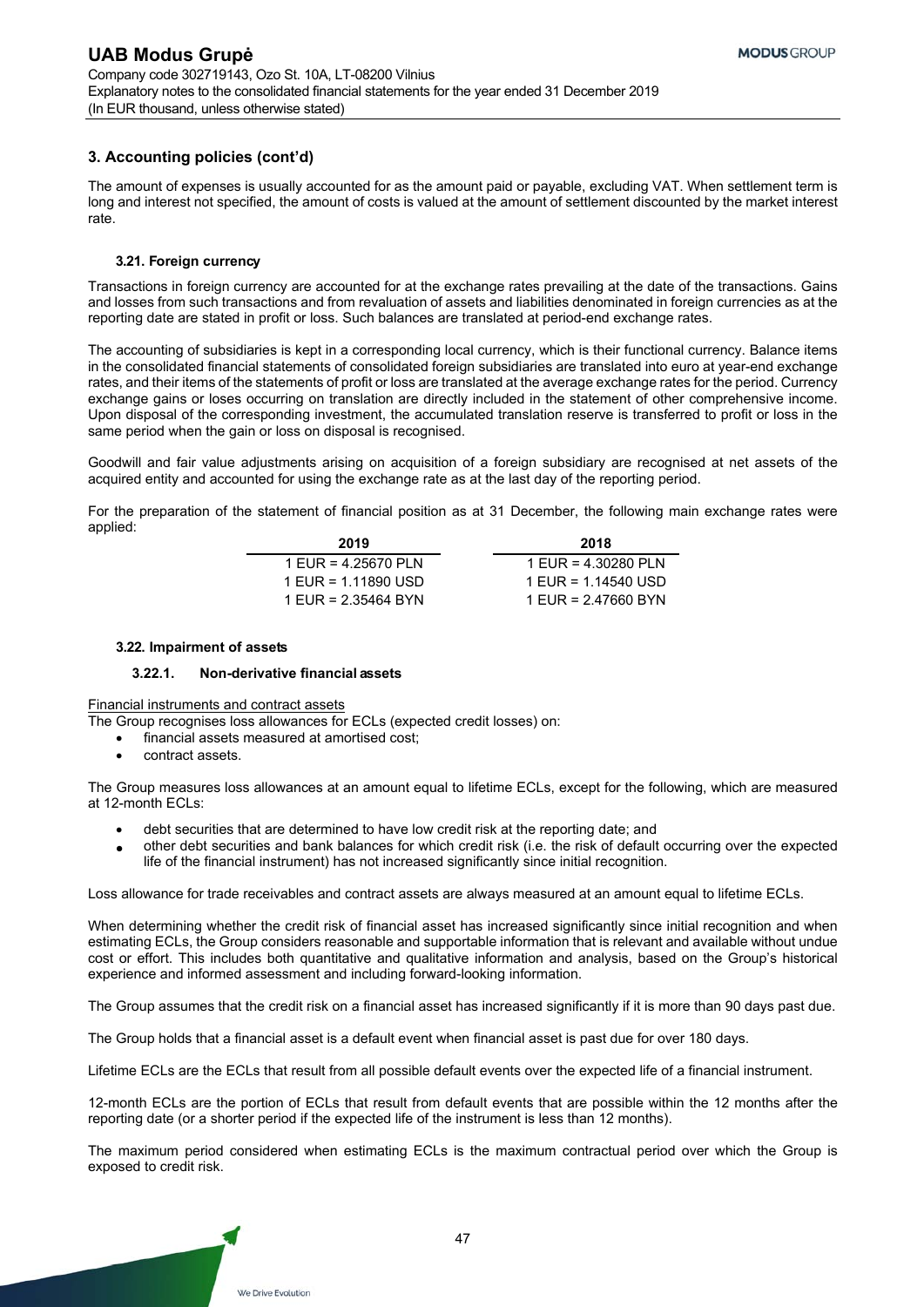#### Measurement of ECLs

ECLs are probability-weighted estimate of credit losses. Credit losses are measured as the present value of all shortfalls (i.e. the difference between the cash flows due to the entity in accordance with the contract and the cash flows that the Group expects to receive). ECLs are discounted at the effective interest rate of the financial asset.

#### Credit-impaired financial assets

At each reporting date, the Group assesses whether financial assets carried at amortised cost and debt securities at FVOCI are credit-impaired. A financial asset is 'credit-impaired' when one or more events that have a detrimental impact on the estimated future cash flows of the financial asset have occurred.

Evidence that financial asset is credit-impaired includes the following observable data:

- significant financial difficulty of the borrower or issuer;
- a breach of contract such as a default or being more than 90 days past due;
- the restructuring of a loan or advance by the Group on terms that the Group would not consider otherwise;
- it is probable that the borrower will enter bankruptcy or another financial reorganisation; or
- the disappearance of an active market for a security because of financial difficulties.

#### Presentation of allowance for ECL in the statement of financial position

Loss allowances for financial assets measured at amortised cost are deducted from the gross carrying amount of the assets.

#### Write-offs

The gross carrying amount of a financial asset is written off when the Group has no reasonable expectations of recovering a financial asset in its entirety or a portion thereof. For individual and business customers, the Group individually makes an assessment with respect to the timing and amount of write-off based on whether there is a reasonable expectation of recovery. The Group expects no significant recovery from the amount written off. However, financial assets that are written off could still be subject to enforcement activities in order to comply with the Group's procedures for recovery of amounts due.

## **3.22.2. Non-derivative financial assets**

The Group recognises an impairment loss which is estimated as a difference between the carrying amount of an asset and current amount of deferred cash flows discounted by applying the effective interest rate, if it is probable that the Group will not recover all amounts receivable.

#### **3.22.3. Non-financial assets**

At each reporting date, the Company reviews the carrying amounts of its non-financial assets (other than biological assets and deferred tax assets) to determine whether there is any indication of impairment. If any such indication exists, then the asset's recoverable amount is estimated. For impairment testing, assets are grouped together into the smallest group of assets that generates cash inflows from continuing use that are largely independent of the cash inflows of other assets or CGUs (cash-generating unit).

The recoverable amount is the greater of its value in use and its fair value less costs to sell. Value in use is based on the estimated future cash flows, discounted to their present value using a pre-tax discount rate that reflects current market assessments of the time value of money and the risks specific to the asset. An impairment loss is recognised if the carrying amount of an asset or CGU exceeds its recoverable amount.

#### **3.23. Use of estimates in the preparation of financial statements**

The preparation of financial statements according to International Financial Reporting Standards requires management to make judgements, estimates and assumptions that affect the reported amounts of assets, liabilities, income and costs and contingencies. Significant areas in these financial statements that require estimates include impairment of property, plant and equipment and investment property (Note 5), intangible assets and goodwill (Note 6), long-term and short-term loans granted (Note 7), impairment of trade and other receivables (Note 8) and revaluation of inventories (Note 9); depreciation and amortisation (Notes 5, 6), classification and fair value of assets held for sale (Note 10), valuation of contract assets (Note 23), recognition of deferred tax asset (Note 31). Future events may cause the assumptions used in arriving at the estimates to change. The effect of such changes in the estimates will be recorded in the financial statements when determined.

As to the management, at the date of preparation of these financial statements, the underlying assumptions and estimates were not subject to a significant risk that from today's point of view it is likely that the carrying amounts of assets and liabilities will have to be adjusted significantly in the subsequent periods.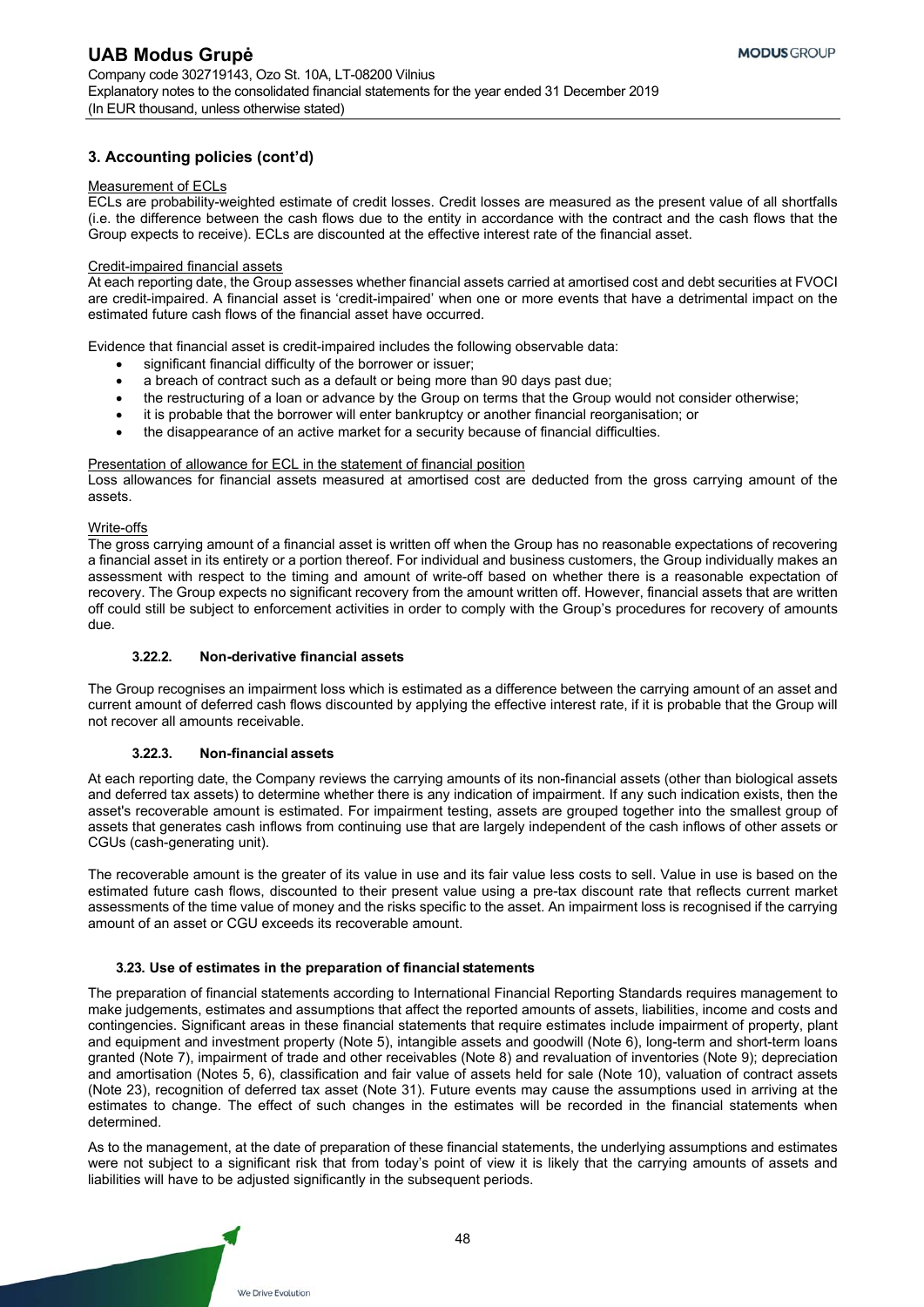## **3.24. Contingencies**

Contingent liabilities are not recognised in the financial statements. They are disclosed unless the possibility of an outflow of resources embodying economic benefits is remote.

A contingent asset is not recognised in the financial statements but disclosed when an inflow or economic benefits is probable.

## **3.25. Non-current employee benefits**

In accordance with the requirements of the Labour Code of the Republic of Lithuania, each employee leaving the Group operating in the Republic of Lithuania on retirement is eligible to a one-off payment of 2-month salary, and if employment relations have lasted less than one year – a severance pay equal to one average salary.

Several Group entities pay their employees jubilee bonuses and termination benefits in accordance with their internal regulations. The amounts of these termination benefits depend on the number of years worked by an employee, the average salary and minimum monthly salary as determined under legislation.

Current year cost of employee benefits is expensed immediately in profit or loss. The past service costs are recognised as an expense on a straight-line basis over the average period until the benefits become vested. Gain or loss resulting from changes in employee benefits (decrease or increase) is recognised immediately in profit or loss.

The above mentioned employee benefit obligation is calculated based on actuarial assumptions, using the projected unit credit method. Obligation is recognised in the statement of financial position and reflects the present value of these benefits on the preparation date of the statement of financial position. Present value of the non-current obligation to employees is determined by discounting estimated future cash flows using the discount rate which reflects the interest rate of the Government bonds of the same currency and similar maturity as the employment benefits. Actuarial gains and losses are recognised in the statement of other comprehensive income as incurred.

Reassessments comprised of actuarial profit and loss are directly charged to retained earnings through other comprehensive income in the statement of financial position with corresponding debit or credit in the period when they are incurred. Reassessments are not charged to profit or loss in the later periods.

#### **3.26. Subsequent events**

Subsequent events that provide additional information about the Group's position on the last day of the reporting period (adjusting events) are reflected in the financial statements. Subsequent events that are not adjusting events are disclosed in the notes when material.

## **3.27. Related parties**

Related parties – legal and (or) natural persons related to an entity. A party is related to an entity if it corresponds to at least of the following characteristics:

- a) the party directly or indirectly controls the entity or is controlled by it;
- b) the party has a significant influence over the entity;
- c) the party has joint control over a joint venture;

We Drive Evolution

- d) the party and another entity are controlled by the same parent or by the same natural person (their group);
- e) the party is an associate or a subsidiary;
- f) the party is a jointly controlled entity;
- g) the party is a member of the key management personnel of the entity or its parent;
- h) the party is a close member of the family of one of the individuals referred to under items a), b), c) or g);
- i) the party is an entity that is controlled, jointly controlled or significantly influenced by either of the individuals referred to under items g) or h); or
- j) the party is an entity accumulating and paying post-employment pensions and other benefits to the employees of the entity or other legal person related to the entity.

#### **3.28. Offsetting**

When preparing the financial statements, assets and liabilities, as well as revenue and expenses are not set off, except the cases when a certain International Financial Reporting Standard specifically requires such set-off.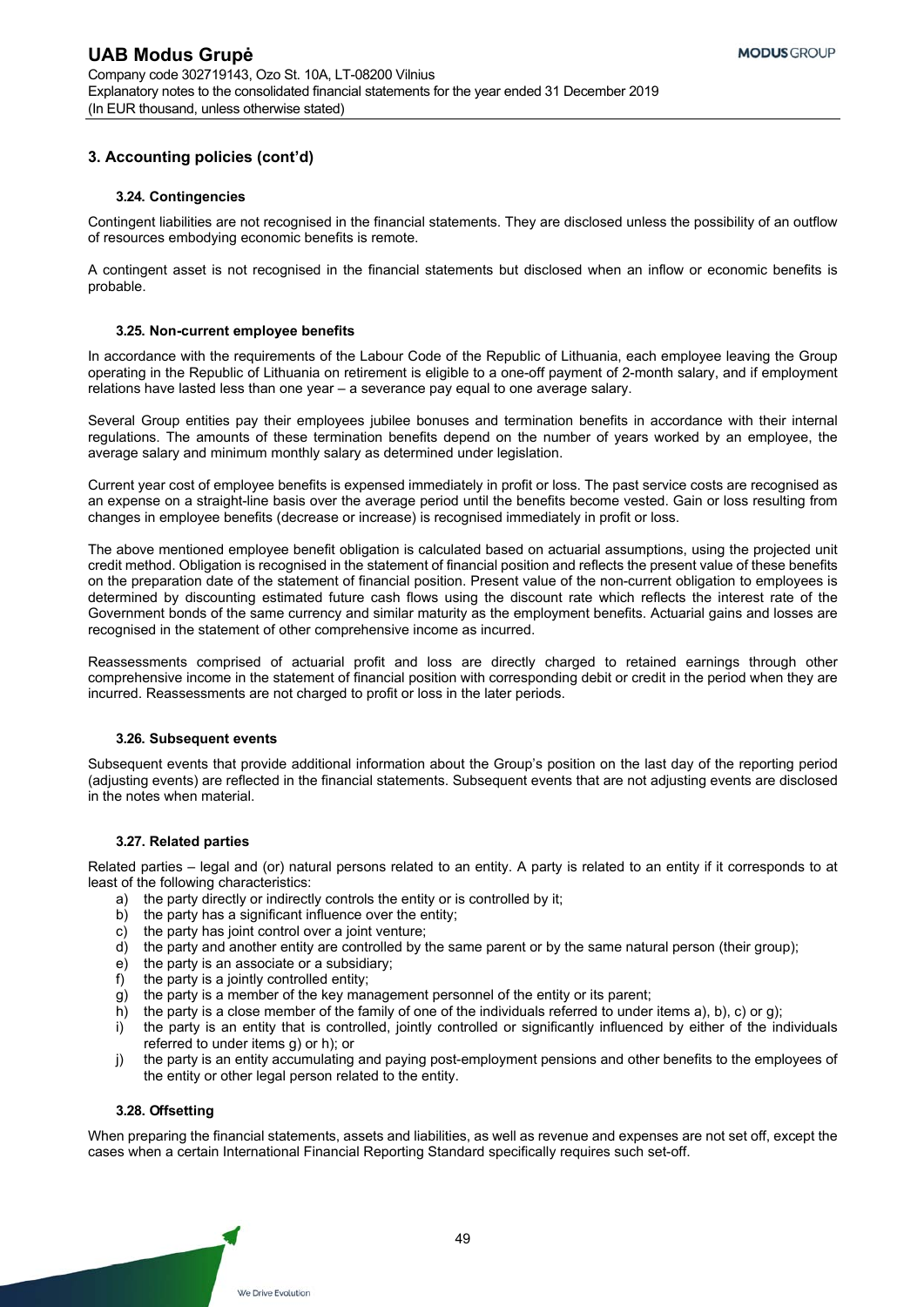# **4.1. IFRS 16** *Leases*

The Group initially applied IFRS 16 Leases as of 1 January 2019. Several other new standards are also effective as of 1 January 2019; however, they have no significant impact on the financial statements of the Company.

The Company has applied IFRS 16 using the modified retrospective method, according to which the cumulative effect of the initial application is recognised under the retained earnings as at 1 January 2018. Information about the changes in the accounting policy is presented below. Additionally, the disclosure requirements in IFRS 16 have not been applied to comparative information.

#### Lease – the Group as lessee

The Group has lease contracts for premises, land, transport vehicles and equipment. Previously, the Group used to classify leases either operating or finance leases. Leases in terms of which the Group assumed substantially all the risks and rewards of ownership were classified as finance leases; in other cases such leases were classified as operating leases. The Group recognises the right-of-use assets and lease liabilities for most of these lease contracts in accordance with IFRS 16.

## *Leases previously classified as finance lease*

At the date of initial application, the Group did not change the initial carrying amount of recognised assets and liabilities for leases previously classified as finance leases (i.e. The right-of-use assets and lease liabilities are equal to leased assets and liabilities recognised in accordance with IAS 17). The requirements of IFRS 16 of on such leases are applicable as of 1 January 2019.

#### *Leases previously classified as operating lease*

The Group has recognised the right-of-use assets and lease liabilities for all lease contracts previously classified as operating lease, except for short-term leases and leases of low-value assets. The right-of-use assets have been recognised on the basis of an amount equal to lease liabilities taking into account the prepaid amounts of lease. Lease liabilities are recognised based on the present value of the remaining lease payments, discounted applying the Group's borrowing discount rate.

#### *Practical exceptions to the application*

For the initial application of IFRS 16, the Group used the following practical exceptions permitted by the Standard:

- The Group has applied a uniform discount rate to a rental portfolio with sufficiently similar characteristics;
- Evaluation of operating leases with a remaining lease term of less than 12 months as at 1 January 2019 as shortterm leases (directly recognising lease payments as an expense).
- Use of the average term of homogeneous contracts in determining the term of the lease, when the contract contains the possibilities to extend or terminate the lease;
- Exclusion of lease containing low-value positions.

Effect of the initial application of IFRS 16 (increase/(decrease)) as at 1 January 2019 is as follows:

|                                                     | As at 1 January<br>2018 |
|-----------------------------------------------------|-------------------------|
| Right-of-use assets – property, plant and equipment | 5.809                   |
| Lease liabilities<br>Deferred tax asset             | (6.019)<br>32           |
| Retained earnings (loss)                            | 178                     |

Also, in relation to those leases under IFRS 16, the Group has recognised depreciation and interest costs, instead of operating lease expense. During the period ended 31 December 2019, the Group recognised EUR 1,442 thousand of depreciation charges and EUR 305 thousand of interest expenses from these leases.

Effect on the statement of financial position (increase/(decrease)) as at 31 December 2019:

|                                | <b>As at 31</b><br>December 2019 |  |  |  |
|--------------------------------|----------------------------------|--|--|--|
| <b>Assets</b>                  | 10,416                           |  |  |  |
| Right-of-use assets            | 10,371                           |  |  |  |
| Deferred tax assets            | 45                               |  |  |  |
| <b>Non-current liabilities</b> | (8,952)                          |  |  |  |
| Lease liabilities              | (8,952)                          |  |  |  |
| <b>Current liabilities</b>     | (1,720)                          |  |  |  |
| Lease liabilities              | (1,720)                          |  |  |  |
| <b>Effect on equity</b>        | 256                              |  |  |  |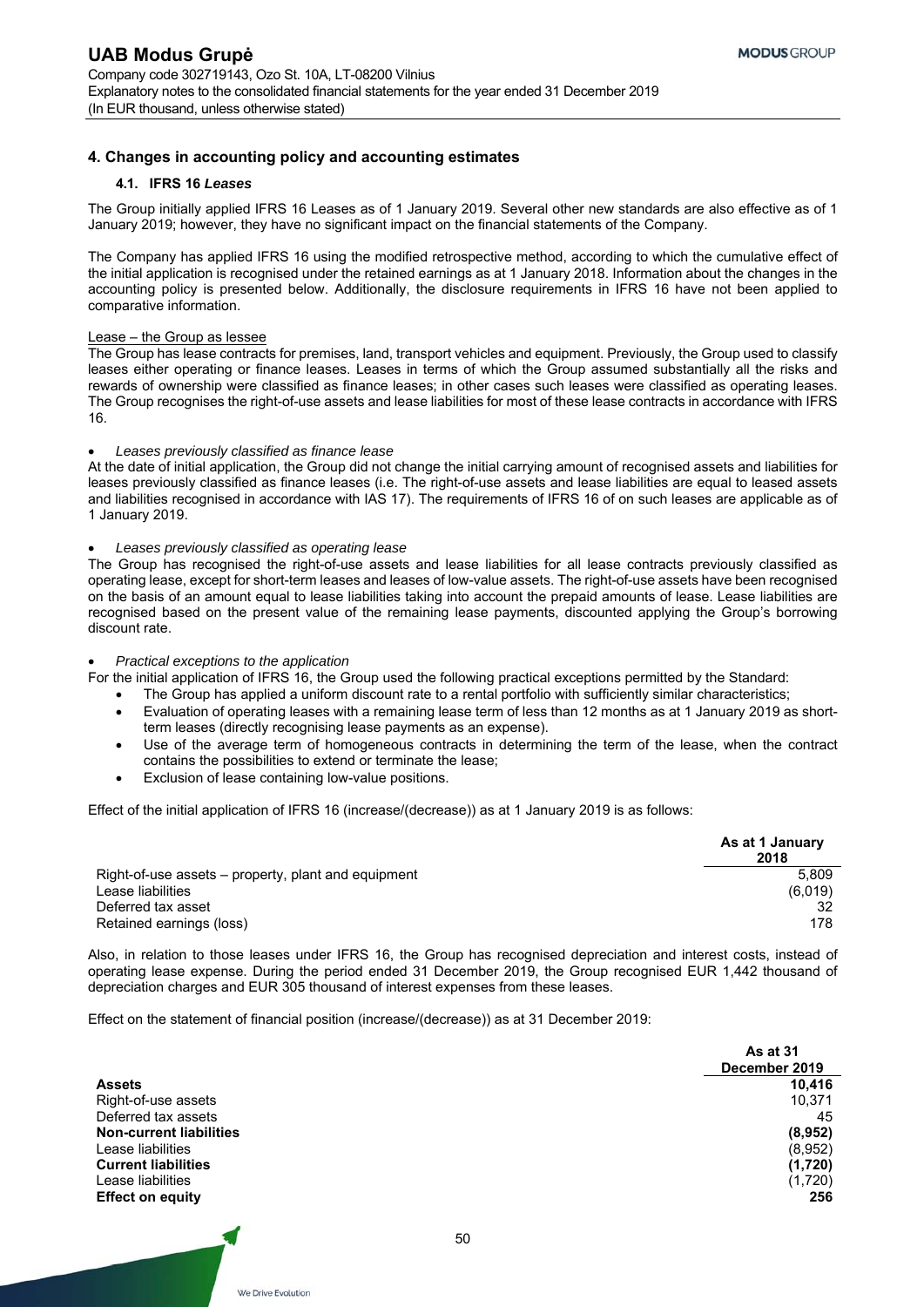Effect on the statement of profit or loss and other comprehensive income (increase/(decrease)) in 2019:

|                                                     | 2019    |
|-----------------------------------------------------|---------|
| Depreciation expenses                               | 1.442   |
| Lease expenses according to IAS 17                  | (1,653) |
| <b>Operating profit</b>                             | (211)   |
| Profit on disposal of investments into subsidiaries | (3)     |
| <b>Finance costs</b>                                | 305     |
| Interest                                            | 305     |
| Income tax benefit (expense)                        | (13)    |
| Current period profit/(loss)                        | 78      |

Effect on the statement of cash flows (increase/(decrease)) in 2019:

|                                           | 2019    |
|-------------------------------------------|---------|
| Cash flows from operating activities      | 1.734   |
| Depreciation and amortisation expenses    | 1,442   |
| Finance (income) costs                    | 305     |
| Income tax expenses (income)              | (13)    |
| Cash flows from (to) investing activities | (3)     |
| Disposal of subsidiaries                  | (3)     |
| Cash flows from (to) financing activities | (1,653) |
| Lease liability payments                  | (1,348) |
| Interest paid                             | (305)   |
| Increase (decrease) in net cash flows     | 78      |

These liabilities were estimated at the present value of the remaining lease payments, discounted using the Group's current borrowing discount rate, which for relevant contracts was  $2.10\% - 7.68\%$ . Changes in the lease term or a discount rate will have a significant effect on the value of assets and lease liabilities. The discount rate sensitivity analysis showing the change in the lease liability due to a change in the discount rate, is presented below:

|                        | Increase /<br>decrease | <b>Effect on the lease</b><br>liabilities of the Group |
|------------------------|------------------------|--------------------------------------------------------|
| As at 31 December 2018 | $+1%$<br>$-1%$         | (317)<br>317                                           |
| As at 31 December 2019 | $+1%$<br>$-1%$         | (519)<br>519                                           |

## Lease – the Group as a lessor

The Group does not have material leases in which it is a lessor; therefore, no significant impact of IFRS 16 has been determined.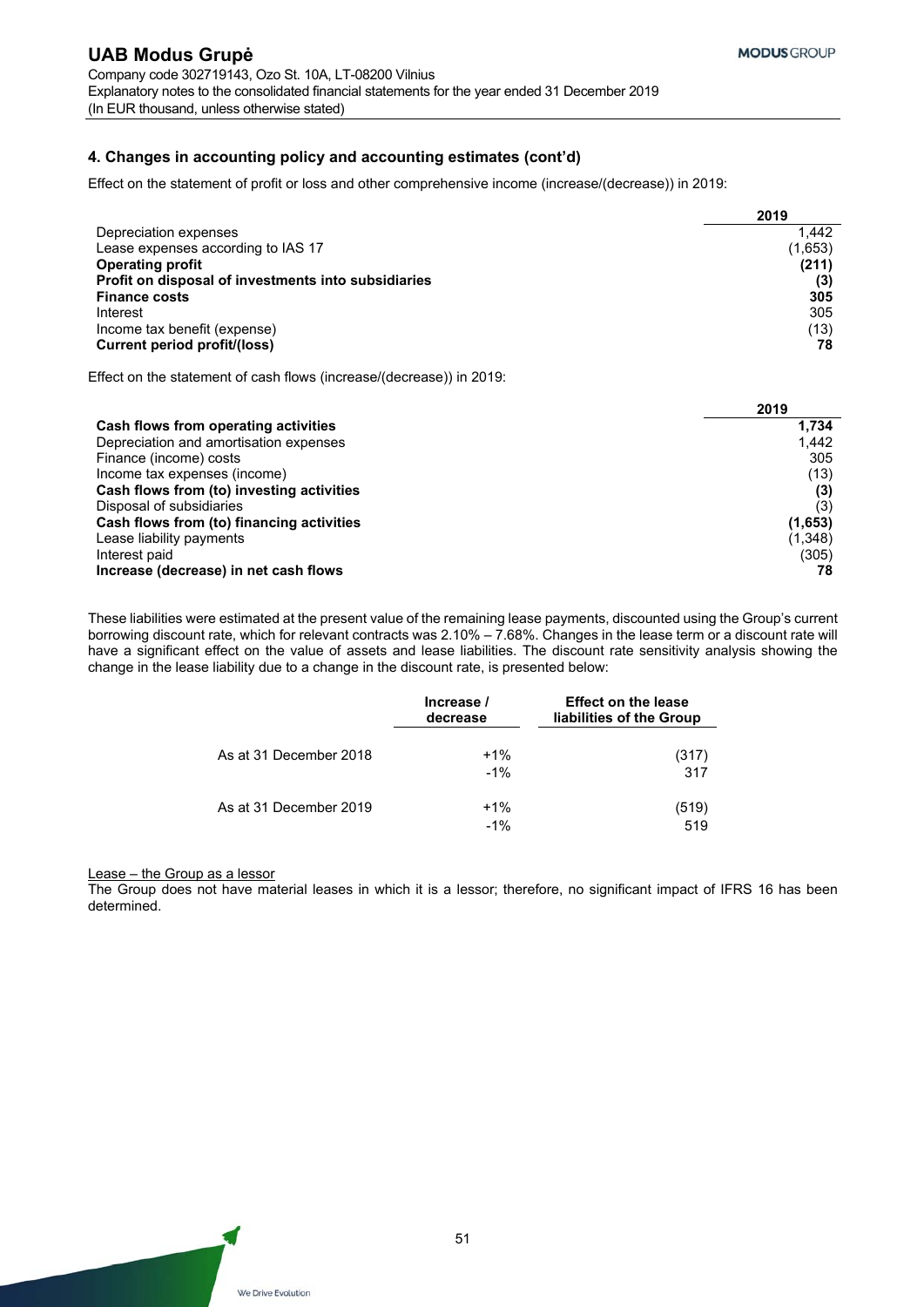## **4.2. IAS 16 – Property, plant and equipment**

## Changes in accounting policies

In 2019, the Group changed the accounting policy for the groups of property, plant and equipment (buildings and pipelines as well as machinery and equipment of solar and biogas power plants). As of 31 December 2019, these groups are accounted for not at acquisition cost but at a revalued value, less subsequent impairment losses based on the evaluations periodically performed by independent appraisers.

Management has made this decision because the revaluation model is considered as a more accurate reflection of the Group's business logic and strategic objectives. The change in the accounting policy was made in the consolidated financial statements prospectively, based on the interpretation of TAS 16.

An independent valuation was carried out in November - December 2019, in accordance with the International Valuation Standards (IVS) and the related legal acts of the Republic of Lithuania. The revalued value of buildings and pipelines as well as of machinery and equipment of solar and biogas power plants (hereinafter – buildings and solar and biogas plants) was calculated according to the discounted cash flow method, based on the information presented by the owner that was compared to the Lithuanian market data. The revalued value as determined by the external appraiser amounted to EUR 52,769 thousand. Biogas power plants with a carrying amount of EUR 29,906 thousand, built last year in Belarus, were not revalued as their revalued value is estimated to be close to the construction cost. The revaluation result per groups is disclosed in Note 5.

If the buildings and the solar and biogas plants were not revalued and continued to be carried at cost, the carrying amount of these asset groups as at 31 December 2019 would be EUR 64,731 thousand.

The following significant assumptions were used to determine the revalued amount of assets based on an independent external valuation of biogas power plants in Lithuania:

- it is considered that the income under the electricity sales contracts will be earned at the available fixed tariff until the end of the tariff (12 years from the entry into force of the tariff); according to the existing power purchase agreements, the incentive tariff is fixed under all circumstances;
- variable power plant costs are indexed at an annual rate of 2% for the entire period until the end of the incentive tariff;
- costs related to management and operation of power plants are based on market prices valid at the time of valuation; contingency rate – 0.5%;
- the determined capitalisation rate for continuity value 7-10%;
- the discount rate (WACC) as determined by asset appraisers is 6.5% 8.5%.

The following significant assumptions were used to determine the revalued amount of assets based on an independent external evaluation of solar power plants in Lithuania:

- it is considered that the income under the electricity sales contracts will be earned at the available fixed tariff until the end of the tariff (12 years from the entry into force of the tariff); according to the existing power purchase agreements, the incentive tariff is fixed under all circumstances;
- variable power plant costs are indexed at an annual rate of 2% for the entire period until the end of the incentive tariff;
- costs related to management and operation of power plants are based on market prices valid at the time of valuation; the contingent costs ratio is 2%;
- the determined capitalisation rate for continuity value is 7%;
- the discount rate (WACC) as determined by asset appraisers is 6.5%.

The following significant assumptions were used to determine the revalued amount of assets based on an independent external evaluation of the solar power plant in Belarus:

- it is considered that income under the electricity sales contracts will be earned at a basic tariff set annually by the Ministry of Antitrust and Trade; the tariff is increased annually on the basis of the decision of the Ministry (over the next few years this coefficient will be 2.7%);
- USD rate forecasts;
- variable power plant costs are indexed at an annual rate of 1%;

We Drive Evolution

- Costs related to management and operation of power plants are based on market prices valid at the time of valuation;
- the discount rate (WACC) determined by asset appraisers is 13.76%.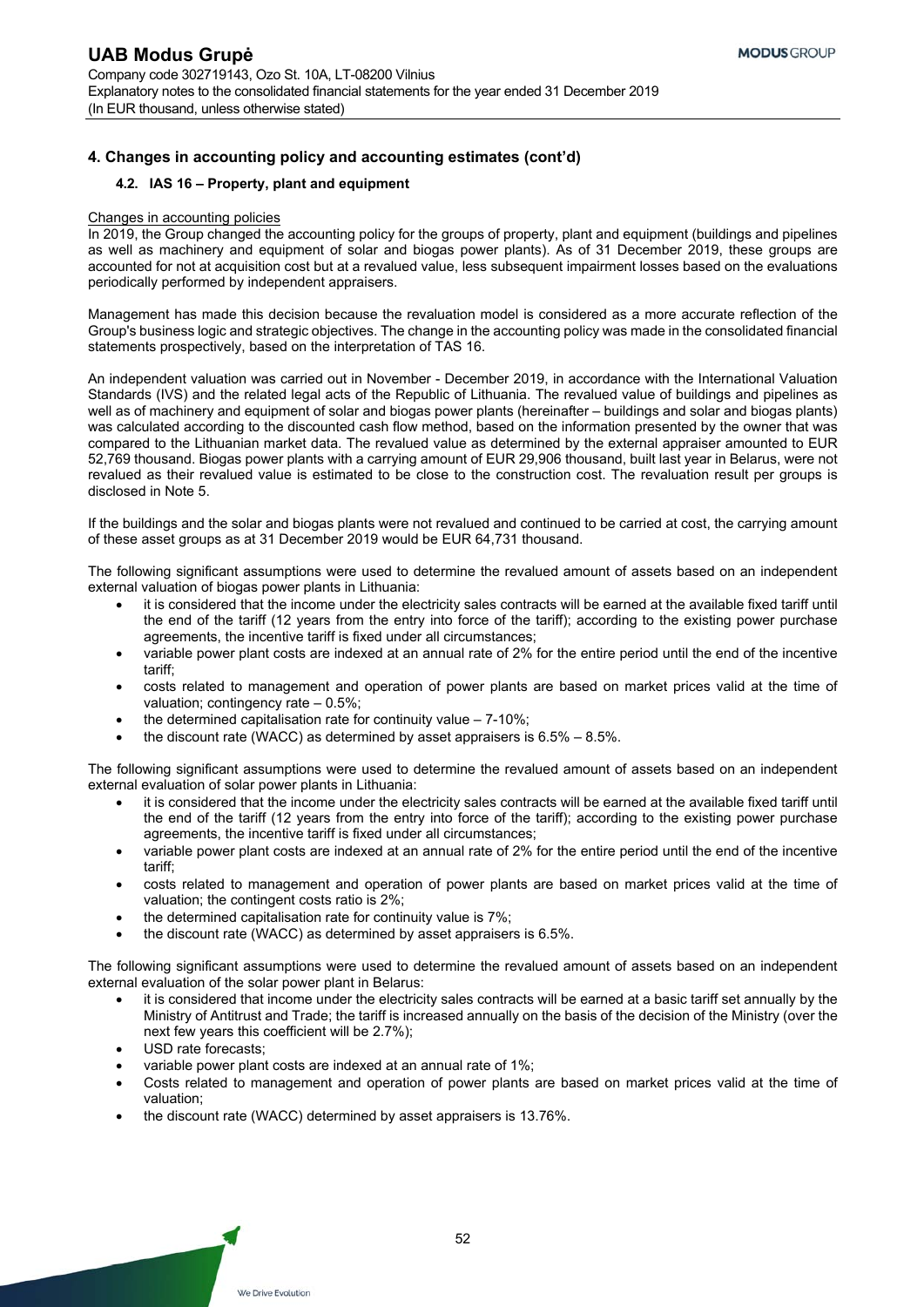The following significant assumptions were used in determining the revalued value of the property based on an independent external valuation of a hotel operating in Lithuania:

- it is considered that revenue in 2020 will grow by 5.3%, in 2021 by 6.75%, later the growth will slow down;
- the occupancy starting from the first year of the projected period will be 86% and will grow up to 93%;
- $\bullet$  the growth ratio applied to general expenses in 2020 is 7.2%, in 2021 7.9%, from 2022 1%;
- Costs related to management and operation of power plants are based on market prices valid at the time of valuation;
- the discount rate (WACC) as determined by asset appraisers is 7.5%; typical operating profit multiplier 8.

The following significant assumptions were used in determining the revalued value of the property based on an independent external valuation of the building in Belarus:

- it is assumed that income from long-term leases will be earned regardless of possible changes in the real estate market;
- loss of income, taking into account the significance of the lessee and the long-term lease relations, is accepted at a minimum level (1%);
- costs related to management and operation of premises are based on market prices valid at the time of valuation;
- the discount rate (WACC) as determined by asset appraisers is 13.2%.

The sensitivity analysis below shows the revalued value fluctuations that depend on changes in the discount rate:

# **Sensitivity to the discount rate (EUR thousand):**

|                        | $+1$ p.p | - 1 p.p. |
|------------------------|----------|----------|
| Biogas power<br>plants | (1,400)  | 1,400    |
| Solar power plants     | (214)    | 214      |
| <b>Buildings</b>       | (870)    | 870      |
| Total                  | (2, 484) | 2,484    |

### Changes in accounting estimates

At the end of 2018, the Group reviewed the useful lives of property, plant and equipment . As at 1 January 2019, the useful life periods were adjusted, mostly extended, for certain items of non-current assets. It was estimated that the depreciation charge for 2019 due to the review of the useful lives has decreased by EUR 1,650 thousand.

Due to the review of the useful lives of property, plant and equipment, reclassifications were made among the groups of property, plant and equipment - previously solar and biogas power plants and equipment were classified as "Other fixtures, fittings and tools", after the review the assets were transferred to new groups: "Buildings and pipelines", "Structures", "Machinery and equipment of solar and biogas power plants". It is considered that such classification more correctly reflects the purpose of the property.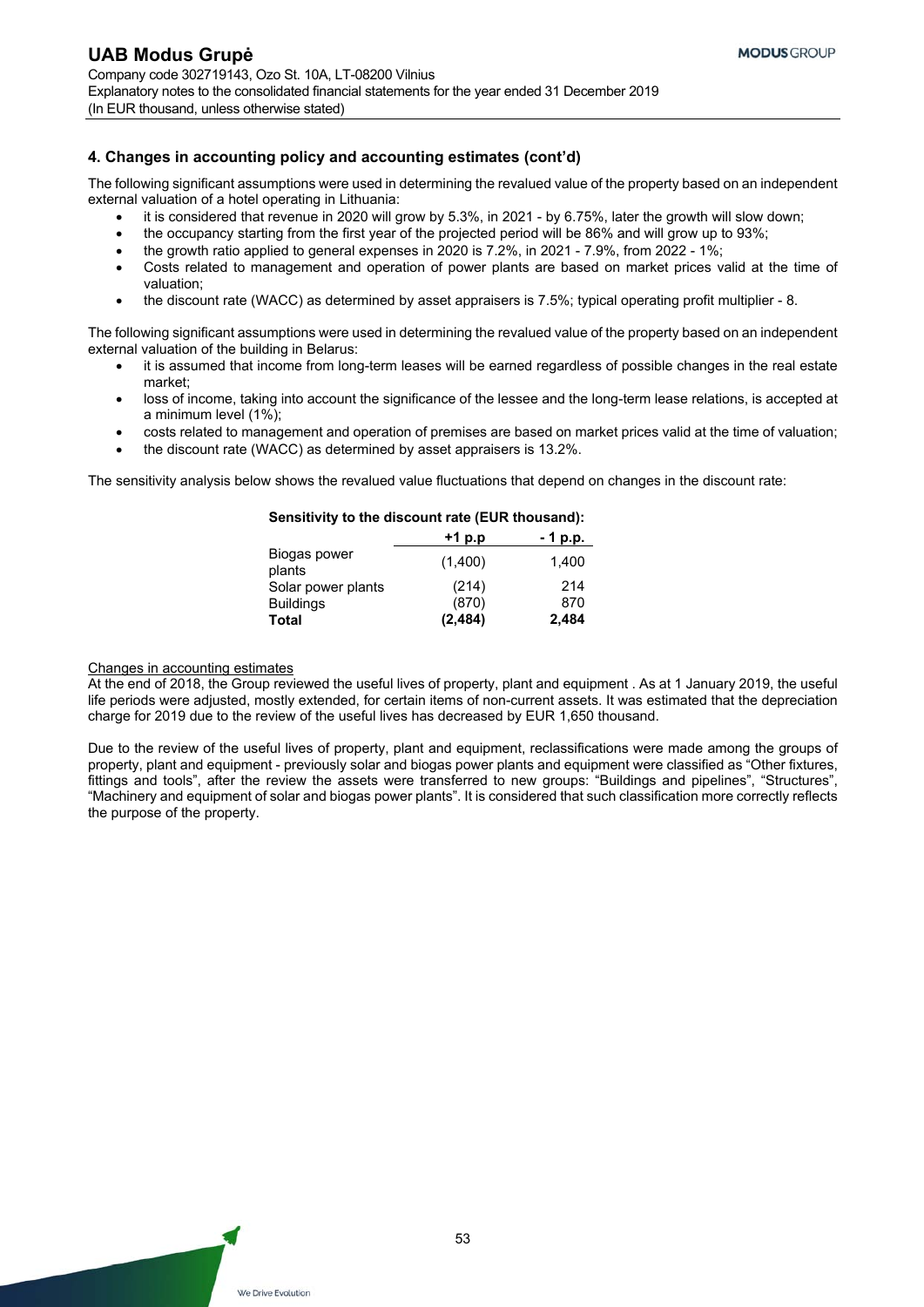## **4.3 IAS 40 – Investment property**

### Changes in accounting policies

In 2019, the Group changed the accounting policy for the group of buildings in the investment property – as of 31 December 2019, this group is accounted for not at acquisition cost but at fair value and the depreciation is not calculated. The fair value of the investment property – buildings - is adjusted during preparation of financial statements for each financial year, recording the change in the value in the statement of profit or loss and other comprehensive income (until 31 December 2019, buildings were carried at acquisition cost and the depreciation was calculated for 2019, therefore, the change in the fair value of EUR 205 thousand was stated as profit (loss) not recognised in the statement of profit or loss and other comprehensive income, also as the change in the related deferred tax liability of EUR (31) thousand).

Management has made this decision because the fair value model is considered to more accurately reflect the Group's business logic and strategic objectives. Changes in the accounting policy are presented prospectively in the consolidated financial statements in accordance with the interpretation of IAS 40.

The independent valuation was carried out as in December 2019 on the basis of the International Valuation Standards (IVS) and the related legal acts of the Republic of Lithuania. The fair value of the buildings was estimated based on the comparative method. The fair value, determined by independent appraisers, amounted to EUR 2,788 thousand. The result of the fair value change is disclosed in Note 5.

For determination of the fair value of assets according to an independent external valuation of buildings as to the comparative method, the analysis of transactions presented by the State Enterprise Centre of Registers, in Vilnius City Municipality, Fabijoniškės Eldership, S. Nėries Street was performed. The appraiser presents the transactions of the parking lots within the defined value zone, which are most similar by their characteristics to the appraised object. The transactions closest to the valuation date are used in order of priority. The calculation of the adjusted sales prices of comparable objects produces some fluctuations (arithmetic average makes 155 Eur/m2, median – 153 Eur/m2). The analysis of all available comparable transactions revealed that the comparable objects are similar (as far as possible taking into account the individual characteristics of the valued asset) and their arithmetic average sufficiently objectively reflects the market value of the valued asset.

If the buildings were not revalued and continued to be carried at cost, the carrying amount of this asset group as at 31 December 2019 would be EUR 2,583 thousand.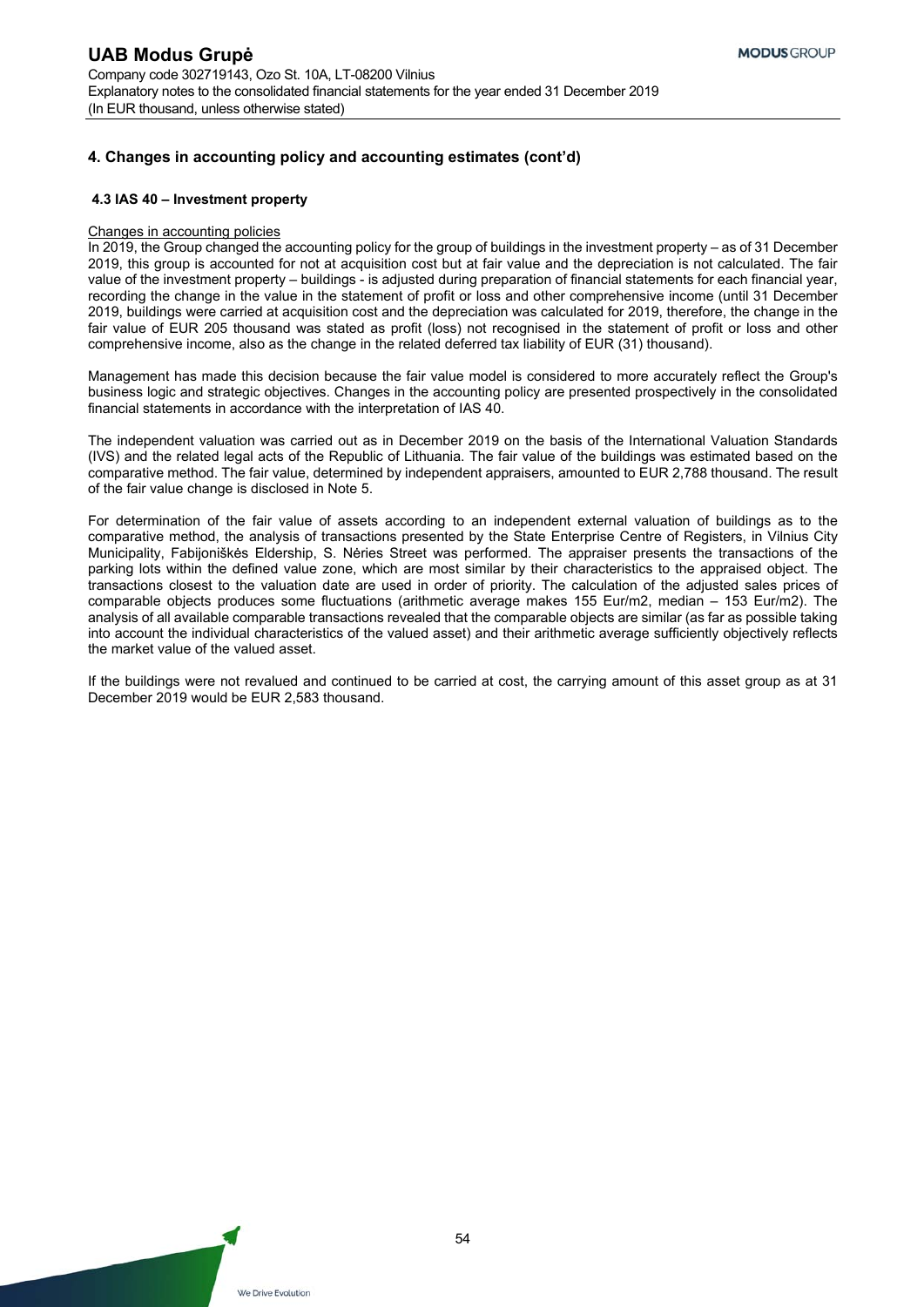#### **MODUSGROUP**

# **UAB Modus Grupė**

Company code 302719143, Ozo St. 10A, LT-08200 Vilnius Explanatory notes to the consolidated financial statements for the year ended 31 December 2019 (In EUR thousand, unless otherwise stated)

# **5. Property, plant and equipment and investment property**

Property, plant and equipment of the Group comprised:

|                                                                                | Land     | <b>Buildings and</b><br>pipelines | <b>Structures</b> | <b>Machinery and</b><br>equipment of solar<br>and biogas power<br>plants | Other machinery<br>and equipment | Vehicles      | Other equipment,<br>fittings and tools | <b>Prepayments and</b><br>construction in<br>progress | Total              |
|--------------------------------------------------------------------------------|----------|-----------------------------------|-------------------|--------------------------------------------------------------------------|----------------------------------|---------------|----------------------------------------|-------------------------------------------------------|--------------------|
| <b>Acquisition cost</b>                                                        |          |                                   |                   |                                                                          |                                  |               |                                        |                                                       |                    |
| 1 January 2018                                                                 | 3,553    | 19,611                            |                   |                                                                          | 4,285                            | 14,308        | 40,011                                 | 796                                                   | 82,564             |
| Acquisition of a property (+)                                                  | 39       |                                   | 101               |                                                                          | 201                              | 17,688        | 1,224                                  | 22,952                                                | 42,205             |
| Disposal of subsidiaries (-)                                                   | (614)    | (4,676)                           |                   |                                                                          | (1, 569)                         | (32)          | (233)                                  | (307)                                                 | (7, 431)           |
| Effect of foreign currency translation $(+ / -)$                               |          | (5)                               |                   |                                                                          |                                  |               | (619)                                  | (422)                                                 | (1,046)            |
| Disposals and write-offs (-)                                                   |          |                                   |                   |                                                                          | (150)                            | (7, 478)      | (1, 422)                               | (33)                                                  | (9,083)<br>(1,075) |
| Transfers to inventories (-)<br>Reclassifications (+ / -)                      |          |                                   |                   |                                                                          | 28                               | (1,075)<br>30 | 16,974                                 | (17,040)                                              |                    |
|                                                                                |          |                                   |                   |                                                                          |                                  |               |                                        |                                                       | 7,645              |
| Initial application of IFRS 16                                                 | 505      |                                   | 6,895             |                                                                          |                                  | 163           | 82                                     |                                                       |                    |
| As at 31 December 2018                                                         | 3,483    | 14,934                            | 7,000             |                                                                          | 2,795                            | 23,604        | 56,017                                 | 5,946                                                 | 113,779            |
| Acquisition of a property (+)                                                  | 12       | 222                               | 4,711             | 46                                                                       | 394                              | 25,688        | 1,170                                  | 19,762                                                | 52,005<br>17,944   |
| Revaluation (+)                                                                |          | 8,634                             |                   | 9,310                                                                    |                                  |               |                                        |                                                       | (6,084)            |
| Disposal of subsidiaries (-)<br>Effect of foreign currency translation (+ / -) | (165)    | 334                               | (21)              | (4, 416)<br>908                                                          | (211)<br>(1)                     | (59)          | (1, 147)<br>365                        | (65)<br>13                                            | 1,619              |
| Disposals and write-offs (-)                                                   |          | (163)                             |                   | (1,003)                                                                  | (224)                            | (11, 899)     | (2, 244)                               | (51)                                                  | (15, 584)          |
| Reclassifications (+ / -)                                                      |          | 20,550                            | 283               | 50,386                                                                   | 303                              | (1, 561)      | (46, 405)                              | (23, 556)                                             |                    |
| Transfers due to revaluation (-)                                               |          | (4,629)                           |                   | (6, 772)                                                                 |                                  |               |                                        |                                                       | (11, 401)          |
| Transfers to investment property (-)                                           | (2, 847) | (4,731)                           |                   |                                                                          |                                  |               |                                        |                                                       | (7, 578)           |
| As at 31 December 2019                                                         | 483      | 35,151                            | 11,973            | 48,459                                                                   | 3.056                            | 35,773        | 7,756                                  | 2,049                                                 | 144,700            |
| <b>Accumulated depreciation</b>                                                |          |                                   |                   |                                                                          |                                  |               |                                        |                                                       |                    |
| 1 January 2018                                                                 |          | (3,720)                           |                   |                                                                          | (3,005)                          | (1,570)       | (11, 424)                              |                                                       | (19, 719)          |
| Depreciation for the period (-)                                                |          | (467)                             | (5)               |                                                                          | (520)                            | (2, 524)      | (4,089)                                |                                                       | (7,605)            |
| Disposal of subsidiaries (-)                                                   |          | 1,314                             |                   |                                                                          | 1,091                            | 25            | 604                                    |                                                       | 3,034              |
| Effect of foreign currency translation $(+ / -)$                               |          |                                   |                   |                                                                          |                                  |               | 83                                     |                                                       | 83                 |
| Disposals and write-offs (-)                                                   |          |                                   |                   |                                                                          | 133                              | 1,439         | 388                                    |                                                       | 1,960              |
| Transfers to inventories (+)                                                   |          |                                   |                   |                                                                          |                                  | 283           |                                        |                                                       | 283                |
| Reclassifications $(+ / -)$                                                    |          |                                   | (3)               |                                                                          |                                  | 32            | (29)                                   |                                                       |                    |
| Initial application of IFRS 16                                                 | (177)    |                                   | (1, 574)          |                                                                          |                                  | (20)          | (65)                                   |                                                       | (1,836)            |
| As at 31 December 2018                                                         | (177)    | (2, 873)                          | (1, 582)          |                                                                          | (2, 301)                         | (2, 335)      | (14, 532)                              |                                                       | (23, 800)          |
| Depreciation for the period (-)                                                | (19)     | (729)                             | (1,218)           | (2,023)                                                                  | (221)                            | (4, 345)      | (1, 144)                               |                                                       | (9,699)            |
| Disposal of subsidiaries (+)                                                   | 13       |                                   | 12                | 2,137                                                                    | 104                              | 16            | 687                                    |                                                       | 2,969              |
| Effect of foreign currency translation $(+ / -)$                               |          | 1)                                |                   | (101)                                                                    |                                  |               | (132)                                  |                                                       | (234)              |
| Disposals and write-offs (+)                                                   |          |                                   |                   | 151                                                                      | 198                              | 1,795         | 915                                    |                                                       | 3,060              |
| Reclassifications $(+ / -)$                                                    |          | (2,769)<br>4,629                  | (65)              | (7,689)<br>6,772                                                         | (77)                             | 432           | 10,168                                 |                                                       | 11,401             |
| Transfers due to revaluation (+)<br>Transfers to investment property (+)       |          | 1,560                             |                   |                                                                          |                                  |               |                                        |                                                       | 1,560              |
| As at 31 December 2019                                                         |          |                                   |                   |                                                                          |                                  |               |                                        |                                                       |                    |
|                                                                                | (183)    | (182)                             | (2, 853)          | (753)                                                                    | (2, 297)                         | (4, 437)      | (4,038)                                |                                                       | (14, 743)          |
| Impairment                                                                     |          |                                   |                   |                                                                          |                                  |               | (774)                                  |                                                       |                    |
| 1 January 2018                                                                 | (1, 221) | (496)                             |                   |                                                                          |                                  |               |                                        |                                                       | (2, 491)           |
| Impairment for the year $(+)$<br>Disposal of subsidiaries (-)                  | 203      |                                   |                   |                                                                          |                                  |               |                                        |                                                       | 203                |
|                                                                                |          |                                   |                   |                                                                          |                                  |               |                                        |                                                       |                    |
| As at 31 December 2018                                                         | (1,018)  | (496)                             |                   |                                                                          |                                  |               | (774)                                  |                                                       | (2, 288)           |
| Impairment for the year $(+)$                                                  |          | 496                               |                   |                                                                          |                                  |               |                                        |                                                       |                    |
| Transfers to investment property (-)                                           | 1,018    |                                   |                   |                                                                          |                                  |               |                                        |                                                       | 1,514              |
| As at 31 December 2019                                                         |          |                                   |                   |                                                                          |                                  |               | (774)                                  |                                                       | (774)              |
| Carrying amount as at:                                                         |          |                                   |                   |                                                                          |                                  |               |                                        |                                                       |                    |
| 1 January 2018                                                                 | 2,332    | 15,395                            |                   |                                                                          | 1,280                            | 12,738        | 27,813                                 | 796                                                   | 60,354             |
| As at 31 December 2018                                                         | 2.288    | 11.565                            | 5.418             |                                                                          | 494                              | 21.269        | 40.711                                 | 5.946                                                 | 87,691             |
| As at 31 December 2019                                                         | 300      | 34,969                            | 9.120             | 47,706                                                                   | 759                              | 31,336        | 2.944                                  | 2.049                                                 | 129,183            |

We Drive Evolution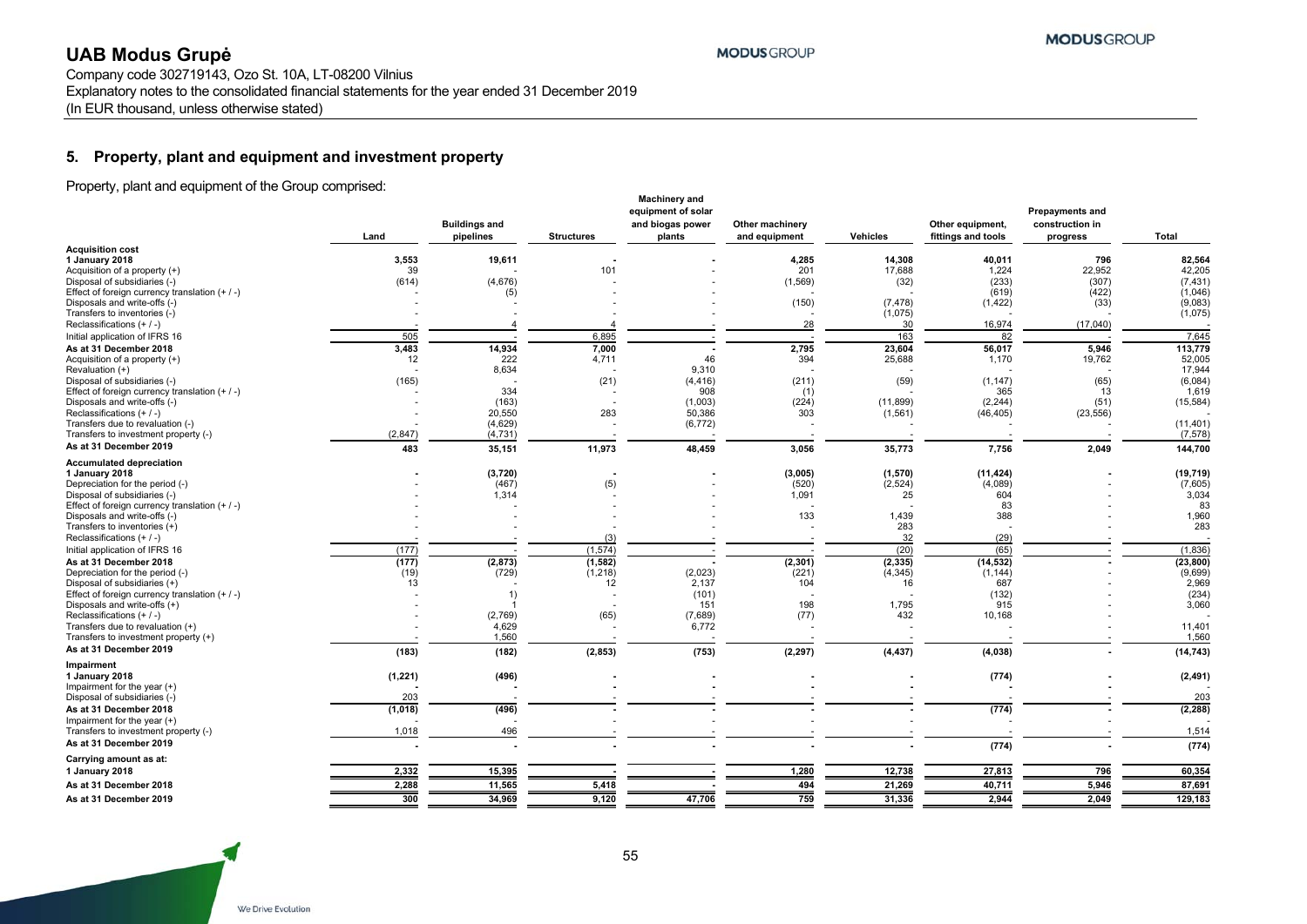# **5. Property, plant and equipment and investment property (cont'd)**

Amortisation of the Group's intangible assets and depreciation of property, plant and equipment was accounted for in the statement of profit or loss and other comprehensive income under cost of sales (Note 24) – EUR 9,115 thousand (2018: EUR 6,581 thousand), costs to sell – (Note 26) – EUR 38 thousand (2018: EUR 50 thousand), and administrative expenses (Note 27) – EUR 1,013 thousand (2018: EUR 1,200 thousand). Depreciation and amortisation costs presented in the noncurrent asset movement tables are higher by EUR 115 thousand (2018: EUR 116 thousand) than in the statement of profit or loss and other comprehensive income due to unrealised profit of EUR 36 thousand (2018: EUR 53 thousand), amortisation of grants – EUR 79 thousand (2018: EUR 32 thousand) (2018: and the received insurance premium of EUR 31 thousand).

 At the end of 2018, the Group reviewed the useful lives of property, plant and equipment. The change of the mentioned accounting estimate was recognised prospectively – as at 1 January 2019, the useful lives of certain items of property, plant and equipment, have been changed, mainly extended. Due to the review of the useful lives, the depreciation costs of the Group's property, plant and equipment, acquired prior to 1 January 2019, decreased by approximately EUR 1,650 thousand.

The acquisition cost of fully depreciated property, plant and equipment of the Group still in use comprised the following:

|                                    | As at 31 December        |                          | 1 January |  |
|------------------------------------|--------------------------|--------------------------|-----------|--|
|                                    | 2019                     | 2018                     | 2018      |  |
| Buildings and pipelines            |                          | 8                        | 142       |  |
| Other machinery and equipment      | 1.754                    | $\overline{\phantom{0}}$ |           |  |
| <b>Vehicles</b>                    | $\overline{\phantom{0}}$ | 183                      | 157       |  |
| Other fixtures, fittings and tools | 2.410                    | 881                      | 694       |  |
| <b>Total</b>                       | 4,164                    | 1.072                    | 993       |  |

The carrying amounts of property, plant and equipment acquired under lease (2018: finance lease) was as follows (Note 15):

|                                    | As at 31 December |        | 1 January |  |
|------------------------------------|-------------------|--------|-----------|--|
|                                    | 2019              | 2018   | 2018      |  |
| Land                               | 288               | -      |           |  |
| <b>Structures</b>                  | 8,858             | -      |           |  |
| Other machinery and equipment      | 49                | 68     | 39        |  |
| Vehicles                           | 29,233            | 20,567 | 6,327     |  |
| Other fixtures, fittings and tools | 44                | 24     | 42        |  |
| <b>Total</b>                       | 38,472            | 20,659 | 6,408     |  |

The carrying amount of property, plant and equipment leased to third parties (operating lease) was as follows:

|                               | As at 31 December |       | 1 January |  |
|-------------------------------|-------------------|-------|-----------|--|
|                               | 2019              | 2018  | 2018      |  |
| Other machinery and equipment | $\blacksquare$    | $\,$  | 428       |  |
| Vehicles                      | 4.215             | 5.497 | 6.327     |  |
| <b>Total</b>                  | 4,215             | 5.497 | 6,755     |  |

Interest capitalised by the Group during 2019 amounted to EUR 343 thousand (2018: EUR 540 thousand). Capitalisation rate fluctuated from 2.6% to 8.4% during 2019 (2018: from 2.5% to 8.5%).

No impairment of property, plant and equipment was determined as at 31 December 2019 and 2018 and 1 January 2018.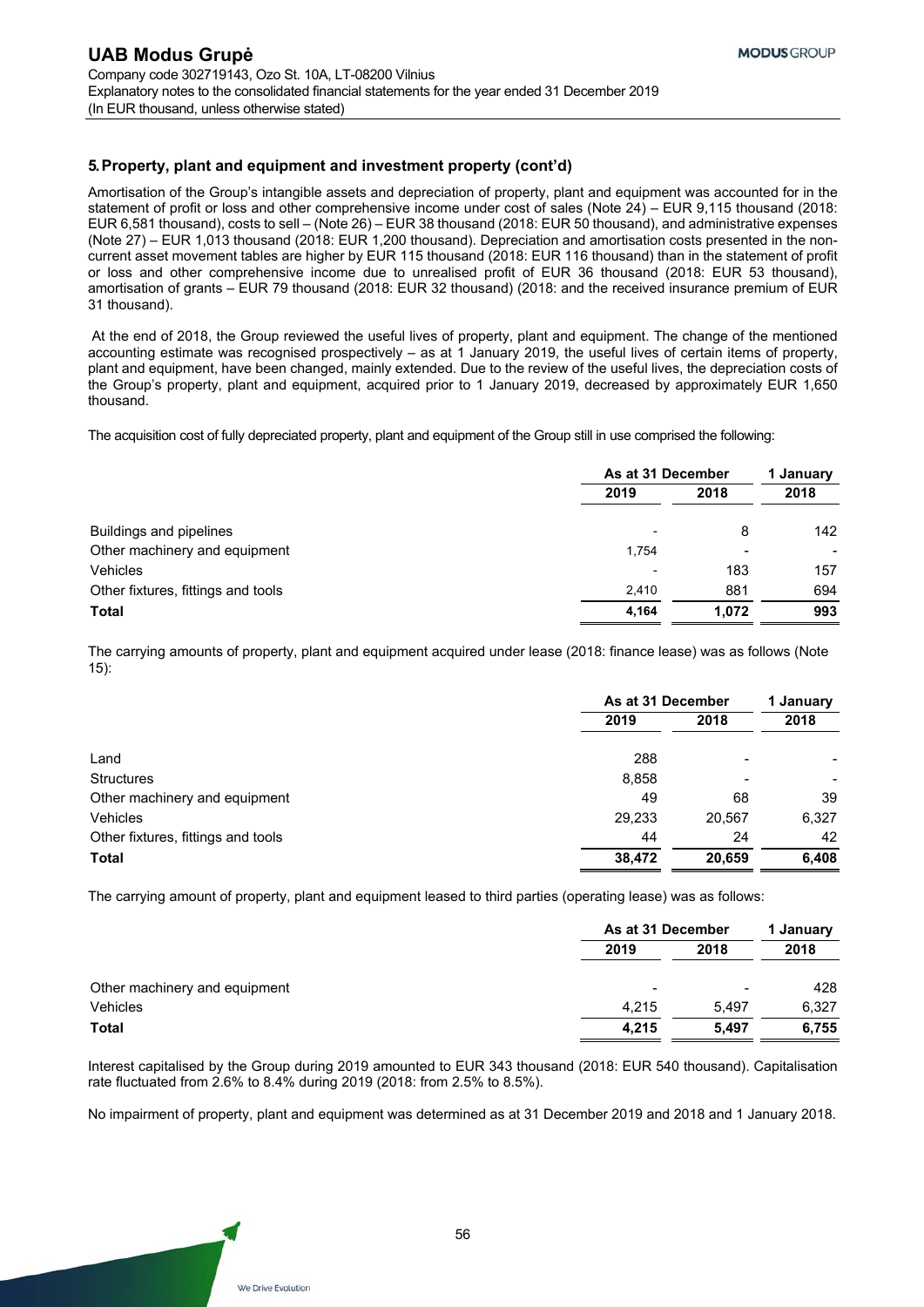## **5. Property, plant and equipment and investment property (cont'd)**

Investment property of the Group comprised the following:

|                                                                     | Land              |
|---------------------------------------------------------------------|-------------------|
| <b>Acquisition cost</b>                                             |                   |
| 1 January 2018                                                      | 454               |
| As at 31 December 2018                                              | 454               |
| Acquisition of a property $(+)$                                     |                   |
| Transfers to investment property (+)                                | 2,847             |
| As at 31 December 2019                                              | 3,301             |
| <b>Impairment</b>                                                   |                   |
| 1 January 2018<br>Impairment for the year (-)                       | (205)             |
| As at 31 December 2018                                              | (205)             |
| Transfers to investment property (-)                                | (1,018)           |
| As at 31 December 2019                                              | (1, 223)          |
| Carrying amount as at:                                              |                   |
| 1 January 2018                                                      | 249               |
| As at 31 December 2018                                              | 249               |
| As at 31 December 2019                                              | 2,078             |
|                                                                     |                   |
|                                                                     | <b>Buildings</b>  |
| <b>Acquisition cost</b>                                             |                   |
| 1 January 2018                                                      |                   |
| As at 31 December 2018                                              |                   |
| Transfers to investment property $(+)$                              | 4,731             |
| As at 31 December 2019<br>Impact of change of accounting policy (-) | 4,731<br>(2, 148) |
| As at 31 December 2019 (after change)                               | 2,583             |
| Change in fair value (+/-)                                          | 205               |
| As at 31 December 2019                                              | 2,788             |
| <b>Accumulated depreciation</b>                                     |                   |
| 1 January 2018                                                      |                   |
| As at 31 December 2018                                              |                   |
| Depreciation for the period (-)                                     | (92)              |
| Transfers to investment property (-)<br>As at 31 December 2019      | (1,560)           |
| Effect of change of accounting policy $(+)$                         | (1,652)<br>1,652  |
| As at 31 December 2019 (after change)                               |                   |
| Impairment                                                          |                   |
| 1 January 2018                                                      |                   |
| As at 31 December 2018                                              |                   |
| Transfers to investment property (-)                                | (496)             |
| As at 31 December 2019                                              | (496)             |
| Effect of change of accounting policy $(+)$                         | 496               |
| As at 31 December 2019 (after change)                               |                   |
| Carrying amount as at:                                              |                   |
| 1 January 2018                                                      | $\blacksquare$    |
| As at 31 December 2018                                              |                   |
| As at 31 December 2019                                              | 2,788             |

Until 31 December 2019, buildings were accounted using the cost method and their depreciation was calculated for 2019. Therefore, the change in the fair value of EUR 205 thousand was stated as profit (loss) not recognised in the statement of profit or loss and other comprehensive income as well as the change in the related deferred tax liability of EUR (31) thousand.

As at 31 December 2019, property, plant and equipment and investment property with the total carrying amount of EUR 84,442 thousand (31 December 2018: EUR 58,352 thousand, 1 January 2018 – EUR 45,561 thousand) are pledged to credit institutions to guarantee repayment of the loans; lease liabilities are secured by the leased property. The pledge of property for different contracts ends from April 2020 to March 2029 (Note 15).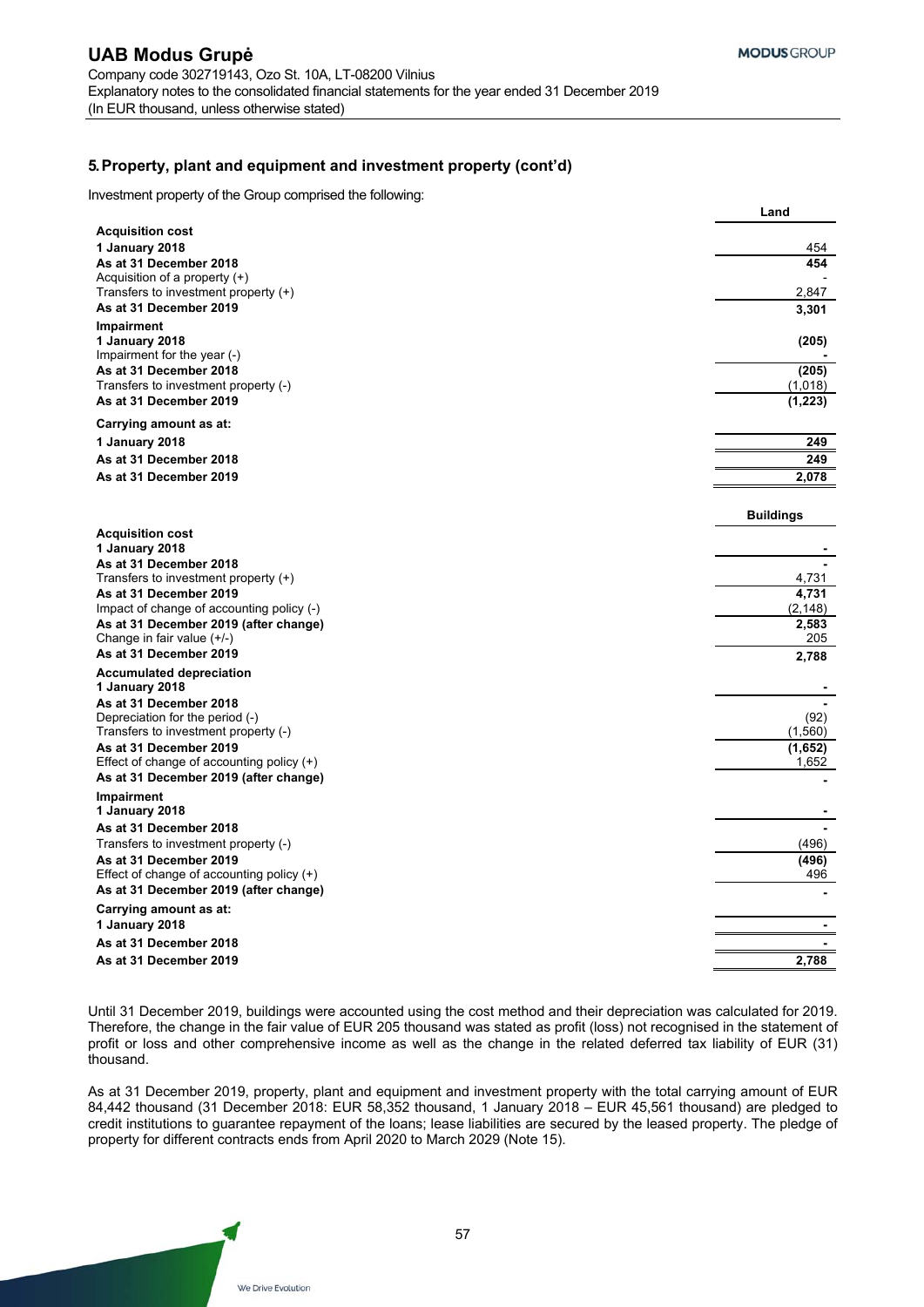# **6. Intangible assets**

Intangible assets of the Group comprised the following:

|                                        | Goodwill | <b>Software</b> | <b>Concessions</b><br>trademarks<br>and similar<br>rights | Other<br>intangible<br>assets | <b>Advances</b><br>paid | <b>Total</b> |
|----------------------------------------|----------|-----------------|-----------------------------------------------------------|-------------------------------|-------------------------|--------------|
| <b>Acquisition cost</b>                |          |                 |                                                           |                               |                         |              |
| 1 January 2018                         | 1,626    | 1,674           | 24                                                        | 163                           | 51                      | 3,538        |
| Acquisitions (+)                       |          | 1,279           | 23                                                        | 45                            | 11                      | 1,358        |
| Disposal of subsidiaries (-)           | (1,501)  | (599)           |                                                           | (63)                          |                         | (2, 163)     |
| Disposals and write-offs (-)           |          | (355)           |                                                           | (19)                          | (35)                    | (409)        |
| Reclassifications $(+ / -)$            |          | 16              | 2                                                         | (2)                           | (16)                    |              |
| As at 31 December 2018                 | 125      | 2,015           | 49                                                        | 124                           | 11                      | 2,324        |
| Acquisitions (+)                       |          | 1,106           | 22                                                        | 229                           | $\overline{2}$          | 1,359        |
| Disposal of subsidiaries (-)           |          | (226)           |                                                           | (2)                           |                         | (228)        |
| Disposals and write-offs (-)           |          | (38)            |                                                           | (17)                          |                         | (55)         |
| Reclassifications $(+ / -)$            |          | (88)            | 2                                                         | 97                            | (11)                    |              |
| As at 31 December 2019                 | 125      | 2,769           | 73                                                        | 431                           | $\overline{2}$          | 3,400        |
| Amortisation                           |          |                 |                                                           |                               |                         |              |
| 1 January 2018                         |          | (775)           | (13)                                                      | (123)                         |                         | (911)        |
| Amortisation charge for the period (+) |          | (321)           | (6)                                                       | (15)                          |                         | (342)        |
| Disposal of subsidiaries (+)           |          | 270             |                                                           | 52                            |                         | 322          |
| Disposals and write-offs (+)           |          | 323             |                                                           |                               |                         | 323          |
| Reclassifications (+ / -)              |          |                 | 1)                                                        |                               |                         |              |
| As at 31 December 2018                 |          | (502)           | (20)                                                      | (86)                          |                         | (608)        |
| Amortisation charge for the period (-) |          | (416)           | (13)                                                      | (61)                          |                         | (490)        |
| Disposal of subsidiaries (+)           |          | 86              |                                                           |                               |                         | 86           |
| Disposals and write-offs (+)           |          | 36              |                                                           | 15                            |                         | 51           |
| Reclassifications $(+ / -)$            |          | 1)              | (2)                                                       | 3                             |                         |              |
| As at 31 December 2019                 |          | (797)           | (35)                                                      | (129)                         |                         | (961)        |
| Carrying amount as at:                 |          |                 |                                                           |                               |                         |              |
| 1 January 2018                         | 1,626    | 899             | 11                                                        | 40                            | 51                      | 2,627        |
| As at 31 December 2018                 | 125      | 1,513           | 29                                                        | 38                            | 11                      | 1,716        |
| As at 31 December 2019                 | 125      | 1,972           | 38                                                        | 302                           | $\overline{2}$          | 2,439        |

As at 31 December 2019 and 2018, 1 January 2018 the Group did not have any intangible assets the control of which would be limited by legislation or certain agreements, or pledged intangible assets.

The acquisition cost of fully amortised intangible non-current assets of the Group still in use comprised the following:

|                                                               | As at 31 December |                          | 1 January |  |
|---------------------------------------------------------------|-------------------|--------------------------|-----------|--|
|                                                               | 2019              | 2018                     | 2018      |  |
| Software                                                      | 268               | 206                      | 528       |  |
| Concessions, patents, licenses, trademarks and similar rights | 3                 | $\overline{\phantom{a}}$ |           |  |
| Other intangible assets                                       |                   |                          | 12        |  |
| Total                                                         | 271               | 206                      | 540       |  |

Amortisation of the Group's intangible non-current assets was accounted for in the statement of profit or loss and other comprehensive income under cost of sales (Note 24), costs to sell (Note 26) and administrative expenses (Note 27).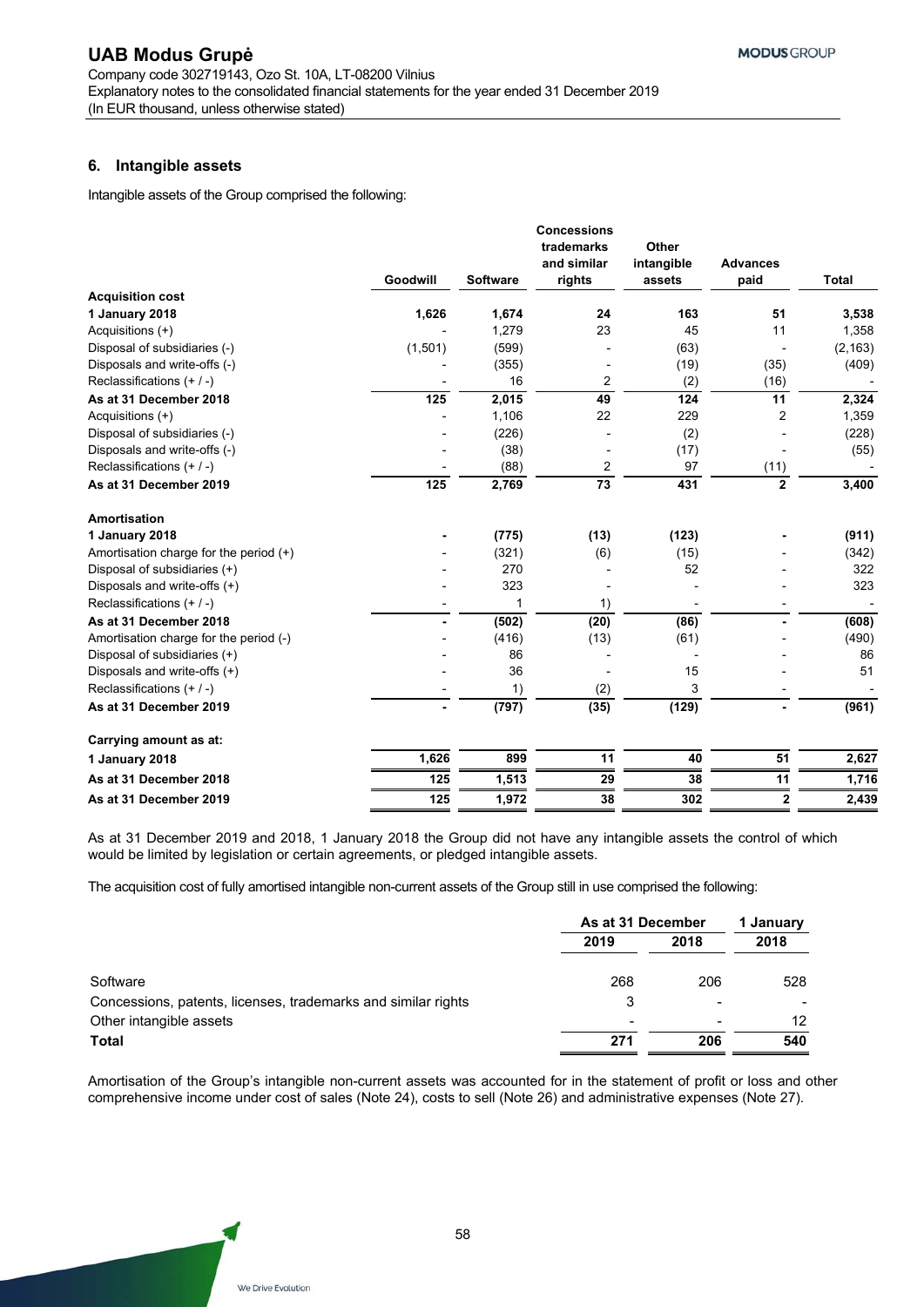# **6. Intangible assets (cont'd)**

Value of goodwill related to subsidiaries:

|                          | As at 31 December |                          | 1 January |  |
|--------------------------|-------------------|--------------------------|-----------|--|
|                          | 2019              | 2018                     | 2018      |  |
| <b>UAB Lepita</b>        | 82                | 82                       | 82        |  |
| SIA Baltijas Sporta Auto | 27                | 27                       | 27        |  |
| <b>UAB Fotona</b>        | 16                | 16                       | 16        |  |
| Citypark Eesti OÜ        | $\,$              | $\overline{\phantom{a}}$ | 1,501     |  |
| <b>Total</b>             | 125               | 125                      | 1,626     |  |

Impairment tests were carried out as at 31 December 2019. Goodwill is allocated to the Group's cash-generating units in order to test it for impairment. These calculations are based on five-year cash flow forecasts in accordance with the fiveyear financial forecasts prepared by the management (cash flow model). One of the more important assumptions used when assessing the value in use was the discount rate after taxes and forecasts of the Group companies' operations for 2020–2024. For estimation of impairment as at 31 December 2019, the Group used a fixed discount rate after taxes, which is 6.50% (31 December 2018: 7.53%) and an average growth in the gross net profit margin of 1% over the period of 5 years. No impairment was determined as at 31 December 2019.

Management calculated the planned profit before taxes based on results of previous activities, agreements signed and its expectations for market development. Based on the analysis carried out, the management did not determine any impairment loss.

# **7. Loans granted and term deposits**

The Group's long-term loans granted and term deposits comprised the following:

|                                                            | As at 31 December |       | 1 January |  |
|------------------------------------------------------------|-------------------|-------|-----------|--|
|                                                            | 2019              | 2018  | 2018      |  |
| Loans to related parties (Note 34)                         | 3                 | 365   | 305       |  |
| Accrued interest receivable from related parties (Note 34) |                   | 76    | 4         |  |
|                                                            | 3                 | 441   | 309       |  |
| Less: impairment                                           |                   |       |           |  |
| Total loans granted                                        |                   | 441   | 309       |  |
| Non-current term deposits and accrued interest receivable  | 3,568             | 568   | 568       |  |
| <b>Total</b>                                               | 3,571             | 1,009 | 877       |  |

Short-term loans granted by the Group and term deposits comprised the following:

|                                                            | As at 31 December |         | 1 January |  |
|------------------------------------------------------------|-------------------|---------|-----------|--|
|                                                            | 2019              | 2018    | 2018      |  |
| Loans to related parties (Note 34)                         | 44.614            | 17.092  | 10.763    |  |
| Accrued interest receivable from related parties (Note 34) | 2.671             | 751     | 526       |  |
| Loans to other entities                                    | 1,979             | 3,535   | 1,707     |  |
| Accrued interest receivable from other entities            | 274               | 184     | 9         |  |
|                                                            | 49.538            | 21.562  | 13.005    |  |
| Less: impairment (from related parties, Note 34)           | (4, 129)          | (3,587) | (3, 125)  |  |
| Less: impairment (from other companies)                    |                   |         |           |  |
| Total loans granted                                        | 45,409            | 17.975  | 9,880     |  |
| Current term deposits and accrued interest receivable      | 1,525             | 1,515   | 83        |  |
| <b>Total</b>                                               | 46.934            | 19.490  | 9,963     |  |
|                                                            |                   |         |           |  |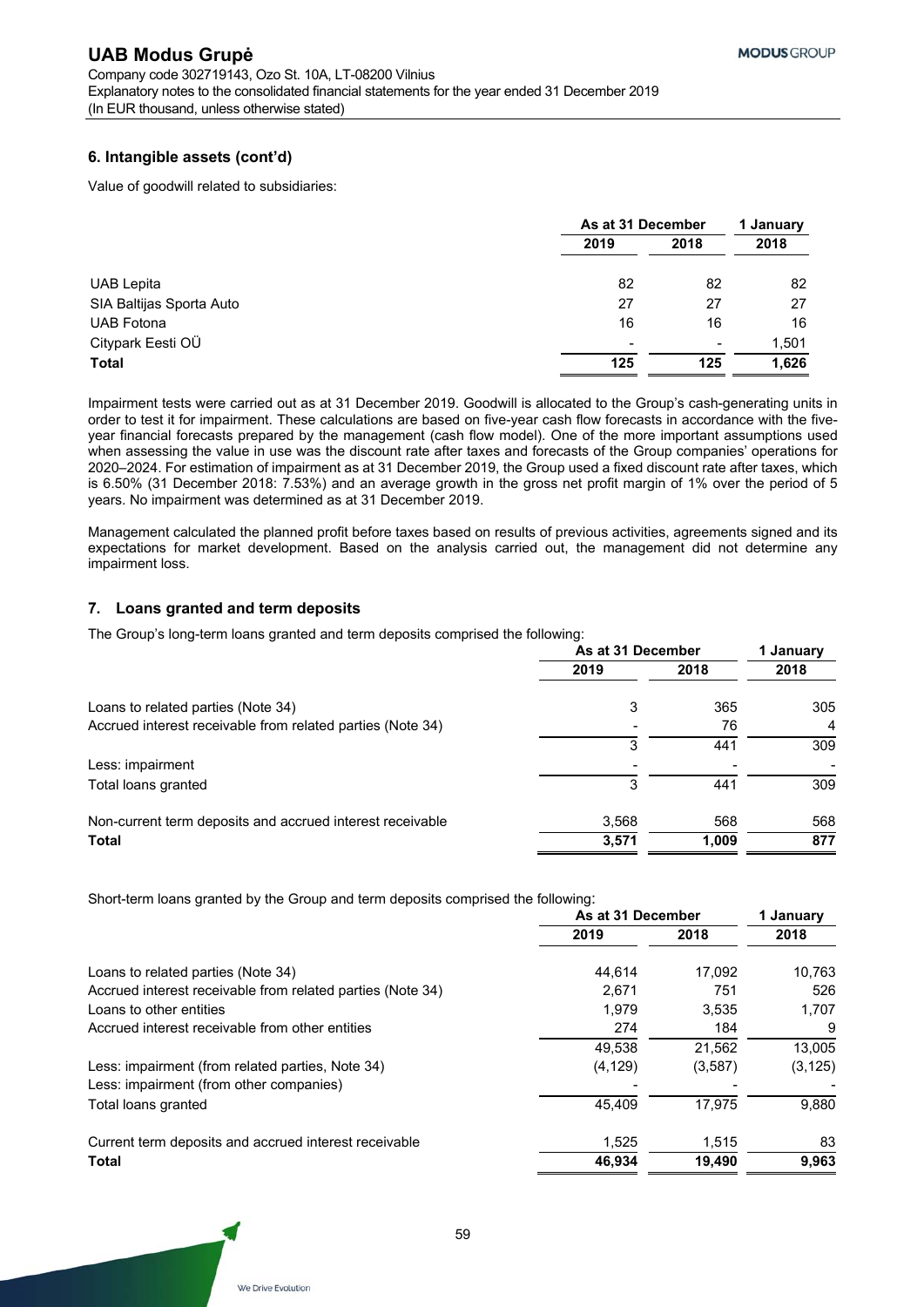# **7. Loans granted and term deposits (cont'd)**

As at 31 December 2019 and 2018, 1 January 2018, the loans were granted by the Group to directly and indirectly controlled subsidiaries and parties related to shareholders.

Changes in the loans granted by the Group and term deposits during the year were as follows:

|                                                                             | 2019      | 2018      |
|-----------------------------------------------------------------------------|-----------|-----------|
| Balance of the loans granted and term deposits in the beginning of the year | 20,499    | 10,840    |
| Loans granted                                                               | 95.650    | 19.370    |
| Repaid loans                                                                | (71, 915) | (11, 153) |
| Interest calculated on loans                                                | 2.619     | 759       |
| Interest received                                                           | (712)     | (287)     |
| Calculated impairment                                                       | (542)     | (462)     |
| Subsidiaries sold                                                           | 1,896     |           |
| Term deposits                                                               | 3,010     | 1,515     |
| Redeemed term deposits                                                      |           | (83)      |
| Balance of the loans granted and term deposits at the end of the year       | 50.505    | 20.499    |

Loans granted and term deposits are denominated in the following currencies:

|        | As at 31 December |        |
|--------|-------------------|--------|
| 2019   | 2018              | 2018   |
| 50,496 | 20,443            | 10,684 |
| 9      | 37                | 69     |
| $\,$   | 19                | 87     |
| 50,505 | 20,499            | 10,840 |
|        |                   |        |

The loans bear fixed interest rates from 2.00% to 5.22% and are in line with the market conditions.

# **8. Trade and other receivables**

The Group's trade and other receivables comprised the following:

|                                                                           | As at 31 December |                    | 1 January          |  |
|---------------------------------------------------------------------------|-------------------|--------------------|--------------------|--|
|                                                                           | 2019              | 2018<br>(adjusted) | 2018<br>(adjusted) |  |
|                                                                           |                   |                    |                    |  |
| Trade receivables                                                         | 9,558             | 10,449             | 10,356             |  |
| Receivable finance lease amounts                                          | 3,451             | 3,708              | 3,173              |  |
| Receivables from related parties (Note 34)                                | 5,575             | 16,435             | 68                 |  |
|                                                                           | 18,584            | 30,592             | 13,597             |  |
| Less: impairment allowance for receivables                                | (823)             | (1,032)            | (1, 545)           |  |
| Less: impairment allowance for receivables from related parties (Note 34) |                   |                    |                    |  |
| Trade receivables, net                                                    | 17,761            | 29,560             | 12,052             |  |
| Receivable VAT                                                            | 2,789             | 5,347              | 1,615              |  |
| Overpayment of other taxes and prepaid taxes                              | 964               | 582                | 376                |  |
| Collaterals and other receivables                                         | 1,937             | 12,269             | 3,950              |  |
|                                                                           | 5,690             | 18,198             | 5,941              |  |
| Less: non-current finance lease receivables                               | (2, 410)          | (2,662)            | (2,396)            |  |
| Less: other non-current receivables                                       | (181)             | (414)              | (158)              |  |
| Other receivables, net                                                    | 3,099             | 15,122             | 3,387              |  |
| Total                                                                     | 20,860            | 44,682             | 15,439             |  |
|                                                                           |                   |                    |                    |  |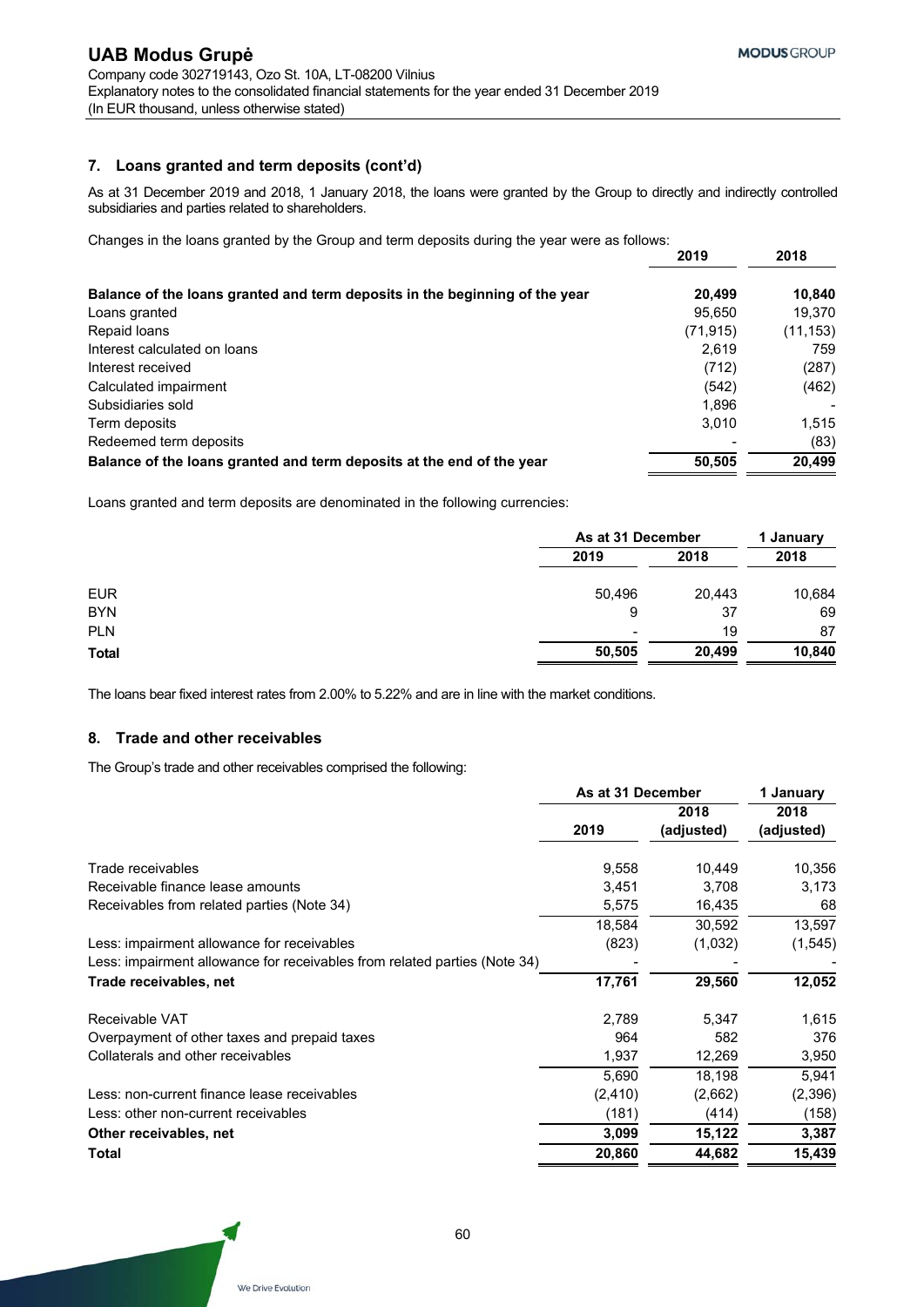## **8. Trade and other receivables (cont'd)**

Impairment expenses of the Group's current trade and other receivables are accounted for in the statement of profit or loss and other comprehensive income under impairment loss on trade receivables and contract assets.

Fair values of trade and other receivables approximate their carrying amounts.

Changes in impairment allowance for the Group's trade receivables for the year were the following:

|                                                                                                             | 2019    | 2018     |
|-------------------------------------------------------------------------------------------------------------|---------|----------|
| Impairment of receivables at the beginning of the period                                                    | (1,032) | (1, 545) |
| Impairment (reversal) is accounted for in the statement of profit or loss and other<br>comprehensive income | (370)   | 398      |
| Written-off bad receivables                                                                                 | 372     | 80       |
| Sale of business                                                                                            | 168     | 32       |
| Other adjustments                                                                                           | 39      | 3        |
| Impairment allowance for receivables at the end of the period                                               | (823)   | (1,032)  |

Ageing of the Group's trade receivables, before impairment, from third parties can be specified as follows:

|                             | As at 31 December |        | 1 January |  |
|-----------------------------|-------------------|--------|-----------|--|
|                             | 2019              | 2018   | 2018      |  |
| Amounts not past due        | 8,405             | 7,355  | 9,321     |  |
| Overdue up to 1 month       | 1,300             | 3.824  | 1.942     |  |
| Overdue 1 to 3 months       | 1,516             | 1,062  | 620       |  |
| Overdue 3 to 6 months       | 537               | 431    | 352       |  |
| Overdue 6 to 12 months      | 473               | 229    | 439       |  |
| Overdue more than 12 months | 778               | 1,256  | 855       |  |
| <b>Total</b>                | 13,009            | 14,157 | 13,529    |  |

Ageing of the Group's trade receivables, before impairment from related parties can be specified as follows:

|                             | As at 31 December |        | 1 January       |  |
|-----------------------------|-------------------|--------|-----------------|--|
|                             | 2019              | 2018   | 2018            |  |
| Amounts not past due        | 1,988             | 5,030  | 68              |  |
| Overdue up to 1 month       | 3,078             | 382    | $\qquad \qquad$ |  |
| Overdue 1 to 3 months       | 103               | 4,426  | $\qquad \qquad$ |  |
| Overdue 3 to 6 months       | 26                | 452    |                 |  |
| Overdue 6 to 12 months      | 268               | 6.094  |                 |  |
| Overdue more than 12 months | 112               | 51     |                 |  |
| <b>Total</b>                | 5,575             | 16.435 | 68              |  |

In the opinion of the management, as at the date of the statement of financial position there were no indications for trade and other receivables not overdue and for which impairment was not stated that debtors will not be able to discharge their payment obligations.

Impairment allowance for trade receivables overdue more than 12 months is not formed, if by the issue date of these consolidated financial statements the amount was recovered.

As at 31 December 2019, trade and other receivables with the value of EUR 1,885 thousand (31 December 2018 – EUR 1,357 thousand, 1 January 2018 – EUR 362 thousand) are pledged to credit institutions to guarantee repayment of the loans. The pledge of property for different contracts ends from April 2020 to March 2029 (Note 15).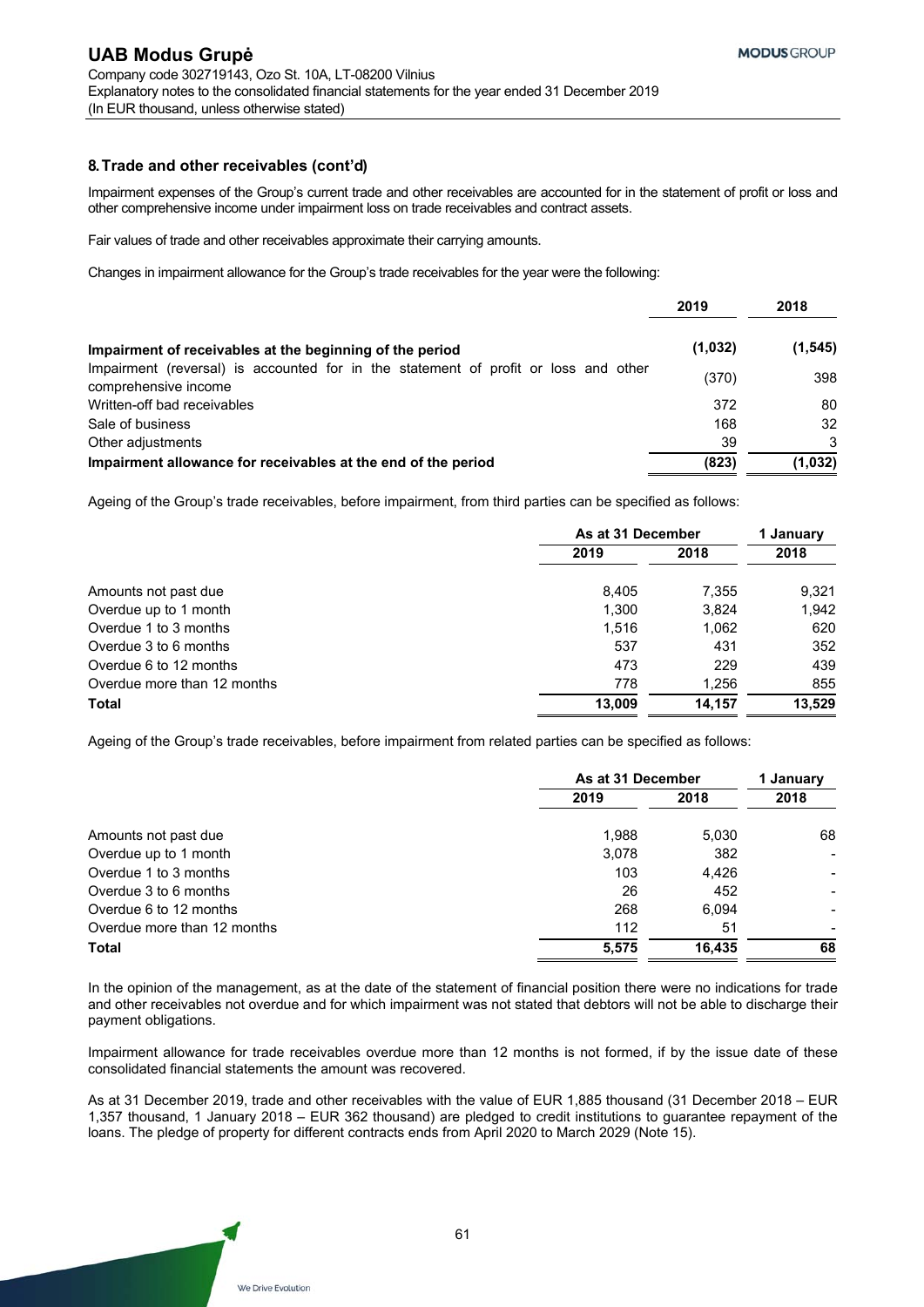## **9. Inventories**

The Group's inventories comprised:

|                                          | As at 31 December |        | 1 January |  |
|------------------------------------------|-------------------|--------|-----------|--|
|                                          | 2019              | 2018   | 2018      |  |
| Goods for resale                         | 102.910           | 72.563 | 30.487    |  |
| Raw materials, materials and consumables | 573               | 435    | 111       |  |
| Unfinished goods and work in progress    | 359               | 177    | 301       |  |
| Total                                    | 103.842           | 73.175 | 30,899    |  |

As at 31 December 2019, there were no goods in transit (at 31 December 2018: EUR 72 thousand, as at 1 January 2018 - none).

As at 31 December 2019, inventories by the value of EUR 88,741 thousand were held at warehouses of third parties (at 31 December 2018: EUR 50,584 thousand, at 1 January 2018: EUR 17,747 thousand).

In 2019, inventories amounting to EUR 425,263 thousand (2018: EUR 278,460 thousand) were recognised as costs incurred during the year and included in the cost of sales.

As at 31 December 2019, inventories by the value of EUR 86,820 thousand (31 December 2018: EUR 58,729 thousand, 1 January 2018: EUR 18,319 thousand) are pledged to credit institutions to guarantee repayment of the loans. The pledge of property for different contracts ends from April 2020 to March 2029 (Note 15).

## **10. Other investments**

Other long-term investments of the Group comprised the following:

1) Investments in associates, accounted for using equity method:

|                                   | As at 31 December |      | 1 January                    |  |
|-----------------------------------|-------------------|------|------------------------------|--|
|                                   | 2019              | 2018 | 2018                         |  |
| UAB Bonalėja                      | 75                | 74   |                              |  |
| <b>UAB Agapas</b>                 | 74                | 74   | $\qquad \qquad$              |  |
| <b>UAB Lifila</b>                 | 70                | 69   | $\qquad \qquad \blacksquare$ |  |
| UAB Investiciniai turto projektai | 68                | 68   | $\overline{\phantom{0}}$     |  |
| <b>UAB Ginana</b>                 | 68                | 68   |                              |  |
| Mockėnų ŽŪB                       | 13                | 13   | 9                            |  |
| <b>Total</b>                      | 368               | 366  | 9                            |  |

Changes in the Group's investments in associates, stated at equity method, during the year were the follows:

|                                                                      | 2019 | 2018 |
|----------------------------------------------------------------------|------|------|
| The Group's investments in associates at the beginning of the period | 366  | 9    |
| Investments acquired during the period                               |      | 356  |
| Increase (decrease) due to share of net profit (loss)                |      |      |
| The Group's investments in associates at the end of the period       | 368  | 366  |

Increase (decrease) in the Group's investments in associates due to profit (loss) is accounted for in the statement of profit or loss and other comprehensive income as share of profit of associates and joint ventures.

Information on associated entities is presented in the general information part of the consolidated explanatory notes.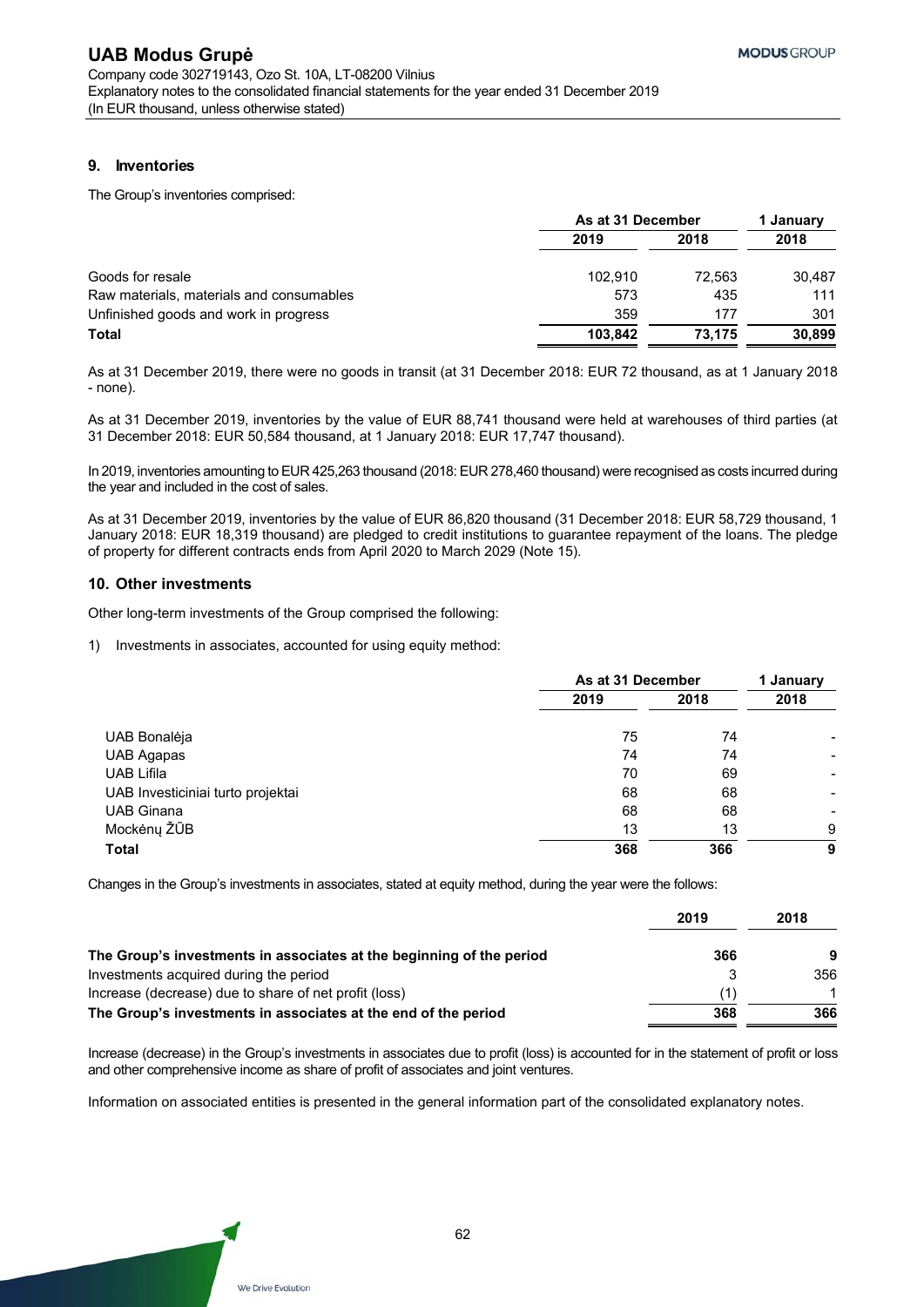# **10. Other investments (cont'd)**

2) Non-equity securities (Note 34):

|                             | As at 31 December |        | 1 January                |  |
|-----------------------------|-------------------|--------|--------------------------|--|
|                             | 2019              | 2018   | 2018                     |  |
| <b>Bonds</b>                | 14,879            | 10.488 | $\overline{\phantom{0}}$ |  |
| Accrued receivable interest | າ                 | 442    | $\blacksquare$           |  |
| <b>Total</b>                | 14,881            | 10.930 |                          |  |

The interest rate of the bonds is 6%, the maturity date - January 2026.

#### 3) Investments in shares:

|                                        | As at 31 December |       | 1 January       |  |
|----------------------------------------|-------------------|-------|-----------------|--|
|                                        | 2019              | 2018  | 2018            |  |
| UAB Parkdema                           | 3.600             | 2.190 | $\qquad \qquad$ |  |
| Air Lituanica Club - 2% of shares      | 25                | 25    | 25              |  |
| Wise Guys Batch 9 OU - 1.18% of shares | 5                 | 5     | 5               |  |
| Other                                  | 4                 | 4     |                 |  |
| <b>Total</b>                           | 3,634             | 2.224 | 30              |  |

## 4) Investments in investment units:

|                                                                   | As at 31 December |        | 1 January |  |
|-------------------------------------------------------------------|-------------------|--------|-----------|--|
|                                                                   | 2019              | 2018   | 2018      |  |
| Investment units of Stichting First Energie Fonds                 | 2.657             | 2.655  | 2,125     |  |
| Investment units of Modus Renewable Energy Lithuanian Investments | 1.516             | $\,$   |           |  |
| Total                                                             | 4.173             | 2.655  | 2.125     |  |
| Total (1+2+3+4)                                                   | 23.056            | 16.175 | 2,164     |  |

## Investments in shares

Investments in shares comprise mainly an investment in UAB Parkdema. The fair value of the investment was estimated according to the asset-based and discounted cash flow methods. The fair value that belongs to the Group as determined by an external appraiser amounted to EUR 3,600 thousand (2018: EUR 2,190 thousand). The change in the fair value is accounted for in the Statement of profit or loss and other comprehensive income under finance income (expenses) (Note 30).

#### Investments in investment units

The fair value of the investments units was calculated by estimating the net asset value of the fund and calculating the market value of the fund unit, which is equal to the net asset value of the fund divided by the number of fund units. Accordingly, the Group's share is equal to the number of fund units held by the Group, measured at market value. The net asset value of the fund consists mainly of loans granted (in one fund) and equity securities (in the other fund), the fair value of which has been determined by independent external appraisers.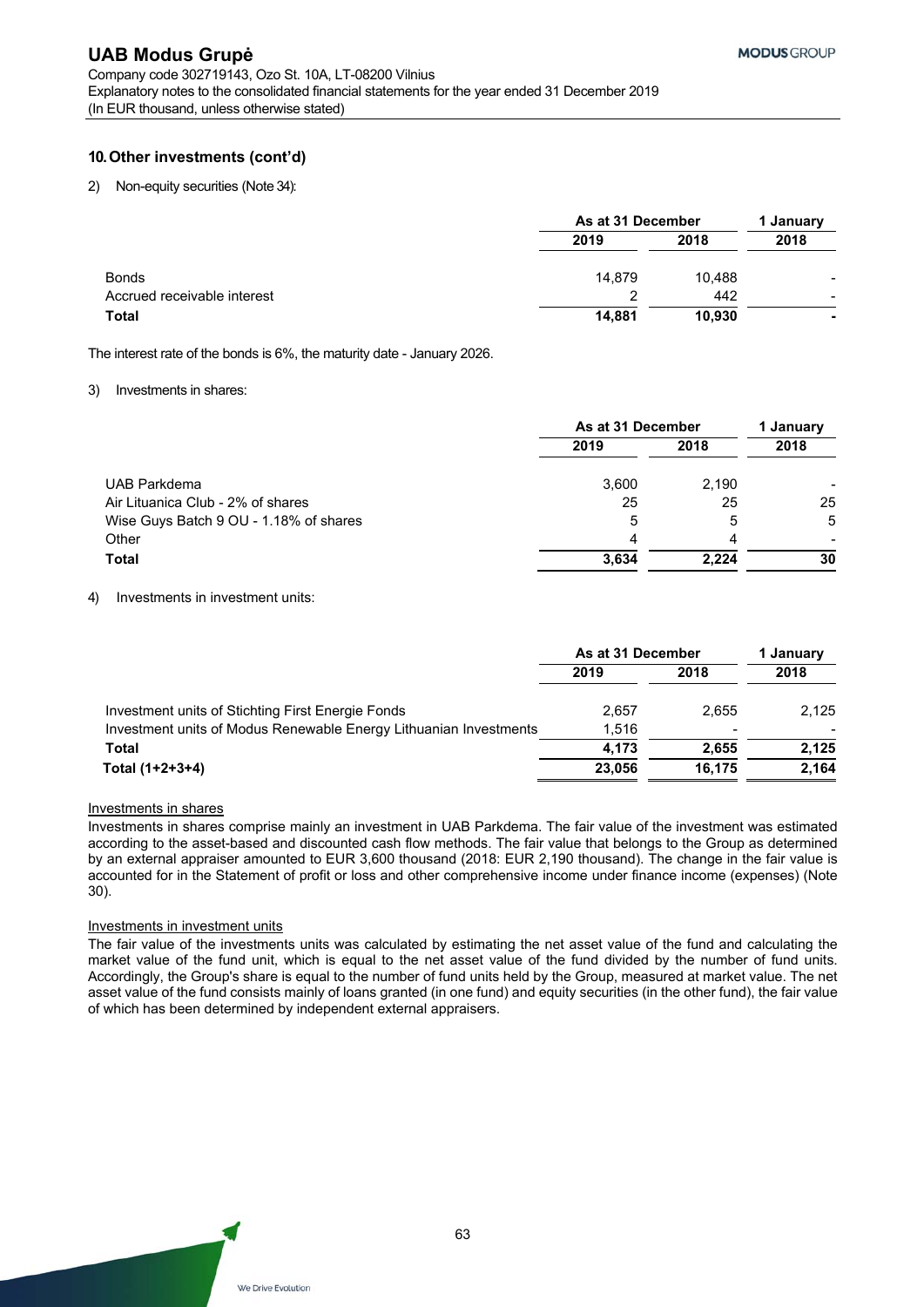# **10. Other investments (cont'd)**

Other short-term investments of the Group comprised investments in the Group entities held for sale:

|                               | As at 31 December |      | 1 January |  |
|-------------------------------|-------------------|------|-----------|--|
|                               | 2019              | 2018 | 2018      |  |
| YGE Poland Solar 6 Sp. z o.o. |                   |      | 1,359     |  |
| Greenproject Sp. z o.o.       |                   |      | 157       |  |
| Greenproject 5 Sp. z o.o.     |                   |      | 103       |  |
| EKOWOLT 3 Sp. z o.o.          |                   |      | 103       |  |
| EKO PARK XXVII Sp. z o.o.     |                   |      | 93        |  |
| QUINTAX SOLAR II Sp. z o.o.   |                   |      | 93        |  |
| EKO PARK XXIV Sp. z o.o.      |                   |      | 92        |  |
| QUINTAX SOLAR III Sp. z o.o.  |                   |      | 80        |  |
| EKO PARK XVIII Sp. z o.o.     |                   |      | 71        |  |
| EKO PARK XX Sp. z o.o.        |                   |      | 54        |  |
| Greenproject 2 Sp. z o.o.     |                   |      | 52        |  |
| QUINTAX SOLAR I Sp. z o.o.    |                   |      | 45        |  |
| SPP Wytwarzanie 28 Sp. z o.o. |                   |      | 36        |  |
| SPP Wytwarzanie 27 Sp. z o.o. |                   |      | 32        |  |
| SPP Wytwarzanie 26 Sp. z o.o. |                   |      | 21        |  |
| SPP Wytwarzanie 25 Sp. z o.o. |                   |      | 19        |  |
| SPP Wytwarzanie 24 Sp. z o.o. |                   |      | 19        |  |
| SPP Wytwarzanie 23 Sp. z o.o. |                   |      | 19        |  |
| SPP Wytwarzanie 22 Sp. z o.o. |                   |      | 12        |  |
| Total                         |                   |      | 2,460     |  |

As at 1 January 2018, the entities held for sale did not carry out any activities.

The result from disposal of other short-term investments of the Group is stated in the statement of profit or loss and other comprehensive income under the item of gain from disposal of investments in subsidiaries (Note 28).

# **11. Prepayments, deferred costs and accrued income**

The Group's prepayments, deferred costs and accrued income comprised the following:

|                                          | As at 31 December |       | 1 January      |  |
|------------------------------------------|-------------------|-------|----------------|--|
|                                          | 2019              | 2018  | 2018           |  |
| Prepayments                              | 4.990             | 2,725 | 2,359          |  |
| Deferred costs                           | 1.908             | 1.044 | 673            |  |
| Accrued income                           | 4.700             | 1,022 | 995            |  |
| Prepayments to related parties (Note 34) | 163               | 169   | $\blacksquare$ |  |
| <b>Total</b>                             | 11.761            | 4,960 | 4,027          |  |

64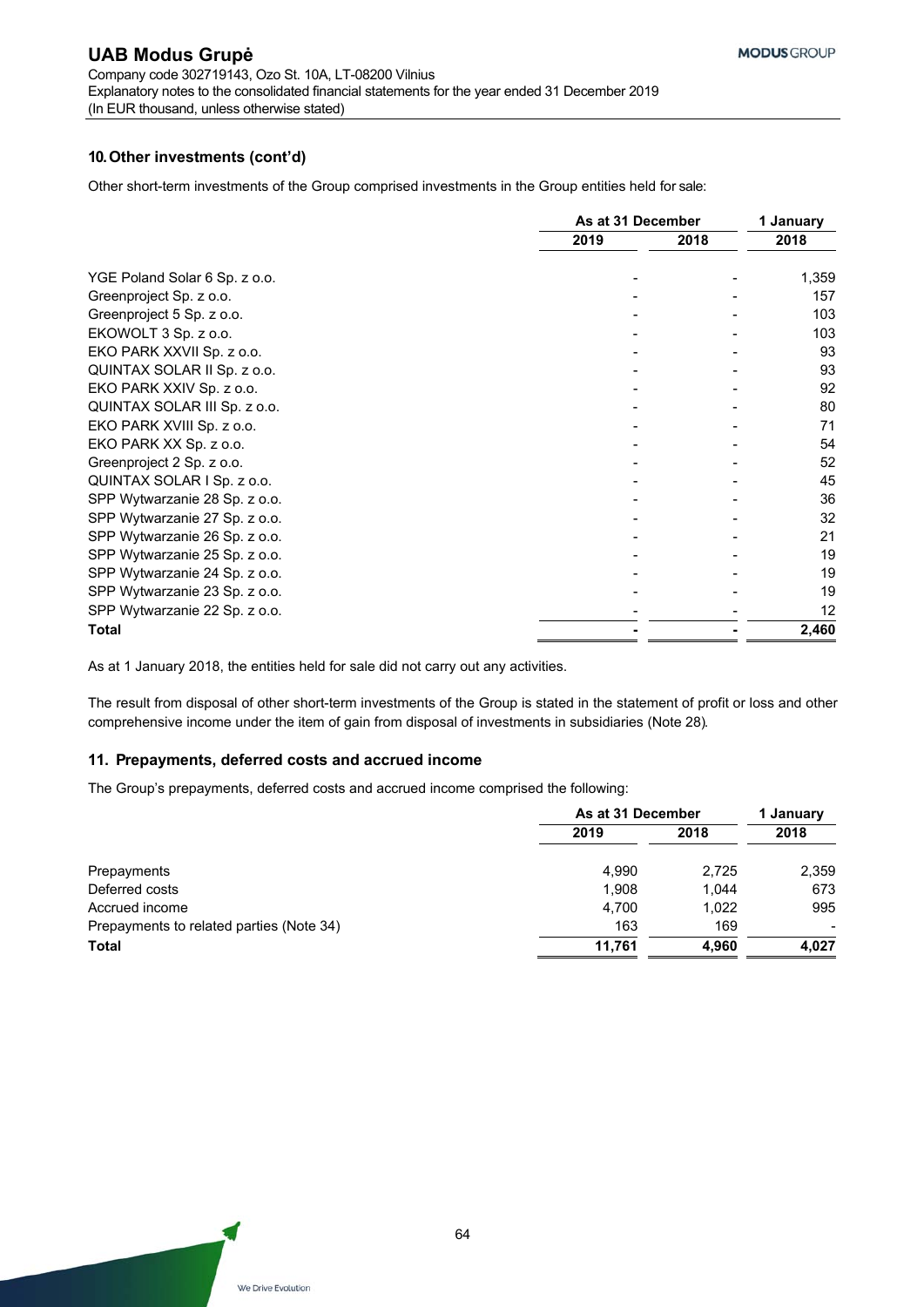# **12. Cash and cash equivalents**

The Group's cash and cash equivalents comprised the following:

|                 | As at 31 December |       | 1 January |  |
|-----------------|-------------------|-------|-----------|--|
|                 | 2019              | 2018  | 2018      |  |
| Cash in banks   | 11.428            | 9,908 | 6,431     |  |
| Cash in hand    | 37                | 33    | 100       |  |
| Cash in transit | 78                | 30    | 169       |  |
| <b>Total</b>    | 11.543            | 9,971 | 6,700     |  |

Cash and cash equivalents are denominated in the following currencies:

|              | As at 31 December |       | 1 January   |  |
|--------------|-------------------|-------|-------------|--|
|              | 2019              | 2018  | 2018        |  |
| <b>EUR</b>   | 8,438             | 9,170 | 6,074       |  |
| <b>USD</b>   | 1,907             | 151   | 2           |  |
| <b>BYN</b>   | 1,063             | 390   | 481         |  |
| <b>PLN</b>   | 121               | 228   | 142         |  |
| <b>RUB</b>   | 14                | 32    | $\mathbf 1$ |  |
| <b>Total</b> | 11,543            | 9,971 | 6,700       |  |

As at 31 December 2019, the use of cash and cash equivalents with the carrying amount of EUR 177 thousand (31 December 2018 – EUR 174 thousand, 1 January 2018 – EUR 176 thousand) was limited as the loan repayment guarantee to credit institutions.

The Group has measured its cash and cash equivalents as at 31 December 2019 and 31 December 2018 and 1 January 2018 in accordance with IFRS 9, and no material impairment was determined – the carrying amount of the Group's cash and cash equivalents approximates their fair value.

As at 31 December 2019, cash and cash equivalents by the value of EUR 2,771 thousand (31 December 2018 – EUR 6 thousand, 1 January 2018 – EUR 34 thousand) are pledged to credit institutions to guarantee repayment of the loans. The pledge of property for different contracts ends from April 2020 to March 2029 (Note 15).

# **13. Assets held for sale**

The following are the changes in the Group's assets held for sale during the year:

|                                                                                            | 2019 | 2018    |
|--------------------------------------------------------------------------------------------|------|---------|
| Assets held for sale in the beginning of the period                                        | 647  | 1.258   |
| Subsidiaries sold                                                                          | 647  |         |
| Reclassified from property, plant and equipment                                            |      | 792.    |
| Sold during the period                                                                     |      | (1,224) |
| Impairment accounted for in the statement of profit or loss and other comprehensive income |      | (179)   |
| Assets held for sale at the end of the period                                              |      | 647     |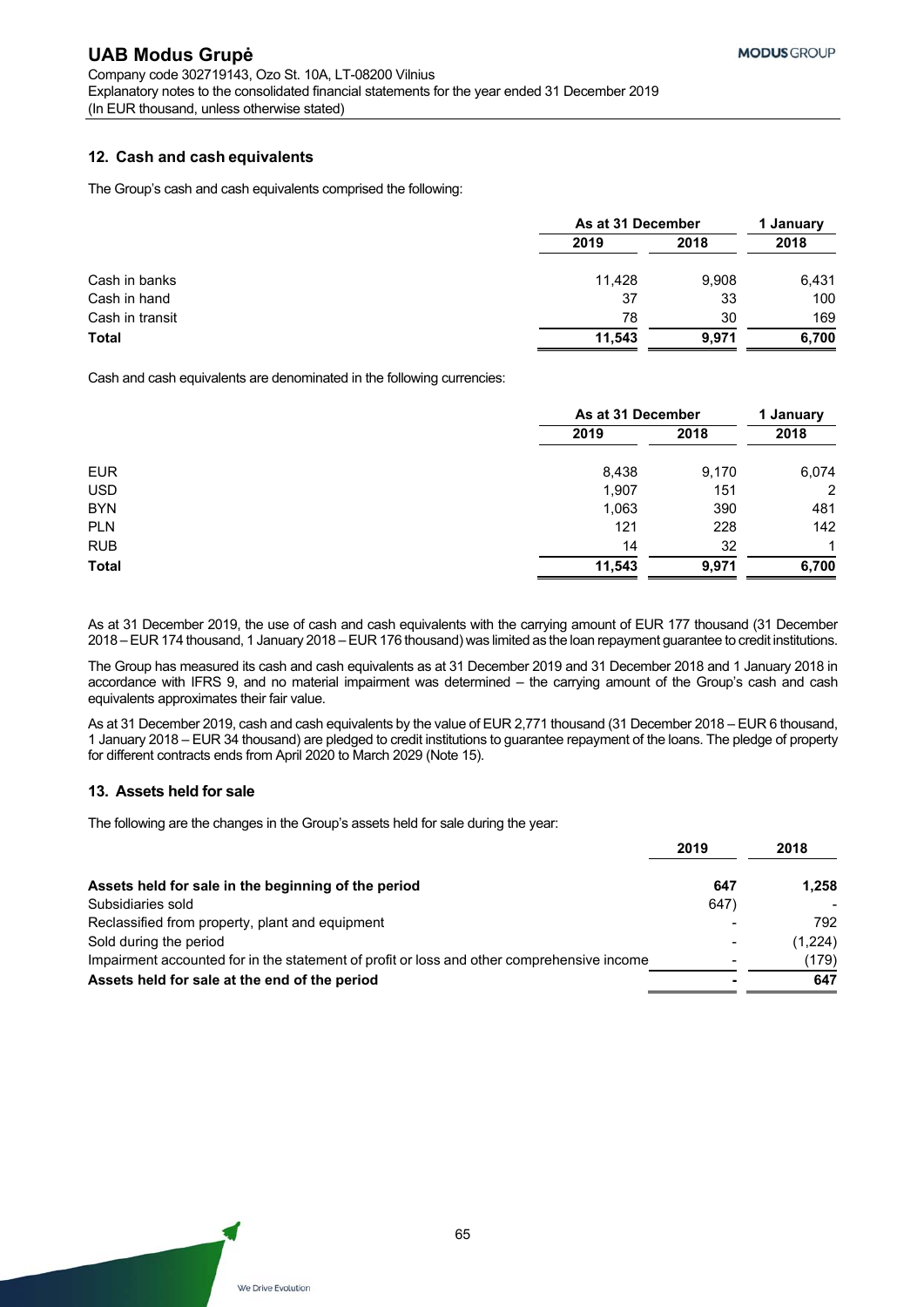# **14. Equity**

#### Authorised capital

As at 31 December 2019 and 2018 and 1 January 2018, the Company's authorised capital comprised 79,102,700 ordinary shares with the nominal value of EUR 0.29 each. All the shares are fully paid in.

In 2019 and 2018, the Group did not acquire nor transfer any of its own shares.

As at 31 December 2019 and 2018 and 1 January 2018, the Group's shareholders were as follows:

|                    | Number of<br>shares<br>2019 | Number of<br>shares<br>2018 | Ownership<br>interest (%) | <b>Shares with</b><br>voting rights (%) |
|--------------------|-----------------------------|-----------------------------|---------------------------|-----------------------------------------|
| MG NL holding B.V. | 79.102.700                  | 79.102.700                  | 100%                      | 100%                                    |
| <b>Total</b>       | 79,102,700                  | 79.102.700                  | 100%                      | 100%                                    |

#### Share premium

Share premium was recognised as a difference between the emission price and the nominal value of the shares.

#### Legal reserve

Legal reserve is a compulsory reserve under Lithuanian legislation. Annual contributions of at least 5 per cent of the net profit must be allocated to the reserve up to the extent equal to 10 per cent of the authorised capital. The reserve can only be used to cover future losses.

## Revaluation reserve

Revaluation reserve is an increase in the value of property, plant and equipment resulting from revaluation of assets. The reserve cannot be used to cover the losses. Changes in the revaluation reserve are presented below.

|                                                       |                    |              | <b>Revaluation</b><br>reserve, after |
|-------------------------------------------------------|--------------------|--------------|--------------------------------------|
|                                                       | <b>Revaluation</b> | Deferred tax | taxes                                |
| Balance at the beginning of the period                |                    |              |                                      |
| Revaluation of non-current assets during the period   | 17.944             | (2,745)      | 15,199                               |
| Depreciation of the revaluation of non-current assets | (38)               | 6            | (32)                                 |
|                                                       | 17,906             | (2,739)      | 15,167                               |
| Non-controlling interest                              | (419)              | 63           | (356)                                |
| Balance at the end of the period                      | 17,487             | (2,676)      | 14,811                               |

#### Draft appropriation of profit

The draft appropriation of profit was not prepared as at the date of approval of these consolidated financial statements.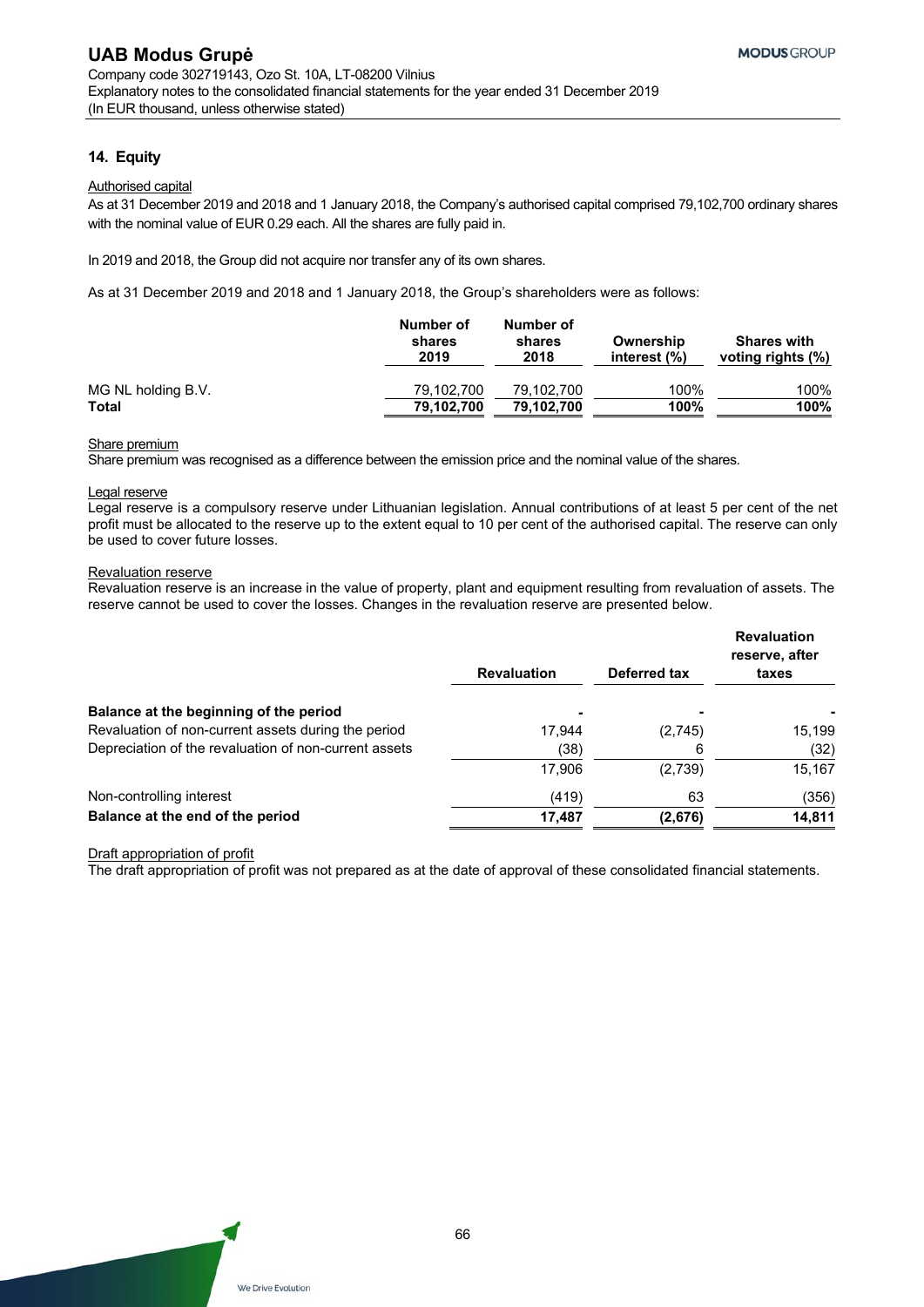# **15. Bank loans and lease liabilities**

Bank loans and lease liabilities of the Group comprised the following:

|                                                           | As at 31 December |        | 1 January |  |
|-----------------------------------------------------------|-------------------|--------|-----------|--|
|                                                           | 2019              | 2018   | 2018      |  |
| Non-current                                               |                   |        |           |  |
| Bank loans and interest payable                           | 45,935            | 29.834 | 26,436    |  |
| Liabilities arising from derivative financial instruments | 10                | 24     | 34        |  |
| Lease liabilities (2018: finance lease)                   | 30,985            | 25.540 | 10,095    |  |
|                                                           | 76.930            | 55,398 | 36,565    |  |
| <b>Current part</b>                                       |                   |        |           |  |
| Bank loans and interest payable                           | 17.321            | 30.833 | 15.515    |  |
| Liabilities arising from derivative financial instruments | 21                | 34     | 41        |  |
| Lease liabilities (2018: finance lease)                   | 15,867            | 9.442  | 9,479     |  |
|                                                           | 33,209            | 40.309 | 25,035    |  |
| <b>Total</b>                                              | 110,139           | 95.707 | 61,600    |  |

The following are the contractual maturities for the Group's long-term bank loans and leasing (finance lease) liabilities:

|                  |        | As at 31 December |        |
|------------------|--------|-------------------|--------|
|                  | 2019   | 2018<br>2018      |        |
| In 2 to 5 years  | 62.991 | 44.848            | 36,565 |
| After five years | 13.939 | 10.550            | -      |
| <b>Total</b>     | 76,930 | 55,398            | 36,565 |

Long-term and short-term bank loans and lease liabilities (2018: finance lease) were denominated in the following currencies:

|              |         | As at 31 December |                |
|--------------|---------|-------------------|----------------|
|              | 2019    | 2018              | 2018           |
| <b>EUR</b>   | 74,169  | 71,894            | 58,264         |
| <b>USD</b>   | 22,702  | 14,529            | 3,336          |
| <b>BYN</b>   | 10,841  | 7,239             | $\blacksquare$ |
| <b>PLN</b>   | 2.427   | 2,045             | $\,$           |
| <b>Total</b> | 110,139 | 95,707            | 61,600         |
|              |         |                   |                |

The following are the changes in the bank loans and lease (finance lease) liabilities of the Group during the year:

|                                                                                                 | 2019      | 2018     |
|-------------------------------------------------------------------------------------------------|-----------|----------|
| Balance of bank loans and leasing (finance lease) liabilities at the beginning of the<br>period | 95,707    | 61,600   |
| Initial application of IFRS 16 (Note 4.1)                                                       |           | 6,019    |
| Balance in the beginning of the period (adjusted)                                               | 95,707    | 67,619   |
| Proceeds from borrowings                                                                        | 22,810    | 42,620   |
| Increase in lease liabilities (2018: finance lease)                                             | 36.433    | 30,097   |
| Loans repaid                                                                                    | (20, 379) | (20,581) |
| Leasing payments                                                                                | (24, 531) | (20,708) |
| Interest calculated                                                                             | 4,498     | 2,591    |
| Interest paid                                                                                   | (4, 523)  | (2,300)  |
| <b>Transaction costs</b>                                                                        | (3)       | (147)    |
| Amortisation of transaction costs                                                               | 56        | 61       |
| Effect of currency exchange rate                                                                | 130       | 138      |
| Increase in liabilities arising from derivative financial instruments                           | (27)      | (17)     |
| Subsidiaries sold                                                                               | (32)      | (3,666)  |
| Balance of bank loans and leasing (finance lease) liabilities at the end of the period          | 110,139   | 95,707   |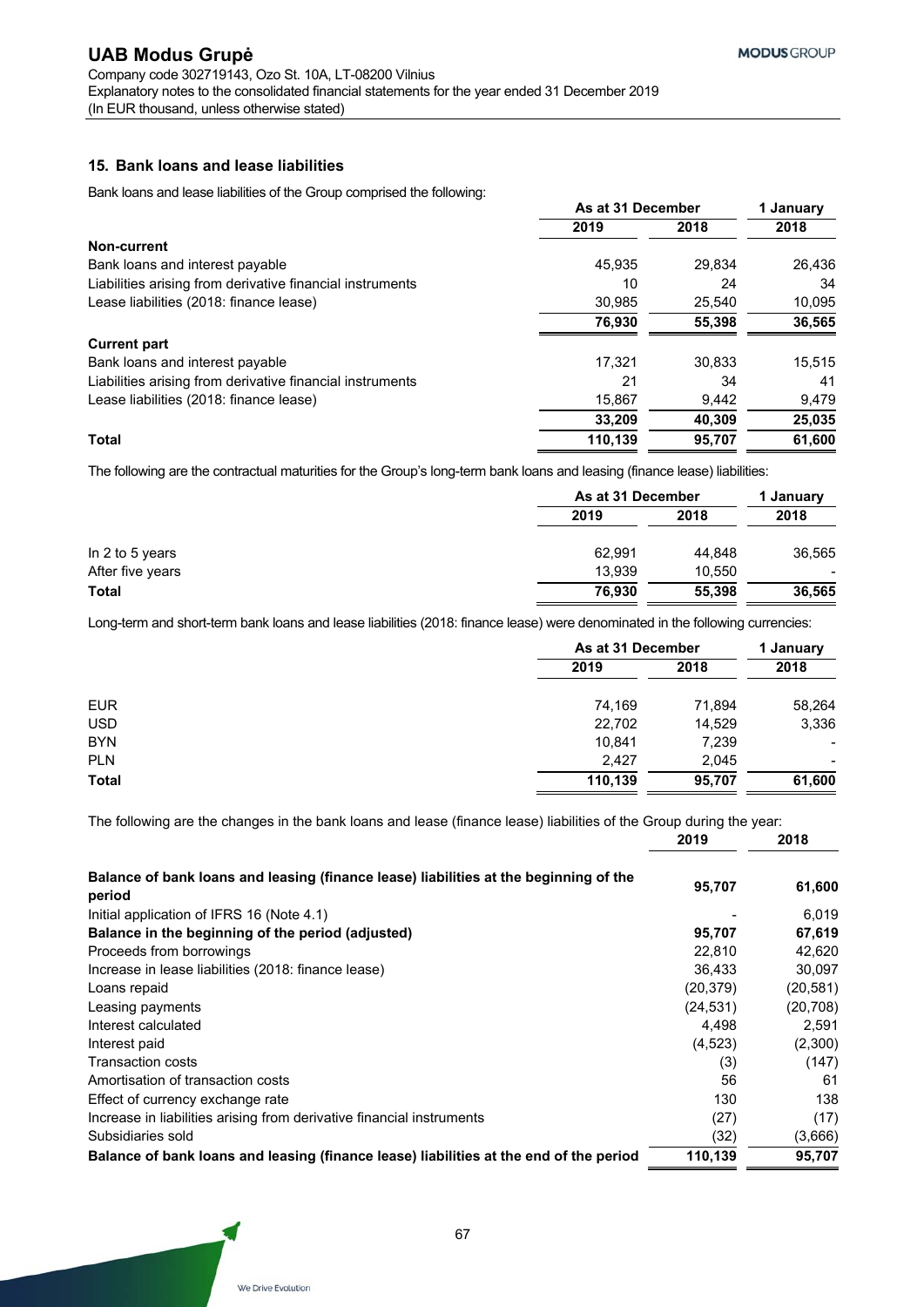**As at 31 December 1 January** 

## **15. Bank loans and lease liabilities (cont'd)**

As at 31 December 2019 and 2018, and 1 January 2018, the bank loans bore variable interest rates depending on various maturities of EURIBOR and LIBOR plus margins in compliance with market conditions.

As at 31 December 2019 and 2018, and 1 January 2018, leasing liabilities bore variable interest rates depending on various maturities of EURIBOR plus margins in compliance with market conditions.

As at 31 December 2019, property, plant and equipment with the carrying amount of EUR 84,442 thousand (31 December 2018 – EUR 58,352 thousand, 1 January 2018 – EUR 45,561 thousand) are pledged to credit institutions to guarantee repayment of the loans. The end dates of pledges for different agreements are from April 2020 until March 2029 (Note 5).

As at 31 December 2019, trade and other receivables with the value of EUR 1,885 thousand (31 December 2018 – EUR 1,357 thousand, 1 January 2018 – EUR 362 thousand) are pledged to credit institutions to guarantee repayment of the loans. The end dates of pledges for different agreements are from April 2020 until March 2029 (Note 8).

As at 31 December 2019, inventories by the carrying amount of EUR 86,820 thousand (31 December 2018 – EUR 58,729 thousand, 1 January 2018 – EUR 18,319 thousand) are pledged to credit institutions to guarantee repayment of loans. The end dates of pledges for different agreements are from April 2020 until March 2029 (Note 9).

As at 31 December 2019, cash and cash equivalents by the value of EUR 2,771 thousand (31 December 2018 – EUR 6 thousand, 1 January 2018 – EUR 34 thousand) are pledged to credit institutions to guarantee repayment of the loans. The end dates of pledges for different agreements are from April 2020 until March 2029 (Note 12).

Based on the loan agreements concluded by the Group's entities, Group entities have to comply with certain financial and non-financial covenants. As at 31 December 2019, the Group did not comply with certain specified financial and nonfinancial ratios; therefore, as at 31 December 2019, the Group received waivers from the banks that they will not require early repayment of the loans. UAB Modus Grupė and UAB Unimodus did not meet the financial ratios; however, the loans are short-term and are expected to be repaid in time, so bank waivers have not been obtained.

## **16. Other borrowings**

Other borrowings of the Group comprised the following:

|                                                                                                |        |        | . vu.wu., |  |
|------------------------------------------------------------------------------------------------|--------|--------|-----------|--|
|                                                                                                | 2019   | 2018   | 2018      |  |
| Long-term loans and accrued interest payable to related parties (Note<br>34)                   | 7,473  | 8,987  | 3,479     |  |
| Debts under non-equity securities and accrued interest payable to<br>related parties (Note 34) | 4,344  | 4,344  | 5,245     |  |
| Long-term loans and accrued interest payable to other companies                                | 1,031  |        |           |  |
| Debts under non-equity securities and accrued interest payable                                 |        | 5,562  | 517       |  |
| Other borrowings                                                                               |        |        | 54        |  |
| Total non-current part                                                                         | 12,848 | 18,893 | 9,295     |  |
| Debts under non-equity securities and accrued interest payable                                 | 5,128  | 150    |           |  |
| Short-term loans and accrued interest payable to related parties (Note<br>34)                  | 1,195  | 444    | 1,531     |  |
| Short-term loans and accrued interest payable to other companies                               | 848    |        |           |  |
| Debts under non-equity securities and accrued interest payable to<br>related parties (Note 34) | 549    | 1,109  | 172       |  |
| Other borrowings                                                                               | 11,058 | 13,690 | 8,725     |  |
| <b>Total current part</b>                                                                      | 18,778 | 15,393 | 10,428    |  |
| Total                                                                                          | 31,626 | 34,286 | 19,723    |  |
|                                                                                                |        |        |           |  |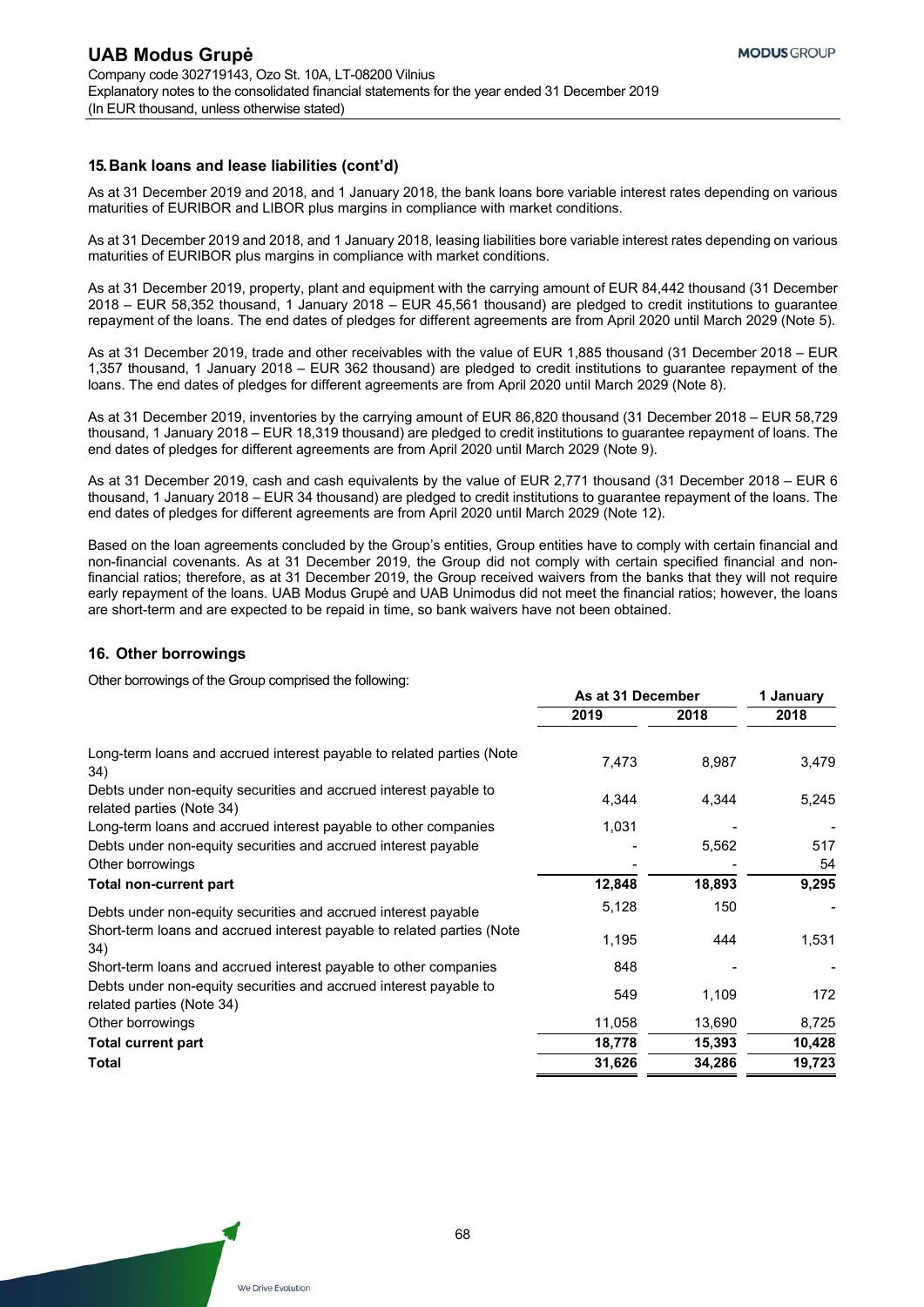# **16. Other borrowings (cont'd)**

The following are the changes in the Group's borrowings during the year:

|                                                            | 2019      | 2018    |
|------------------------------------------------------------|-----------|---------|
| Balance of other borrowings at the beginning of the period | 34,286    | 19,723  |
| Bonds issued                                               |           | 5,000   |
| Redeemed bonds                                             | (937)     |         |
| Loans received                                             | 23.914    | 7.270   |
| Loans repaid                                               | (13, 561) | (2,837) |
| Interest calculated                                        | 879       | 1,202   |
| Interest paid                                              | (775)     | (983)   |
| Disposal of subsidiaries                                   | (17, 203) |         |
| Change in other financial liabilities                      | 5,023     | 4,911   |
| Balance of other borrowings at the end of the period       | 31,626    | 34,286  |

As at 31 December 2019 and 2018, and 1 January 2018, other financial liabilities of the Group are denominated in EUR. Loans from related parties bear fixed interest rates that are in line with the market conditions.

## Borrowings under non-equity securities

|                                        | As at 31 December        |        | 1 January |  |
|----------------------------------------|--------------------------|--------|-----------|--|
|                                        | 2019                     | 2018   | 2018      |  |
| Individual and institutional investors | 5.128                    | 5.150  |           |  |
| Ultimate shareholder                   | 4,893                    | 4,665  | 4.691     |  |
| UAB Statybiniai projektai              | $\overline{\phantom{a}}$ | 788    | 726       |  |
| Practica Venture Capital KUB           | $\overline{\phantom{a}}$ | 562    | 517       |  |
| <b>Total</b>                           | 10.021                   | 11.165 | 5,934     |  |

|                                         | Number of<br>bonds | Nominal value,<br><b>EUR</b> | Interest rate (%) | <b>Maturity date</b> |
|-----------------------------------------|--------------------|------------------------------|-------------------|----------------------|
|                                         |                    |                              |                   |                      |
| Individual and institutional investors* | 50,000             | 100                          | 5%                | 12-2020              |
| Ultimate shareholder                    | 150,000            | 29                           | 8%                | 06-2023              |
| UAB Statybiniai projektai               | 19.406             | 29                           | 10%               | 01-2019              |
| Practica Venture Capital KUB            | 375,000            |                              | 12%               | 06-2019              |
| <b>Total</b>                            | 594.406            |                              |                   |                      |

\*Publicly distributable bond emission was issued on 5 January 2018. Accounting of financial instruments is carried out by AB Šiaulių bankas. As of 26 February 2018, bonds were listed in the Nasdaq Baltics First North alternative market. The bonds were acquired by individual and institutional investors.

# **17. Employee benefits**

According to the legislative requirements of the Republic of Lithuania, each employee at the age of retirement is entitled to a one-off payment in the amount of 2-month salary.

The Group's employee benefits comprised of the following:

|                                                  | 2019 | 2018 |
|--------------------------------------------------|------|------|
| Employee benefits in the beginning of the period | 47   | 39   |
| Formed                                           | 27   | 8    |
| Disposal of subsidiaries                         | (25) |      |
| Employee benefits at the end of the period       | 49   |      |

We Drive Evolution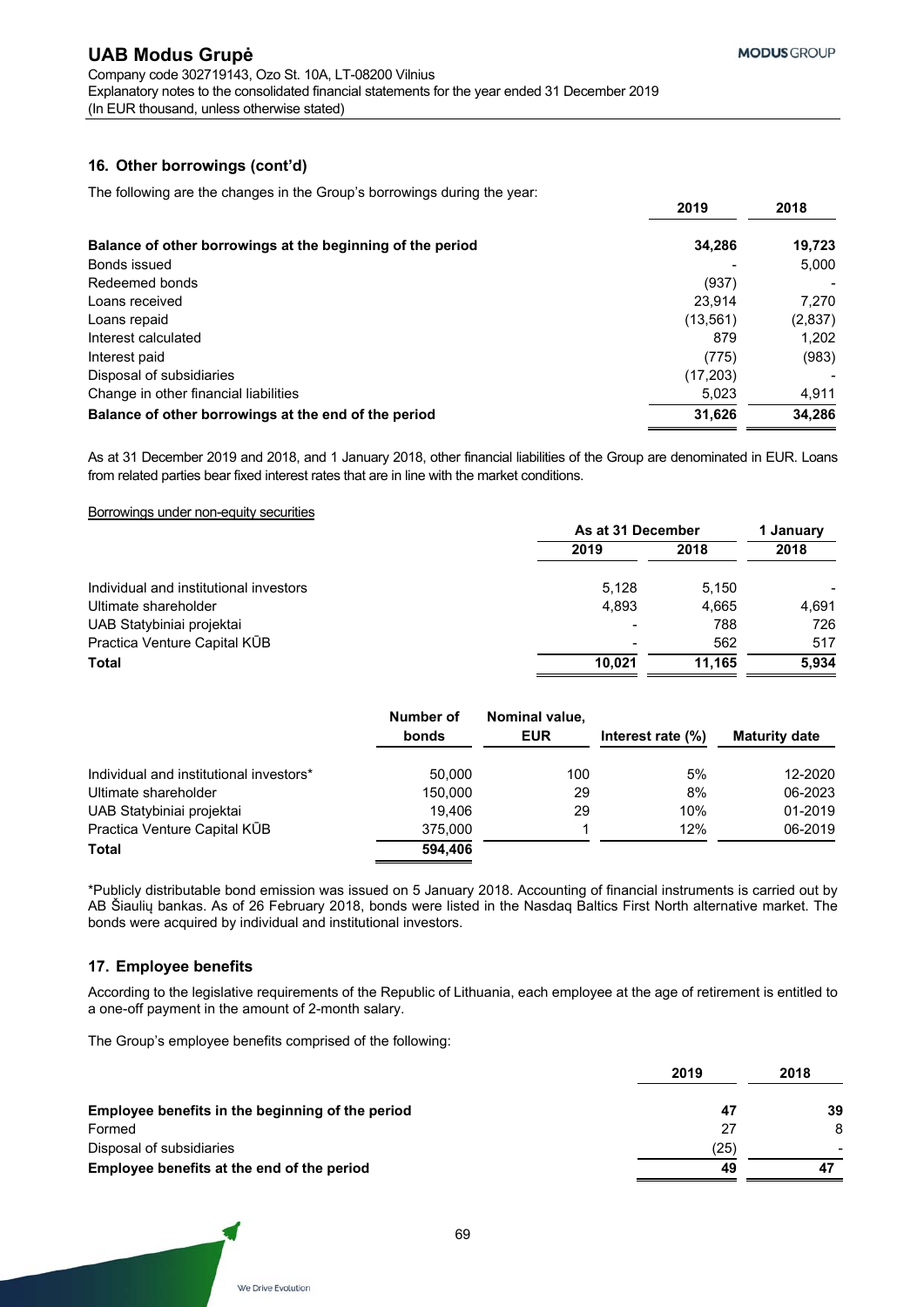# **17. Employee benefits (cont'd)**

For calculation of the employee benefits, the Group evaluated an impact of the mortality level in Lithuania, the discount rate, the retirement age, age and turnover of employees, growth of remuneration and other factors. Actuarial loss related to the above mentioned liabilities are presented in the Group's statement of profit or loss and other comprehensive income under employee benefits (accrual).

# **18. Grants and subsidies**

The grants and subsidies of the Group consisted of the following:

|                                                     | 2019  | 2018  |
|-----------------------------------------------------|-------|-------|
| Grants and subsidies in the beginning of the period | 1.264 | 990   |
| Grants and subsidies received during the period     | 60    | 306   |
| Amortisation                                        | (79)  | (32)  |
| Grants and subsidies at the end of the period       | 1.245 | 1.264 |

On 22 December 2010, the Group entered into a financing and administration agreement with the Ministry of Economy of the Republic of Lithuania and VšI Lietuvos verslo paramos agentūra regarding construction of a motel with a camp-site and the development of tourism services in the Vilnius city municipality. During 2014, a grant of EUR 15 thousand was received under the financing agreement (2013: EUR 1,306 thousand). After the evaluation of the property in 2013, it was determined that the value of the non-current assets was lower than the production cost; therefore, when accounting for impairment of the property, EUR 230 thousand of the subsidy was written off. Since 2014, the use of the grant is registered by reducing the depreciation costs of property, plant and equipment.

In 2018, a grant was received from the EU structural funds for the co-financed project "Creation of an innovative management solution for the car sharing service". The grants were received for creation of non-current assets. A grant is recognised as used when the asset is depreciated and recoverable costs are incurred. In 2019, a grant was received under the same project.

# **19. Provisions**

Provisions of the Group included the following:

|                                              | As at 31 December |      | 1 January |  |
|----------------------------------------------|-------------------|------|-----------|--|
|                                              | 2019              | 2018 | 2018      |  |
| Provisions for technical maintenance package | 64                | 13   | 11        |  |
| Provision for repurchased cars               | 36                | 30   | 22        |  |
| <b>Total</b>                                 | 100               | 43   | 33        |  |

# **20. Prepayments received, accrued liabilities and deferred income**

The Group's prepayments received, accrued liabilities and deferred income comprised the following:

|                                                     | As at 31 December |            | 1 January      |
|-----------------------------------------------------|-------------------|------------|----------------|
|                                                     | 2018              |            |                |
|                                                     | 2019              | (adjusted) | 2018           |
| Advances received                                   | 5.614             | 7.742      | 6,186          |
| Accrued expenses                                    | 2,337             | 1.418      | 523            |
| Prepayments received from related parties (Note 34) | 485               | 987        | $\blacksquare$ |
| Deferred income                                     | 369               | 947        | 187            |
| <b>Total</b>                                        | 8,805             | 11.094     | 6,896          |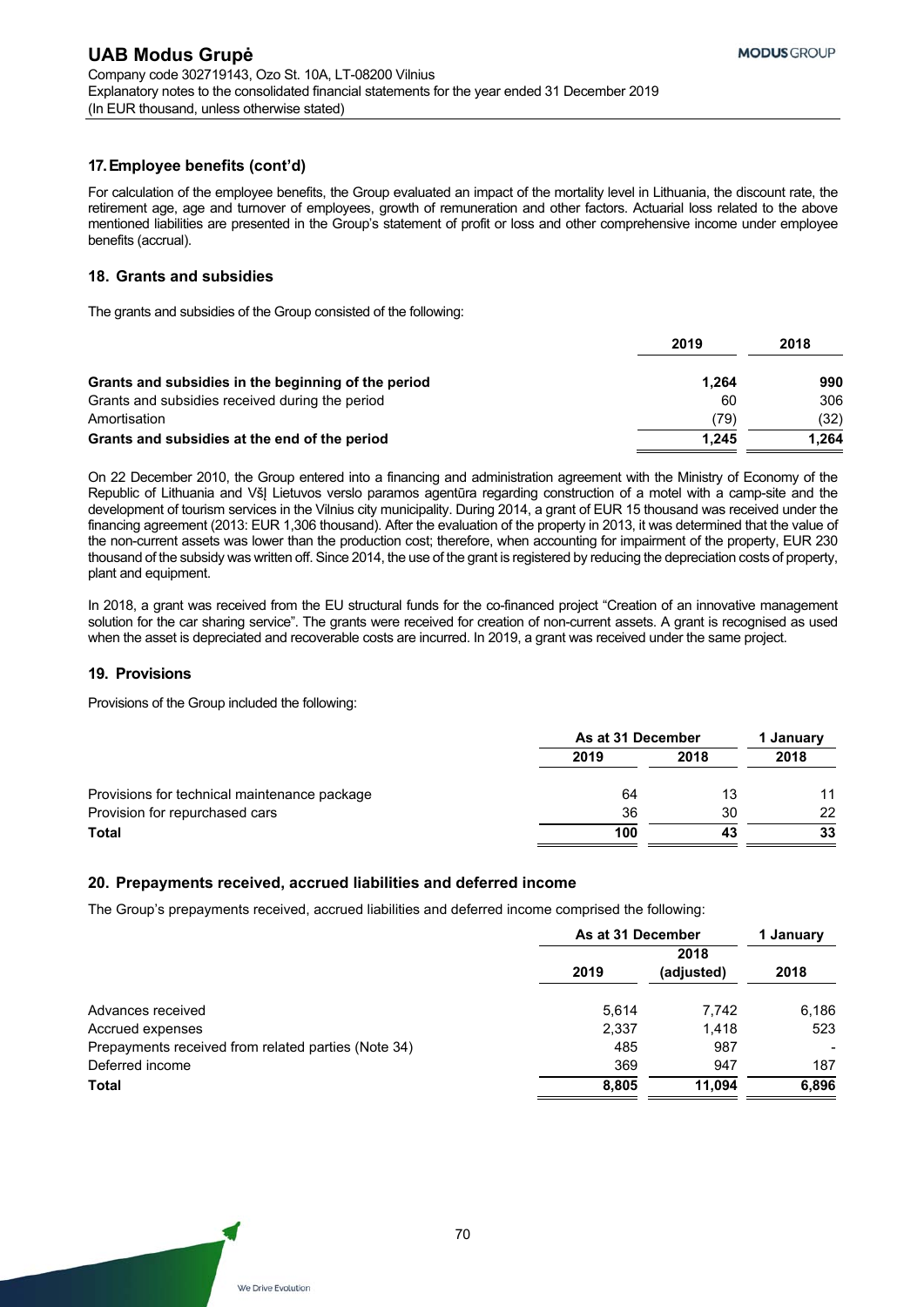# **21. Employment related liabilities**

The Group's liabilities related to employment relations comprised the following:

|                                       | As at 31 December |       | 1 January |
|---------------------------------------|-------------------|-------|-----------|
|                                       | 2019              | 2018  | 2018      |
| Vacation reserve                      | 1.241             | 1,269 | 980       |
| Accrued annual bonuses                | 1.189             | 505   | 192       |
| Payable remuneration                  | 696               | 575   | 782       |
| Payable taxes related to remuneration | 621               | 593   | 654       |
| Other employment related liabilities  | 2                 | 8     |           |
| <b>Total</b>                          | 3.749             | 2.950 | 2,608     |

# **22. Trade, other payables and current liabilities**

As at 31 December, Group's trade, other amounts payable and current liabilities comprised the following:

|                                                      | As at 31 December |            | 1 January      |
|------------------------------------------------------|-------------------|------------|----------------|
|                                                      |                   | 2018       | 2018           |
|                                                      | 2019              | (adjusted) | (adjusted)     |
| Trade payables                                       | 109.115           | 77.484     | 21,524         |
| Payable VAT                                          | 3.442             | 5.742      | 4.272          |
| Trade payables to related parties (Note 34)          | 177               | 159        | 189            |
| Other taxes payable (excluding corporate income tax) | 45                | 29         | 57             |
| Other amounts payable                                | 126               | 257        | $\blacksquare$ |
| <b>Total</b>                                         | 112.905           | 83,671     | 26,042         |

The abovementioned trade, other amounts payable and current liabilities are interest-free and they are usually assigned a payment term of up to 60 days.

# **23. Revenue**

In the following table, revenue from contracts with customers is disaggregated by primary geographical market, major products and service lines and timing of revenue recognition.

For the year ended 31 December, the Group's revenue comprised the following:

|                            | 2019    | 2018    |
|----------------------------|---------|---------|
| Primary geographic markets |         |         |
| Lithuania                  | 357,837 | 249,350 |
| <b>Belarus</b>             | 43.738  | 28,879  |
| Latvia                     | 31,522  | 25,334  |
| Poland                     | 23,472  | 14,117  |
| Ukraine                    | 20,751  |         |
| Estonia                    | 11,367  | 4,796   |
| Germany                    | 10,684  | 9,275   |
| Italy                      | 2,791   | 1,323   |
| Other countries            | 2,527   | 4,955   |
| <b>Total</b>               | 504,689 | 338,029 |

71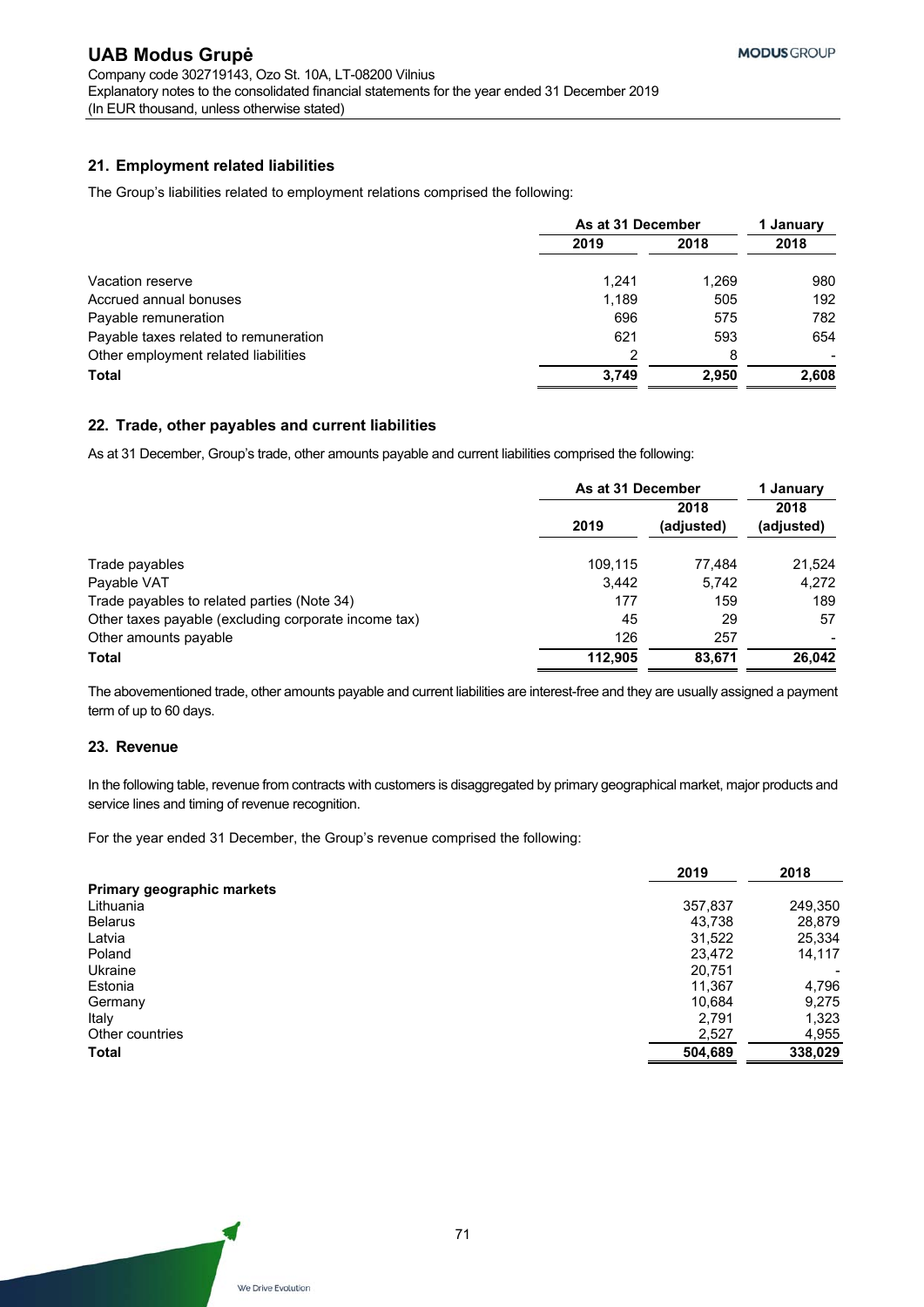## **23. Revenue (cont'd)**

|                                 | 2019    | 2018    |
|---------------------------------|---------|---------|
| Major product and service lines |         |         |
| Revenue from sale of cars       | 390.623 | 255,472 |
| Revenue from sale of energy     | 60.373  | 26.056  |
| Revenue from sale of parts      | 24.812  | 32.449  |
| Revenue from lease of cars      | 15.673  | 9,582   |
| Revenue from car service        | 5,647   | 6,204   |
| Revenue from parking services   |         | 1.441   |
| Other                           | 7,561   | 6,825   |
| Total                           | 504,689 | 338,029 |
| Timing of revenue recognition   |         |         |
| At a point of time              | 463.157 | 324,910 |
| Over a certain period           | 41,532  | 13.119  |
| <b>Total</b>                    | 504,689 | 338,029 |

# Contract assets and contract liabilities

The following table provides information about amounts receivable, contract assets and contract liabilities under contracts with customers.

|                             |      | As at 31 December |                |
|-----------------------------|------|-------------------|----------------|
|                             | 2019 | 2018              | 2018           |
| Contract assets             | 922  | 1,583             | 1,532          |
| <b>Contract liabilities</b> | (21  | (1,293)           | $\blacksquare$ |
| Total                       | 901  | 290               | 1,532          |

Contract assets are primarily related to the Group's rights to compensation for subcontracting work which is completed as at 31 December but non-taxable. No impairment has been determined for the amount of contract assets for the periods ended 31 December 2019 and 2018, and 1 January 2018. Contract assets are transferred to amounts receivable when rights become unconditional. This usually happens when the Group presents a customer with an invoice.

Contract liabilities are related to prepayments received from customers for subcontracting work the revenue of which is recognised over the period.

#### Performance obligations and revenue recognition policies

Revenue is measured based on the consideration specified in a contract with a customer. The Group recognises revenue when it transfers control over goods or service to a customer.

The following table provides information about the nature and timing of the satisfaction of performance obligations in contracts with customers, including significant payment terms, and the revenue recognition policies.

| Type of product / service                   | Nature and timing of the satisfaction of performance<br>obligations, including significant payment terms                                                                                                                                                                                                                                                                                                | Revenue recognition under IFRS 15                                                                                                                            |
|---------------------------------------------|---------------------------------------------------------------------------------------------------------------------------------------------------------------------------------------------------------------------------------------------------------------------------------------------------------------------------------------------------------------------------------------------------------|--------------------------------------------------------------------------------------------------------------------------------------------------------------|
| Income from sale of cars<br>and spare parts | The Group sells new and used cars and spare parts both to<br>individuals and to legal persons. Invoices are issued under<br>contractual terms and are usually payable immediately or within 15<br>days.                                                                                                                                                                                                 | Revenue is recognised when a car or<br>parts are delivered to the customer $-$ i.e.<br>when the customer assumes all the risks<br>and rewards for the goods. |
| Income from car service                     | The Group provides car services both to individuals and to legal<br>persons. Invoices are issued under contractual terms and are<br>usually payable immediately or within 15 days.                                                                                                                                                                                                                      | Income is recognised after actual delivery<br>of the service.                                                                                                |
| Income from lease of cars                   | The Group provides short-term lease of cars, bicycles and scooters.<br>Accounting (reporting) period – one calendar month. Invoices are<br>issued and revenue recognised at a particular point in time $-$ on the<br>last day of each reporting period for the previous month. Settlement<br>term for legal persons - 30 days. Individuals pay for the services<br>immediately after they are rendered. | Income is recognised after actual delivery<br>of the service.                                                                                                |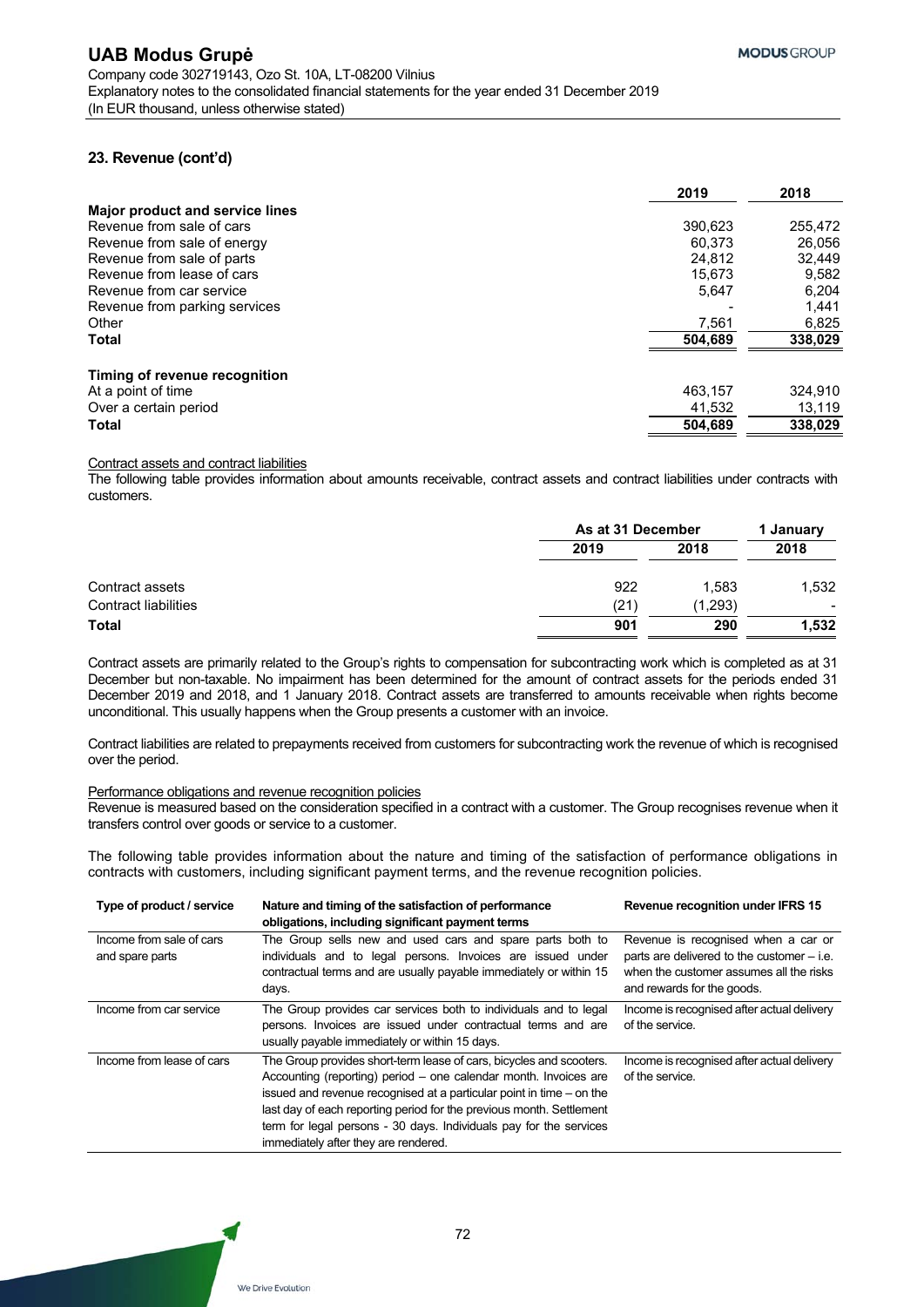# **23. Revenue (cont'd)**

| Type of product / service                                           | Nature and timing of the satisfaction of performance<br>obligations, including significant payment terms                                                                                                                                                                                                                                                                                                                                                                                                                                                                                                                                                                                              | Revenue recognition under IFRS 15                                                                                                                                                                                                                                                                                                                                                                                |
|---------------------------------------------------------------------|-------------------------------------------------------------------------------------------------------------------------------------------------------------------------------------------------------------------------------------------------------------------------------------------------------------------------------------------------------------------------------------------------------------------------------------------------------------------------------------------------------------------------------------------------------------------------------------------------------------------------------------------------------------------------------------------------------|------------------------------------------------------------------------------------------------------------------------------------------------------------------------------------------------------------------------------------------------------------------------------------------------------------------------------------------------------------------------------------------------------------------|
| Revenue from energy<br>produced by biogas and<br>solar power plants | The Group sells biogas and solar energy (electricity, heating) which<br>it produces and distributes to the buyer's network. Accounting<br>(reporting) period – one calendar month. Invoices are issued and<br>revenue recognised at a particular point in time – on the last day of<br>each reporting period. Payment period - 30 days.                                                                                                                                                                                                                                                                                                                                                               | Revenue is recognised over the period<br>when energy is produced and based on<br>the actual quantity of the energy<br>produced.                                                                                                                                                                                                                                                                                  |
| Revenue from<br>subcontracting of power<br>plants                   | The Group builds solar and biogas power plants to customers. Each<br>project starts upon signing a contract and under the construction<br>stage deadlines established in the contract. Duration of a project<br>depends on complexity of a project; however, it usually lasts no<br>longer than one year. During construction the buyer controls all of<br>the work carried out; therefore, if the customer terminates a contract,<br>the Group has the right to compensation of the costs incurred up to<br>the moment of termination, including the margin agreed upon.<br>Invoices are issued under contractual terms and are usually payable<br>within 30 days following the date of the invoice. | Revenue is recognised over time based<br>on the cost-to-cost method. The related<br>costs are recognised when they are<br>Advances<br>received<br>incurred.<br>are<br>in contract liabilities.<br>included<br>The<br>Group's rights to compensation for the<br>subcontracting work which as at 31<br>December is completed but non-taxable,<br>i.e. Invoices are not issued, are included<br>in contract assets. |
| Other income                                                        | The Group provides other services (management, etc.) and sells<br>other goods (raw materials, etc.) Invoices are issued under<br>contractual terms and are usually payable immediately or within 15<br>days.                                                                                                                                                                                                                                                                                                                                                                                                                                                                                          | Revenue is recognised after actual<br>delivery of services or, when selling the<br>goods, when the client assumes all the<br>risk and benefits.                                                                                                                                                                                                                                                                  |

# **24. Cost of sales**

For the year ended 31 December, the Group's cost of sales comprised the following:

|                                                        |         | 2018       |  |
|--------------------------------------------------------|---------|------------|--|
|                                                        | 2019    | (adjusted) |  |
| Cost of sales of cars*                                 | 369.882 | 237,966    |  |
| Contracting costs*                                     | 28.794  | 11.820     |  |
| Costs of sales of spare parts*                         | 19.408  | 25,832     |  |
| Depreciation and amortisation                          | 9.115   | 6,581      |  |
| Salaries and related taxes                             | 6.793   | 7,154      |  |
| Cost of raw materials*                                 | 4.484   | 2.407      |  |
| Fuel                                                   | 3.285   | 1,902      |  |
| Cost of sales of equipment and other goods*            | 2.695   | 435        |  |
| Repair and servicing costs of cars and other equipment | 2.646   | 609        |  |
| Servicing costs of solar and biogas power plants       | 2.163   | 1,153      |  |
| Insurance costs                                        | 1,095   | 892        |  |
| Cost of warranty works                                 | 1.078   | 673        |  |
| Other                                                  | 6,324   | 5,406      |  |
| Total                                                  | 457,762 | 302,830    |  |

\*In 2019, inventories amounting to EUR 425,263 thousand (2018 – EUR 278,460 thousand) were recognised as costs incurred during the year and were included in the cost of sales.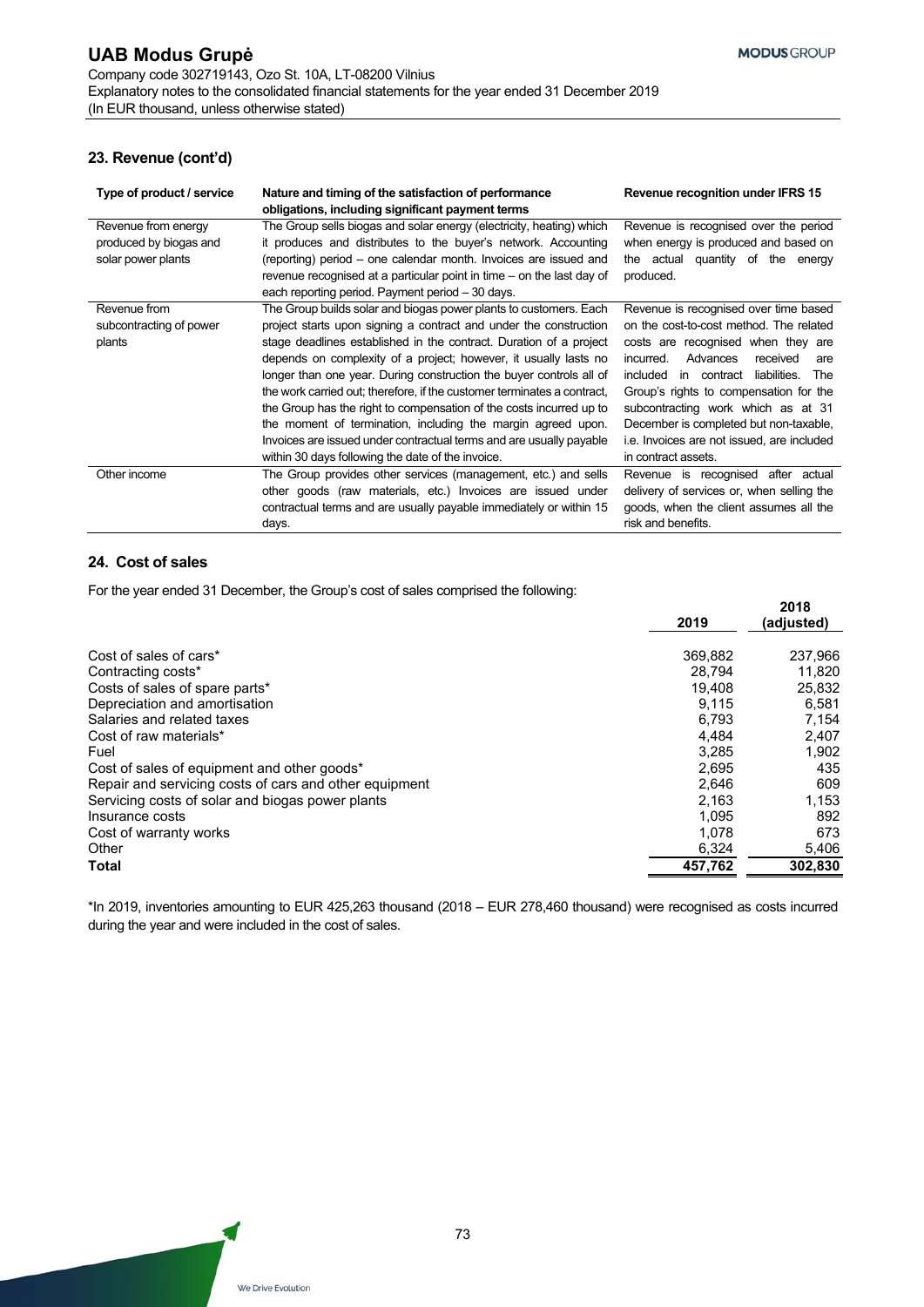# **25. Other activity results**

For the year ended 31 December, other activity income (expenses) comprised the following:

|                                        | 2019    | 2018  |
|----------------------------------------|---------|-------|
| OTHER ACTIVITY INCOME                  |         |       |
| Penalties received and damages covered | 47      |       |
| Gain from resold services              |         | 190   |
| Other income                           | 241     |       |
|                                        | 288     | 190   |
| OTHER ACTIVITY EXPENSES                |         |       |
| Loss from resold services              | 767)    |       |
| Loss on disposal of non-current assets | (541)   | (209) |
| Other expenses                         | (170)   |       |
|                                        | (1,478) | (209) |
| <b>Other operating results:</b>        | (1,190) | (19)  |

# **26. Selling expenses**

For the year ended 31 December, selling expenses comprised the following:

|                                               | 2019   | 2018   |
|-----------------------------------------------|--------|--------|
| Salaries and related expenses                 | 6,388  | 7,588  |
| Advertising and promotional costs             | 2,946  | 2,120  |
| Customs and registration costs                | 604    | 398    |
| Representation expenses                       | 359    | 316    |
| Transportation and short-term insurance costs | 317    | 276    |
| Trainings and secondments                     | 295    | 360    |
| Legal and other consulting services           | 201    | 227    |
| Fuel and lease of cars                        | 165    | 217    |
| Demo and display cars maintenance costs       | 135    | 566    |
| Depreciation and amortisation                 | 38     | 50     |
| Other                                         | 1,055  | 615    |
| <b>Total</b>                                  | 12,503 | 12,733 |

# **27. Administrative expenses**

For the year ended 31 December, administrative expenses consisted of the following:

|                                                              | 2019   | 2018   |
|--------------------------------------------------------------|--------|--------|
| Salaries and related expenses                                | 4,855  | 4,163  |
| Legal and consulting expenses                                | 1.107  | 804    |
| Depreciation and amortisation                                | 1.013  | 1,200  |
| IS lease and maintenance expenses                            | 780    | 676    |
| Maintenance of premises, repair and maintenance of equipment | 731    | 893    |
| Accounting and audit expenses                                | 705    | 352    |
| Write-down of inventories                                    | 585    | (110)  |
| Bank charges                                                 | 560    | 380    |
| Taxes                                                        | 507    | 186    |
| Support                                                      | 437    | 65     |
| Communication services                                       | 373    | 248    |
| Business trip expenses                                       | 291    | 338    |
| Fuel, car lease and maintenance                              | 268    | 335    |
| Lease of premises                                            | 218    | 1,690  |
| Advertising and representation expenses                      | 118    | 137    |
| Other                                                        | 1,164  | 1,351  |
| Total                                                        | 13,712 | 12,708 |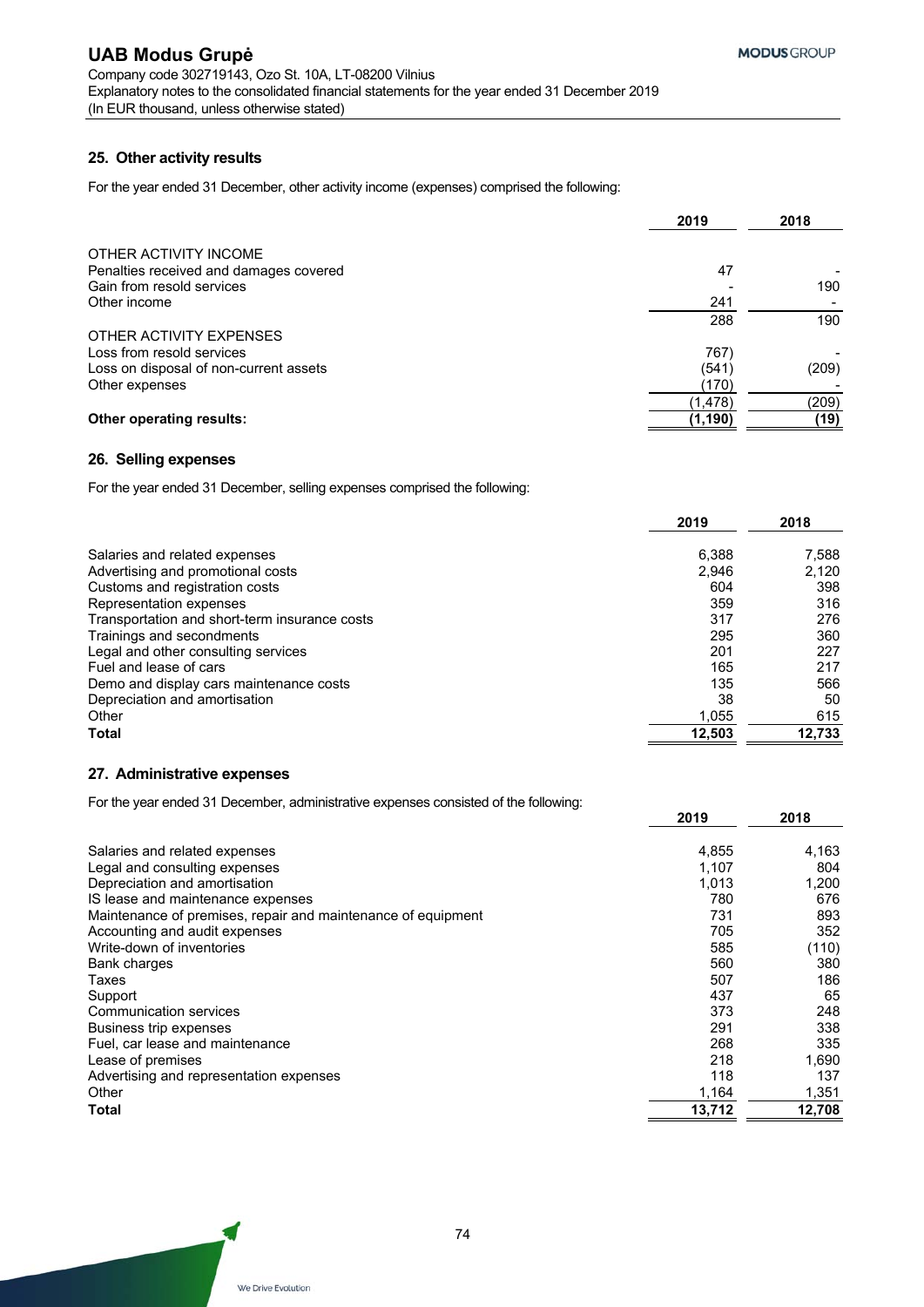### **28. Profit on disposal of investments into subsidiaries**

Profit from disposal of investments into subsidiaries for the year ended 31 December, included the following:

|                                                                                | 2019   | 2018  |
|--------------------------------------------------------------------------------|--------|-------|
| Profit on disposal of investments into subsidiaries engaged in car business    | 22.592 |       |
| Profit on disposal of investments into subsidiaries engaged in energy business | 3.322  |       |
| Profit from short-term investments into Group companies held for sale          |        | 1,523 |
| <b>Total</b>                                                                   | 25.914 | 1.523 |

Profit on disposal of investments into subsidiaries engaged in car business

In 2019, the Group sold investments into the following subsidiaries: UAB Krasta Auto, UAB Krasta Auto Kaunas, UAB Krasta Auto Vilnius, UAB Krasta Auto Klaipėda and UAB Autoforumas. The sale of companies is not considered a discontinuing operation because the activities of the divested entities continue or the divested entities did not form a significant separate operating segment.

The table below presents the sale transactions (the values as at the date of sale and the carrying amounts are not considered to differ materially from their fair values):

|                                                          |            |                |              | Date of        |                | Data of       |
|----------------------------------------------------------|------------|----------------|--------------|----------------|----------------|---------------|
| Profit on disposal of investments into subsidiaries      | 24,403     | (1, 276)       | (326)        | (637)          | 428            | 22,592        |
| Cash flows from disposal                                 |            |                |              | 23,465         | (41)           | 23,424        |
| Cash and cash equivalents                                | (515)      | (411)          | (29)         | (346)          | (41)           | (1, 342)      |
| Sales price                                              |            |                |              | 24.766         |                | 24,766        |
| Disposed share capital,%                                 | 100        | 100            | 100          | 100            | 100            | 100           |
| Net assets at the time of disposal                       | (152)      | 865            | 297          | 291            | (469)          | 832           |
| <b>Total liabilities</b>                                 | 14,287     | 1,386          | 866          | 7,741          | 576            | 24,856        |
| <b>Total current liabilities</b>                         | 14,287     | 1,384          | 866          | 7,607          | 551            | 24,695        |
| Trade, other payables and current liabilities            | (497)      | 484            | 192          | 5,752          | 31             | 5,962         |
| <b>Employment related liabilities</b>                    | 41         | 175            | 107          | 409            | 48             | 780           |
| income                                                   | 157        | 535            | 384          | 679            | 2              | 1,757         |
| Prepayments received, accrued liabilities and deferred   |            |                |              |                |                |               |
| Other borrowings<br>Corporate income tax liabilities     | 48         | 51             | 18           | 38             | $\overline{a}$ | 16,041<br>155 |
| <b>Current liabilities</b>                               | 14,538     | 139            | 165          | 729            | 470            |               |
| <b>Total non-current liabilities</b>                     |            | $\overline{2}$ |              | 134            | 25             | 161           |
| Advances received                                        |            |                |              | 134            |                | 134           |
| <b>Provisions</b>                                        |            | ä,             |              |                | 25             | 25            |
| Deferred tax liability                                   |            | $\overline{2}$ |              |                |                | $\mathbf{2}$  |
| <b>Non-current liabilities</b>                           |            |                |              |                |                |               |
| <b>Total assets</b>                                      | 14,135     | 2,251          | 1.163        | 8,032          | 107            | 25,688        |
| <b>Total current assets</b>                              | 14,089     | 2,101          | 1,103        | 7,517          | 80             | 24,890        |
| Prepayments, deferred costs and accrued income           | 39         | 145            | 53           | 466            | 1              | 704           |
| Trade and other receivables                              | 5,032      | 616            | 286          | 2,903          | 36             | 8,873         |
| Loans granted                                            | 5,000      | $\overline{a}$ |              |                | $\blacksquare$ | 5.000         |
| Advance corporate income tax                             |            | 37             | 24           | 5              |                | 66            |
| Inventories                                              | 4,018      | 1,303          | 740          | 4,143          | 43             | 10,247        |
| <b>Current assets</b>                                    |            |                |              |                |                |               |
| <b>Total non-current assets</b>                          | 46         | 150            | 60           | 189<br>515     | 27             | 189<br>798    |
| Deferred income tax asset<br>Trade and other receivables | 11         | 39             | 19           | 85             |                | 154           |
| Intangible assets                                        | 27         | 1              | $\mathbf{1}$ | 1              |                | 30            |
| Property, plant and equipment                            | 8          | 110            | 40           | 240            | 27             | 425           |
| <b>Non-current assets</b>                                |            |                |              |                |                |               |
|                                                          | Auto       | Kaunas         | Klaipėda     | <b>Vilnius</b> |                |               |
| Item/Company                                             | Krasta     | Auto           | Auto         | Auto           | Autoforumas    | <b>Total</b>  |
|                                                          | <b>UAB</b> | Krasta         | Krasta       | Krasta         | <b>UAB</b>     |               |
|                                                          |            | <b>UAB</b>     | <b>UAB</b>   | <b>UAB</b>     |                |               |

| Company name             | Date of<br>disposal | υαια νι<br>carrying<br>amounts |
|--------------------------|---------------------|--------------------------------|
| UAB Krasta Auto          | 31/01/2020          | 31/01/2020                     |
| UAB Krasta Auto Vilnius  | 31/01/2020          | 31/01/2020                     |
| UAB Krasta Auto Kaunas   | 31/01/2020          | 31/01/2020                     |
| UAB Krasta Auto Klaipėda | 31/01/2020          | 31/01/2020                     |
| <b>UAB Autoforumas</b>   | 17/05/2020          | 31/03/2020                     |
|                          |                     |                                |

Net cash flows from disposal after set-offs amount to EUR 18,424 thousand, because EUR 5,000 thousand were offset with the payable loan.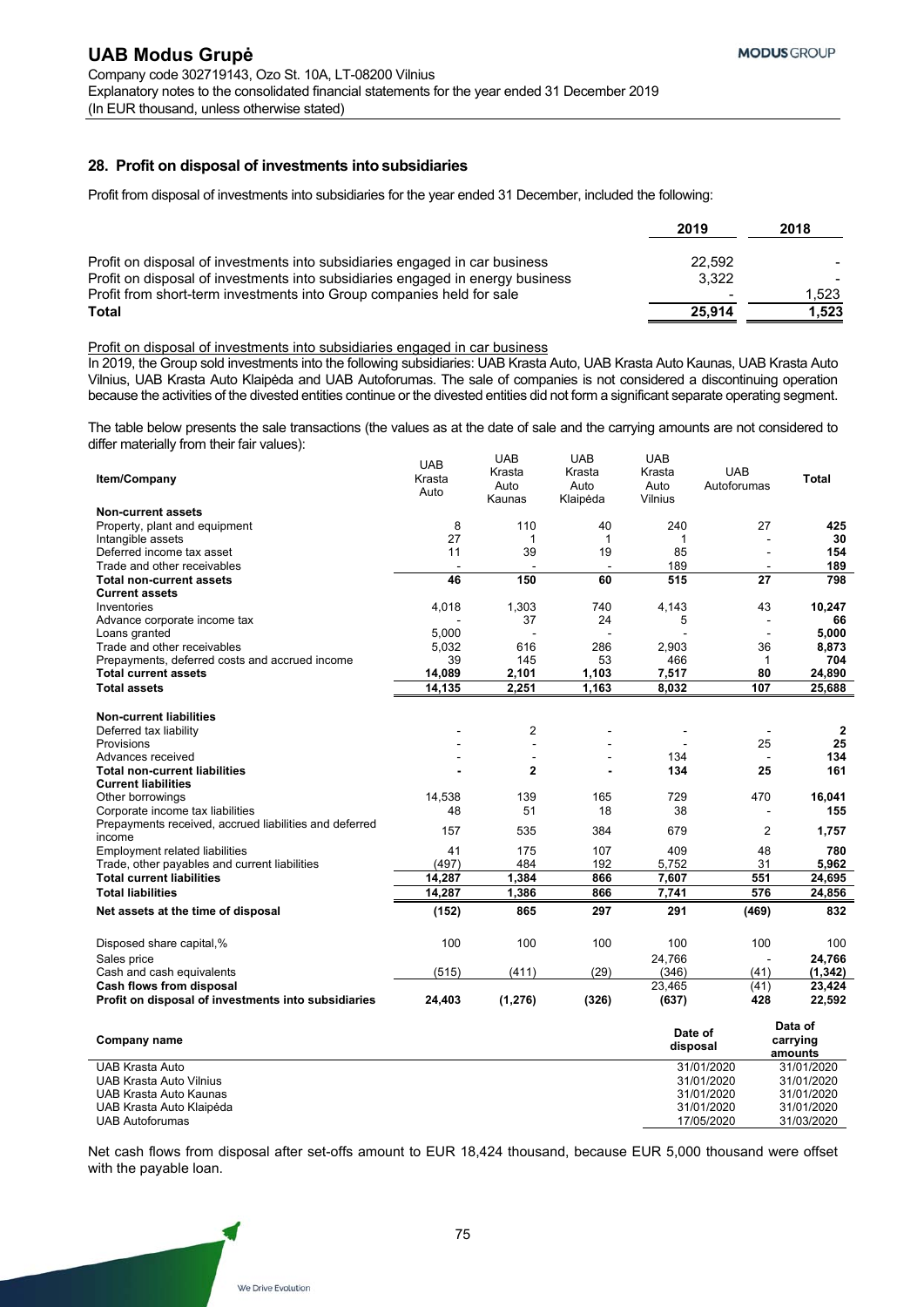# **28. Profit on disposal of investments into subsidiaries (cont'd)**

Profit on disposal of investments into subsidiaries engaged in energy business

In 2019, the Group sold investments into the following subsidiaries: Green Genius Sp. z o.o., UAB Green Genius, Green Genius S.r.l., UAB Baltic Sun Energy, UAB Investiciniai energetikos projektai, UAB Erengie Group. The sale of companies is not considered a discontinuing operation because the sold solar power plants continue operating or the sold companies did not form a significant separate operating segment.

The table below presents the sale transactions (the values as at the date of sale and the date of carrying amounts are not considered to differ materially from their fair values):

| Item/Company                                                      | Green<br>Genius<br>Italy S.r.I. | Green<br>Genius Sp.<br>Z 0.0. | <b>UAB</b><br>Green<br>Genius | <b>UAB</b><br>Investiciniai<br>energetikos<br>projektai | <b>UAB Baltic</b><br>Sun<br>Energy | <b>UAB</b><br>Erengie<br>Group | <b>Total</b> |
|-------------------------------------------------------------------|---------------------------------|-------------------------------|-------------------------------|---------------------------------------------------------|------------------------------------|--------------------------------|--------------|
| Non-current assets                                                |                                 |                               |                               |                                                         |                                    |                                |              |
| Property, plant and equipment                                     | 136                             | 126                           | $\overline{7}$                | 1,137                                                   | 1,119                              | 165                            | 2,690        |
| Intangible assets                                                 |                                 |                               | 112                           |                                                         |                                    |                                | 112          |
| Deferred income tax asset                                         |                                 |                               | 96                            |                                                         |                                    |                                | 96           |
| Other assets                                                      |                                 | 35                            |                               |                                                         |                                    |                                | 35           |
| <b>Total non-current assets</b>                                   | 136                             | 161                           | 215                           | 1,137                                                   | 1,119                              | 165                            | 2,933        |
| <b>Current assets</b>                                             |                                 |                               |                               |                                                         |                                    |                                |              |
| Advance corporate income tax                                      |                                 |                               |                               | 7                                                       |                                    |                                | 7            |
| Loans granted                                                     |                                 | 19                            |                               | 350                                                     | 268                                |                                | 637          |
| Trade and other receivables                                       | 74                              | 621                           | 207                           | 6                                                       | 4                                  | 1                              | 913          |
| Prepayments, deferred costs and                                   | 790                             | 4                             | 3                             |                                                         |                                    |                                | 797          |
| accrued income                                                    |                                 |                               |                               |                                                         |                                    |                                |              |
| <b>Total current assets</b>                                       | 864                             | 644                           | 210                           | 363                                                     | 272                                |                                | 2,354        |
| <b>Total assets</b>                                               | 1.000                           | 805                           | 425                           | 1.500                                                   | 1,391                              | 166                            | 5,287        |
| <b>Non-current liabilities</b>                                    |                                 |                               |                               |                                                         |                                    |                                |              |
| Deferred tax liability                                            |                                 |                               |                               | 86                                                      | 63                                 | 16                             | 165          |
| <b>Total non-current liabilities</b>                              |                                 |                               |                               | 86                                                      | 63                                 | 16                             | 165          |
| <b>Current liabilities</b>                                        |                                 |                               |                               |                                                         |                                    | 32                             |              |
| Bank loans and lease liabilities                                  |                                 |                               | 765                           |                                                         | 194                                | 24                             | 32<br>3.695  |
| Other borrowings                                                  | 1,420                           | 1,292                         |                               |                                                         | 41                                 |                                |              |
| Corporate income tax liabilities<br>Prepayments received, accrued | 3                               |                               |                               |                                                         |                                    | 1                              | 45           |
| liabilities and deferred income                                   | $\overline{2}$                  | 12                            |                               | 1                                                       | 1                                  | 1                              | 17           |
| <b>Employment related liabilities</b>                             | 43                              | 55                            | 89                            |                                                         |                                    |                                | 187          |
| Trade, other payables and current                                 | 747                             | 70                            | 115                           | 1,066                                                   | 2                                  | 2                              | 2,002        |
| liabilities                                                       |                                 |                               |                               |                                                         |                                    |                                |              |
| <b>Total current liabilities</b>                                  | 2,215                           | 1,429                         | 969                           | 1,067                                                   | 238                                | 60                             | 5,978        |
| <b>Total liabilities</b>                                          | 2,215                           | 1,429                         | 969                           | 1.153                                                   | 301                                | 76                             | 6,143        |
| Net assets at the time of disposal                                | (1, 215)                        | (624)                         | (544)                         | 347                                                     | 1,090                              | 90                             | (856)        |
| Disposed share capital,%                                          | 100                             | 100                           | 100                           | 100                                                     | 100                                | 100                            | 100          |
| Sales price                                                       | 10                              | 1                             | 3                             | 914                                                     | 1,687                              | 186                            | 2,801        |
| Cash and cash equivalents                                         | (83)                            | (12)                          | (18)                          | (145)                                                   | (69)                               | (8)                            | (335)        |
| Cash flows from disposal                                          | (73)                            | (11)                          | (15)                          | 769                                                     | 1,618                              | 178                            | 2,466        |
| Profit on disposal of investments<br>into subsidiaries            | 1,142                           | 613                           | 529                           | 422                                                     | 528                                | 88                             | 3,322        |

| Company name                            | Date of<br>disposal | Date of<br>carrying<br>amounts |
|-----------------------------------------|---------------------|--------------------------------|
| Green Genius Italy S.r.l.               | 13/12/2019          | 31/12/2019                     |
| Green Genius Sp. z o.o.                 | 16/04/2019          | 31/03/2019                     |
| <b>UAB Green Genius</b>                 | 18/01/2019          | 01/01/2019                     |
| UAB Investiciniai energetikos projektai | 14/11/2019          | 31/12/2019                     |
| <b>UAB Baltic Sun Energy</b>            | 14/11/2019          | 31/12/2019                     |
| <b>UAB Erengie Group</b>                | 14/11/2019          | 31/12/2019                     |

Profit from short-term investments into Group companies held for sale

In 2018, the Group sold all of its short-term investments into entities of the entities group held for sale. The investments were sold through shareholders to related companies in Poland. The total sales price amounts to EUR 3,440 thousand, the result of the sales is a profit of EUR 1,523 thousand.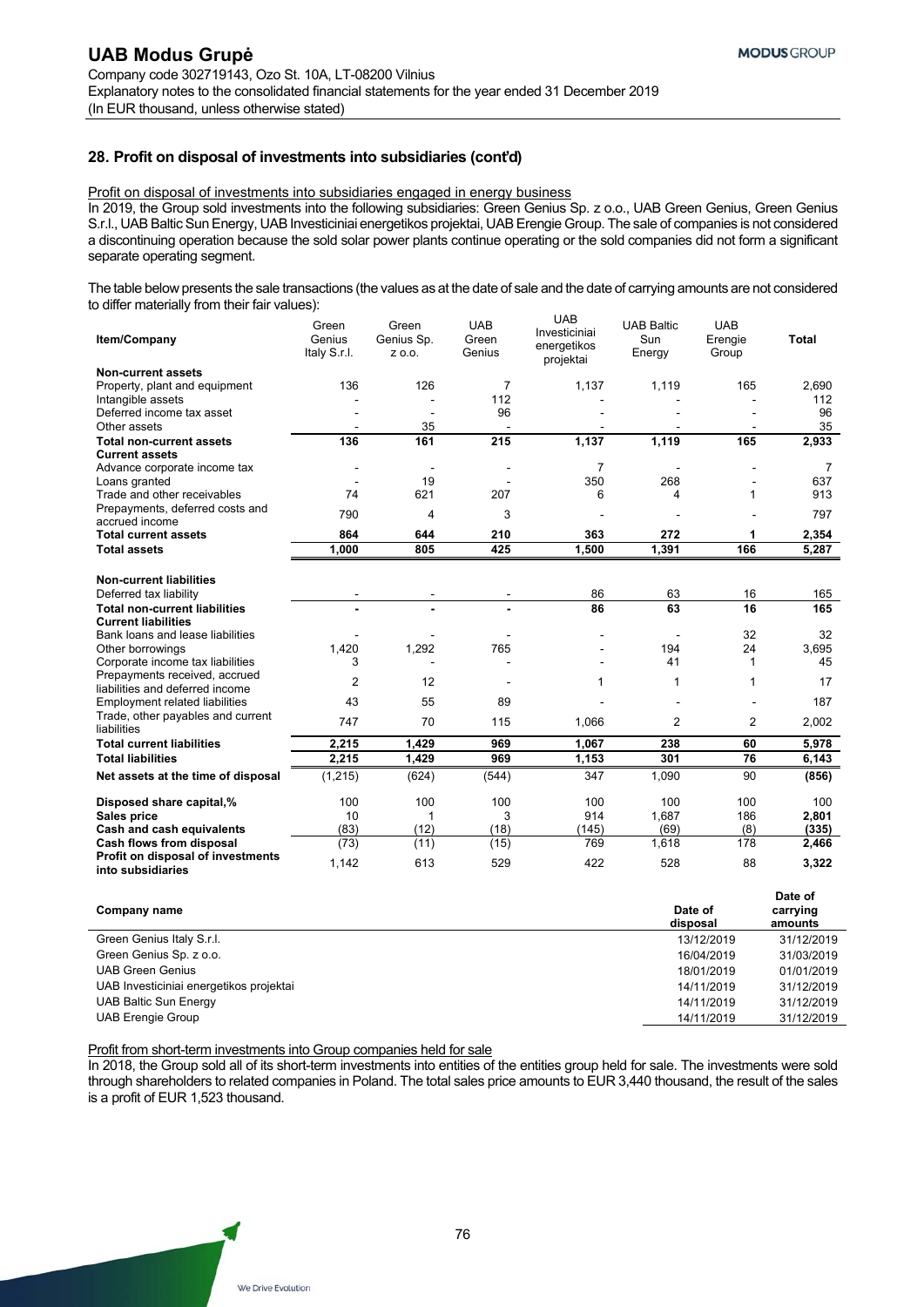## **29. Discontinued operations**

On 3 April 2018, the Group sold all of its parking business. Management has decided to sell this operating segment in January 2019, following a strategic decision to focus more on renewable energy and mobility.

On 22 January 2018, UAB Modus Grupė signed an investment agreement with a closed-end investment fund for informed investors Energy and Infrastructure SME Fund and UAB Parkdema. Following the agreement, on 30 March 2018, UAB Modus Grupė acquired 8,528,157 non-convertible bonds of UAB Parkdema by the total value of EUR 8,528 thousand. The bonds entitle to 6% fixed annual interest.

On 30 March 2018, UAB Modus Grupė acquired 3,512,185 ordinary registered intangible shares of UAB Parkdema, at par value of EUR 1 each. Settlement of the emission price was performed by non-monetary contribution belonging to UAB Modus Grupė, the total value of which, as determined by the independent appraiser, amounted to EUR 3,512 thousand, i.e. equal to 100% shares of UAB VNO turtas.

On 3 April 2018, UAB Modus Grupė sold 100% shares of the subsidiary UAB Unipark by the value of EUR 8,528 thousand to UAB Parkdema. The debt was set off against the amount payable for the shares of UAB Parkdema.

Business discontinuation results and net cash flows

| Item                                                 | 31 March<br>2018 |
|------------------------------------------------------|------------------|
| Non-current assets                                   |                  |
| Property, plant and equipment                        | 4,194            |
| Intangible assets                                    | 340              |
| Goodwill                                             | 1,501            |
| Trade and other receivables                          | 474              |
| Deferred income tax asset                            | 141              |
| <b>Total non-current assets</b>                      | 6,650            |
| <b>Current assets</b>                                |                  |
| Inventories                                          | 27               |
| Trade and other receivables                          | 1,586            |
| Prepayments, deferred costs and accrued income       | 214              |
| <b>Total current assets</b>                          | 1,827            |
| <b>Total assets</b>                                  | 8,477            |
| <b>Non-current liabilities</b>                       |                  |
| Deferred tax liability                               | 125              |
| Bank loans and lease liabilities                     | 3,255            |
| Trade, other payables and current liabilities        | 245              |
| <b>Total non-current liabilities</b>                 | 3,625            |
| <b>Current liabilities</b>                           |                  |
| Bank loans and lease liabilities                     | 411              |
| <b>Employment related liabilities</b>                | 233              |
| Trade, other payables and current liabilities        | 1,778            |
| <b>Total current liabilities</b>                     | 2,422            |
| <b>Total liabilities</b>                             | 6,047            |
| Net assets at the time of disposal                   | 2,430            |
| Sales price                                          | 12,040           |
| Cash and cash equivalents                            | (294)            |
| <b>Profit from discontinued operations</b>           | 9,316            |
| Debt set-offs due to acquisition of shares and bonds | (12,040)         |
| Net cash flows received (disposed)                   | (294)            |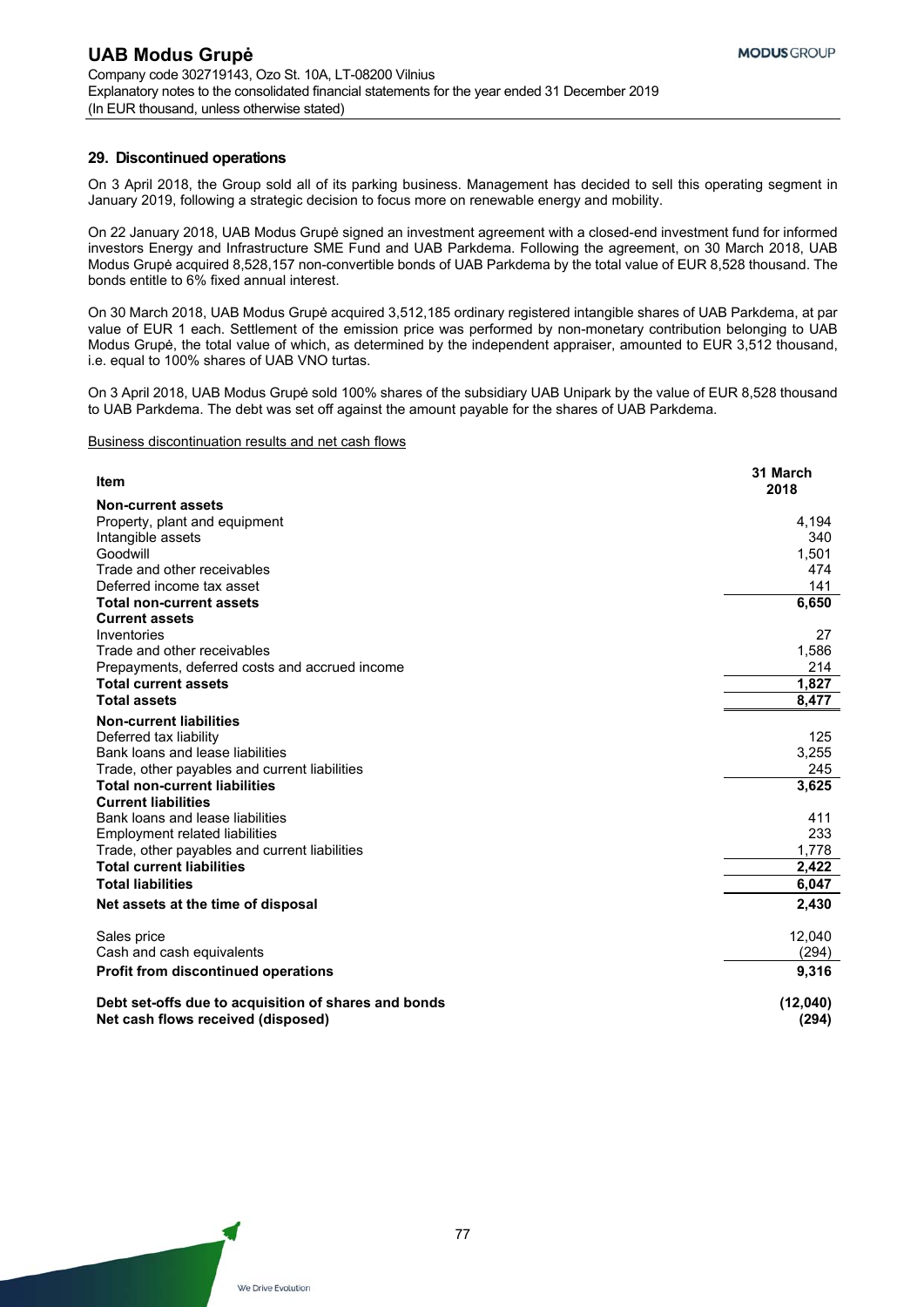## **30. Finance income and finance costs**

For the year ended 31 December, finance income (expenses) comprised the following:

|                                                        | 2019     | 2018     |
|--------------------------------------------------------|----------|----------|
| <b>FINANCE INCOME</b>                                  |          |          |
| Interest income                                        | 3,458    | 1,201    |
| Gain on increase in financial assets at fair value     | 1,410    |          |
| Gain from currency exchange                            | 693      |          |
| Penalties and fines                                    |          | 13       |
| Other income from financing and investing activities   | 58       | 50       |
|                                                        | 5,626    | 1,264    |
| <b>FINANCE EXPENSES</b>                                |          |          |
| Interest expenses                                      | (5,090)  | (3,314)  |
| Impairment of loans granted                            | (542)    | (462)    |
| Guarantee commitment and commission fees               | (498)    | (192)    |
| Loss arising on derivative financial instrument        | (133)    | (1, 141) |
| Penalties and fines                                    | (86)     | 37)      |
| Currency exchange loss                                 |          | (1,729)  |
| Impairment of financial assets measured at fair value  |          | (1,322)  |
| Other expenses from financing and investing activities | (684)    | (1,005)  |
|                                                        | (7,033)  | (9, 202) |
| <b>Financing activity result</b>                       | (1, 407) | (7, 938) |

### **31. Corporate income tax**

In 2019 and 2018, corporate income tax in the Group and subsidiaries operating in Lithuania is calculated by applying a 15% income tax rate for the estimated taxable profit of the period. Income tax in other countries is calculated using income tax rates applicable in those countries.

As at 31 December, the Group's income tax expenses (income) recognised in the statement of profit or loss comprised the following:

|                                                                                                                                            | 2019  | 2018<br>(adjusted) |
|--------------------------------------------------------------------------------------------------------------------------------------------|-------|--------------------|
| Current tax expense                                                                                                                        | 4,281 | 2,531              |
| Deferred tax expense (income)                                                                                                              | (603) | (1,876)            |
| Corrections of corporate income tax of previous reporting periods                                                                          | (94)  | (53)               |
| Income tax expense (income) recognised in the statement of profit or loss and other<br>comprehensive income                                | 3,584 | 602                |
| Changes in the Group's deferred income tax assets and liabilities were the following:                                                      | 2019  | 2018               |
| Income (expenses) recognised in the statement of profit or loss<br>Initial application of IFRS 16 (Note 4.1)                               | (603) | (1,876)<br>(32)    |
| Profit (loss) not recognised in the statement of profit or loss due to change in the accounting<br>policy for investment property (Note 5) | 31    |                    |
| Income (expenses) recognised in other comprehensive income (including change due to<br>currency exchange rate fluctuations)                | 2,739 |                    |
| Change due to currency exchange rate fluctuations                                                                                          | (5)   | 131                |
| Transfer of liabilities (assets) related to disposal of subsidiaries                                                                       | 83    | 16                 |
| Change in deferred income tax, net                                                                                                         | 2,245 | (1,761)            |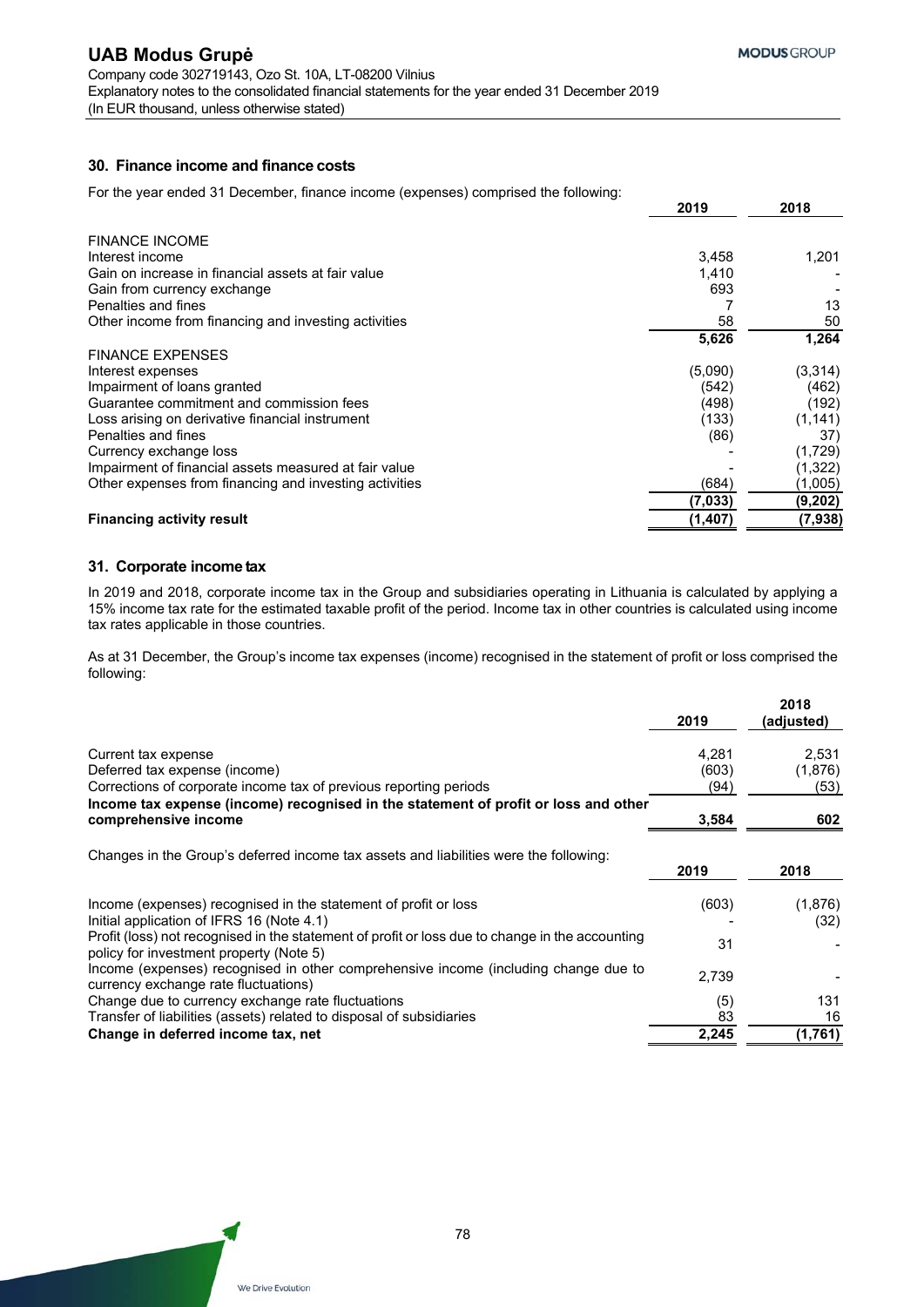# **31. Corporate income tax (cont'd)**

The following is a reconciliation of the Group's corporate income tax with a theoretical amount:

|                                                                                                            | 2019    | 2018<br>(adjusted) |
|------------------------------------------------------------------------------------------------------------|---------|--------------------|
| Profit (loss) before tax                                                                                   | 43.658  | 3.723              |
| Corporate income tax applying a standard income tax rate of 15%                                            | 6.549   | 558                |
| Tax effect of non-taxable income                                                                           | (5,242) | (674)              |
| Non-deductible (deductible) expenses                                                                       | 2,687   | 349                |
| Tax effect of tax losses and other temporary differences for which no deferred tax asset<br>was recognised | 999     | 527                |
| Corrections of corporate income tax of previous reporting periods                                          | (94)    | (53)               |
| Effect of different income tax rates applicable to foreign subsidiaries                                    | 31      | (55)               |
| Investment incentive                                                                                       | (1,346) | (50)               |
| Total corporate income tax expense (income)                                                                | 3,584   | 602                |

Changes in temporary differences of the Group before and after tax effect were as follows:

|                                                 |                   | <b>Temporary differences</b> |           |                   | Deferred tax |           |
|-------------------------------------------------|-------------------|------------------------------|-----------|-------------------|--------------|-----------|
|                                                 | As at 31 December |                              | 1 January | As at 31 December |              | 1 January |
|                                                 | 2019              | 2018                         | 2018      | 2019              | 2018         | 2018      |
| Deferred income tax asset                       |                   |                              |           |                   |              |           |
| Tax losses                                      | 23,099            | 18,148                       | 9,820     | 3,527             | 3,143        | 1,472     |
| Write-down of inventories                       | 657               | 671                          | 778       | 104               | 101          | 121       |
| Incentive of investments into                   |                   |                              |           |                   |              |           |
| property, plant and                             | 648               | 852                          | 826       | 98                | 128          | 124       |
| equipment                                       |                   |                              |           |                   |              |           |
| Impairment of amounts                           | 626               | 1,459                        | 980       | 95                | 229          | 149       |
| receivable                                      |                   |                              |           |                   |              |           |
| Vacation reserve                                | 305               | 576                          | 536       | 51                | 87           | 80        |
| Bonus reserve                                   | 123               | 99                           |           | 19                | 15           |           |
| Other accrued costs                             | 1,947             | 351                          | 22        | 293               | 54           | 3         |
| <b>Total deferred tax asset</b>                 | 27,405            | 22,156                       | 12,962    | 4,187             | 3,757        | 1,949     |
| Deferred tax liability                          |                   |                              |           |                   |              |           |
| Differences between the                         |                   |                              |           |                   |              |           |
| financial and tax                               | (20, 163)         | (2,073)                      | (2,267)   | (2,841)           | (372)        | (340)     |
| depreciation of property,                       |                   |                              |           |                   |              |           |
| plant and equipment                             |                   |                              |           |                   |              |           |
| Derivative financial<br>instruments             | (22)              | (58)                         |           | (3)               | (9)          |           |
| Other accrued income                            | (1,655)           | (32)                         |           | (218)             |              |           |
|                                                 |                   |                              |           |                   | (6)          |           |
| <b>Total deferred tax</b><br><b>liabilities</b> | (21, 840)         | (2, 163)                     | (2, 267)  | (3,062)           | (387)        | (340)     |
| Deferred income tax, net                        | 5,565             | 19,993                       | 10,695    | 1,125             | 3,370        | 1,609     |

The deferred income tax of the Group as at 31 December in different tax jurisdictions:

|                                     | As at 31 December |       | 1 January |  |
|-------------------------------------|-------------------|-------|-----------|--|
|                                     | 2019              | 2018  | 2018      |  |
| Deferred income tax asset           |                   |       |           |  |
| <b>Belarus</b>                      | 2,910             | 690   | 382       |  |
| Lithuania                           |                   | 2,677 | 1,227     |  |
| Poland                              |                   | 3     |           |  |
| <b>Total deferred tax asset</b>     | 2,910             | 3,370 | 1,609     |  |
| Deferred tax liability              |                   |       |           |  |
| Lithuania                           | 1,785             |       |           |  |
| <b>Total deferred tax liability</b> | 1,785             |       |           |  |
| Total                               | 1,125             | 3,370 | 1,609     |  |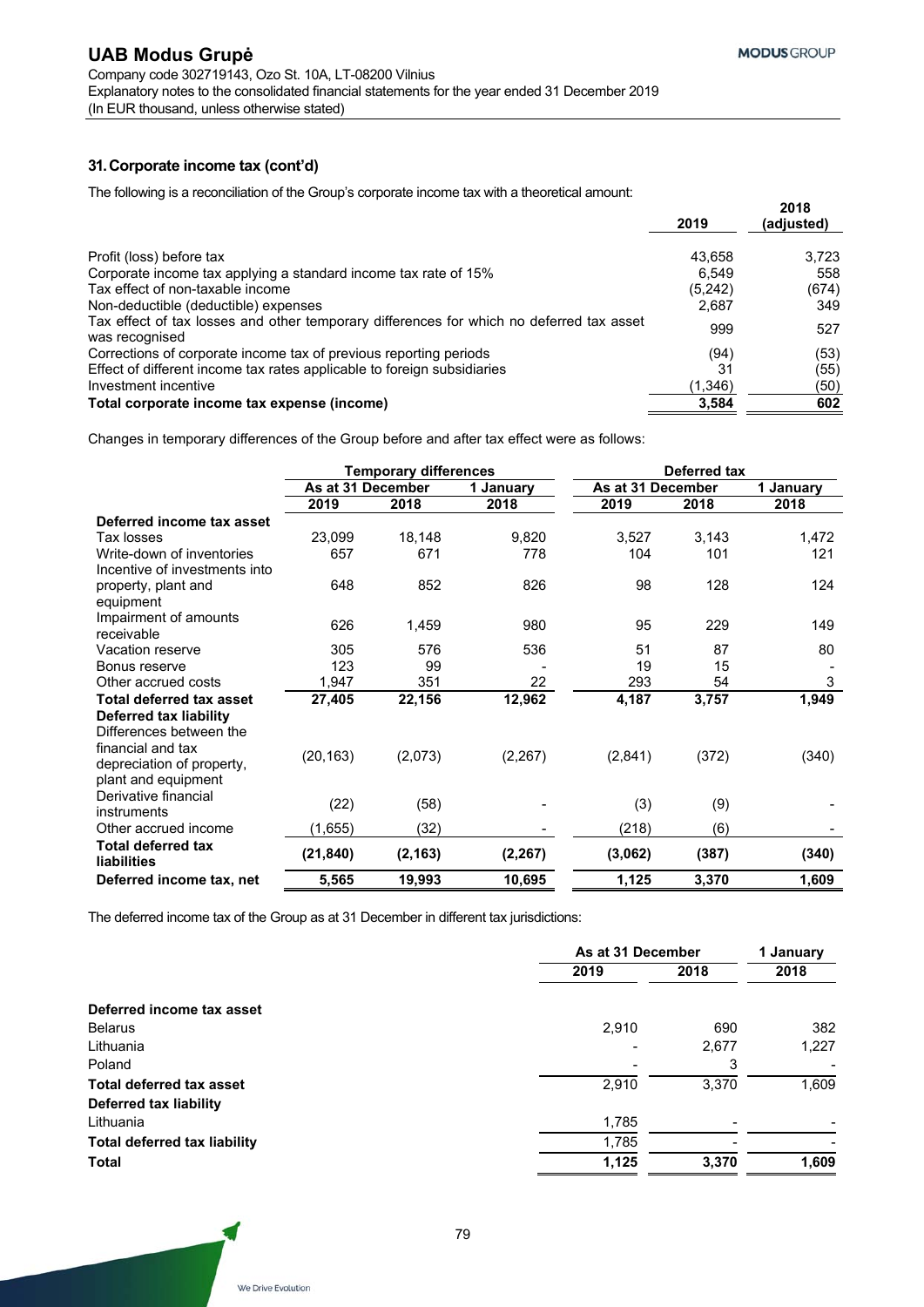## **31. Corporate income tax (cont'd)**

Deferred tax asset for tax losses is recognised as the Group's management believes they will be realised in the foreseeable future, based on taxable profit forecasts.

Deferred tax assets and liabilities are offset if they will be realised in net value and over those periods, and they are related to the same tax administration authority. Each Group company pays income tax at net value; i.e. offsets temporary differences; therefore, deferred tax liabilities of each Group company are offset against deferred income tax assets of that company. Deferred income tax assets and liabilities of different Group entities are offset. Deferred income tax assets and liabilities arising on consolidation entries are also offset if they are related with the same tax administration authority.

As at 31 December temporary differences and tax losses for which deferred tax assets were not recognised as they are not expected to be realised:

|                                                                                 | As at 31 December |       | 1 January |  |
|---------------------------------------------------------------------------------|-------------------|-------|-----------|--|
|                                                                                 | 2019              | 2018  | 2018      |  |
| Total temporary differences for which no deferred tax assets were<br>recognised | 319               | 361   |           |  |
| Tax losses for which no deferred tax assets were recognised                     | 4.688             | 2.674 | 436       |  |
| Total temporary differences and tax losses                                      | 5,007             | 3,035 | 436       |  |

# **32. Contingent liabilities**

In 2019 and 2018, the Group was not involved in any legal proceedings that could, in the opinion of the management, have significant influence on the Group's consolidated financial position.

The tax administrator has not performed a full-scope tax investigation in the Group. The Tax Authorities have not performed full-scope tax investigations at the Company. The Tax Authorities may inspect accounting, transaction and other documents, accounting records and tax returns for the current and previous 3 calendar years at any time, and where appropriate, for the current and previous 5 or 10 calendar years and impose additional taxes and penalties. Management of the Group is not aware of any circumstances which would cause calculation of additional significant liabilities due to unpaid taxes.

The Group has issued the following guarantees/sureties:

| Receiver of                                |                                        | <b>Maturity term of</b> |            |        | As at 31 December |
|--------------------------------------------|----------------------------------------|-------------------------|------------|--------|-------------------|
| quarantee/surety                           | Type                                   | quarantee/surety        | Currency   | 2019   | 2018              |
| Alfa Bank                                  | Guarantee                              | 31/03/2020              | <b>USD</b> | 4.737  |                   |
| <b>Bank Moscow-Minsk</b>                   | Guarantee                              | 31/03/2019              | <b>USD</b> |        | 4,471             |
| Three Thousand<br>Corporations OU          | Surety (for LLC Solar<br>Zalukwa)      | Paid in 2020            | <b>EUR</b> | 7.800  |                   |
| OP Corporate Bank plc<br>Lithuanian branch | Surety (for UAB<br>Baltijos autonuoma) | 06/09/2020              | <b>EUR</b> | 929    | 1.000             |
| Luminor bank AS.<br>Lithuanian branch      | Surety (for UAB<br>Smilgiai biodujos)  | 23/11/2024              | <b>EUR</b> | 325    | 356               |
| Luminor bank AS.<br>Lithuanian branch      | Surety (for UAB<br>Bioinvest)          | 31/12/2022              | <b>EUR</b> | 90     | 118               |
| Luminor bank AS.<br>Lithuanian branch      | Surety (for UAB<br>Energmeta)          | Paid in 2019            | <b>EUR</b> |        | 162               |
| <b>Total</b>                               |                                        |                         |            | 13.881 | 6,107             |

All the companies for which the sureties have been issued are related companies. Furthermore, all the companies met the financial ratios if such were prescribed in the loan agreements. Therefore, no provisions for the liabilities related to the sureties issued have been recognised as at 31 December 2019.

Provisions for liabilities under other surety agreements were not accounted for as at 31 December 2019 as the Group estimates that the entities for which sureties are provided will continue their activities or start developing new profitable activities; also, no information is available on termination or liquidation of the activities of those entities. Further activities plans of the entities are known to the Group and the risk is managed through active participation in determination of activity plans and continual financial control.

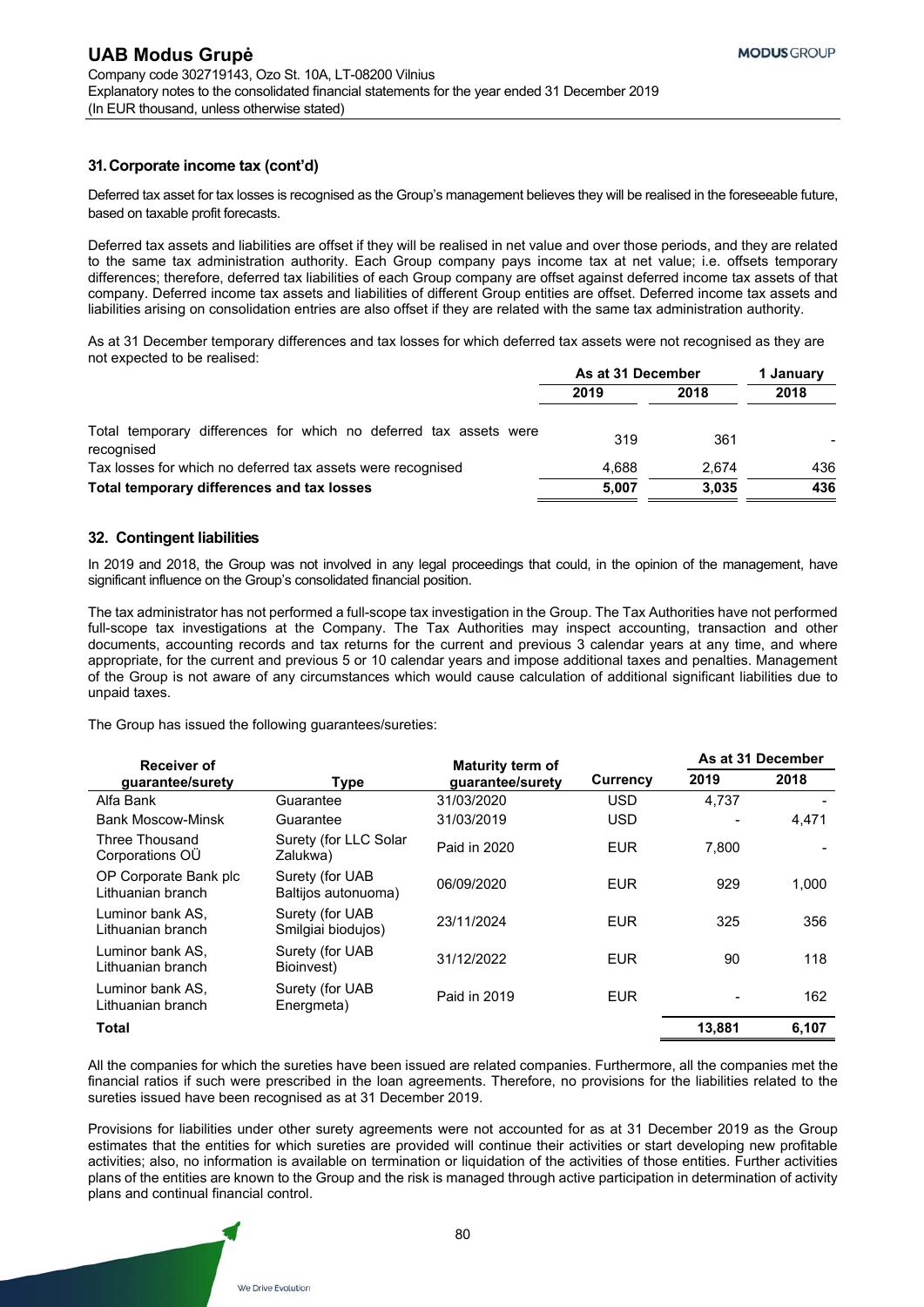## **32. Contingent liabilities (cont'd)**

The Group has issued guarantees to suppliers for an amount of EUR 19,307 thousand. The guarantees are effective until May 2020. The value of the guarantees issued by the Group amounts EUR 1,230 thousand. The guarantees are effective until January 2021.

In 2019, some Group entities were not in compliance with the requirement of the Law on Companies of the Republic of Lithuania, which provides that a company's equity cannot be lower than 1/2 of its authorised capital. The following are the companies which as at 31 December 2019 were not in compliance with the requirement: UAB Jenergija, UAB Venergija, UAB Fotona, UAB Lepita, UAB ViaModus, UAB Pavilnių saulės slėnis 25, UAB Modus energy systems, UAB Autoidėja City, UAB Balteina, UAB Cenergija, UAB Denergija, UAB Hanitaksa, UAB Hipso, UAB Ipedita, UAB Kalintuva, UAB Kenergija, UAB Sekovita, UAB Tekilta, UAB Pavilnių saulės slėnis 19, UAB Pavilnių saulės slėnis 26, UAB Pavilnių saulės slėnis 27, UAB Modus energijos inovacijos, UAB Grūduva biodujos, UAB Kairėnai biodujos, UAB Vėriškės biodujos, UAB Želsvelė biodujos, UAB Prime Leasing, UAB Pavilnių saulės slėnis 14, UAB Pavilnių saulės slėnis 15, UAB Miesto bitė, UAB Modus Unipark Services, UAB Modus Group Services, UAB Axton Commodities, UAB Interviga, UAB Luxury Motors, UAB Modus Automotive Services, UAB Pavilnių saulės slėnis 17, UAB Nekilnojamojo turto nuoma, UAB Nekilnojamojo turto prekyba, UAB Nuomos sprendimai, UAB Plėtros sprendimai, UAB Nekilnojamojo turto konsultacijos, UAB Pavilnių saulės slėnis 22, UAB Modus Estate Services.

As at 31 December 2018, the Group had issued letters of credit for EUR 1,083 thousand. EUR 275 thousand of the amount was used and the Group calculated liabilities to the bank for that amount. The remaining EUR 808 thousand amount of letters of credit was not yet paid. EUR 566 thousand of the amount is already used and the Group calculated liabilities to the bank for the amount. In December 2019, the total liability to the bank amounting to EUR 841 thousand was settled.

The investment of EUR 3,600 thousand into UAB Parkdema has been pledged as to the agreement with the creditor. The agreement provides for subordination also of the held bonds, the value of which amounts to EUR 14,879 thousand. The maturity ends in December 2026.

The Group has issued a letter of intent to buy a solar power plant in 2025 for EUR 448 thousand, excluding VAT.

According to the agreement between the investors and the sub-fund Modus Renewable Energy Lithuanian Investments which is the manager of the closed-ended renewable energy composite investment fund Modus Renewable Energy Fund I, the Group committed to repurchase the investments into the subsidiaries in January 2025 by the total amount of EUR 1,285.4 thousand, if no other investors are found.

### **33. Financial instruments – fair values and risk management**

Main financial liabilities of the Group comprise loans, finance lease, other financial debts, trade and other payables. The main objective of these financial liabilities is to increase financing of the Group's activities and to guarantee liquidity.

The Group classifies financial liabilities into three groups:

- Bank loans and lease liabilities (Note 15);
- Other financial debts (Note 16);
- Trade, other payables and current liabilities (Note 22).

The Group has various financial assets: trade and other receivables, loans granted, short-term investments and cash.

The Group classifies financial assets into three groups:

- Cash and cash equivalents (Note 12);
- Other investments (Note 10).
- Trade, other receivables and loans granted stated at amortised cost (Notes 8 and 7 respectively).

#### Fair value

As at 31 December 2019 and 2018, and 1 January 2018, the Group did not have any significant financial instruments, presented at fair value in the statement of financial position, except for the investments into shares and investment units (Note 10).

The Group's main financial assets and liabilities not carried at fair value are trade and other receivables (including loans granted), non-current and current trade and other debts.

The fair value of the Group's financial assets and liabilities as at 31 December 2019 and 2018, and 1 January 2018, approximates their carrying amount.

Methods and assumptions used for determination of fair values are described below:

- The carrying amount of current trade and other receivables, current trade and other payables and short-term borrowings approximates fair value due to short-term nature of instruments.
- The fair value of long-term liabilities is established on the basis of the market price of the same or similar loan or interest rate applicable at the time for loans with the same maturity term. The fair value of long-term liabilities with variable interest is close to their carrying amount.
- The fair value of the investments into shares and investment units has been determined based on the valuation of independent appraisers.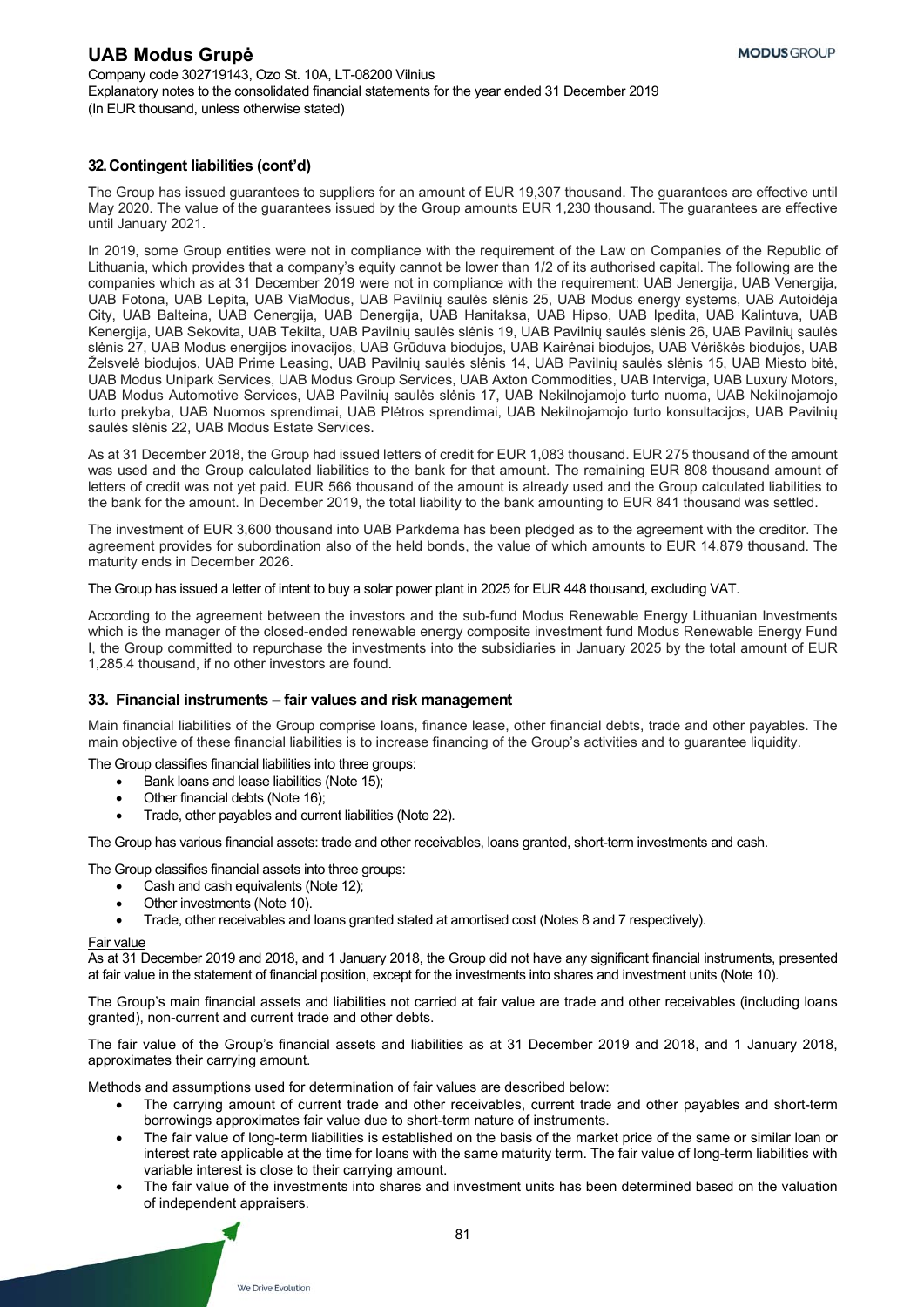### **33. Financial instruments – fair values and risk management (cont'd)**

The main risks arising from financial instruments are credit risk, interest rate risk, liquidity risk, foreign currency risk. The Group is also exposed to capital management and inventories risk. Risks are described below.

### Credit risk

The Group's credit risk is primarily related to amounts receivable (including loans granted) and arises due to potential default of other contract parties to meet contractual obligations. Amounts receivable in the statement of financial position are stated less doubtful amounts receivable which the Group estimates based on previous experience and current economic environment. Credit risk related to cash is limited since the Group performs transactions with banks having high credit rating issued by foreign agencies.

The amount of maximum exposure to credit risk equals the carrying amount of receivables, contract assets, loans granted and cash and cash equivalents which in the Group as at 31 December 2019 was EUR 109,477 thousand (31 December 2018 – EUR 95,986 thousand,1 January 2018 – EUR 39,229 thousand).

The Group's credit risk is measured separately for Group entities. Balance of amounts receivable of Group entities and overdue amounts receivable are controlled each month.

The Group's credit risk concentration related to trade amounts receivable is not high. The Group has no significant transactions carried out in a different country to the one in which a respective Group entity operates.

An analysis of not overdue and overdue amounts receivable and loans granted as well as impairment recognised as at 31 December 2019 and 2018, 1 January 2018 is presented in Notes 7 and 8.

### Expected credit loss assessment.

#### *Trade and other receivables*

The Group allocates each exposure to a credit risk grade based on data that is determined to be predictive of the risk of loss (including but not limited to external ratings, audited financial statements, management accounts and available press information about customers). The following segments of credit risk were identified, taking into account the types of customers and the services purchased: 1) sales of energy (electricity, heat, gas) – business clients; 2) sub-contraction and servicing of power plants – business clients, and 3) sale of raw materials– business clients and private persons, 4) hotel operation and lease of real estate – business clients and private persons, 5) lease of cars (*car-sharing*) – business clients and private persons, 6) sale of cars in the mobility sector entities – business clients and private persons, 7) operating lease of cars – business clients and private persons, 8) sale of cars in auto sector entities– business clients and private persons. The ECLs rate is estimated for each segment based on actual credit loss experience over the past year. These rates are multiplied by scalar factors to reflect the differences between economic conditions during the period over which the historical data has been collected, current conditions and the Group's view of economic conditions over the expected lives of the receivables. The ECL for trade receivables from related parties is calculated individually assessing the expected credit risk because historically these amounts are recoverable and the credit risk is considered to be minimal.

Trade receivables have no significant element of financing. The Group's credit terms for sales are 30 days from receipt of the invoice.

The Group applies the simplified approach for trade receivables.

The Group has elected to use a provision matrix to calculate ECLs, which is based on:

- historical default rates over expected deadline for trade receivables;
- correction of assessment of future forecasts.

Based on impairment analysis performed as at 31 December 2019 and 2018, the Group determined that there were no significant impairment losses, except for the accounted ones.

#### *Loans granted*

The Group uses individual assessment model to determine expected loss of loans granted. The Group uses internal credit rating categories which reflect credit risk on financial assets. Expected economic changes (country and sector risk) are included in the internal rating model. The Group's management reviews the main economic indicators of the markets in which the Group's debtors operate and determine any expected significant changes which could have an impact on the expected credit losses.

If the management determines that there are no significant expected economic variables, the expected credit loss based on historic information are used. Following analysis, no significant expected credit losses were determined.

As at 31 December 2019 and 2018, and 1 January 2018, there were no indications that the amounts receivable, the impairment for which was not accounted for, may not be recoverable.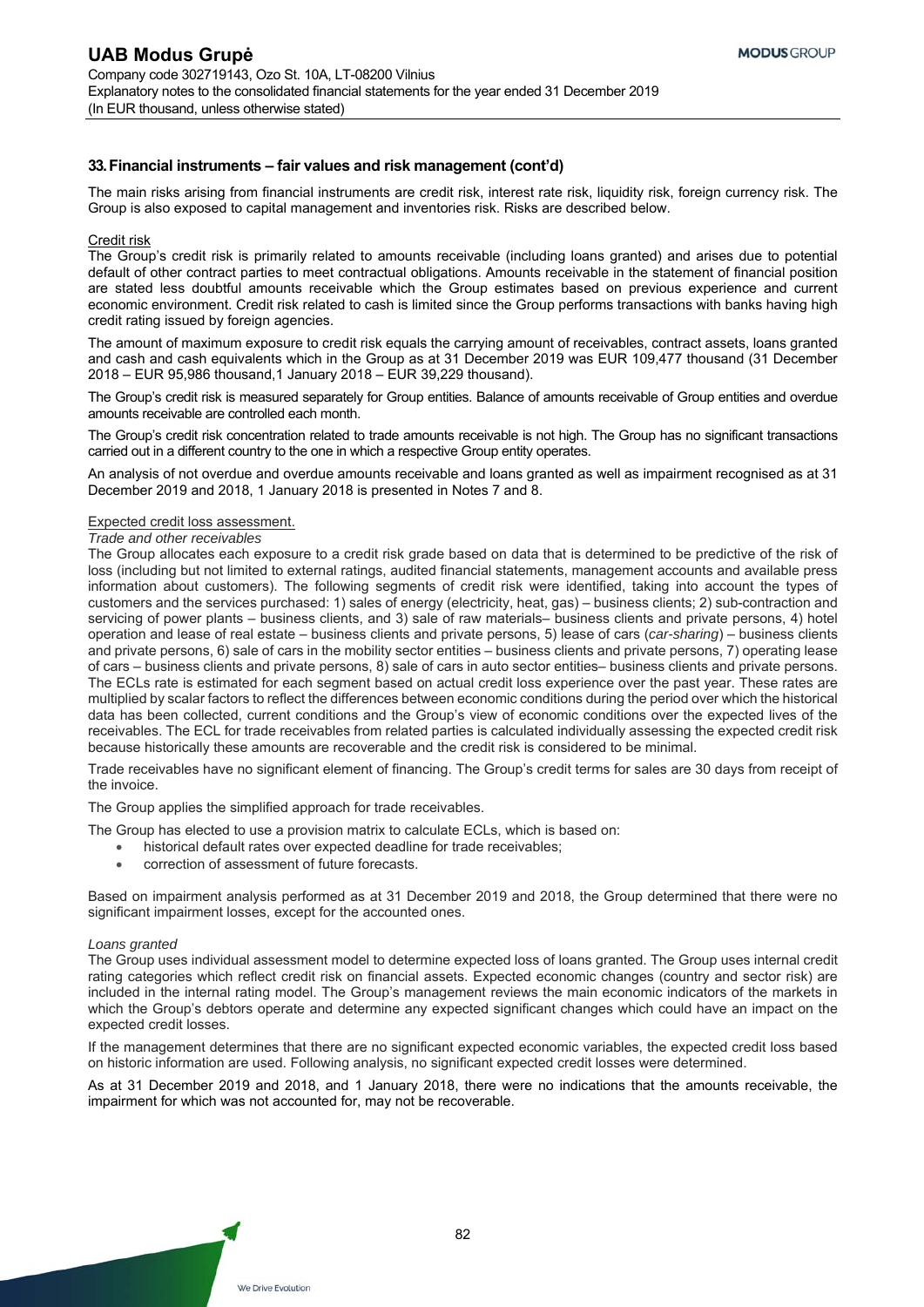## **33. Financial instruments – fair values and risk management (cont'd)**

#### Interest rate risk

The Group is exposed to the risk of changes in interest rate due to bank loans and other financial borrowings with variable interest rates. As at 31 December 2019, such liabilities of the Group amounted to EUR 110,108 thousand (31 December 2018 – EUR 89,631 thousand, 1 January 2018 – EUR 61,525 thousand). In 2019 and 2018, the Group manages the risk by maintaining an appropriate balance of loans with fixed and variable interest rate. The Group used interest rate swap transaction with Luminor Bank AB to manage interest rate risk.

The following table demonstrates the sensitivity of the Group's profit before tax to a reasonably possible change in interest rates (increase/decrease in basis points is determined based on economic conditions and the Group's experience), with all other variables held constant (through the impact on floating rate borrowings). There is no other impact on the Group's equity, other than the impact of income tax of the current year.

|      | Increase /<br>decrease, p.p. | Impact on the<br>Group's profit<br>before taxes |  |
|------|------------------------------|-------------------------------------------------|--|
| 2019 | 0.3                          | 223                                             |  |
| 2018 | 0.3                          | 182                                             |  |

#### Liquidity risk

The objective of short-term liquidity risk management is to control the day to day funds' requirement. Each Group entity independently plans its internal cash flows. The Group's short-term liquidity is controlled by daily assessments of the balances and requirement of cash and cash equivalents.

The risk of long-term liquidity is controlled by analysing the expected future cash flows taking into consideration possible financing sources. The ability to raise required funds and the impact of the investments carried out on the Group's liquidity are assessed before approval of the Group's new investment project.

Maturities of the Group's financial liabilities in 2019, 2018 and 1 January 2018 based on contractual undiscounted payments are provided in Notes 15 and 16.

#### Foreign exchange risk

Changes in currency exchange rates can have an impact on the Group's financial position due to its activities. During the reporting period the Group used foreign exchange swap transaction with Swedbank AB to manage foreign currency exchange risk.

The Group is exposed to foreign exchange risk when sales, purchases and borrowings are denominated in other currencies than the Euro.

The Group uses currency exchange swap transaction with credit institutions to manage the currency exchange risk.

The following table demonstrates the sensitivity of the Group's profit before tax to a reasonably possible change in interest rates due to changes in the value of monetary assets and liabilities, with all other variables held constant.

|      | Foreign exchange<br>rate | Increase /<br>decrease,% | Impact on the<br>Group's profit before<br>taxes |
|------|--------------------------|--------------------------|-------------------------------------------------|
|      |                          |                          |                                                 |
| 2019 | EUR/USD                  | +5%                      | 1,094                                           |
|      | EUR/BYN                  | +5%                      | 342                                             |
|      | EUR/PLN                  | +5%                      | 99                                              |
|      | EUR/USD                  | -5%                      | (1,094)                                         |
|      | EUR/BYN                  | -5%                      | (342)                                           |
|      | <b>EUR/PLN</b>           | -5%                      | (99)                                            |
| 2018 | EUR/USD                  | +5%                      | 757                                             |
|      | EUR/BYN                  | $+5%$                    | 188                                             |
|      | EUR/PLN                  | $+5%$                    | 28                                              |
|      | EUR/USD                  | -5%                      | (757)                                           |
|      | EUR/BYN                  | -5%                      | (188)                                           |
|      | EUR/PLN                  | -5%                      | (28)                                            |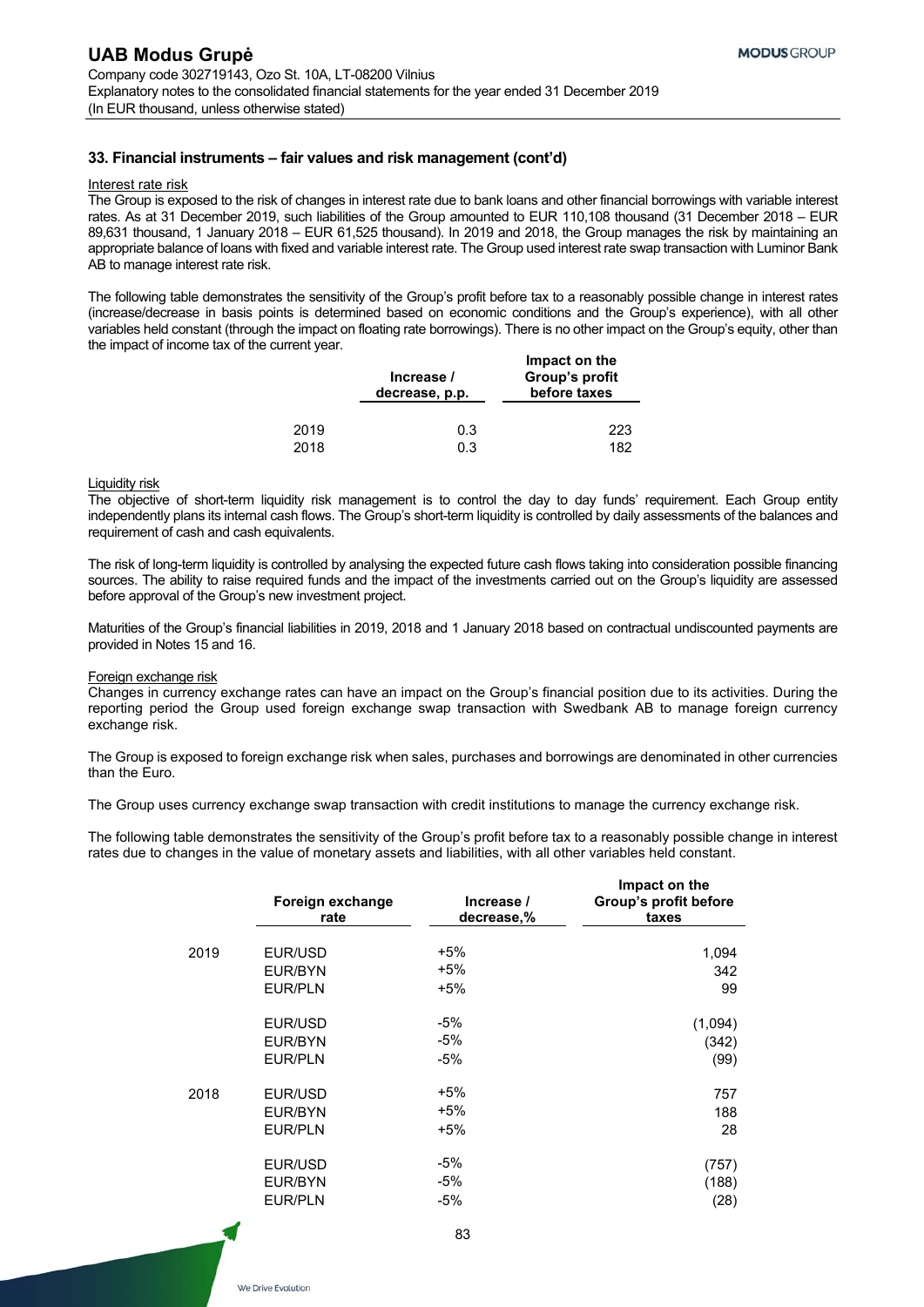## **33. Financial instruments – fair values and risk management (cont'd)**

### Capital management

The Group manages its capital to ensure that the capital is sufficient to guarantee the Group's activities. The management of entities controls that the entities are in compliance with capital requirements provided in legislation and loan agreements and provide information to the Group's management. There were no changes in the policies or processes of capital management in 2019 and 2018.

The Law on Companies of Republic of Lithuania requires for the equity of a separate company to comprise no less than 50% of its share capital. In 2019 and 2018, the equity of the Group was in compliance with the legal requirements.

Raw materials price risk.

Some Group entities are exposed to the risk of fluctuations in prices of raw materials used in production which depend on the prices in international markets. In the opinion of the Group's management, this risk is managed by concluding long-term and short-term agreements with suppliers of raw materials.

## **34. Related parties transactions**

Salaries of the Group's key management personnel and related taxes:

|                                                    | 2019  | 2018  |
|----------------------------------------------------|-------|-------|
| Employment-related amounts calculated for the year |       |       |
| Key remuneration and related taxes                 | 1.577 | 1.368 |
| Number of the management members                   |       | 40    |

In 2019 and 2018, the management of the Group did not receive any loans, guarantees; no other payments or property transfers were made.

During 2019 and 2018, the main transactions of the Group entities carried out with related entities were receipt of loans from related parties, issue of loans to related parties and supply of goods.

The related parties of the Group include:

- The ultimate beneficial owner (shareholder) is K. Martinkėnas.
- The ultimate parent company is MG NL Holding B.V.;
- Entities of the entities group MG NL Holding B.V. group entities:
- Associated entities the list of entities is provided in the part of general information in the explanatory notes;
- Other related parties other entities controlled by MG NL Holding BV shareholder, his family members and management of the Group.

The table below provides information on transactions with related entities during the period ended 31 December 2019:

| <b>Related party</b>           | <b>Amounts</b><br>receivable | <b>Amounts</b><br>payable | Sales of goods<br>and services<br>(including)<br>interest) | <b>Purchases of</b><br>goods and<br>services<br>(including)<br>interest) |
|--------------------------------|------------------------------|---------------------------|------------------------------------------------------------|--------------------------------------------------------------------------|
| Ultimate beneficial owner      |                              | 5,033                     |                                                            | 358                                                                      |
| Parent company                 | 435                          |                           | 15                                                         |                                                                          |
| Entities of the entities group | 44.258                       | 877                       | 28.581                                                     | 712                                                                      |
| Associated entities            | 165                          | 371                       | 111                                                        | 12                                                                       |
| Other related companies        | 18.920                       | 7,942                     | 258,095                                                    | 494                                                                      |
| Total                          | 63,778                       | 14,223                    | 286,802                                                    | 1,576                                                                    |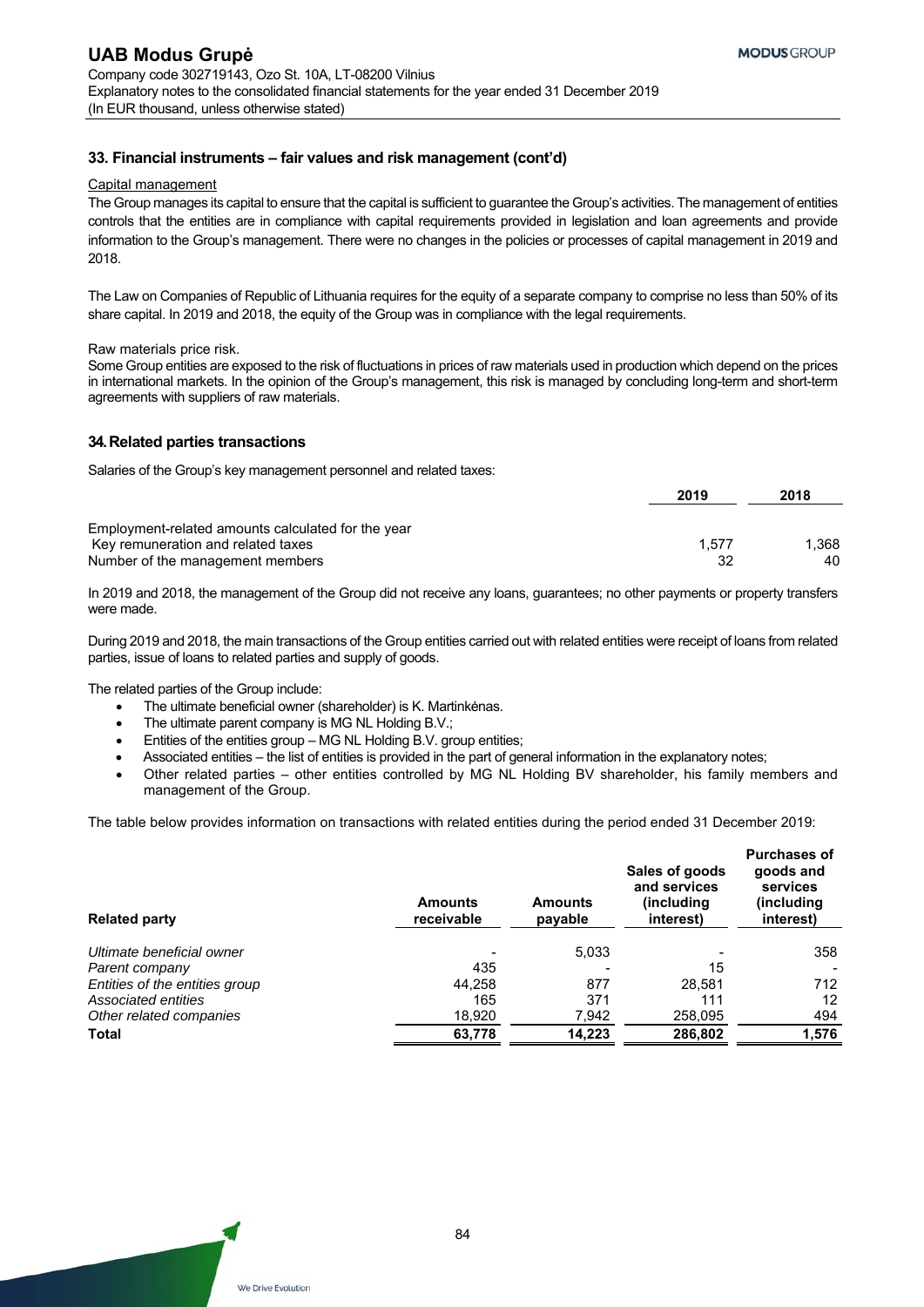## **34. Related-party transactions (cont'd)**

The table below provides information on transactions with related entities during the period ended 31 December 2018:

|                                |                                                                  | 31 December 2018                                        |                                                           | <b>1 January 2018</b>                                          |                                                              |                                                                             |
|--------------------------------|------------------------------------------------------------------|---------------------------------------------------------|-----------------------------------------------------------|----------------------------------------------------------------|--------------------------------------------------------------|-----------------------------------------------------------------------------|
| <b>Related party</b>           | Amounts<br>receivable<br>(including)<br><b>loans</b><br>granted) | Amounts<br>payable<br>(including)<br>loans<br>received) | Amounts<br>receivable<br>(including)<br>loans<br>granted) | Amounts<br>payable<br>(including)<br><b>loans</b><br>received) | Sales of<br>goods and<br>services<br>(including<br>interest) | <b>Purchases</b><br>of goods<br>and<br>services<br>(including)<br>interest) |
| Ultimate beneficial owner      |                                                                  | 4,795                                                   |                                                           | 5.071                                                          |                                                              | 364                                                                         |
| Parent company                 | 243                                                              |                                                         | 125                                                       |                                                                | 15                                                           |                                                                             |
| Entities of the entities group | 25.443                                                           | 1,153                                                   | 4,640                                                     |                                                                | 3.173                                                        | 2                                                                           |
| Associated entities            | 229                                                              | 357                                                     | 539                                                       |                                                                | 11.123                                                       | 147                                                                         |
| Other related companies        | 16,316                                                           | 9,725                                                   | 3,237                                                     | 5,545                                                          | 124,050                                                      | 164                                                                         |
| <b>Total</b>                   | 42,231                                                           | 16,030                                                  | 8,541                                                     | 10,616                                                         | 138,361                                                      | 677                                                                         |

Following adjustment of amounts in this note, amounts receivable and amounts payable of previous periods were adjusted.

## **35. Explanations on transition to IFRS and correction of errors**

The Company's management resolved to present the Group's financial statements for 2019 in accordance with International Financial Reporting Standards as adopted by the European Union (hereinafter – IFRS). In order to implement the decision, adjustments were made to the Group's accounting policy which as of 1 January 2018 is consistent with the requirements of IFRS.

Transition from Business Accounting Standards (BAS) to IFRS was accounted for applying all mandatory exemptions and privileges of IFRS 1. 1 January 2018 was set as the date of transition to IFRS. The Group has consistently applied the accounting policies in the first financial statements both as at the date of transition to IFRS and for every financial year presented in the first financial statements. Upon initial application of IFRS, the Group:

- recognised all assets and liabilities the recognition of which is required by IFRS;
- did not recognise items as assets or liabilities if IFRS do not permit such recognition;
- reclassified items that were recognised in accordance with BAS as one type of asset, liability or component of equity, but are a different type of asset, liability or component of equity in accordance with IFRS; and
- applied IFRS in measuring all recognised assets and liabilities.

The first financial statements in accordance with IFRS are presented as if the Group had always applied International Financial Reporting Standards, with all the mandatory exemptions and incentives of IFRS 1 which were effective and relevant as at the end of the first financial year in accordance with IFRS with some exemptions as at the date of transition to IFRS. All adjustments to the balances of initial financial position arising from transition to IFRS are recognised as at the date of transition as retained earnings.

When preparing the financial statements for the year ended 31 December 2019, the comparative information for the year ended 31 December 2018, presented in these financial statements, and when preparing the initial statement of financial position in accordance with IFRS EU as at 1 January 2018 (the date of the Group's transition to IFRS), the accounting policies set out in Note 3 were applied.

When preparing their initial statement of financial position in accordance with IFRS, the Group adjusted the amounts presented in the financial statements prepared under Business Accounting Standards of the Republic of Lithuania (generally accepted accounting principles applied previously).

The effect of transition to IFRS on the consolidated financial statements of the Groups is presented below.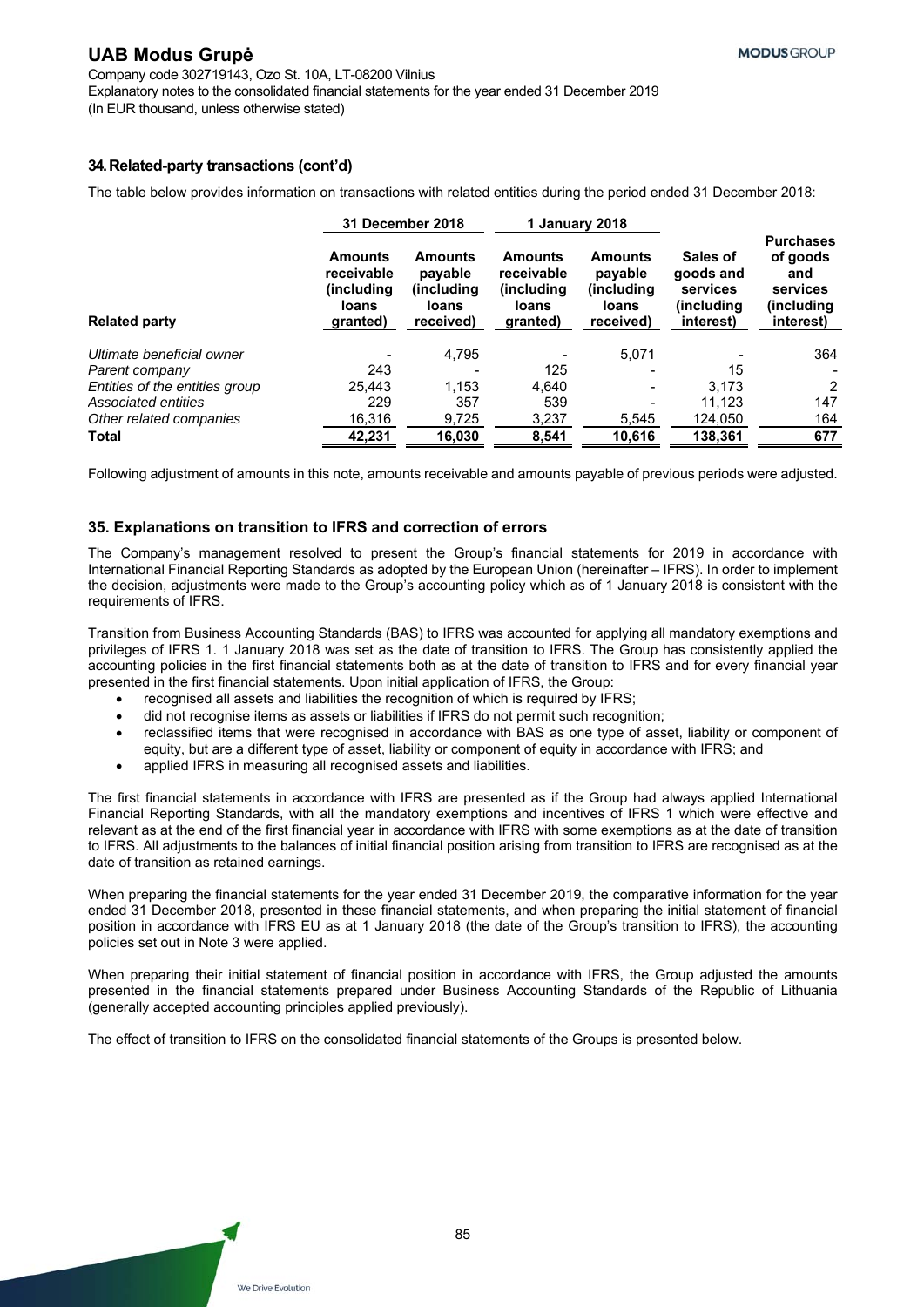#### Index to reconciliation notes

*Correction of errors* 

- (a) The Group has adjusted the consolidated result for 2018, taking into account the consolidated financial statements of the subsidiary UAB Unimodus for 2019. UAB Unimodus has retrospectively reflected the effect of the withholding tax, which on equity as at 1 January 2018 amounted to EUR (83) thousand, on the result for 2018 – EUR (8) thousand and on equity as at 31 December 2018 – EUR (91) thousand. The impact on other items is stated in the tables.
- The Group has adjusted the consolidated result for 2018, taking into account the consolidated financial statements of the subsidiary UAB Inter Krasta for 2019. UAB Inter Krasta has retrospectively reflected the effect of payables to suppliers and accumulated costs, which on equity as at 1 January 2018 amounted to EUR (63) thousand, on the result for 2018 – EUR (72) thousand and on equity as at 31 December 2018 – EUR (135) thousand. The impact on other items is stated in the tables.
- (c) The Group has adjusted the deferred tax assets and liabilities as at 1 January 2018 assets and liabilities were offset according to jurisdictions, the effect is a decrease in the deferred tax and liabilities by an amount EUR 197 thousand.

### *Transition to IFRS*

- (d) Pursuant to IFRS 10, all subsidiaries must be consolidated, when BAS allows non-consolidation of short-term investments into subsidiaries acquired for the purpose of sale. As a result, inter-company transactions carried out prior to disposal of the subsidiaries have been eliminated. The effect on revenues is EUR (4,913) thousand, on cost – EUR 3,843 thousand, on gain from disposal of investments into subsidiaries – EUR 1,070 thousand.
- (e) According to IFRS 5, net profit (loss) from discontinued operations is accounted for not under continued operations but under discontinued operations. The effect – reclassification of EUR 9,316 thousand from other activity income.
- (f) According to IFRS, gains or losses arising from the re-sale of services must be offset and the result shown. The effect is a decrease in other activity income and costs respectively by EUR 1,084 thousand.
- (g) As according to IFRS goodwill is not amortised, as at the date of transition to IFRS the value of goodwill (acquisition cost less accrued amortisation) was accounted for and amortisation expenses of EUR 62 thousand for 2017 were reversed. Goodwill impairment tests were carried out; however, impairment was not determined (Note 6).
- (h) One-off loan charges in accordance with IFRS are capitalised and offset with financial liabilities and amortised over the period of agreement. As at the date of transition to IFRS, EUR 117 thousand impact of retained earnings was calculated and accounted on profit, but the liabilities to banks decreased by EUR 80 thousand, and noncurrent and current liabilities decreased by EUR 37 thousand accordingly. The effect on the result for 2018 is a profit of EUR 87 thousand, on non-current and current liabilities related to bank loans as at 31 December 2018 – a decrease by EUR 147 thousand and EUR 55 thousand, respectively.
- (i) Interest expenses, incurred during construction, must be capitalised if the relevant conditions are met. During 2018, EUR 540 thousand of interest expenses were capitalised on property, plant and equipment.
- (j) According to IFRS, the change in the currency translation reserve is accounted for as income (expenses) in the statement of profit or loss and other comprehensive income. The effect on the result for 2018 is EUR (265) thousand.
- (k) IFRS requires to calculate and state a provision for long-term employee benefits: each employee at the age of retirement is entitled under the law of the Republic of Lithuania to a one-off payment in the amount of 2-month salary. A provision of EUR 14 thousand was calculated and recognised as at the date of the transition to IFRS. Subsequently, as at 31 December 2018, this provision was recalculated resulting in an increase of EUR 8 thousand with the decrease recorded as expenses in the statement of profit or loss and other comprehensive income (Note 17).
- (l) In accordance with IFRS, loss is also attributed to non-controlling interest; therefore, as of the date of transition to IFRS, the non-controlling interest was recalculated and a loss of EUR 33 thousand for 2018 was assigned to it.
- (m) IFRS 15 provides for the recognition of contract assets and contract liabilities. Contract assets were reclassified from *prepayments, deferred costs and accrued income*, and were recognised by an amount of EUR 1,532 thousand as at 1 January 2018; no contract liabilities were recognised. As at 31 December 2018, the contract assets have increased by EUR 1,583 thousand, and contract liabilities were recognised by an amount of EUR 1,293 thousand. This amount was reclassified from *prepayments received, accrued liabilities and deferred income.* No impairment has been determined for contract assets (Note 23).
- (n) According to IFRS, if the bank's consent in relation to non-compliance with the financial and non-financial ratios is obtained after the end of the reporting period, the related financial liabilities are reclassified as current liabilities.
- (o) The effect on initial application of IFRS 16 is disclosed in Note 4.1.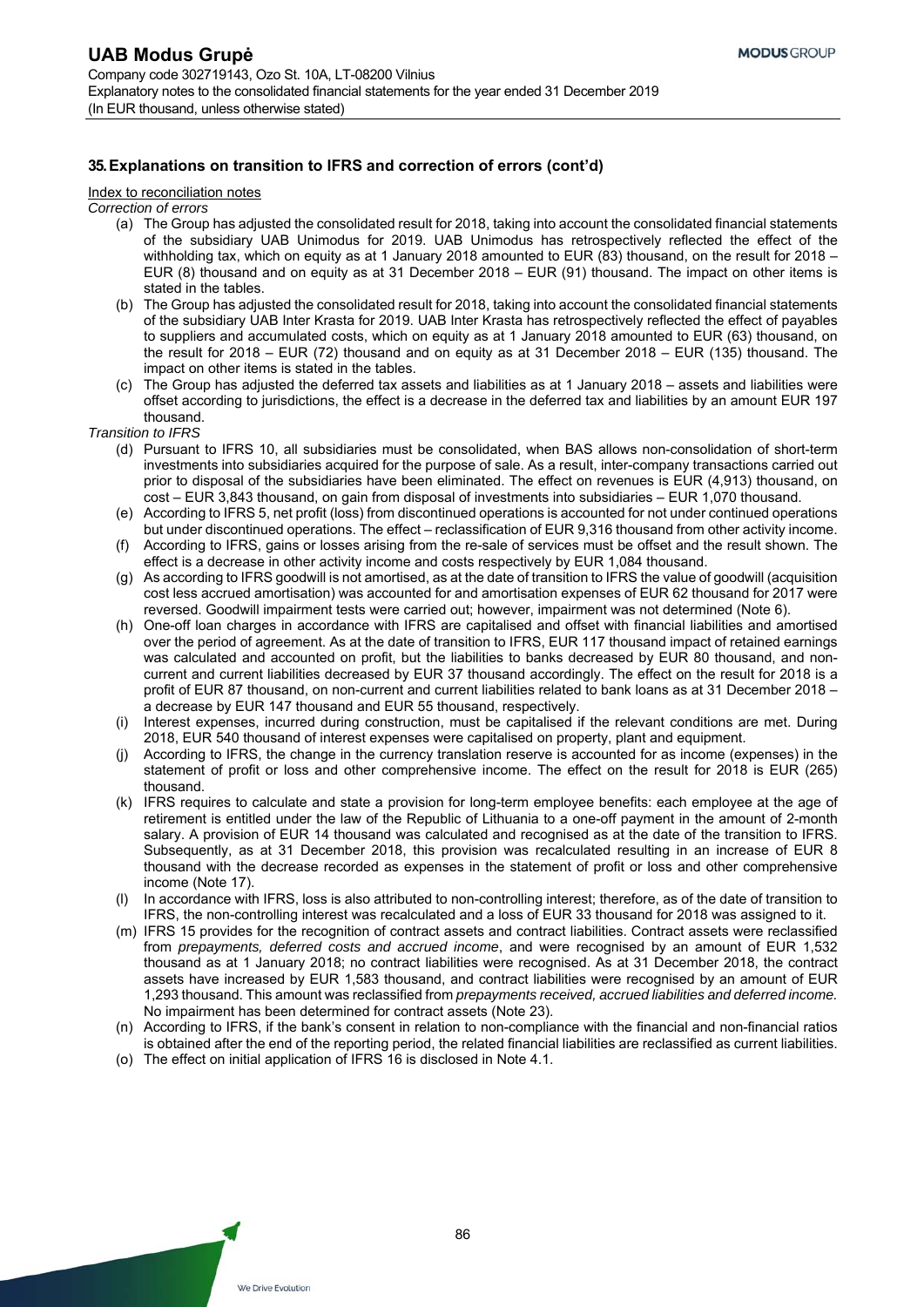## **Reconciliation of the statement of profit or loss and other comprehensive income for the year ended 31 December 2018:**

|                                                                 |               | <b>Previously</b><br>applied<br>general<br>accounting | <b>Effect of</b><br>transition to<br><b>IFRS/correction</b> |             |
|-----------------------------------------------------------------|---------------|-------------------------------------------------------|-------------------------------------------------------------|-------------|
| <b>Continued operations</b>                                     | <b>Note</b>   | principles                                            | of errors                                                   | <b>IFRS</b> |
| Revenue                                                         | (d)           | 342,942                                               | (4, 913)                                                    | 338,029     |
| Cost of sales                                                   | $(b)$ , $(d)$ | (306, 601)                                            | 3,771                                                       | (302, 830)  |
| <b>Gross profit</b>                                             |               | 36,341                                                | (1, 142)                                                    | 35,199      |
| Other activity income                                           | $(e)$ , $(f)$ | 10,590                                                | (10, 400)                                                   | 190         |
| Other activity expenses                                         | f)            | (1,293)                                               | 1,084                                                       | (209)       |
| Selling expenses                                                |               | (12, 733)                                             |                                                             | (12, 733)   |
| Administrative expenses                                         | g)            | (12, 770)                                             | 62                                                          | (12,708)    |
| Impairment loss on trade receivables and contract assets        |               | 398                                                   |                                                             | 398         |
| <b>Operating profit (loss)</b>                                  |               | 20,533                                                | (10, 396)                                                   | 10,137      |
| Profit on disposal of investments into subsidiaries             | (d)           | 453                                                   | 1,070                                                       | 1,523       |
| Finance income                                                  |               | 1.264                                                 |                                                             | 1,264       |
| Finance costs                                                   | $(h)$ , $(i)$ | (9,829)                                               | 627                                                         | (9,202)     |
| <b>Result from financing activities</b>                         |               | (8, 565)                                              | 627                                                         | (7,938)     |
| Share of profit of associates and joint ventures                |               |                                                       |                                                             |             |
| Operating profit (loss) before tax                              |               | 12,422                                                | (8,699)                                                     | 3,723       |
| Corporate income tax                                            | (a)           | (594)                                                 | (8)                                                         | (602)       |
| Net profit (loss) from continued operations                     |               | 11,828                                                | (8,707)                                                     | 3,121       |
| <b>Discontinued operations</b>                                  |               |                                                       |                                                             |             |
| Net profit (loss) from discontinued operations                  | (e)           |                                                       | 9,316                                                       | 9,316       |
| Net profit (loss)                                               |               | 11,828                                                | 609                                                         | 12,437      |
| Other comprehensive income                                      |               |                                                       |                                                             |             |
| Items that will be reclassified subsequently to profit or loss: |               |                                                       |                                                             |             |
| Effect of currency rate changes                                 | (j)           |                                                       | (265)                                                       | (265)       |
| Other comprehensive income that will be reclassified            |               |                                                       |                                                             |             |
| subsequently to profit or loss:                                 |               |                                                       | (265)                                                       | (265)       |
| Other comprehensive income that will not be reclassified        |               |                                                       |                                                             |             |
| subsequently to profit or loss:                                 |               |                                                       |                                                             |             |
| Employee benefits (accrual)                                     | (k)           |                                                       | (8)                                                         | (8)         |
| Revaluation of property, plant and equipment, net of tax        |               |                                                       |                                                             |             |
| Items that will not be reclassified subsequently to profit or   |               |                                                       | (8)                                                         | (8)         |
| loss:                                                           |               |                                                       |                                                             |             |
| <b>Total comprehensive income</b>                               |               | 11,828                                                | 336                                                         | 12 164      |
| Net profit (loss) attributable to:                              |               |                                                       |                                                             |             |
| shareholders of the parent company                              |               | 11,819                                                | (8,674)                                                     | 3.145       |
| Non-controlling interests                                       | (1)           | 9                                                     | (33)                                                        | (24)        |
| Total comprehensive income attributable to:                     |               |                                                       |                                                             |             |
| shareholders of the parent company                              |               | 11,819                                                | 369                                                         | 12,188      |
| Non-controlling interests                                       | (1)           | 9                                                     | (33)                                                        | (24)        |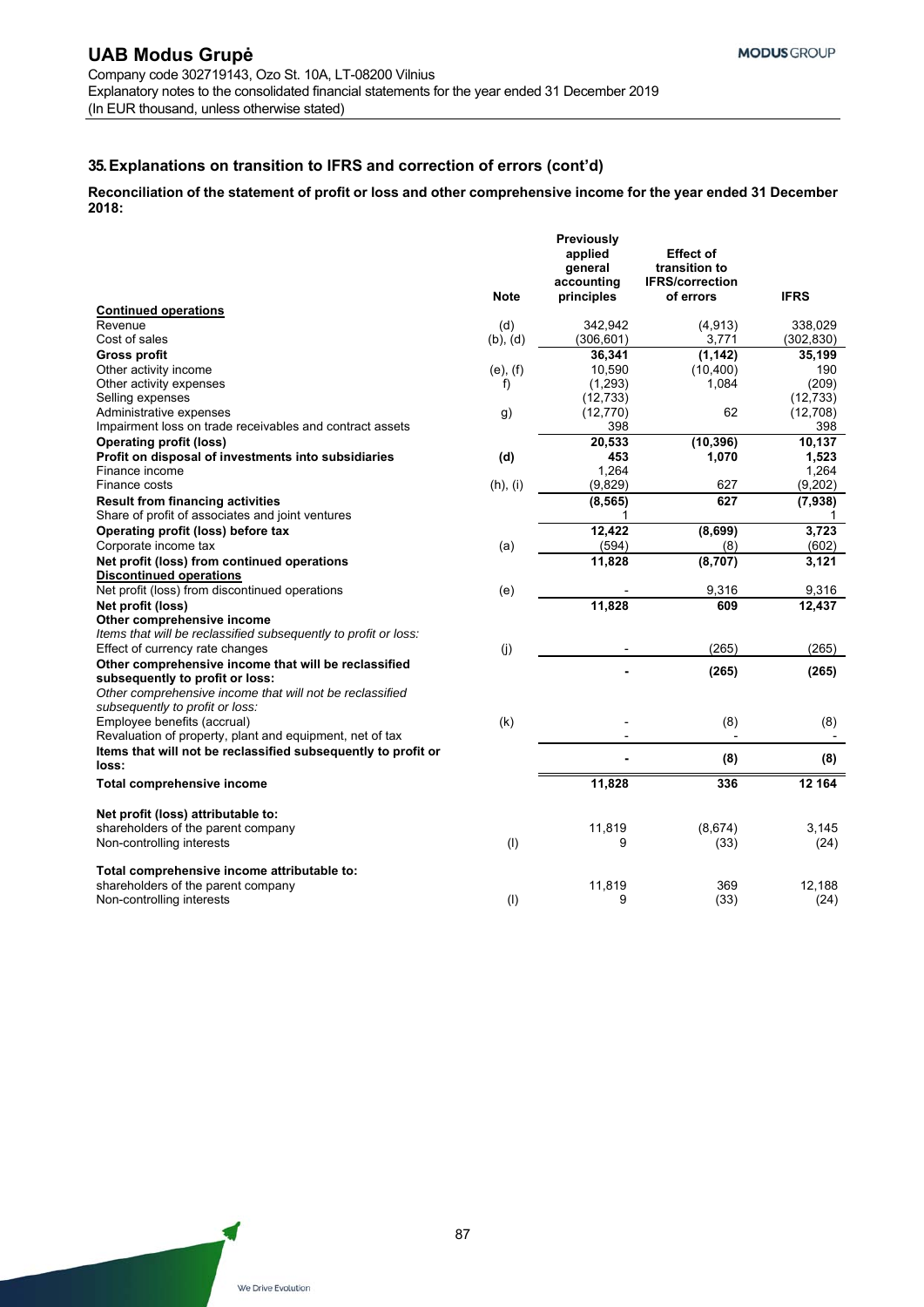## **Reconciliation of the statement of financial position as at 1 January 2018 and 31 December 2018:**

|                                                   |             | 1 January 2018<br>31 December 2018                           |                                           |             |                                                                     |                                           |                |
|---------------------------------------------------|-------------|--------------------------------------------------------------|-------------------------------------------|-------------|---------------------------------------------------------------------|-------------------------------------------|----------------|
|                                                   | <b>Note</b> | Previously<br>applied<br>general<br>accounting<br>principles | <b>Effect of</b><br>transition<br>to IFRS | <b>IFRS</b> | <b>Previously</b><br>applied<br>general<br>accounting<br>principles | <b>Effect of</b><br>transition<br>to IFRS | <b>IFRS</b>    |
| <b>Non-current assets</b>                         |             |                                                              |                                           |             |                                                                     |                                           |                |
| Property, plant and equipment                     | (i), (o)    | 60,354                                                       |                                           | 60,354      | 81,342                                                              | 6,349                                     | 87,691         |
| Investment property                               |             | 249                                                          |                                           | 249         | 249                                                                 |                                           | 249            |
| Goodwill                                          | (g)         | 1,626                                                        |                                           | 1,626       | 63                                                                  | 62                                        | 125            |
| Intangible assets                                 |             | 1,001                                                        |                                           | 1,001       | 1,591                                                               |                                           | 1,591          |
| Granted long-term loans and long-term deposits    |             | 877                                                          |                                           | 877         | 1,009                                                               |                                           | 1,009          |
| Other investments                                 |             | 2,164                                                        |                                           | 2,164       | 16,175                                                              |                                           | 16,175         |
| Trade and other receivables                       |             | 2,554                                                        |                                           | 2,554       | 3,076                                                               |                                           | 3,076          |
| Deferred tax asset                                | (c), (o)    | 1,806                                                        | (197)                                     | 1,609       | 3,339                                                               | 31                                        | 3,370          |
| <b>Total non-current assets</b>                   |             | 70,631                                                       | (197)                                     | 70,434      | 106,844                                                             | 6,442                                     | 113,286        |
| <b>Current assets</b>                             |             |                                                              |                                           |             |                                                                     |                                           |                |
| Loans granted and term deposits                   |             | 9,963                                                        |                                           | 9,963       | 19,490                                                              |                                           | 19,490         |
| Other investments                                 |             | 2,460                                                        |                                           | 2,460       |                                                                     |                                           |                |
| Inventories                                       |             | 30,899                                                       |                                           | 30,899      | 73,175                                                              |                                           | 73,175         |
| Trade and other receivables                       | (a)         | 15,522                                                       | (83)                                      | 15,439      | 44,773                                                              | (91)                                      | 44,682         |
| Contract assets                                   | (m)         |                                                              | 1,532                                     | 1,532       |                                                                     | 1,583                                     | 1,583          |
| Prepayments, deferred costs and accrued income    | (m)         | 5,559                                                        | (1,532)                                   | 4,027       | 6,543                                                               | (1,583)                                   | 4,960          |
| Advance corporate income tax                      |             | 531                                                          |                                           | 531         | 181                                                                 |                                           | 181            |
| Cash and cash equivalents                         |             | 6,700                                                        |                                           | 6,700       | 9,971                                                               |                                           | 9,971          |
| Assets held for sale                              |             | 1,258                                                        |                                           | 1,258       | 647                                                                 |                                           | 647            |
| <b>Total current assets</b>                       |             | 72,892                                                       | (83)                                      | 72,809      | 154,780                                                             | (91)                                      | 154,689        |
| <b>TOTAL ASSETS</b>                               |             | 143,523                                                      | (280)                                     | 143,243     | 261,624                                                             | 6,351                                     | 267,975        |
|                                                   |             |                                                              |                                           |             |                                                                     |                                           |                |
| Authorised capital                                |             | 22,940                                                       |                                           | 22,940      | 22,940                                                              |                                           | 22.940         |
| Share premium                                     |             | 7,879                                                        |                                           | 7,879       | 7,879                                                               |                                           | 7,879          |
| Legal reserve                                     |             |                                                              |                                           |             |                                                                     |                                           |                |
| <b>Revaluation reserve</b>                        |             |                                                              |                                           |             |                                                                     |                                           |                |
| Currency exchange translation reserve             |             | (201)                                                        |                                           | (201)       | (466)                                                               |                                           | (466)          |
| Retained earnings (loss)                          |             | (7,058)                                                      | (43)                                      | (7, 101)    | 4,763                                                               | 411                                       | 5,174          |
| Equity attributable to shareholders of the parent |             |                                                              |                                           |             |                                                                     |                                           |                |
| company                                           |             | 23,560                                                       | (43)                                      | 23,517      | 35,116                                                              | 411                                       | 35,527         |
| Non-controlling interest                          | (1)         | 591                                                          |                                           | 591         | 432                                                                 | (33)                                      | 399            |
| <b>Total equity</b>                               |             | 24,151                                                       | (43)                                      | 24,108      | 35,548                                                              | 378                                       | 35,926         |
| <b>Non-current liabilities</b>                    |             |                                                              |                                           |             |                                                                     |                                           |                |
| Bank loans and lease liabilities                  | (h), (n),   | 36,645                                                       | (80)                                      | 36,565      | 58,092                                                              | (2,694)                                   | 55,398         |
|                                                   | (o)         |                                                              |                                           |             |                                                                     |                                           |                |
| Other borrowings                                  |             | 9,295                                                        |                                           | 9,295       | 18,893                                                              |                                           | 18,893         |
| Deferred tax liabilities                          | (c)         | 197                                                          | (197)                                     |             |                                                                     |                                           |                |
| Advances received                                 |             |                                                              |                                           |             | 3                                                                   |                                           | 3              |
| Employee benefits                                 | (k)         | 25                                                           | 14                                        | 39          | 25                                                                  | 22                                        | 47             |
| Grants and subsidies                              |             | 990                                                          |                                           | 990         | 1,264                                                               |                                           | 1,264          |
| Provisions                                        |             | 33                                                           |                                           | 33          | 43                                                                  |                                           | 43             |
| Trade, other payables and non-current liabilities |             | 150                                                          |                                           | 150         |                                                                     |                                           | $\blacksquare$ |
| <b>Total non-current liabilities</b>              |             | 47,335                                                       | (263)                                     | 47,072      | 78.320                                                              | (2,672)                                   | 75,648         |
| <b>Current liabilities</b>                        |             |                                                              |                                           |             |                                                                     |                                           |                |
| Bank loans and lease liabilities                  | (h), (n),   | 25,072                                                       | 37)                                       | 25,035      | 31,799                                                              | 8,510                                     | 40,309         |
|                                                   | (o)         |                                                              |                                           |             |                                                                     |                                           |                |
| Other borrowings                                  |             | 10,428                                                       |                                           | 10,428      | 15,393                                                              |                                           | 15,393         |
| Corporate income tax liabilities                  |             | 1,054                                                        |                                           | 1,054       | 1,691                                                               |                                           | 1,691          |
| Prepayments received, accrued liabilities and     | (b), (m)    | 6,896                                                        |                                           | 6,896       | 12,315                                                              | (1,221)                                   | 11,094         |
| deferred income                                   |             |                                                              |                                           |             |                                                                     |                                           |                |
| <b>Contract liabilities</b>                       | (m)         |                                                              |                                           |             |                                                                     | 1,293                                     | 1,293          |
| <b>Employment related liabilities</b>             |             | 2,608                                                        |                                           | 2,608       | 2,950                                                               |                                           | 2,950          |
| Trade, other payables and current liabilities     | (b)         | 25,979                                                       | 63                                        | 26,042      | 83,608                                                              | 63                                        | 83,671         |
| <b>Total current liabilities</b>                  |             | 72,037                                                       | 26                                        | 72,063      | 147,756                                                             | 8,645                                     | 156,401        |
| <b>Total liabilities</b>                          |             | 119,372                                                      | (237)                                     | 119,135     | 226,076                                                             | 5,973                                     | 232,049        |
| <b>TOTAL EQUITY AND LIABILITIES</b>               |             | 143,523                                                      | (280)                                     | 143,243     | 261,624                                                             | 6,351                                     | 267,975        |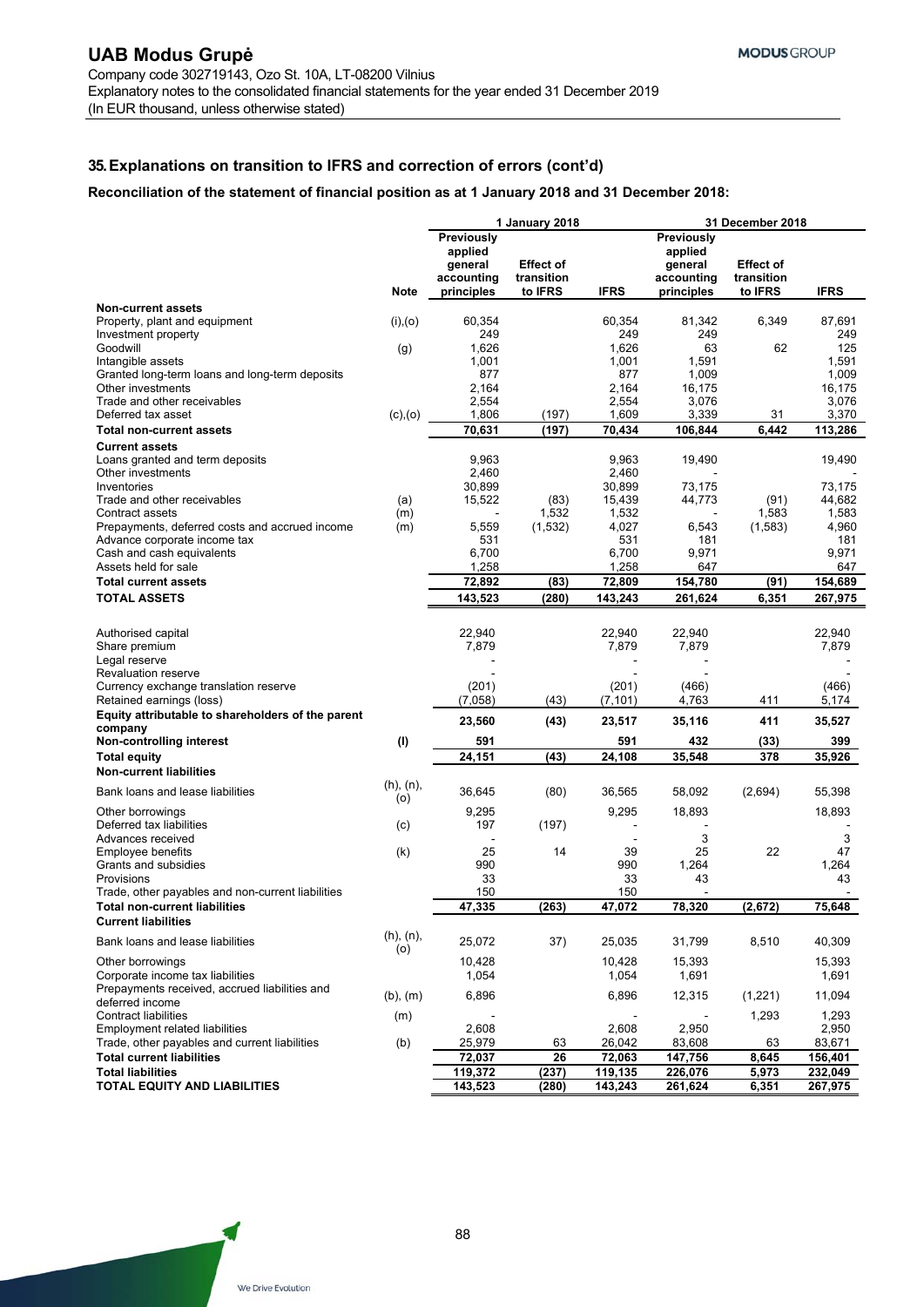#### **Significant adjustments of the statement of cash flows for 2018**

There are no significant differences between the statement of cash flows in accordance with IFRS and the statement of cash flows in accordance with previously applied general accounting principles.

#### **36. Subsequent events**

Information on the impact of coronavirus (COVID-19) on the performance of the Group

On 11 March 2020, the World Health Organization declared the coronavirus outbreak a pandemic, and the Government of the Republic of Lithuania (hereinafter - GRL) on 26 February 2020 declared a state of emergency. Responding to the potentially serious threat the COVID – 19 presents to public health, authorities of GRL have taken measures to contain the outbreak: introduced a quarantine, restricted the cross-borders movement of people, totally or partly restricted certain industries: airlines and bus depots suspended their operations, schools, universities, restaurants, cinemas, theatres and museums and sport facilities, retailers of not essential goods were closed. Some businesses in Lithuania have also instructed employees to remain at home and have curtailed or temporarily suspended business operations.

Impacts of these events include:

- Disruption to business operations and economic activity in Lithuania, with a cascading impact on both upstream and downstream supply chains;
- Significant disruption to businesses in certain sectors, both within Lithuania and in markets with high dependence on a foreign supply chain as well as export-oriented businesses with high reliance on foreign markets. The affected sectors include trade and transportation, travel and tourism, entertainment, manufacturing, construction, retail, insurance, education and the financial sector;
- Significant decrease in demand for non-essential goods and services;
- An increase in economic uncertainty, reflected in more volatile asset prices and currency exchange rates.

On 16 March 2020, DRL announced a State aid program to counter the negative effects of the outbreak of COVID -19 on the economy. The details of the program and its eligibility criteria are yet to be announced.

On 30 March 2020, GRL decided by 15 April to establish a business support fund that will invest in large domestic companies in difficulty due to coronavirus. It is planned that private and international investors will join the fund to support large businesses. The Ministry of Economy and Innovation is responsible for organising the activities of the fund. The Fund will operate through UAB Investicijų ir verslo garantijos (hereinafter - Invega). In addition, on 30 March 2020, Invega presented three aid measures to help companies maintain liquidity, which will be available to large Lithuanian companies in difficulty.

In the first week of April 2020, in anticipation that the number of new cases of coronavirus infection in Lithuania should reach a peak and continue to decrease in the near future, discussions have begun on easing quarantine conditions in outlets that can implement strict control and prevention. The position is supported by the Lithuanian Association of Trade Companies; however, the Government of the Republic of Lithuania has not notified about specific decisions by the signing date of these financial statements.

Based on the publicly available information at the date these consolidated financial statements were authorised for issue, management has considered the potential development of the outbreak and its expected impact on the Group and economic environment, in which the Group operates.

The management has assessed that part of the Group companies operate in the sector subject to a temporary government restriction, and has considered that the restriction period maybe extended beyond the end of the quarantine date announced to date (i.e. 27 April) to two or even three months.

In response to the circumstances, the management has already initiated actions to mitigate the risk, which include:

- The Group reacts responsibly to the situation: employees are acquainted with coronavirus prevention, are constantly provided with disinfection and protection means, work is organised remotely, except when it is necessary to perform the relevant functions in the workplace;
- Assessment of the potential impact of temporary disruptions in the Group's business operations on the Group's activities;
- Revision of cost base and supply chains of the Group's companies: only in individual cases may it be allowed to order and purchase goods or services that are not essential for maintaining the business continuity of the companies;
- Where possible, formal requests are sent to suppliers to defer the existing commitments, pricing is reviewed and negotiations regarding price reduction are carried out;
- Liabilities that relate to capital expenditures are reviewed with a view to their termination or deferral;
- Discussions are planned with the creditors of the Group companies regarding the possibility of deferral of fulfilment of obligations and extension of payment terms, formal requests have already been sent to some creditors regarding the possibility of suspension of credit payments;
- The Group has approved internal borrowing guidelines, which allow companies to act as an intermediary between borrowers and other companies within the Group, thus ensuring the necessary corporate income;
- Part of planned investments and development projects is being suspended;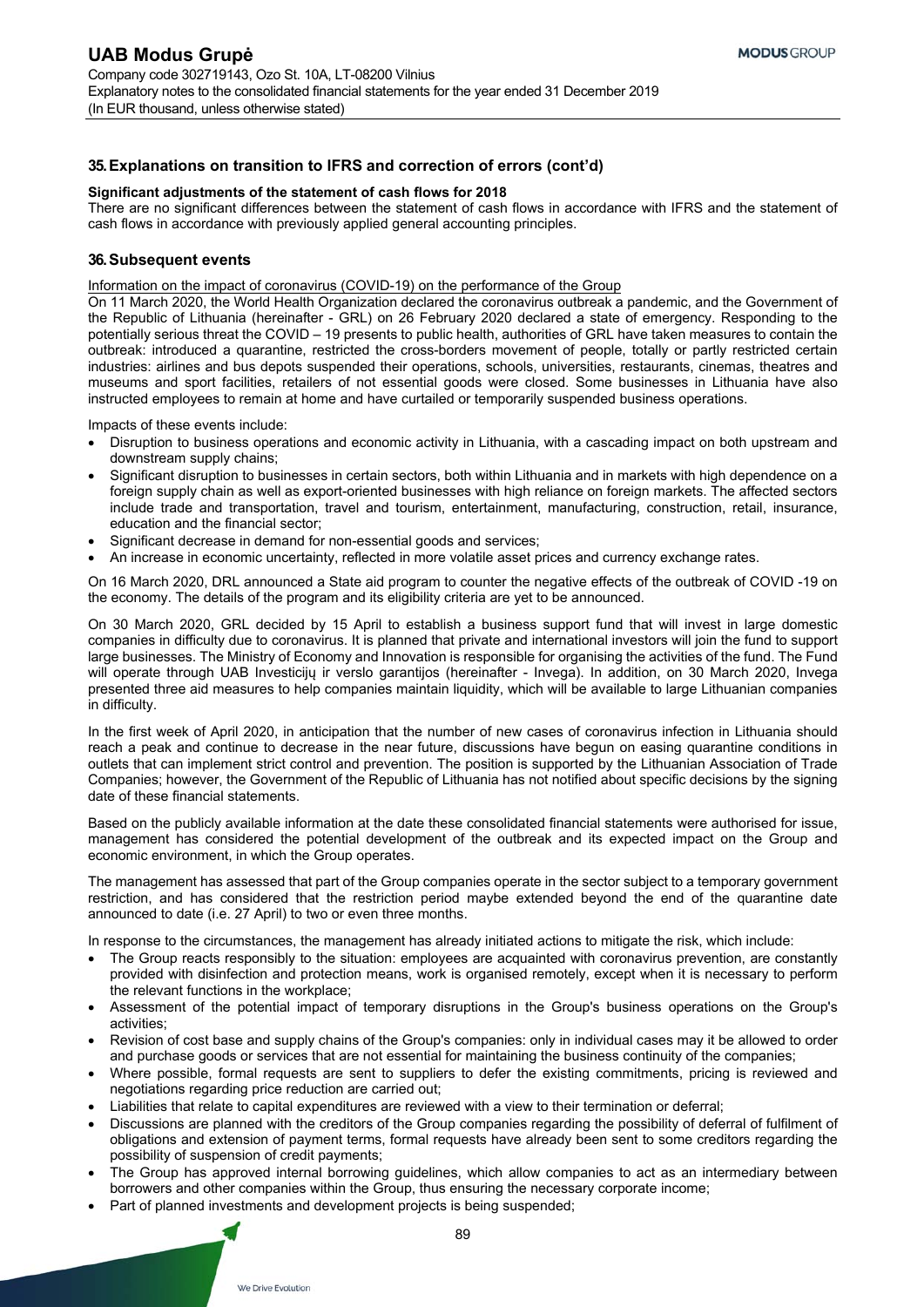### **36. Subsequent events (cont'd)**

- Cash flows, supply and sales of the Group's companies are monitored very frequently, order rules have been tightened - new orders of higher value are not executed without increased collateral from customers;
- Additional sources of income are actively sought in the Group's companies, where the situation may lead to a decrease in sales of services;
- Applications are submitted to participate in the aid programs announced by the GRL and to take advantage of the granted benefits; If the Group has a cash flow disruption, it could participate in the aid program announced by the GRL, using the premises for short-term accommodation activities of the managed hotel for this purpose.

Measures taken by the Government of the Republic of Lithuania and foreign governments to combat the economic consequences may have a positive effect on the activities of companies operating in countries with which the Group has economic relations. It is likely that the aid packages envisaged by the governments of the countries will enable the companies operating in those countries not to suffer severe negative economic shocks and this will have a positive impact on the future operations of the Group.

Having made an assessment of the circumstances of the COVID-19 pandemic on the Group's performance in 2020, management did not identify any significant impact of the situation on the Group's operations. Assessments of the situation take into account possible disruptions related to business development abroad and to sales of cars. In addition, it is noted that the Group may indirectly feel the economic impact of the pandemic through the limited ability of other companies to meet their obligations to the Group companies. However, due to the specific nature of the diversified activities of the Group of companies, no significant negative impact on the operational activities of the Group has been identified, based on the following reasons:

- A high-value securities transfer transaction took place in January 2020. The result of the sale of securities is taken into account in the Group's financial performance forecasts, which results in a positive net profit forecast at the end of the year;
- Part of the Group's companies operate in sectors subject to temporary government restrictions and are included in the aid program announced by the Government of the Republic of Lithuania to reduce the impact of coronavirus on the most affected activities;
- It is estimated that the end of global quarantine and the approach of the warm season may increase the demand for mobility services, given that movement between countries may be restricted for longer than the quarantine period and that more people will choose domestic travelling during the holiday season.
- Due to the limited export opportunities of used cars, the increased car fleet is intended to be used in offering longterm rental services to legal entities operating in the Lithuanian and foreign markets, for commercial activities;
- According to the available data, the situation has not affected sales of car parts and car services;
- The cross-border restrictions slow down the processes in logistics; however, the supply processes are performed on an ongoing basis. Companies trading car parts have warehouses, so in the event of a temporary supply disruption, trading of parts would not cease. In cases where there is a shortage of specific parts in order to provide vehicle service, it is possible to purchase the missing parts from other suppliers operating in local markets;
- The companies operating in the real estate segment have entered into long-term agreements, which are favourable agreements with respect to the Group companies, since they provide security. Lessees of warehouses and offices managed and administered by the Group are financially strong and non-short-term companies. The likelihood that they will be affected by the consequences of the current situation is considered low;
- Existing real estate development projects are at an early stage, in the design or pre-construction phase; therefore, the projects will be easily carried to subsequent periods without negative consequences. If the current situation is prolonged, the development and construction processes may be postponed for a longer period, and this will have an insignificant impact on their realisation;
- The maintenance and operation of owned or leased property may be reduced by no or limited use of the property;
- The operating costs of the Group's companies can be optimised to maximum to maintain only the basic functions during the critical period;
- Competitors operating in the market segments of goods and services relevant to the Group face the same supply and operating restrictions as the Group companies; therefore, the probability of losing customers is not higher than usual.
- According to technology specialists, the level of cyber security risk in the Group is low. Cyber security is one of the priority areas. The IT systems used in the Group are secure, constantly updated and accessible exclusively to the Group's employees, regardless of their location. Specialists periodically instruct the Group's employees and take care of improvement of their cyber culture;
- A teleworking procedure has been approved at the group level, which is made available to all employees by signing. When applying for telework, employees confirm that their workplace meets security requirements.

In addition to the above-mentioned impact of the circumstances on future plans, the Group's management also assessed the potential risk of material breaches of financing agreements in 2020. According to the management, the cash flow generated by the Group companies will be sufficient for the business continuity of the Group companies and will be used to service loan agreements and issued bond obligations. The ability to make quick decisions and the ability to save on operating costs in the event of a significant deterioration in the business environment will, if necessary, help to balance cash flows and thus avoid possible negative consequences.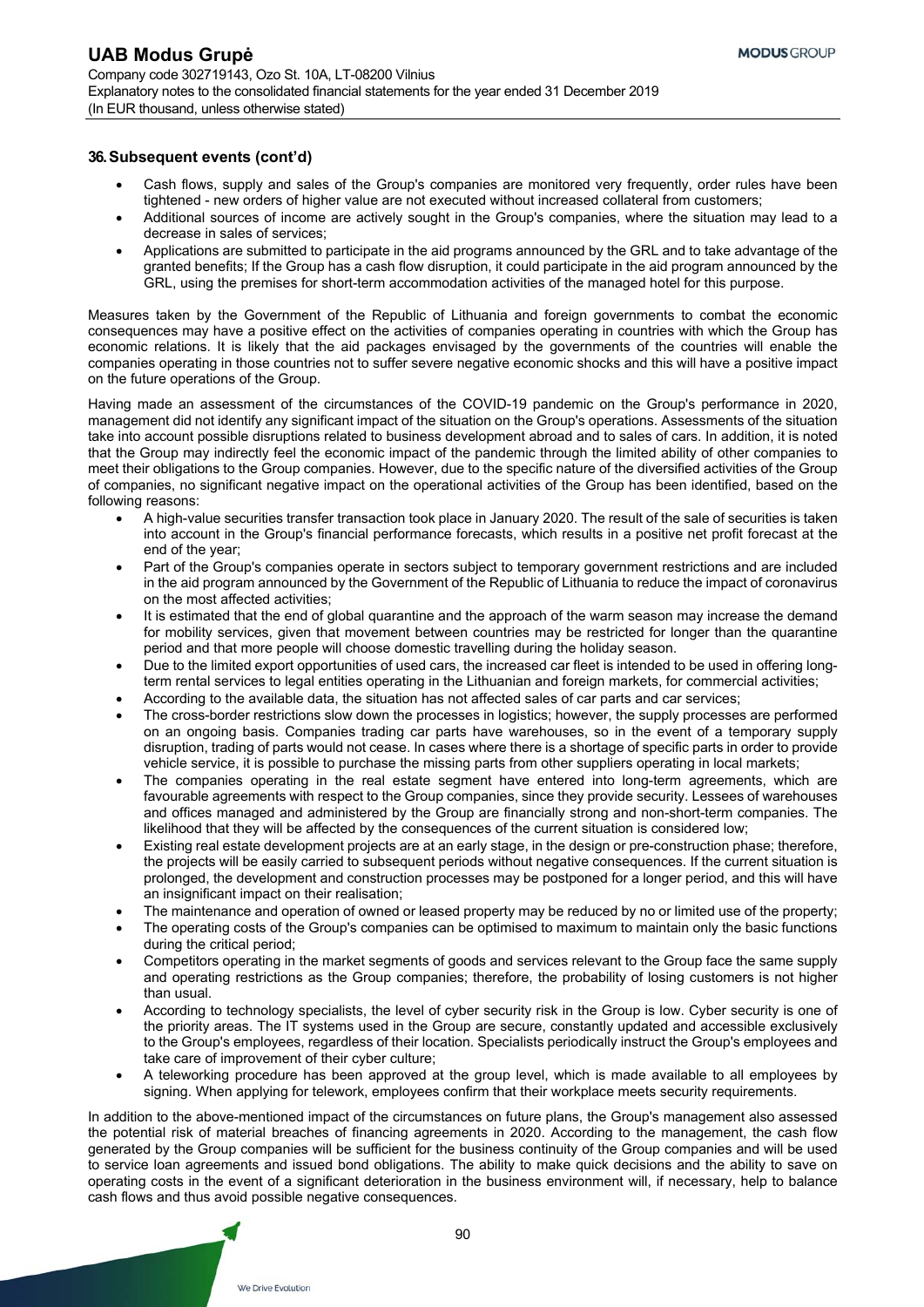## **36. Subsequent events (cont'd)**

The management of the Group believes that the situation should improve over the 3rd quarter 2020. The measures and actions being considered by the Government of the Republic of Lithuania and foreign governments suggest that, if necessary, business support programs will be expanded and, under natural business conditions, profitable companies will continue to operate. Therefore, management has assessed the going concern assumption adopted in preparing these consolidated financial statements of the Group as appropriate.

#### Other subsequent events

On 1 January 2020, Modus Energy International B.V. issued 176 shares of class B, which all were acquired by UAB Modus Grupė in exchange disposing 100% shares of AB Modus Energy, the value of which, as determined by independent appraisers, amounted to EUR 80,900 thousand.

On 2 January 2020, the Group sold 60,100 ordinary uncertificated shares of the subsidiary UAB Nekilnojamojo turto nuoma with the nominal value of EUR 25 each, i.e. sold 100% of shares based on the decision of Board meeting of 27 December 2019, the minutes No. 20191227. At the same time, 100% shares of ZAO Modus Projekts, the subsidiary of UAB Nekilnojamojo turto nuoma, were sold. Sales price – EUR 2,436 thousand.

On 6 March 2020, the Chairman of the Company's Supervisory Board Kęstutis Bagdonavičius was replaced by Simon Rozas, who is also an independent member.

On 1 April 2020, the director of the Company was changed – Kęstutis Bagdonavičius was appointed to replace Liudas Liutkevičius.

On 1 April 2020, the following changes took place in the Company's Board:

- Kestutis Bagdonavičius was appointed as the Chairman of the Board instead of Liudas Liutkevičius, and was also appointed as a member of the Board;
- Liudas Liutkevičius continues as a member of the Board;
- Erika Zakarauskienė was appointed as a member of the Board;
- Ainė Martinkėnaitė-Martyniuk and Oleg Martyniuk terminated their work in the Board.

In April 2020, an agreement by the value of EUR 1,700 thousand was extended with AB Swedbank until 30 April 2020.

After the end of the financial year until the date of approval of these financial statements, no other subsequent events occurred, except for the ones described above, which would have a material effect on the financial statements or require additional disclosure.

\* \* \* \* \*